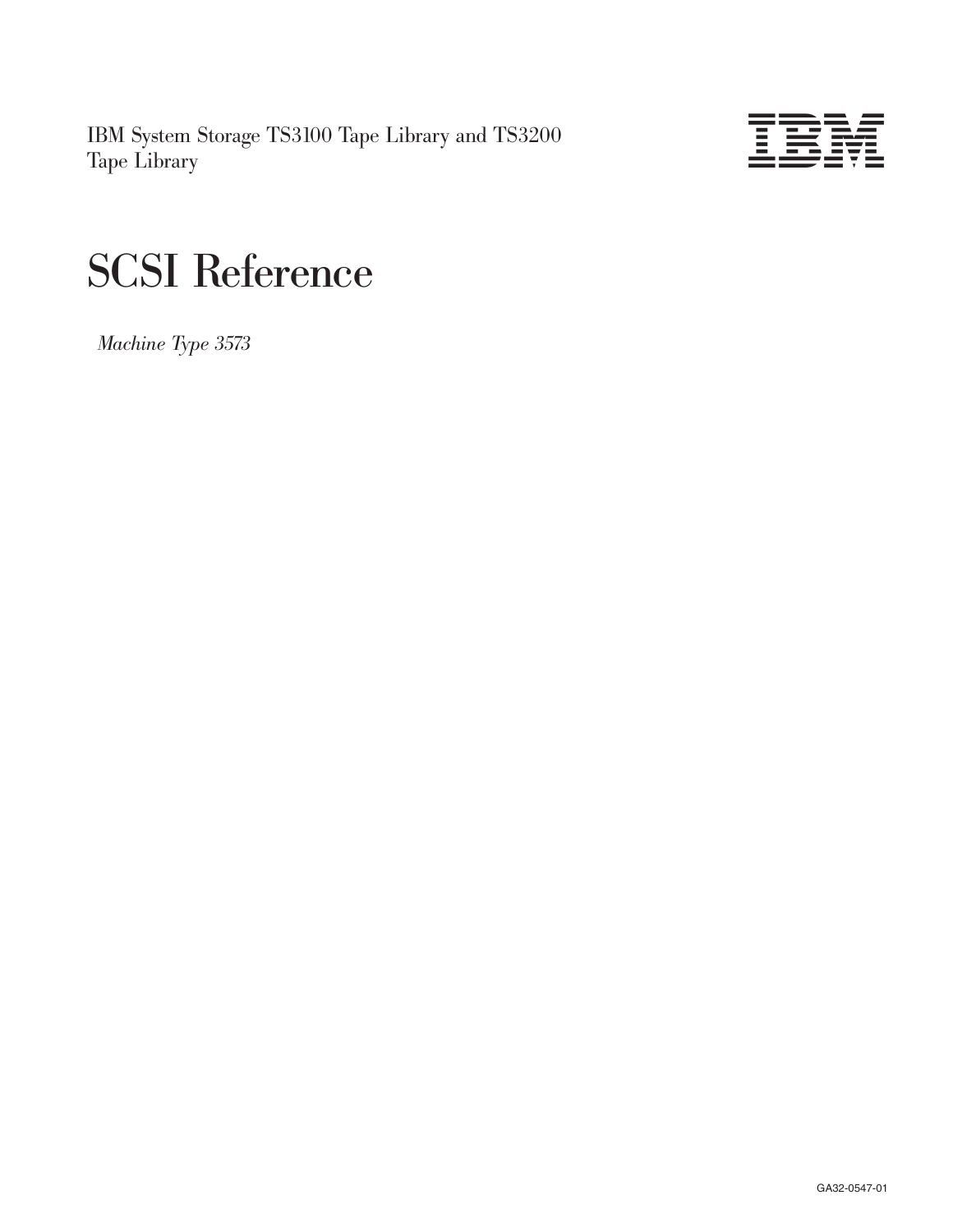# **Second Edition (June 2006)**

This edition applies to the *IBM System StorageTM TS3100 Tape Library and TS3200 Tape Library SCSI Reference* and to all subsequent releases and modifications until otherwise indicated in new editions. |

**© Copyright International Business Machines Corporation 2006. All rights reserved.**

US Government Users Restricted Rights – Use, duplication or disclosure restricted by GSA ADP Schedule Contract with IBM Corp.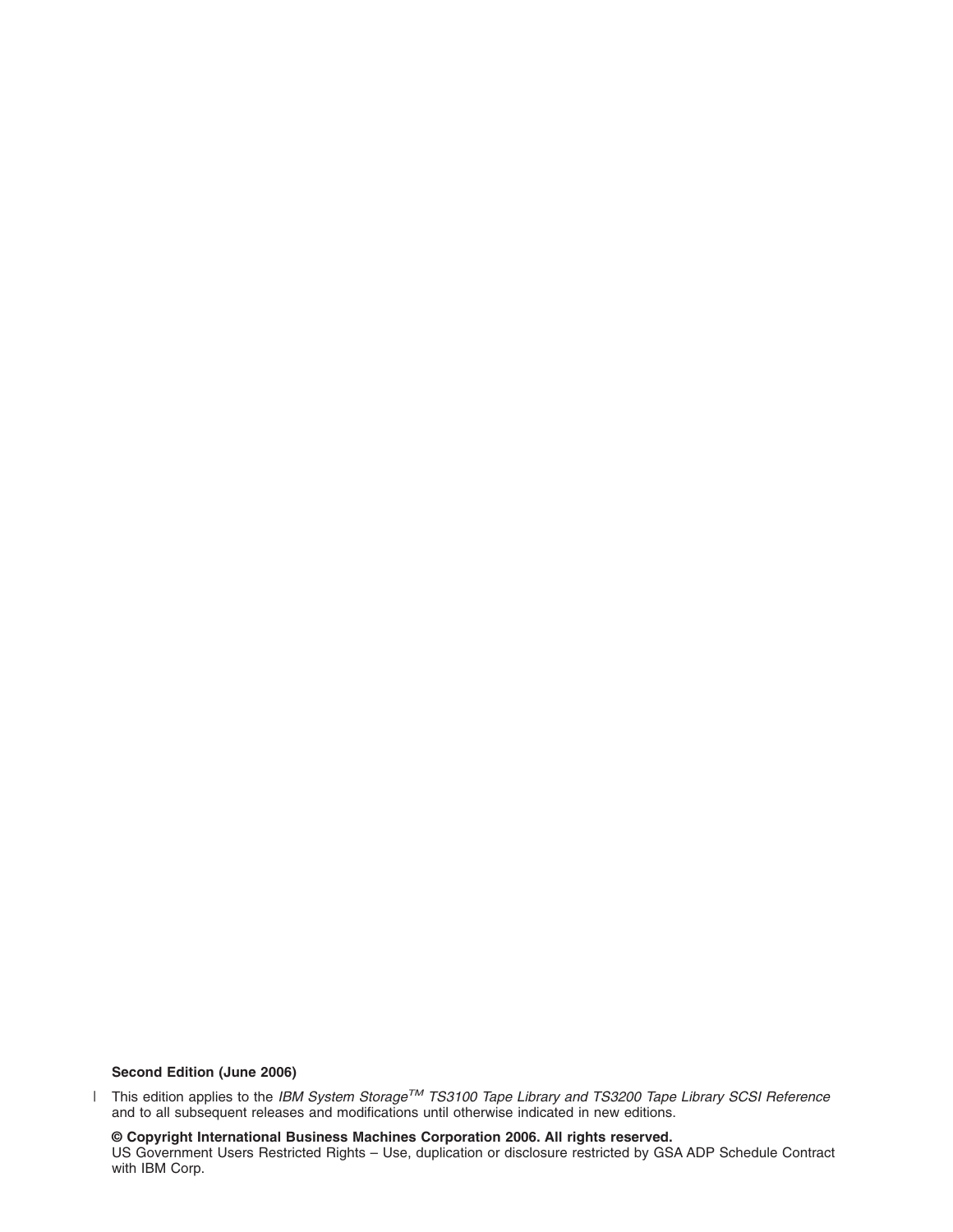# **Contents**

 $\,$   $\,$ 

| Chapter 1. Introduction enterity and a series and a series and a series and a series of the 1-1                                                                                                                                |
|--------------------------------------------------------------------------------------------------------------------------------------------------------------------------------------------------------------------------------|
|                                                                                                                                                                                                                                |
|                                                                                                                                                                                                                                |
|                                                                                                                                                                                                                                |
| User Commanded Cleaning research research research research research and research research research research r                                                                                                                 |
|                                                                                                                                                                                                                                |
|                                                                                                                                                                                                                                |
|                                                                                                                                                                                                                                |
|                                                                                                                                                                                                                                |
|                                                                                                                                                                                                                                |
|                                                                                                                                                                                                                                |
|                                                                                                                                                                                                                                |
|                                                                                                                                                                                                                                |
|                                                                                                                                                                                                                                |
|                                                                                                                                                                                                                                |
|                                                                                                                                                                                                                                |
|                                                                                                                                                                                                                                |
|                                                                                                                                                                                                                                |
|                                                                                                                                                                                                                                |
|                                                                                                                                                                                                                                |
|                                                                                                                                                                                                                                |
|                                                                                                                                                                                                                                |
|                                                                                                                                                                                                                                |
|                                                                                                                                                                                                                                |
|                                                                                                                                                                                                                                |
|                                                                                                                                                                                                                                |
|                                                                                                                                                                                                                                |
|                                                                                                                                                                                                                                |
|                                                                                                                                                                                                                                |
| Event Structure (b) and (b) and (b) and (b) and (b) and (b) and (b) and (b) and (b) and (b) and (b) and (b) and (b) and (b) and (b) and (b) and (b) and (b) and (b) and (b) and (b) and (b) and (b) and (b) and (b) and (b) an |
|                                                                                                                                                                                                                                |
|                                                                                                                                                                                                                                |
|                                                                                                                                                                                                                                |
| Statistic Counter structure response and response and response and response and response and response and response of $3-18$                                                                                                   |
|                                                                                                                                                                                                                                |
|                                                                                                                                                                                                                                |
|                                                                                                                                                                                                                                |
|                                                                                                                                                                                                                                |
| Parameter List Header.                                                                                                                                                                                                         |
|                                                                                                                                                                                                                                |
|                                                                                                                                                                                                                                |
|                                                                                                                                                                                                                                |
|                                                                                                                                                                                                                                |
|                                                                                                                                                                                                                                |
|                                                                                                                                                                                                                                |
|                                                                                                                                                                                                                                |
|                                                                                                                                                                                                                                |
|                                                                                                                                                                                                                                |
|                                                                                                                                                                                                                                |
|                                                                                                                                                                                                                                |
|                                                                                                                                                                                                                                |
|                                                                                                                                                                                                                                |
|                                                                                                                                                                                                                                |
|                                                                                                                                                                                                                                |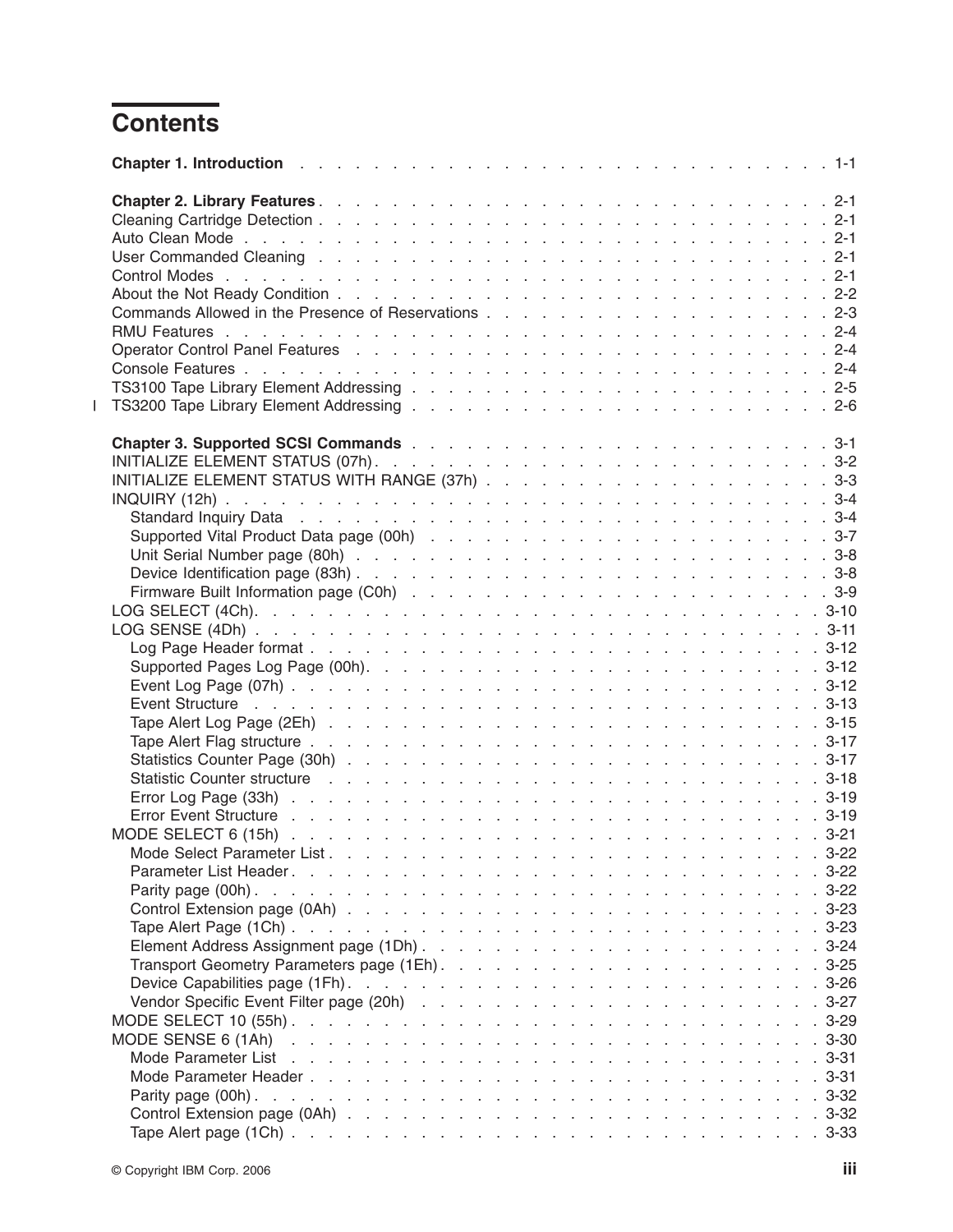| $\mathbf{I}$ |                                                                                                             |  |
|--------------|-------------------------------------------------------------------------------------------------------------|--|
| $\mathbf{I}$ |                                                                                                             |  |
|              |                                                                                                             |  |
|              |                                                                                                             |  |
|              | PERSISTENT RESERVE IN Parameter Data for Read Keys 3-42                                                     |  |
|              | PERSISTENT RESERVE IN Parameter Data for Read Reservation 3-43                                              |  |
|              |                                                                                                             |  |
|              |                                                                                                             |  |
|              |                                                                                                             |  |
|              |                                                                                                             |  |
|              |                                                                                                             |  |
|              |                                                                                                             |  |
|              |                                                                                                             |  |
|              |                                                                                                             |  |
|              |                                                                                                             |  |
|              |                                                                                                             |  |
|              |                                                                                                             |  |
|              |                                                                                                             |  |
|              |                                                                                                             |  |
|              | Element Status Data response response response response response response response a series of 3-54         |  |
|              |                                                                                                             |  |
|              | Element Status Page (Sub-header and Element Descriptor) 3-54                                                |  |
|              |                                                                                                             |  |
|              |                                                                                                             |  |
|              |                                                                                                             |  |
|              |                                                                                                             |  |
|              |                                                                                                             |  |
|              |                                                                                                             |  |
|              |                                                                                                             |  |
|              |                                                                                                             |  |
|              |                                                                                                             |  |
|              |                                                                                                             |  |
|              |                                                                                                             |  |
|              |                                                                                                             |  |
|              |                                                                                                             |  |
|              |                                                                                                             |  |
|              |                                                                                                             |  |
|              |                                                                                                             |  |
|              |                                                                                                             |  |
|              |                                                                                                             |  |
|              |                                                                                                             |  |
|              |                                                                                                             |  |
|              |                                                                                                             |  |
|              | Download microcode and Download microcode and save Mode response and save in the set of the set of the S-85 |  |
|              |                                                                                                             |  |
|              |                                                                                                             |  |
|              |                                                                                                             |  |
|              |                                                                                                             |  |
|              |                                                                                                             |  |
|              |                                                                                                             |  |
|              |                                                                                                             |  |
|              |                                                                                                             |  |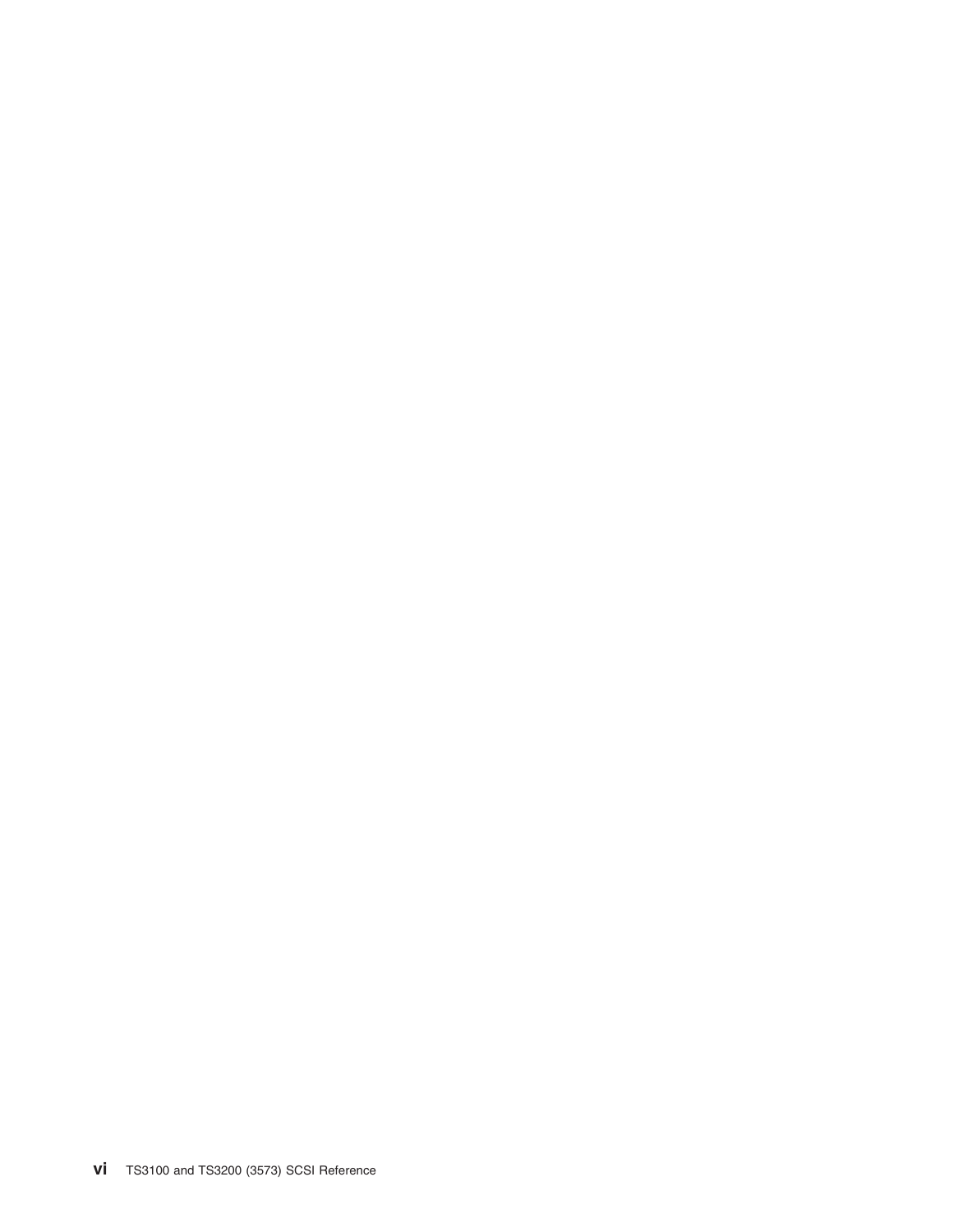# <span id="page-6-0"></span>**Chapter 1. Introduction**

This document describes the SCSI Media Changer Command Set for the IBM® System Storage<sup>TM</sup> TS3100 l Tape Library and TS3200 Tape Library (Machine Type 3573). The host will recognize both a tape drive and a Media Changer on the same SCSI ID. On this SCSI ID logical unit zero is reserved for the tape drive and logical unit one is used for the media changer. The tape drive will pass the received SCSI commands for LUN 1 over to the attached library controller by means of serial communication.

| Document     | T10 Version         | <b>ANSI INCITS Version</b> |
|--------------|---------------------|----------------------------|
| SMC-2        | T10/1383-D rev 7    | ANSI INCITS 382-2004       |
| ISPC-3       | l T10/1416-D rev 23 |                            |
| <b>SAM-2</b> | T10/1157-D rev 24   | ANSI INCITS 366-2003       |

The SCSI media changer commands are based on the following specifications.

A media changer logical unit receives commands to move cartridges between various types in the element address space. The element types are storage, import-export, data transfer, and medium transport. The cartridge handling robotic subsystem, addressed as a medium transport element, moves cartridges within a media changer. The media changer logical unit maintains an inventory of cartridges and the element addresses. The media changer logical unit reports this inventory when requested as well as identifying the element address assigned to different types of elements.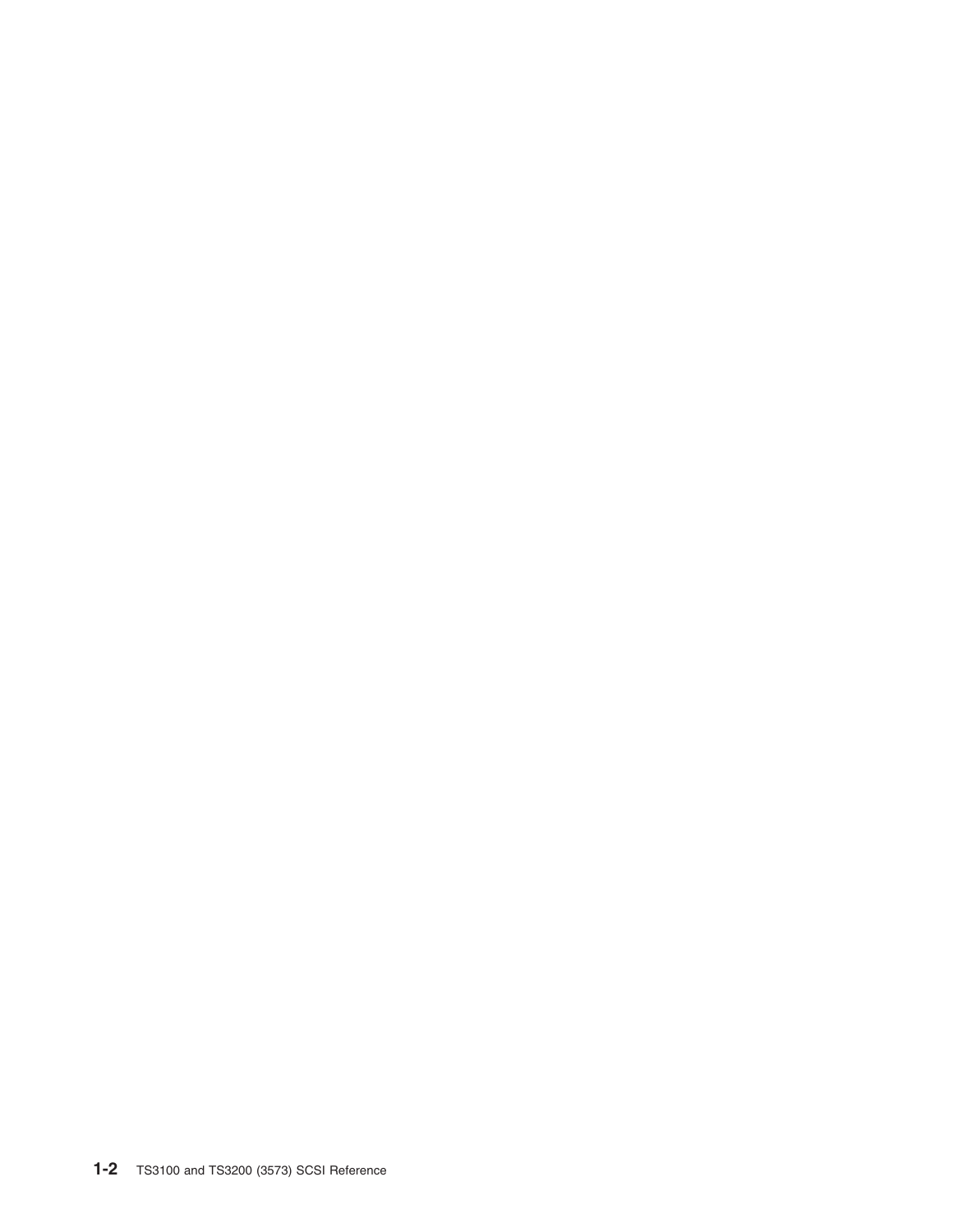# <span id="page-8-0"></span>**Chapter 2. Library Features**

The library includes the following components:

- Operator panel with LCD display and 4 buttons which allows you to monitor the media changer operations, control robotic operation and change configuration settings
- v Bar code scanner, the media changer uses the bar code scanner to read the bar codes from the data cartridges and report this information as part of the cartridge inventory
- Ethernet port for connecting to a 10/100Base T Ethernet network. This connection allows remote monitoring of the media changer's operation, performing firmware upgrades and configuring its settings. This port is also called RMU (Remote Management Unit)
- LVD SCSI or Fibre Channel port, through this port the host sends SCSI commands to both the media changer and the tape drive
- Serial monitor port, through this port the media changer can be controlled by a console interface
- Cartridge mover which moves cartridges from one location to the other. This element is also called a medium transfer element
- Storage slots which store cartridges also referred to as storage elements
- Import/Export element allows the user to import or export an cartridge into/from the inventory of the library
- High Speed / High Density tape drive also referred to as data transfer element
- Magazines, these cartridge carriers are used to hold cartridges in the library. Magazines can be removed from the library.

# **Cleaning Cartridge Detection**

The media changer will recognize cleaning cartridges. Once a cleaning cartridge is recognized the media changer will report its special status in the Read Element Status data.

# **Auto Clean Mode**

The media changer does not support Auto Clean Mode. Application clients need to initiate a cleaning operation by moving a cleaning cartridge to the tape drive.

# **User Commanded Cleaning**

The media changer may be instructed to clean a tape drive by means of OCP or RMU commands. When the medium changer is instructed to clean a drive, the media changer will load a cleaning cartridge into the tape drive and return this cartridge to its source element address once the cleaning operation is finished. When no cleaning cartridge is available in the librarys inventory then the media changer will request the user to insert a cleaning cartridge. After the cleaning operation is completed the media changer will post a message to the user about the status of the cleaning operation.

# **Control Modes**

The media changer can receive commands from the following interfaces: SCSI, RMU, OCP and Console. The default interface for receiving media access commands is the SCSI interface. The media changer accepts media access SCSI commands when the media changer is on-line. The media changer is off-line when a user sends a media access command from either the RMU, OCP or Console interface. Immediately after the user command is finished the media changer switches to on-line mode. Note the media changer is continuous off-line when it is configured into Sequential Mode.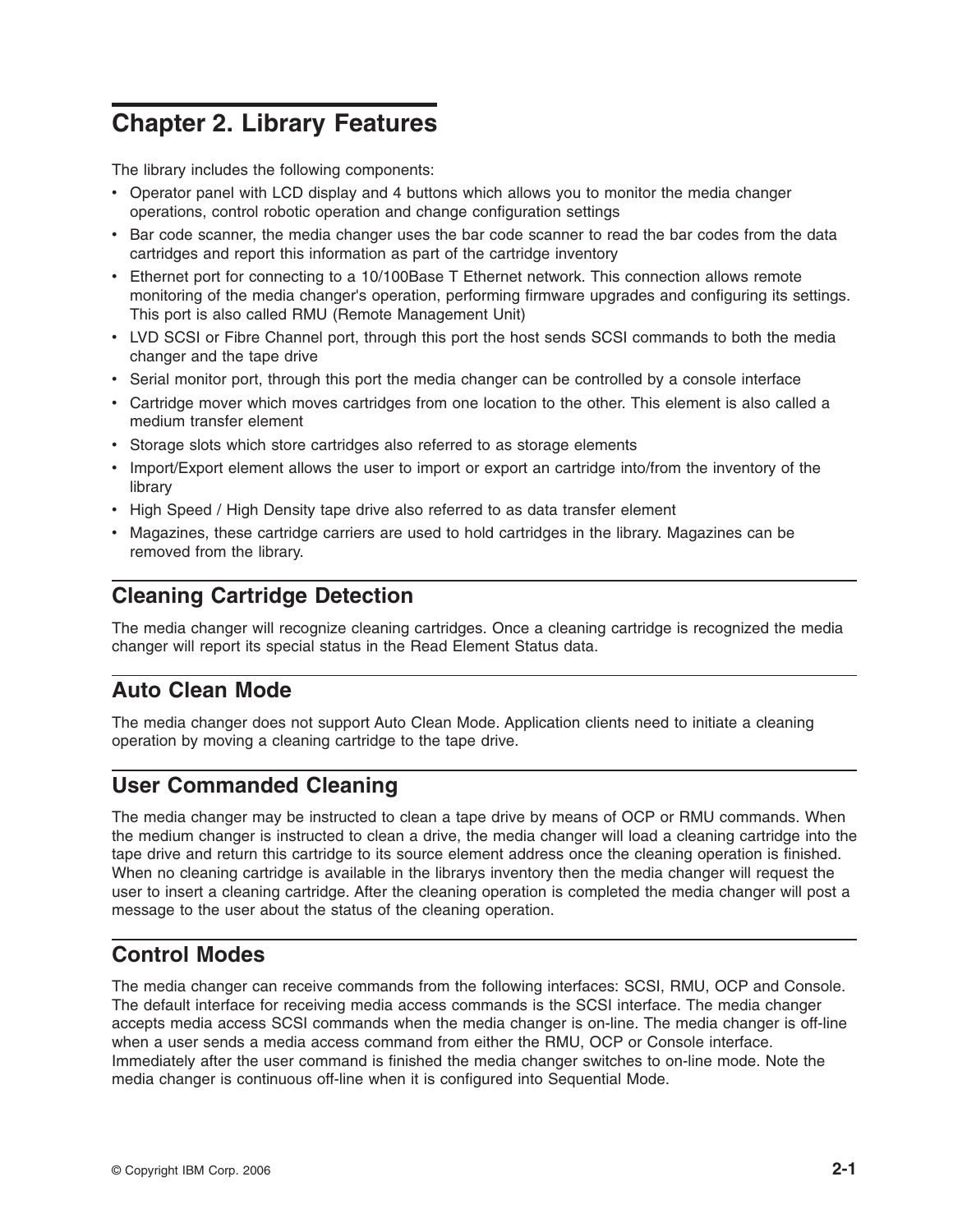<span id="page-9-0"></span>The concept of control modes is introduced to explain the owner of the media changer. If the media changer is on-line then the SCSI bus has control of the loader. When the media changer is in OCP Control mode the OCP has control of the media changer. Described below are the possible control modes of the library:

- v **SCSI Control mode (on-line)** , in which the media changer is controlled by a SCSI driver issuing commands to move cartridges between the existing elements. This is the default control mode.
- v **Sequential mode (off-line),** in which the media changer is controlled by the media changers internal firmware. In this mode the media changer will automatically replace an ejected cartridge from the tape drive with another one from the media changers inventory. The media changer can be configured into Sequential mode by means of the OCP menu or RMU browser.
- v **OCP / RMU / Console Control mode (off-line)** , in which the media changer is controlled by a user. These control modes allow the user to send media access commands like move cartridges between existing elements.

The media changer will return Not Ready status on media access SCSI command when the media changer is off-line. The media changer will accept media access SCSI commands when the media changer is on-line.

# **About the Not Ready Condition**

The media changer reports Not Ready when it is unable to accept medium access commands. During the Not Ready reason the media changer will perform all non-media access commands as specified.

The media changer is Not Ready when:

- Its initialization routine is in progress
- It is in sequential mode
- It is off-line
- A magazine is removed

| Not Ready reason | Sense code during | Sense info after Not Ready reason finished |
|------------------|-------------------|--------------------------------------------|
| Initializing     | 02/04/01          | 06/28/00                                   |
| Magazine removed | 02/3B/12          | 02/04/01<br>(see note 1)                   |
| Sequential Mode  | 02/04/8E          | 06/28/00                                   |
| ∣Off-line        | 02/04/12          | 06/28/00                                   |

**Note:** When a magazine is inserted the media changer will automatically re-initialize. During this process the media changer shall return 02/04/01 status. When initializing is finished the media changer shall return a unit attention 06/28/00 before returning Ready status.

The following non-media access commands are allowed during the Not Ready reason:

| Allowed commands during not ready state  |  |  |  |  |  |  |  |  |
|------------------------------------------|--|--|--|--|--|--|--|--|
| <b>INQUIRY</b>                           |  |  |  |  |  |  |  |  |
| LOG SENSE                                |  |  |  |  |  |  |  |  |
| MODE SENSE (6)                           |  |  |  |  |  |  |  |  |
| MODE SENSE (10)                          |  |  |  |  |  |  |  |  |
| PERSISTENT RESERVE IN                    |  |  |  |  |  |  |  |  |
| PREVENT/ALLOW MEDIUM REMOVAL (prevent=0) |  |  |  |  |  |  |  |  |
| READ ELEMENT STATUS (curdata=1)          |  |  |  |  |  |  |  |  |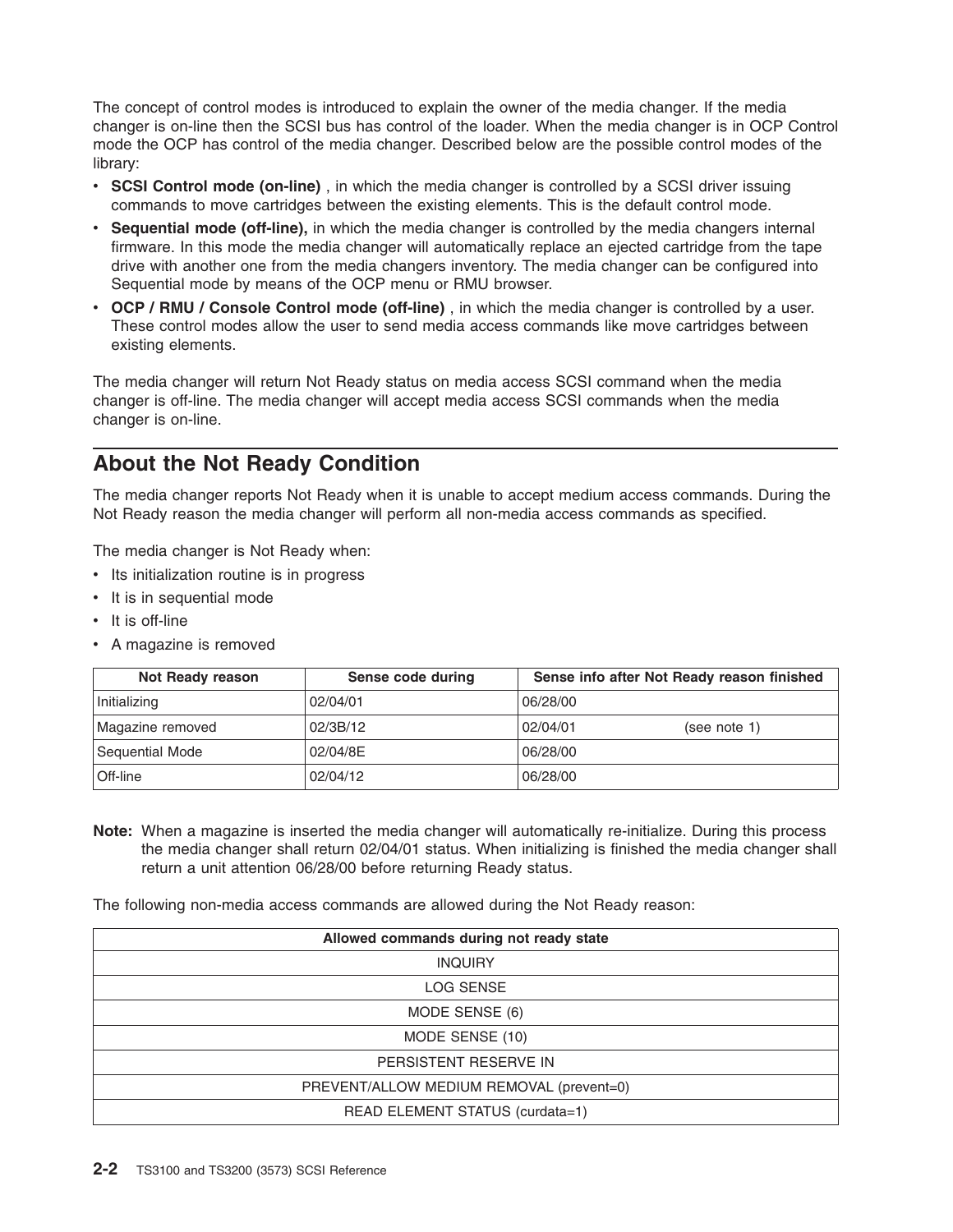<span id="page-10-0"></span>

| Allowed commands during not ready state |  |  |  |  |  |  |  |  |
|-----------------------------------------|--|--|--|--|--|--|--|--|
| READ ELEMENT STATUS (dvcid=1)           |  |  |  |  |  |  |  |  |
| RELEASE (6)                             |  |  |  |  |  |  |  |  |
| RELEASE (10)                            |  |  |  |  |  |  |  |  |
| <b>REQUEST SENSE</b>                    |  |  |  |  |  |  |  |  |
| <b>WRITE BUFFER</b>                     |  |  |  |  |  |  |  |  |

# **Commands Allowed in the Presence of Reservations**

The details of which commands are allowed under a reservations are described in next table. The RESERVE and RELEASE commands are used to manage the reservation state of the library.

Next table shows all commands allowed in the presence of reservations.

| <b>Command</b>                           | reserved by another initiator |
|------------------------------------------|-------------------------------|
| <b>INITIALIZE ELEMENT STATUS</b>         | conflict                      |
| INITIALIZE ELEMENT STATUS WITH RANGE     | conflict                      |
| <b>INQUIRY</b>                           | allowed                       |
| <b>LOG SELECT</b>                        | conflict                      |
| <b>LOG SENSE</b>                         | allowed                       |
| MODE SELECT (6)                          | conflict                      |
| MODE SENSE (6)                           | allowed                       |
| MODE SELECT (10)                         | conflict                      |
| MODE SENSE (10)                          | allowed                       |
| MOVE MEDIUM                              | conflict                      |
| OPEN/CLOSE/IMPORT/EXPORT ELEMENT         | conflict                      |
| PERSISTENT RESERVE IN                    | allowed                       |
| PERSISTENT RESERVE OUT                   | conflict                      |
| POSITION TO ELEMENT                      | conflict                      |
| PREVENT/ALLOW MEDIUM REMOVAL (prevent=0) | allowed                       |
| PREVENT/ALLOW MEDIUM REMOVAL (prevent=1) | conflict                      |
| <b>READ BUFFER</b>                       | conflict                      |
| READ ELEMENT STATUS (curdata=0)          | conflict                      |
| READ ELEMENT STATUS (curdata=1)          | allowed                       |
| READ ELEMENT STATUS (dvcid=1)            | allowed                       |
| RELEASE (6)                              | allowed                       |
| RELEASE (10)                             | allowed                       |
| REPORT SUPPORTED OPERATION CODES         | allowed                       |
| <b>REPORT TIMESTAMP</b>                  | allowed                       |
| <b>REQUEST SENSE</b>                     | allowed                       |
| REQUEST VOLUME ELEMENT ADDRESS           | conflict                      |
| RESERVE (6)                              | conflict                      |
| RESERVE (10)                             | conflict                      |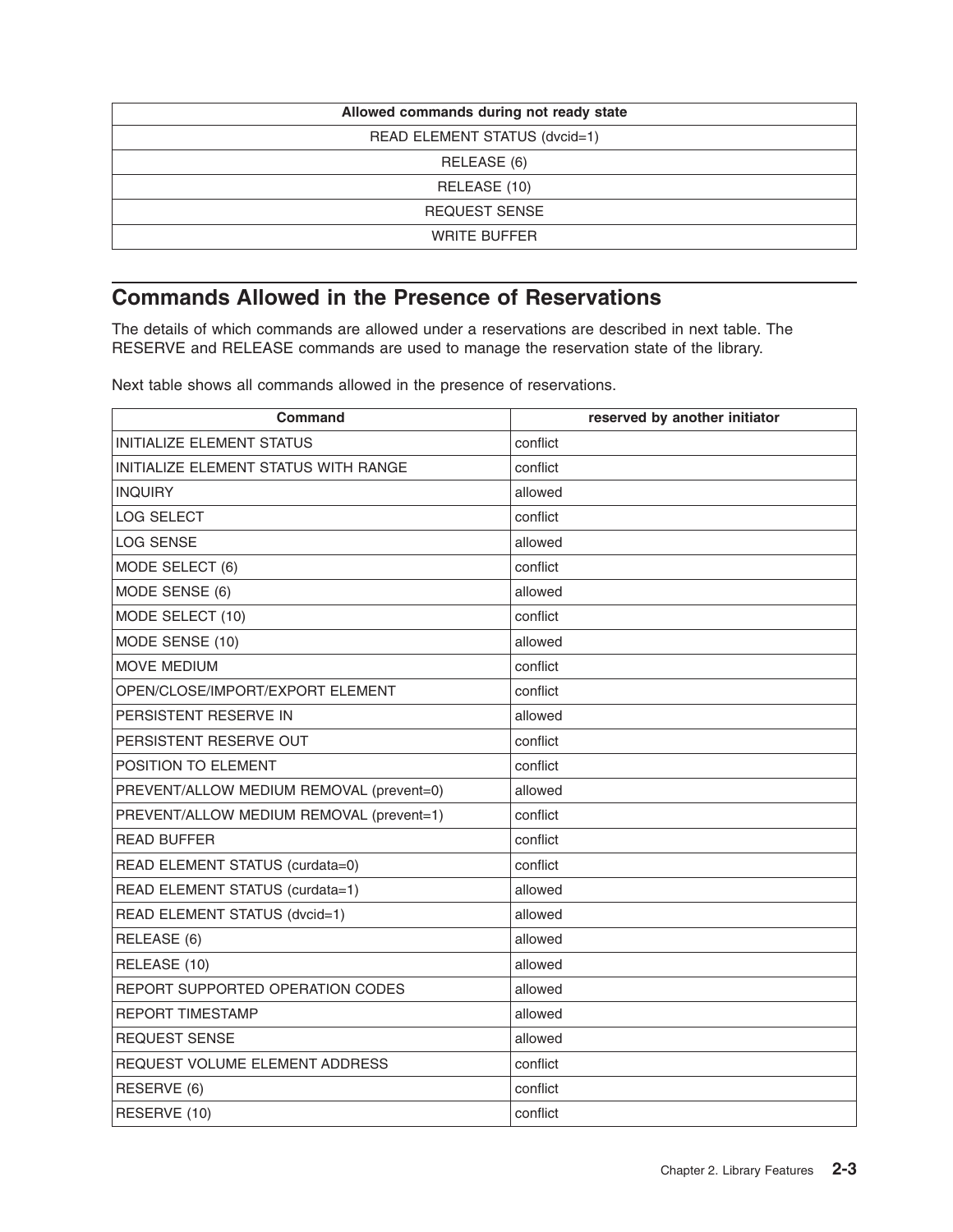<span id="page-11-0"></span>

| conflict |
|----------|
| conflict |
| conflict |
| conflict |
| conflict |
|          |

v **allowed :** Command received from SCSI initiators not holding the reservation should complete normally.

conflict **:** Commands received from SCSI initiators not holding the reservation shall terminate the command with a RESERVATION CONFLICT status.

# **RMU Features**

The library is equipped with a Remote Management Unit. By means of the RMU interface the media changer can be operated from a web based browser. The RMU interface allows a user to monitor the media changers operation, make configuration changes and perform media access commands. When a user executes a medium access command through the RMU interface the media changer will enter the off-line state. When the media changer is off-line the media changer will report Not Ready on the SCSI bus. For an extensive description of the RMU functions please refer to the RMU specification.

# **Operator Control Panel Features**

The library is equipped with an Operator Control Panel (OCP). By means of the OCP a user can perform simple actions with the media changer. The OCP interface allows a user to monitor the media changer operation, make configuration changes and perform media access commands. When a user executes a medium access command through the OCP interface the media changer will enter the off-line state. When the media changer is off-line the media changer will report Not Ready on the SCSI bus. For an extensive description of the OCP functions please refer to the OCP specification.

# **Console Features**

The library is equipped with a serial port which allows a console interface to control the media changer. The console interface allows a user to monitor the media changer operation, make configuration changes and perform media access commands. When a user executes a medium access command through the console interface the media changer will enter the off-line state. When the media changer is off-line the media changer will report Not Ready on the SCSI bus. For an extensive description of the console functions please refer to the Console specification.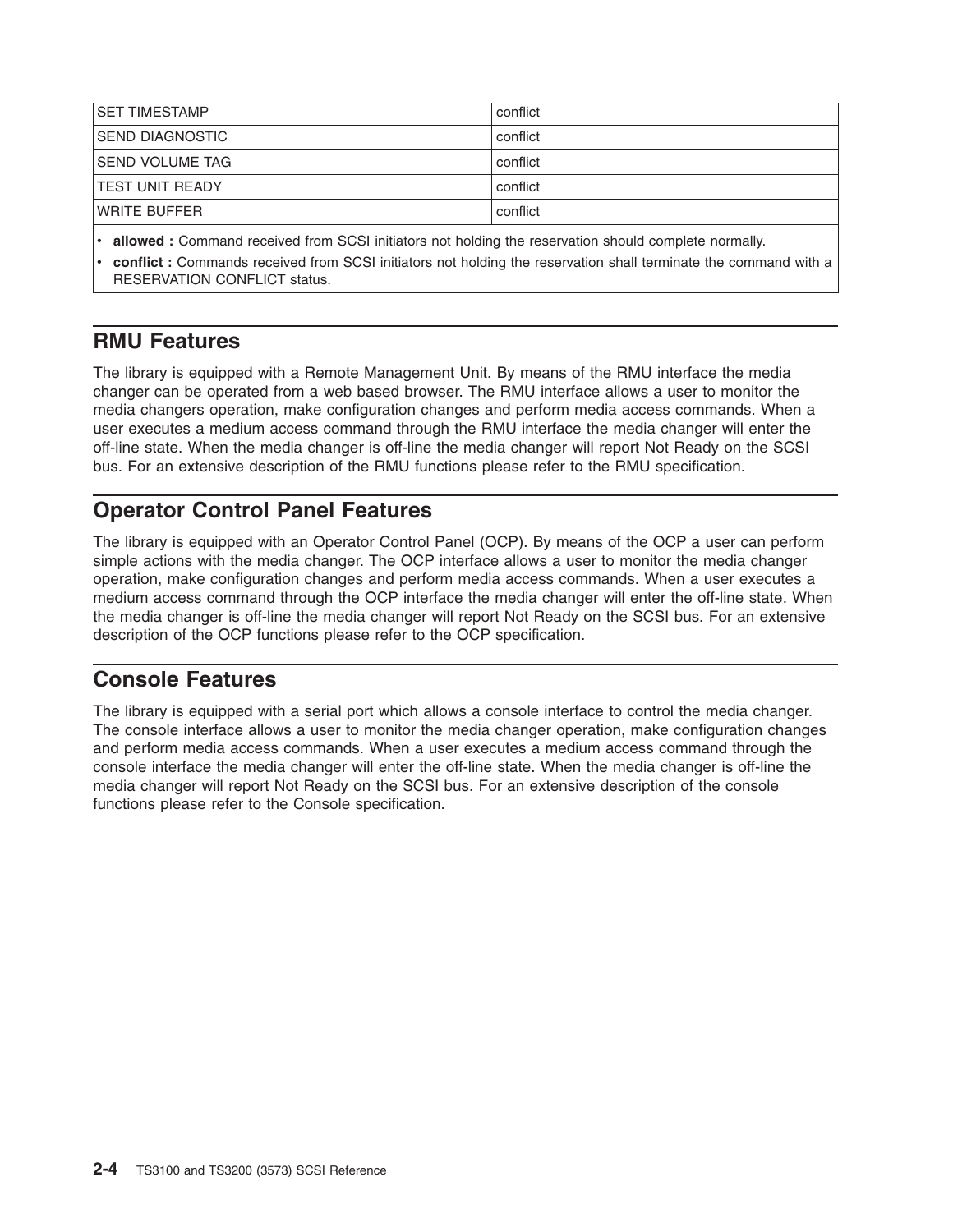# <span id="page-12-0"></span>**TS3100 Tape Library Element Addressing**

*Table 2-1. TS3100 Tape Library SCSI Element Types and Element Address Ranges* |

| <b>Element Type</b>              | <b>Element Address Range</b>  |
|----------------------------------|-------------------------------|
| Media Transport Element (MTE)    | 1(0x01)                       |
| <b>I/O Station Element (IEE)</b> | 16 (0x10)                     |
| Data Transfer Element (DTE)      | 256 (0x100)                   |
| Storage Element (STE)            | 4096 (0x1000) - 4117 (0x1015) |

*Table 2-2. TS3100 Tape Library SCSI element addresses for I/O Station, storage slots, and drive slot* ||

|   | Left Magazine    | $\Leftarrow$ Front of TS3100 Tape Library |                   |                                                | Library<br><b>Rear Panel</b> |                   |                   | Front of TS3100 Tape Library $\Rightarrow$ | <b>Right Magazine</b> |
|---|------------------|-------------------------------------------|-------------------|------------------------------------------------|------------------------------|-------------------|-------------------|--------------------------------------------|-----------------------|
|   | Slot 8<br>(4103) | Slot 9<br>(4104)                          | Slot 10<br>(4105) | Slot 11<br>(This slot is<br>not<br>available.) | Drive 1<br>256<br>(0x100)    | Slot 23<br>(4117) | Slot 22<br>(4116) | Slot 21<br>(4115)                          | Slot 20<br>(4114)     |
|   | Slot 4<br>(4099) | Slot 5<br>(4100)                          | Slot 6<br>(4101)  | Slot 7<br>(4102)                               |                              | Slot 19<br>(4113) | Slot 18<br>(4112) | Slot 17<br>(4111)                          | Slot 16<br>(4110)     |
| I | I/O Station      | Slot 1<br>(4096)                          | Slot 2<br>(4097)  | Slot 3<br>(4098)                               |                              | Slot 15<br>(4109) | Slot 14<br>(4108) | Slot 13<br>(4107)                          | Slot 12<br>(4106)     |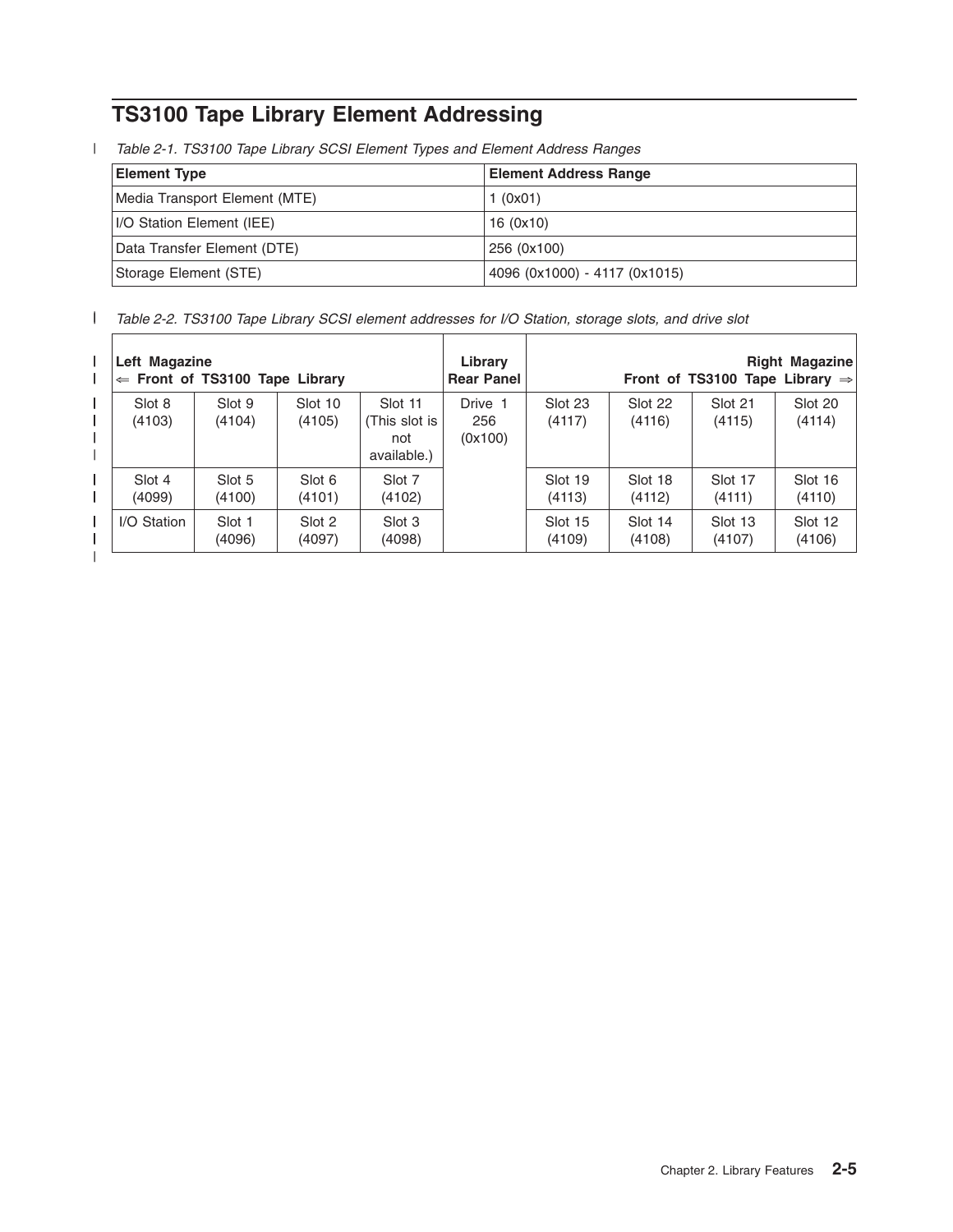#### <span id="page-13-0"></span>**TS3200 Tape Library Element Addressing** |

*Table 2-3. TS3200 Tape Library SCSI Element Types and Element Addresses* |

| <b>Element Type</b>              | <b>Element Address Range</b>    |
|----------------------------------|---------------------------------|
| Media Transport Element (MTE)    | 1 (0x01)                        |
| <b>I/O Station Element (IEE)</b> | 16 (0x10), 17 (0x11), 18 (0x12) |
| Data Transfer Element (DTE)      | 256 (0x100), 257 (0x101)        |
| Storage Element (STE)            | 4096 (0x1000) - 4139 (0x102B)   |
|                                  |                                 |

*Table 2-4. TS3200 Tape Library SCSI element addresses for I/O Station, storage slots, and drive slot*  $\begin{array}{c} \hline \end{array}$ 

|                              | <b>Upper Left Magazine</b><br>$\Leftarrow$ Front of TS3200 Tape Library |                            |                   |                |                             |                             | <b>Upper Right Magazine</b><br>Front of TS3200 Tape Library $\Rightarrow$ |                             |  |
|------------------------------|-------------------------------------------------------------------------|----------------------------|-------------------|----------------|-----------------------------|-----------------------------|---------------------------------------------------------------------------|-----------------------------|--|
| Slot 17                      | Slot 18                                                                 | Slot 19                    | Slot 20           | Drive 2        | Slot 44                     | Slot 43                     | Slot 42                                                                   | Slot 41                     |  |
| 4112                         | 4113                                                                    | 4114                       | 4115              | 257            | 4139                        | 4138                        | 4137                                                                      | 4136                        |  |
| (0x1010)                     | (0x1011)                                                                | (0x1012)                   | (0x1013)          | (0x101)        | (0x102B)                    | (0x102A)                    | (0x1029)                                                                  | (0x1028)                    |  |
| Slot 13                      | Slot 14                                                                 | Slot 15                    | Slot 16           |                | Slot 40                     | Slot 39                     | Slot 38                                                                   | Slot 37                     |  |
| 4108                         | 4109                                                                    | 4110                       | 4111              |                | 4135                        | 4134                        | 4133                                                                      | 4132                        |  |
| (0x100C)                     | (0x100D)                                                                | (0x100E)                   | (0x100F)          |                | (0x1027)                    | (0x1026)                    | (0x1025)                                                                  | (0x1024)                    |  |
| Slot 9                       | Slot 10                                                                 | Slot 11                    | Slot 12           |                | Slot 36                     | Slot 35                     | Slot 34                                                                   | Slot 33                     |  |
| 4104                         | 4105                                                                    | 4106                       | 4107              |                | 4131                        | 4130                        | 4129                                                                      | 4128                        |  |
| (0x1008)                     | (0x1009)                                                                | (0x100A)                   | (0x100B)          |                | (0x1023)                    | (0x1022)                    | (0x1021)                                                                  | (0x1020)                    |  |
| <b>Lower Left Magazine</b>   |                                                                         |                            |                   | Drive 1        | <b>Lower Right Magazine</b> |                             |                                                                           |                             |  |
| $I/O$ Slot 3<br>18<br>(0x12) | Slot <sub>7</sub><br>4102<br>(0x1006)                                   | Slot 8<br>4103<br>(0x1007) | $DCS^*$           | 256<br>(0x100) | Slot 32<br>4127<br>(0x101F) | Slot 31<br>4126<br>(0x101E) | Slot 30<br>4125<br>(0x101D)                                               | Slot 29<br>4124<br>(0x101C) |  |
| I/O Slot 2                   | Slot 4                                                                  | Slot 5                     | Slot <sub>6</sub> |                | Slot 28                     | Slot 27                     | Slot 26                                                                   | Slot 25                     |  |
| 17                           | 4099                                                                    | 4100                       | 4101              |                | 4123                        | 4122                        | 4121                                                                      | 4120                        |  |
| (0x11)                       | (0x1003)                                                                | (0x1004)                   | (0x1005)          |                | (0x101B)                    | (0x101A)                    | (0x1019)                                                                  | (0x1018)                    |  |
| $I/O$ Slot 1                 | Slot 1                                                                  | Slot 2                     | Slot 3            |                | Slot 24                     | Slot 23                     | Slot 22                                                                   | Slot 21                     |  |
| 16                           | 4096                                                                    | 4097                       | 4098              |                | 4119                        | 4118                        | 4117                                                                      | 4116                        |  |
| (0x10)                       | (0x1000)                                                                | (0x1001)                   | (0x1002)          |                | (0x1017)                    | (0x1016)                    | (0x1015)                                                                  | (0x1014)                    |  |
|                              |                                                                         |                            |                   |                |                             |                             |                                                                           |                             |  |

| |

||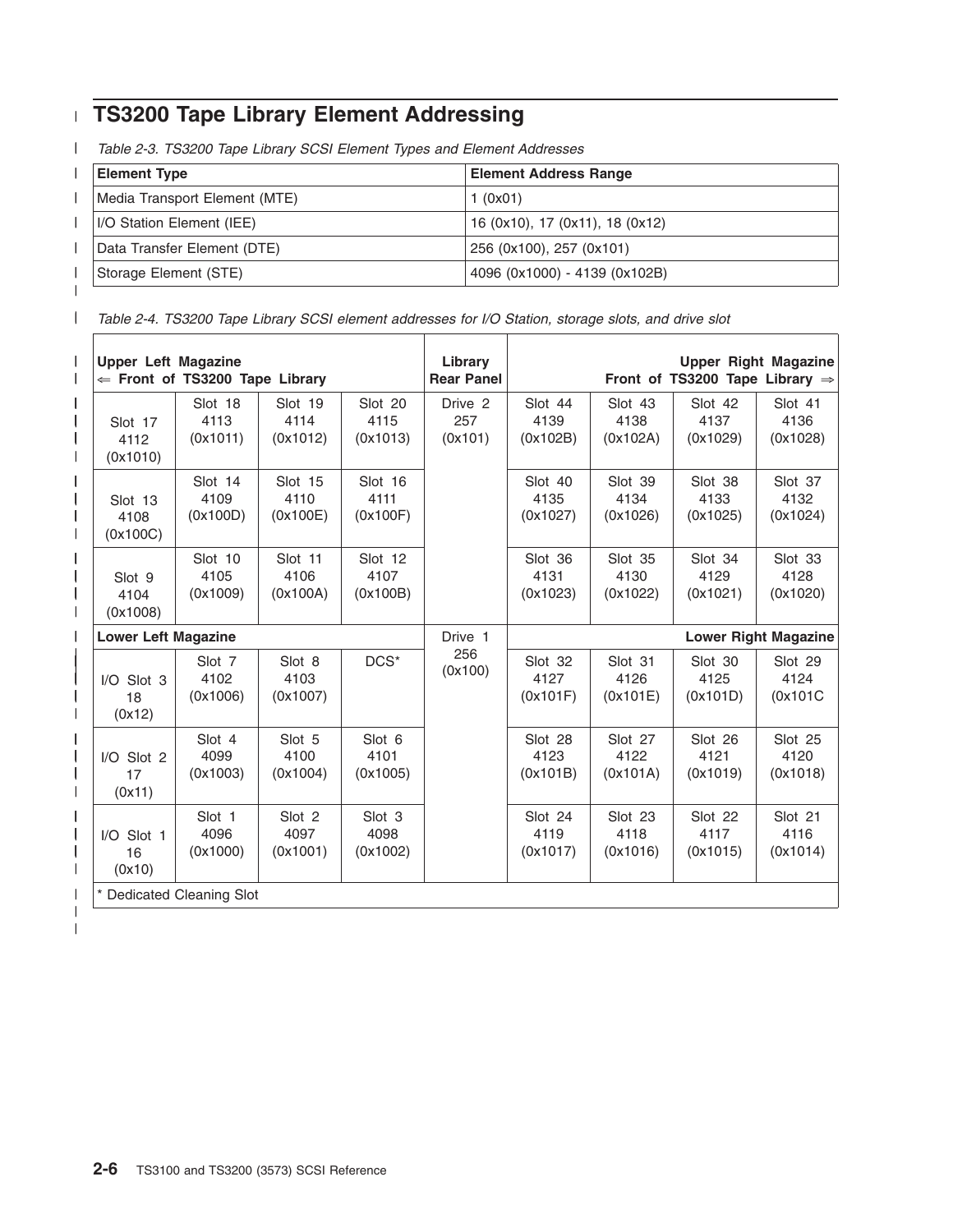# <span id="page-14-0"></span>**Chapter 3. Supported SCSI Commands**

The media changer SCSI command set supports the following commands:

| <b>Command</b>                       | <b>Operation Code</b> | <b>Standard</b> | <b>Support Status</b> |
|--------------------------------------|-----------------------|-----------------|-----------------------|
| INITIALIZE ELEMENT STATUS            | 07h                   | SMC-2           | supported             |
| INITIALIZE ELEMENT STATUS WITH RANGE | 37h                   | SMC-2           | supported             |
| <b>INQUIRY</b>                       | 12h                   | SPC-3           | supported             |
| <b>LOG SELECT</b>                    | 4Ch                   | SPC-3           | supported             |
| <b>LOG SENSE</b>                     | 4Dh                   | SPC-3           | supported             |
| MODE SELECT (6)                      | 15h                   | SPC-3           | supported             |
| MODE SENSE (6)                       | 1Ah                   | SPC-3           | supported             |
| MODE SELECT (10)                     | 55h                   | SPC-3           | supported             |
| MODE SENSE (10)                      | 5Ah                   | SPC-3           | supported             |
| <b>MOVE MEDIUM</b>                   | A <sub>5</sub> h      | SMC-2           | supported             |
| OPEN/CLOSE IMPORT/EXPORT ELEMENT     | 1Bh                   | SMC-3           | supported             |
| PERSISTENT RESERVE IN                | 5Eh                   | SPC-3           | supported             |
| PERSISTENT RESERVE OUT               | 5Fh                   | SPC-3           | supported             |
| POSITION TO ELEMENT                  | 2Bh                   | SMC-2           | supported             |
| PREVENT/ALLOW MEDIUM REMOVAL         | 1Eh                   | SPC-3           | supported             |
| <b>READ BUFFER</b>                   | 3Ch                   | SPC-3           | supported             |
| <b>READ ELEMENT STATUS</b>           | B <sub>8</sub> h      | SMC-2           | supported             |
| RECEIVE DIAGNOSTIC RESULTS           | 1Ch                   | SPC-3           | not supported         |
| RELEASE (6)                          | 17h                   | SPC-3           | supported             |
| RELEASE (10)                         | 57h                   | SPC-3           | supported             |
| REPORT SUPPORTED OPERATION CODES     | A3h                   | SPC-3           | supported             |
| <b>REPORT TIMESTAMP</b>              | A3h                   | SPC-3           | supported             |
| <b>REQUEST SENSE</b>                 | 03h                   | SPC-3           | supported             |
| REQUEST VOLUME ELEMENT ADDRESS       | B <sub>5</sub> h      | SMC-2           | supported             |
| RESERVE (6)                          | 16h                   | SPC-3           | supported             |
| RESERVE (10)                         | 56h                   | SPC-3           | supported             |
| <b>SET TIMESTAMP</b>                 | A4h                   | SPC-3           | supported             |
| <b>SEND DIAGNOSTIC</b>               | 1Dh                   | SPC-3           | supported             |
| <b>SEND VOLUME TAG</b>               | B <sub>6</sub> h      | SMC-2           | supported             |
| TEST UNIT READY                      | 00h                   | SPC-3           | supported             |
| <b>WRITE BUFFER</b>                  | 3Bh                   | SPC-3           | supported             |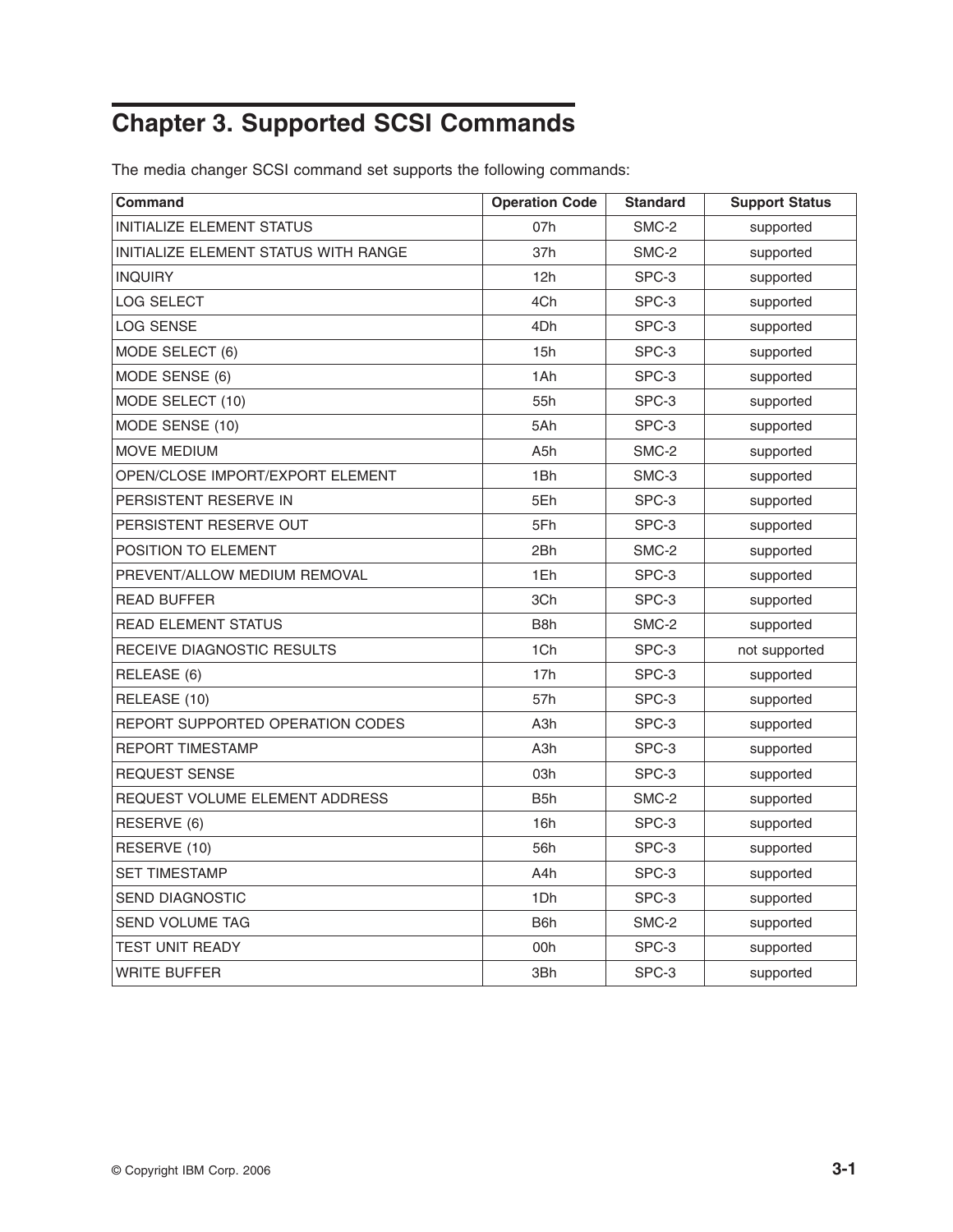# <span id="page-15-0"></span>**INITIALIZE ELEMENT STATUS (07h)**

This command directs the medium changer to check all existing elements for tape cartridges and any status relevant to that element. This command enables the initiator to get a quick response from a Read Element Status command that may follow, and is useful after a power failure, if tape medium has been changed by an operator, or if subsystem configuration has changed. The library shall not return GOOD status until checking of all the elements is complete.

| <b>Bit</b>  | 6                      | 5 | 4 | 3        | $\mathbf{2}$ |  |  |  |  |  |
|-------------|------------------------|---|---|----------|--------------|--|--|--|--|--|
| <b>Byte</b> |                        |   |   |          |              |  |  |  |  |  |
| 0           | Operation Code (07h)   |   |   |          |              |  |  |  |  |  |
|             | <b>LUN</b><br>Reserved |   |   |          |              |  |  |  |  |  |
| ◠           | Reserved               |   |   |          |              |  |  |  |  |  |
| 3           |                        |   |   | Reserved |              |  |  |  |  |  |
| 4           | Reserved               |   |   |          |              |  |  |  |  |  |
| 5           | Control                |   |   |          |              |  |  |  |  |  |

**Field descriptions:**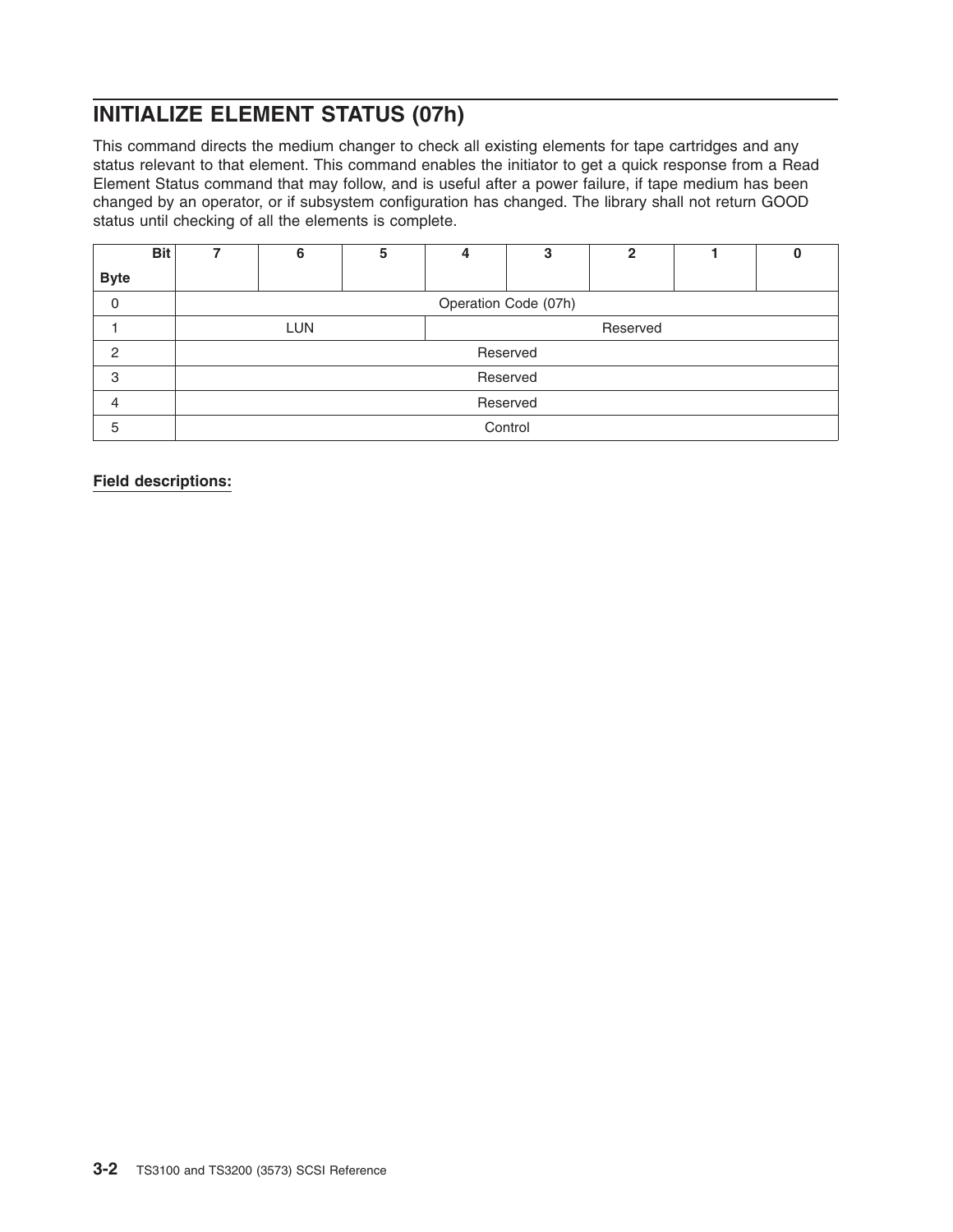# <span id="page-16-0"></span>**INITIALIZE ELEMENT STATUS WITH RANGE (37h)**

The INITIALIZE ELEMENT STATUS WITH RANGE command shall cause the media changer to check the specified elements for volume status and any other relevant status. This command enables the initiator to get a quick response from a Read Element Status command that may follow, and is useful after a power failure, if tape medium has been changed by an operator, or if subsystem configuration has changed.

|                | <b>Bit</b> | 7     | 6                                       | 5 | 4 | 3                               | $\overline{2}$ |  | $\bf{0}$ |  |  |
|----------------|------------|-------|-----------------------------------------|---|---|---------------------------------|----------------|--|----------|--|--|
| <b>Byte</b>    |            |       |                                         |   |   |                                 |                |  |          |  |  |
| $\mathbf 0$    |            |       | Operation Code (37h)                    |   |   |                                 |                |  |          |  |  |
|                |            |       | <b>LUN</b><br>Reserved<br>Fast<br>Range |   |   |                                 |                |  |          |  |  |
| 2              |            | (MSB) |                                         |   |   | <b>Starting Element Address</b> |                |  |          |  |  |
| 3              |            |       |                                         |   |   |                                 |                |  | (LSB)    |  |  |
| $\overline{4}$ |            |       |                                         |   |   | Reserved                        |                |  |          |  |  |
| 5              |            |       |                                         |   |   | Reserved                        |                |  |          |  |  |
| 6              |            | (MSB) |                                         |   |   | Number of Elements              |                |  |          |  |  |
| 7              |            |       | (LSB)                                   |   |   |                                 |                |  |          |  |  |
| 8              |            |       | Reserved                                |   |   |                                 |                |  |          |  |  |
| 9              |            |       | Control                                 |   |   |                                 |                |  |          |  |  |

# **Field descriptions:**

## **Range:**

A Range bit of zero indicates that all element addresses shall be checked and that the Starting Element Address and Number of Elements fields are ignored. A Range bit of one indicates that the series of elements beginning at the specified Starting Element Address for the specified Number of Elements shall be checked. If the Number of Elements field is zero, the range checked shall start with the Starting Element Address and continue through the last element address on the unit.

**Fast:** A Fast bit of one indicates that the specified elements shall be scanned for media presence only. A Fast bit of zero indicates that the specified elements shall be scanned for all relevant status.

## **Element Address:**

When the Range bit is set this field specifies the starting element address of the scan for the Initialize Elements with Range command. When the Range bit is not set the information in this field is ignored.

## **Number of Elements:**

When the Range bit is set this field specifies the number of elements to scan during the Initialize Elements with Range command. The number of cartridges to scan should not exceed the maximum number of available storage slots taking in account the starting Element Address field. When the Range bit is not set the information in this field is ignored.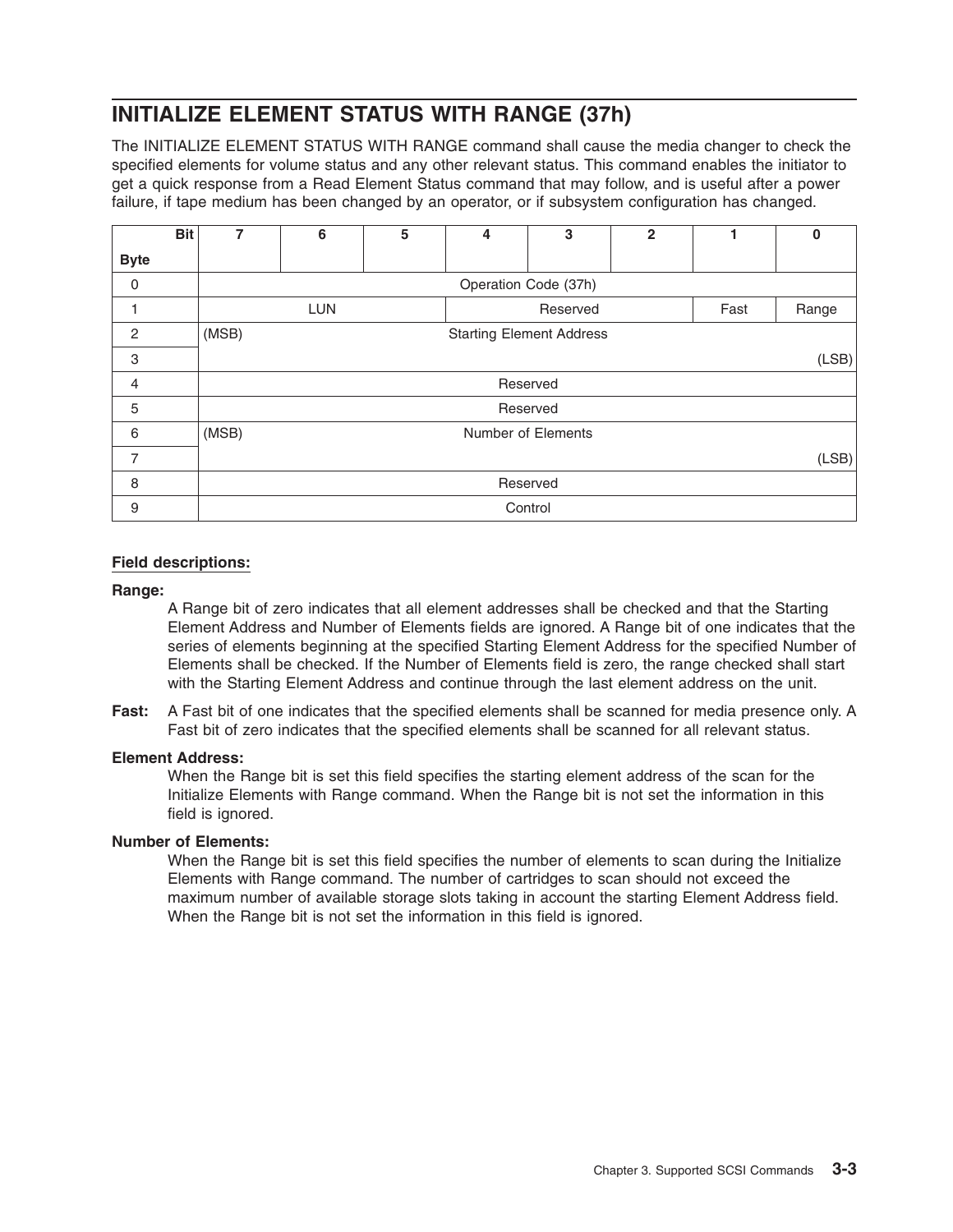# <span id="page-17-0"></span>**INQUIRY (12h)**

The INQUIRY command requests that information regarding parameters of the medium changer be sent to the initiator. The media changer can provide two categories of data in response to an inquiry command: Standard Inquiry Data and Vital Product Data. Standard Inquiry Data contains basic data about the Medium Changer and Vital Product Data can comprise several pages of additional data. Each Vital Product Data page requires a separate INQUIRY command from the initiator. An INQUIRY command is not affected by, nor does it clear, a Unit Attention condition.

|                | <b>Bit</b> | 7     | 6                                                 | 5 | 4 | 3                    | $\mathbf{2}$ |  |  |  |
|----------------|------------|-------|---------------------------------------------------|---|---|----------------------|--------------|--|--|--|
| <b>Byte</b>    |            |       |                                                   |   |   |                      |              |  |  |  |
| 0              |            |       |                                                   |   |   | Operation Code (12h) |              |  |  |  |
|                |            |       | <b>LUN</b><br>Obsolete<br><b>EVPD</b><br>Reserved |   |   |                      |              |  |  |  |
| $\overline{2}$ |            |       |                                                   |   |   | Page Code            |              |  |  |  |
| 3              |            | (MSB) |                                                   |   |   | Allocation length    |              |  |  |  |
| 4              |            |       | (LSB)                                             |   |   |                      |              |  |  |  |
| 5              |            |       | Control                                           |   |   |                      |              |  |  |  |

# **Field descriptions:**

# **EVPD:**

Enable Vital Product Data. An enable vital product data (EVPD) bit of one specifies that the device server shall return the optional vital product data specified by the page code field. Note If the EVPD bit is set to 0, the page code must be 00h.

## **Page Code:**

This field contains the page number of the vital product data page to be returned for the INQUIRY command, if the EVPD bit is set to 1. The following pages are supported:

- 00h Supported vital product pages
- 80h Unit serial number page
- 83h Device Identification page
- C0h Firmware build information page
- D0h Vendor Specific Page
- FFh Vendor Use Only

# **Allocation Length:**

Specifies the number of bytes of inquiry information the media changer is allowed to return to the initiator during the command s data-in phase. Error status is not returned if the value in this field truncates the requested information.

# **Standard Inquiry Data**

|             | <b>Bit</b> |                         | 6        | 5                                                                      |                                   | 3 | $\mathbf 2$ |  |  |  |  |  |
|-------------|------------|-------------------------|----------|------------------------------------------------------------------------|-----------------------------------|---|-------------|--|--|--|--|--|
| <b>Byte</b> |            |                         |          |                                                                        |                                   |   |             |  |  |  |  |  |
| 0           |            |                         |          | Peripheral Qualifier (0)<br>Peripheral Device Type (08=Medium Changer) |                                   |   |             |  |  |  |  |  |
|             |            | <b>RMB</b> (1)          |          | Reserved                                                               |                                   |   |             |  |  |  |  |  |
| 2           |            |                         |          |                                                                        | Version (5)                       |   |             |  |  |  |  |  |
| 3           |            | Obsolete                | Obsolete | NormACA<br>(0)                                                         | HiSup<br>Response data format (2) |   |             |  |  |  |  |  |
|             |            | Additional length (43h) |          |                                                                        |                                   |   |             |  |  |  |  |  |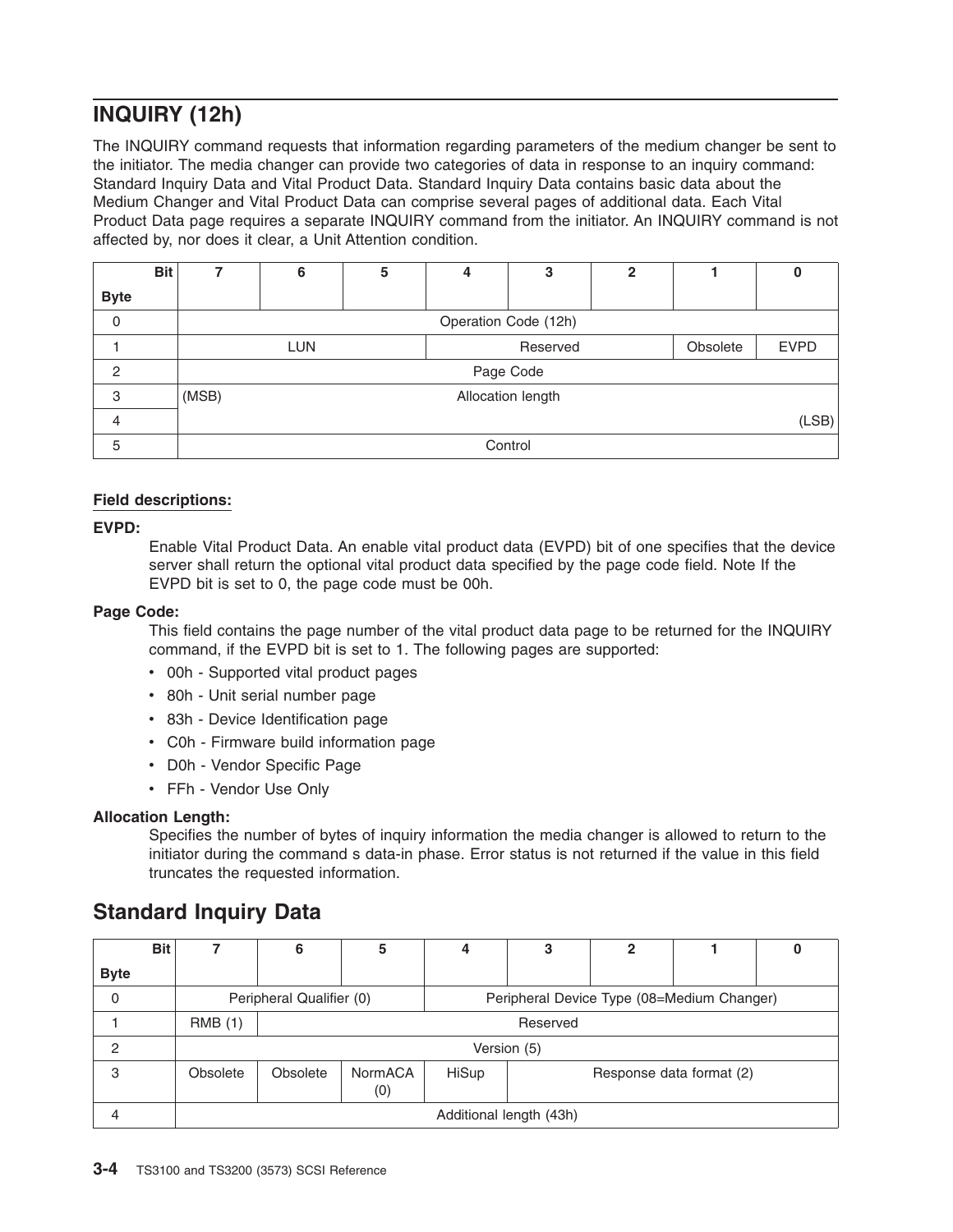|                | <b>Bit</b> | $\overline{7}$                                         | 6                                                        | 5        | 4                                                      | 3                     | $\overline{2}$ | 1        | $\bf{0}$    |  |  |  |  |
|----------------|------------|--------------------------------------------------------|----------------------------------------------------------|----------|--------------------------------------------------------|-----------------------|----------------|----------|-------------|--|--|--|--|
| <b>Byte</b>    |            |                                                        |                                                          |          |                                                        |                       |                |          |             |  |  |  |  |
| 5              |            | <b>SCCS</b>                                            | <b>ACC</b>                                               |          | <b>TPGS</b>                                            | 3PC                   |                | Reserved | Protect     |  |  |  |  |
| 6              |            | <b>BQue</b>                                            | EncServ                                                  | Reserved | <b>MultiP</b>                                          | <b>MChngr</b>         | Obsolete       | Obsolete | Addr16      |  |  |  |  |
| $\overline{7}$ |            | Obsolete                                               | Obsolete                                                 | WBus16   | Sync                                                   | Linked                | Obsolete       | CmdQue   | Reserved    |  |  |  |  |
| $8 -$<br>15    |            |                                                        | Vendor Identification (8 ASCII bytes)                    |          |                                                        |                       |                |          |             |  |  |  |  |
| $16 -$<br>31   |            |                                                        |                                                          |          | Product Identification (16 ASCII bytes)                |                       |                |          |             |  |  |  |  |
| $32 -$<br>35   |            |                                                        |                                                          |          | Product Revision level (4 ASCII bytes)                 |                       |                |          |             |  |  |  |  |
| $36 -$<br>37   |            |                                                        |                                                          |          |                                                        | Plant of manufacturer |                |          |             |  |  |  |  |
| $38 -$<br>49   |            |                                                        |                                                          |          | Serial Number (12 ASCII bytes)                         |                       |                |          |             |  |  |  |  |
| $50 -$<br>54   |            |                                                        |                                                          |          |                                                        | Reserved              |                |          |             |  |  |  |  |
| 55             |            |                                                        |                                                          |          | Reserved                                               |                       |                |          | <b>BarC</b> |  |  |  |  |
| 56             |            |                                                        |                                                          |          |                                                        | Clocking              |                | QAS      | <b>IUS</b>  |  |  |  |  |
| 57             |            |                                                        |                                                          |          |                                                        | Reserved              |                |          |             |  |  |  |  |
| $58 -$<br>59   |            |                                                        |                                                          |          | Version Descriptor: 005Ch (SAM-2 ANSI INCITS 366-2003) |                       |                |          |             |  |  |  |  |
| $60 -$<br>61   |            |                                                        | Version Descriptor: 0B56h (SPI-4 ANSI INCITS 362-2002)   |          |                                                        |                       |                |          |             |  |  |  |  |
| $62 -$<br>63   |            | Version Descriptor: 02FEh (SMC-2 ANSI INCITS 382-2004) |                                                          |          |                                                        |                       |                |          |             |  |  |  |  |
| $64 -$<br>65   |            |                                                        | Version Descriptor: 030Fh (SPC-3 T10/1416-D revision 22) |          |                                                        |                       |                |          |             |  |  |  |  |
| $66 -$<br>73   |            |                                                        | Reserved                                                 |          |                                                        |                       |                |          |             |  |  |  |  |

# **Field descriptions:**

# **Peripheral Qualifier:**

A return value of 0 indicates that the specified LUN is supported in this device. When a unsupported LUN was specified the Peripheral Qualifier will return 3h which indicates that specified LUN is not supported.

# **Peripheral Device Type:**

Indicates that this is a medium changer device. Set to 8. When a unsupported LUN was specified the Peripheral Device Type will return 1Fh which indicates that specified LUN is not supported.

**RMB:** Removable Medium Bit. Set to 1.

## **Version:**

The library complies to SPC-3. Set to 5.

# **NormACA:**

A NORMACA bit set to zero indicates that the device server does not support a NACA bit set to one in the control byte and does not support the ACA task attribute.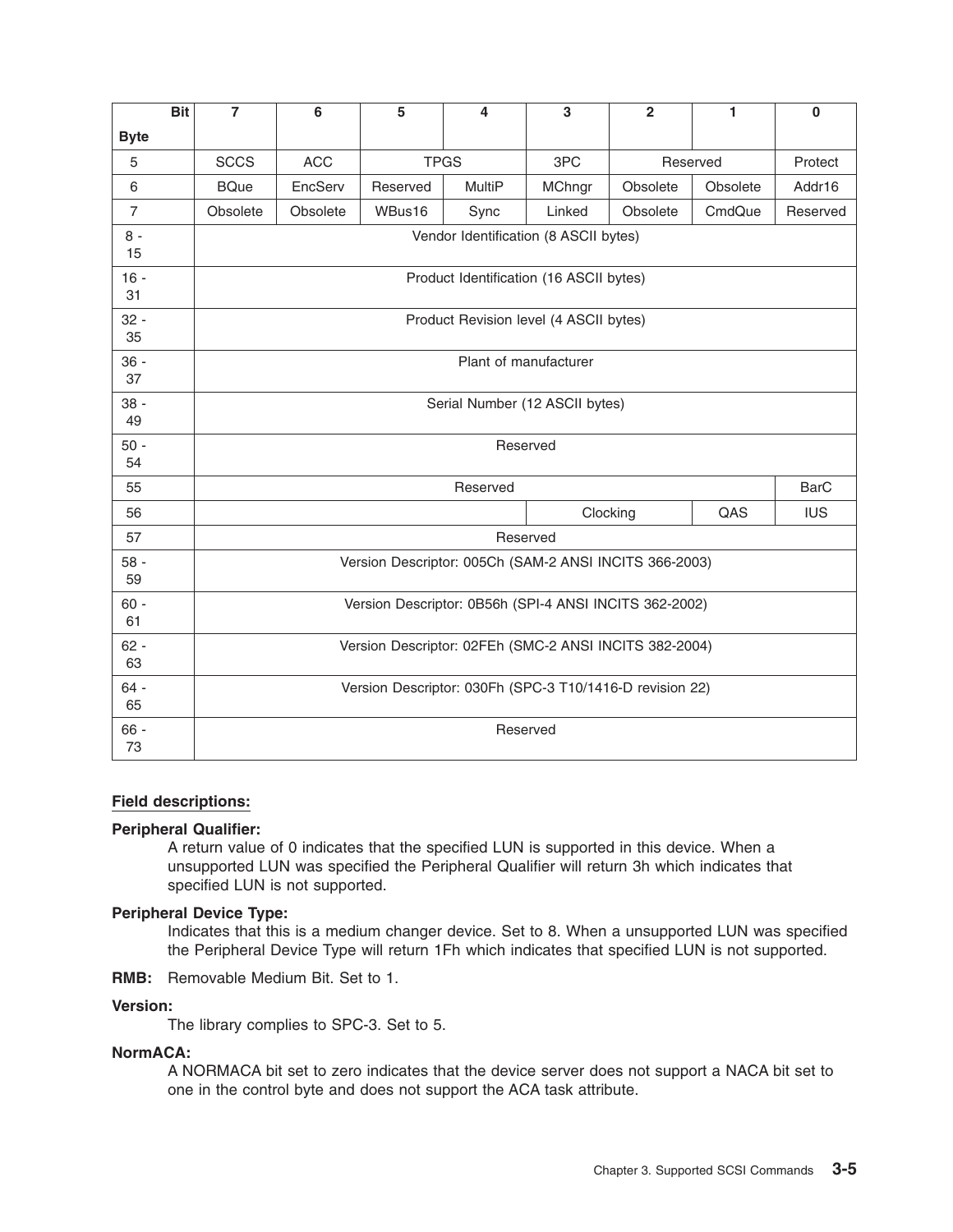## **HiSup:**

A hierarchical support (HISUP) bit set to zero indicates the SCSI target device does not use the hierarchical addressing model to assign LUNs to logical units

## **Response Data Format:**

This Standard Inquiry Data is in SCSI-2 format. Set to 2.

#### **Additional Length:**

The media changer uses this field to indicate the number of additional bytes of INQUIRY response data available.

#### **SCCS:**

The media changer does not contain an embedded storage array controller component. Set to 0.

**ACC:** The ACC bit set to zero indicates that no access controls coordinator may be addressed through this logical unit.

# **TPGS:**

The media changer does not support asymmetric logical unit access or supports a form of asymmetric access that is vendor specific. Neither the REPORT TARGET GROUPS nor the SET TARGET GROUPS commands is supported.

**3PC:** A Third-Party Copy (3PC) bit set to zero indicates that the media changer does not supports third-party copy commands such as the EXTENDED COPY command.

## **Protect:**

A PROTECT bit set to zero indicates that the media changer does not support protection information.

**BQue:** Basic Queuing is not supported, set to 0.

## **EncServ:**

An Enclosure Services (ENCSERV) bit set to zero indicates that the media changer does not contain an embedded enclosure services component.

## **MultiP:**

A MULTIP bit set to zero indicates that this SCSI target device has a single port and does not implement the multi-port requirements.

#### **MChanger:**

This medium changer is not an attached medium changer. Set to 0.

## **Addr16:**

When Addr16 is set to 1, the media changer does support 16-bit wide SCSI addresses. When set to 0, indicates that the media changer does not support 16-bit wide SCSI addresses.

#### **WBus16:**

When WBus16 is set to 1, the media changer transfers SCSI data over an 16-bit wide bus. When WBus16 is not set data transfers are done over an 8-bit wide bus.

**Sync:** When Sync is set to 1, data transfers are done in synchronous mode. When Sync is not set, data transfers are done in asynchronous mode.

## **Linked:**

Linked Commands are not supported. Set to 0.

## **CmdQue (Command Queuing):**

For Fibre Channel, this is returned as 1, indicating command queuing is supported. For SCSI, this is returned as 0, indicating no command queuing is supported.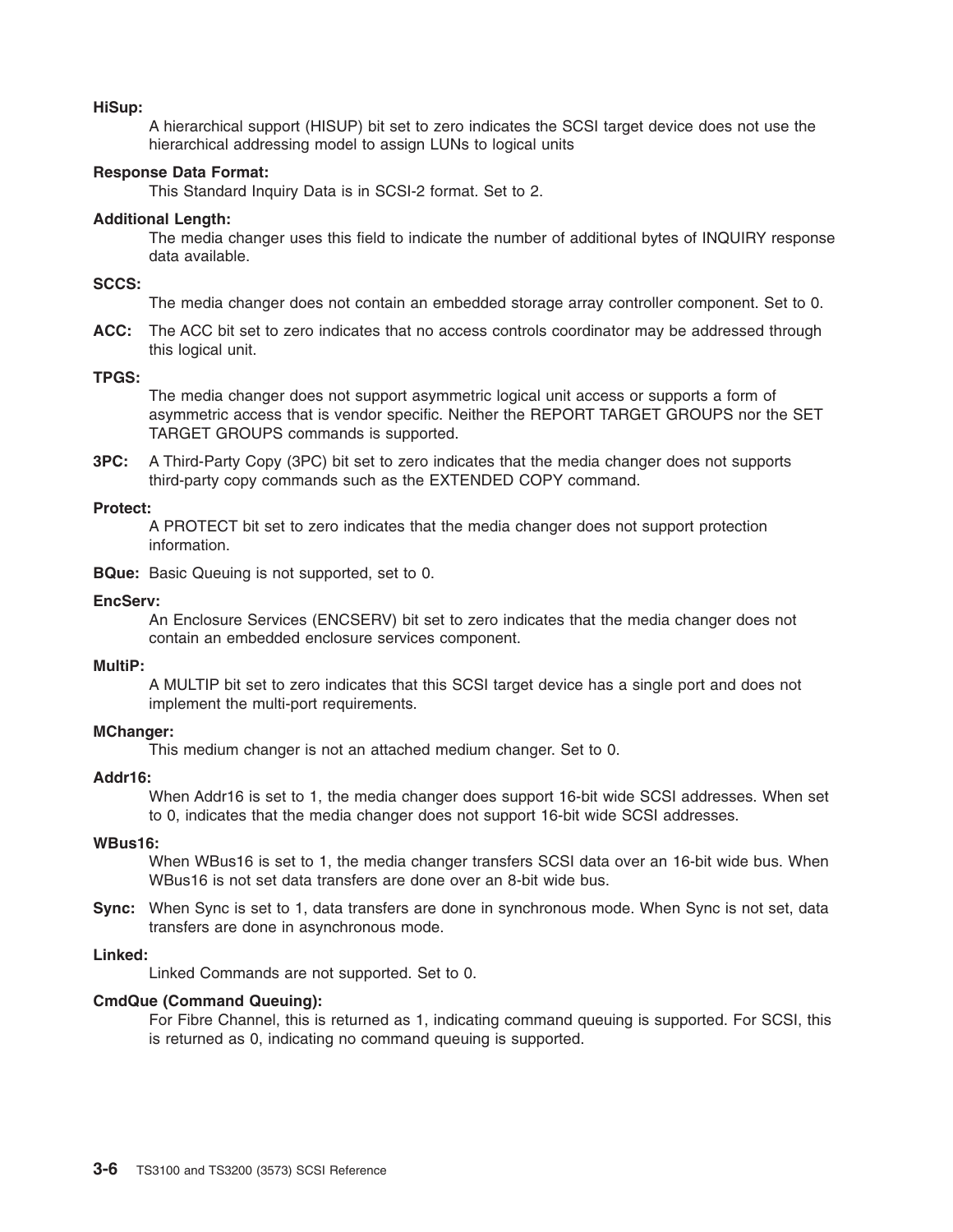# <span id="page-20-0"></span>**Vendor Identification:**

Eight byte ASCII string. This field is set to:

|  | - IVI |  |  |  |
|--|-------|--|--|--|

## **Product Identification:**

Sixteen byte ASCII string. This field depends on the library model. This field is set to:

|  |  |               |  | $\sqrt{7}$ | $\begin{array}{ccc} & & & \\ & & & & \\ \end{array}$ | $9 \mid$ | 10 |  | $12 \mid 13 \mid$ | 14 | . 15 |
|--|--|---------------|--|------------|------------------------------------------------------|----------|----|--|-------------------|----|------|
|  |  | and the state |  |            |                                                      |          |    |  |                   |    |      |

## **Product Revision Level:**

This field contains 4 bytes of ASCII data that provides the media changer's software revision levels. When a firmware update is performed on the media changer, this part of the revision level changes to reflect that update.

**BarC:** When set this bit indicates that the library is equipped with a bar code scanner.

**IUS:** Information Units Supported. Set to 0 indicating information units are not supported.

**QAS:** Quick Arbitrate Supported. Set to 0 indicating QAS is not supported.

## **Clocking:**

Indicates the level of data clocking supported. Set to 11b if the host interface speed has not been set to limit transfers to 80MB/s. Set to 00b when the host interface speed has been set to limit transfers to 80 MB/s.

## **Version Descriptors:**

The version descriptors report the identifier of the supported SCSI command sets.

# **Supported Vital Product Data page (00h)**

The Supported Vital Product Data VPD page provides a directory of the Vital Product Data Pages that are supported by the media changer.

|                | <b>Bit</b> | 7 | 6                                                      | 5 | 4                                     | 3 | $\mathbf{2}$ |  | 0 |  |  |  |
|----------------|------------|---|--------------------------------------------------------|---|---------------------------------------|---|--------------|--|---|--|--|--|
| <b>Byte</b>    |            |   |                                                        |   |                                       |   |              |  |   |  |  |  |
| 0              |            |   | Peripheral Qualifier (0)<br>Peripheral Device Type (8) |   |                                       |   |              |  |   |  |  |  |
|                |            |   | Page Code (00h)                                        |   |                                       |   |              |  |   |  |  |  |
| $\overline{c}$ |            |   | Reserved                                               |   |                                       |   |              |  |   |  |  |  |
| 3              |            |   | Page Length (04h)                                      |   |                                       |   |              |  |   |  |  |  |
| 4              |            |   |                                                        |   | 00h - (this page)                     |   |              |  |   |  |  |  |
| 5              |            |   |                                                        |   | 80h - Unit Serial Number Page         |   |              |  |   |  |  |  |
| 6              |            |   |                                                        |   | 83h - Device Identification Page      |   |              |  |   |  |  |  |
| 7              |            |   |                                                        |   | C0h - Firmware Build Information Page |   |              |  |   |  |  |  |
| 8              |            |   | D0h - Vendor Specific Page                             |   |                                       |   |              |  |   |  |  |  |
| 9              |            |   | FFh - Vendor Use Only                                  |   |                                       |   |              |  |   |  |  |  |

**Note:** If an unsupported LUN was initially specified, the Peripheral Qualifier will return 3h and the Peripheral Device Type will return 1Fh.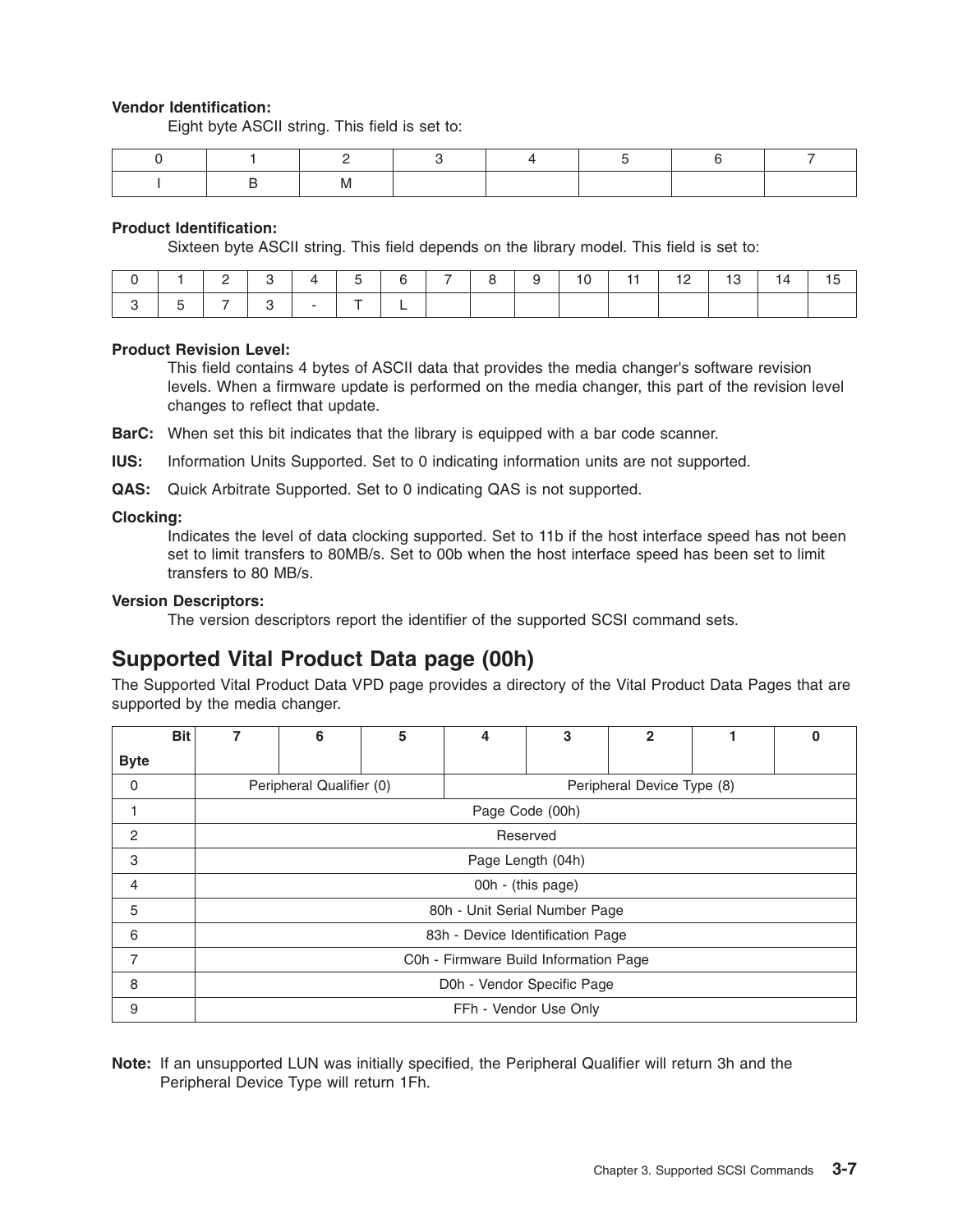# <span id="page-21-0"></span>**Unit Serial Number page (80h)**

The Unit Serial Number VPD page contains 12 bytes of ASCII data representing a unique serial number of the media changer.

| <b>Bit</b>     | 6                                                      | 5 | 4                 | 3 | 2 |  | υ |  |  |
|----------------|--------------------------------------------------------|---|-------------------|---|---|--|---|--|--|
| <b>Byte</b>    |                                                        |   |                   |   |   |  |   |  |  |
| $\mathbf 0$    | Peripheral Qualifier (0)<br>Peripheral Device Type (8) |   |                   |   |   |  |   |  |  |
|                | Page Code (80h)                                        |   |                   |   |   |  |   |  |  |
| $\overline{2}$ | Reserved                                               |   |                   |   |   |  |   |  |  |
| 3              |                                                        |   | Page Length (10h) |   |   |  |   |  |  |
| $4 -$<br>15    | Serial Number (12 ACSII bytes)                         |   |                   |   |   |  |   |  |  |
| $16 -$<br>19   | Unique Logical Library Identifier                      |   |                   |   |   |  |   |  |  |

**Note:** If an unsupported LUN was initially specified, the Peripheral Qualifier will return 3h and the Peripheral Device Type will return 1Fh.

# **Field descriptions:**

# **Serial Number:**

The 12 byte ASCII Serial Number may contain ASCII numbers and ASCII characters and is right justified with leading zeros.

# **Unique Logical Library Identifier:**

Such as the ASCII representation of the logical library name, for example, LL3.

# **Device Identification page (83h)**

The Device Identification VPD page provides the means to retrieve identification descriptors from the media changer. Both fiber-channel and SCSI devices return the following Device Identification VPD page:

|                | <b>Bit</b> | 7                                 | 6                              | 5 | 4                                       | 3                       | $\mathbf{2}$               | 1 | 0 |  |  |  |
|----------------|------------|-----------------------------------|--------------------------------|---|-----------------------------------------|-------------------------|----------------------------|---|---|--|--|--|
| <b>Byte</b>    |            |                                   |                                |   |                                         |                         |                            |   |   |  |  |  |
| 0              |            |                                   | Peripheral Qualifier (0)       |   |                                         |                         | Peripheral Device Type (8) |   |   |  |  |  |
| 1              |            |                                   |                                |   |                                         | Page Code (83h)         |                            |   |   |  |  |  |
| 2              |            |                                   | Reserved                       |   |                                         |                         |                            |   |   |  |  |  |
| 3              |            |                                   | Page Length (2Ch)              |   |                                         |                         |                            |   |   |  |  |  |
| 4              |            |                                   | Reserved<br>Code Set (2)       |   |                                         |                         |                            |   |   |  |  |  |
| 5              |            | Reserved<br>Identifier Type (1)   |                                |   |                                         |                         |                            |   |   |  |  |  |
| 6              |            |                                   |                                |   |                                         | Reserved                |                            |   |   |  |  |  |
| $\overline{7}$ |            |                                   |                                |   |                                         | Identifier Length (28h) |                            |   |   |  |  |  |
| $8 -$<br>15    |            |                                   |                                |   | Vendor Identification (8 ASCII bytes)   |                         |                            |   |   |  |  |  |
| $16 -$<br>31   |            |                                   |                                |   | Product Identification (16 ASCII bytes) |                         |                            |   |   |  |  |  |
| $32 -$<br>43   |            |                                   | Serial Number (12 ASCII bytes) |   |                                         |                         |                            |   |   |  |  |  |
| 44 -<br>47     |            | Unique Logical Library Identifier |                                |   |                                         |                         |                            |   |   |  |  |  |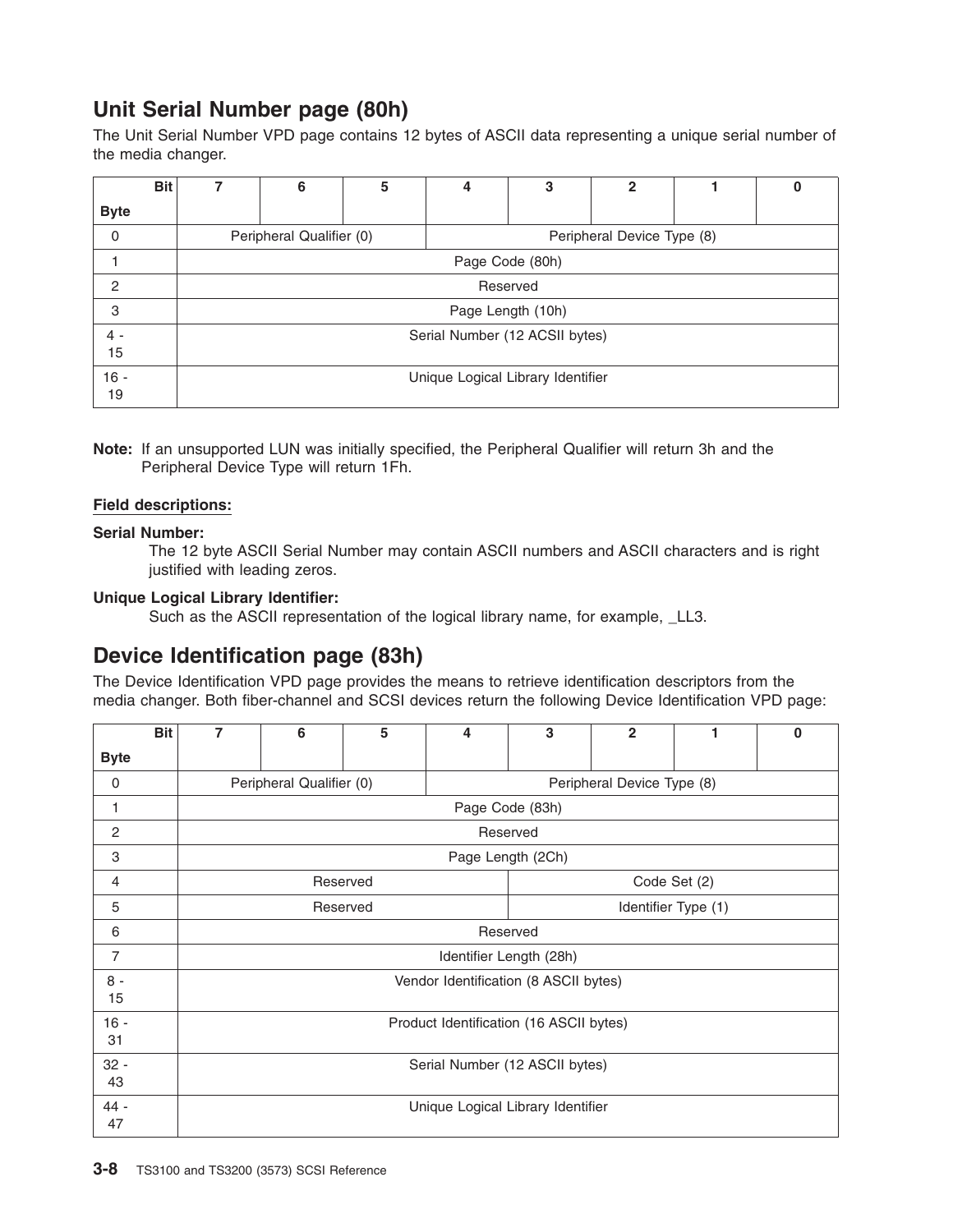<span id="page-22-0"></span>**Note:** If an unsupported LUN was initially specified, the Peripheral Qualifier will return 3h and the Peripheral Device Type will return 1Fh.

## **Field descriptions:**

## **Peripheral Qualifier:**

A return value of 0 indicates that the specified LUN is supported in this device. When a unsupported LUN was specified the Peripheral Qualifier will return 3h which indicates that specified LUN is not supported.

## **Peripheral Device Type:**

Indicates that this is a medium changer device. Set to 8. When a unsupported LUN was specified the Peripheral Device Type will return 1Fh which indicates that specified LUN is not supported.

## **Code Set:**

This field is set to 2 indicating that the device identifier is returned as an ASCII string.

#### **Identifier Type:**

The Identifier Type is set to 1 indicating that the T10 style identifier is returned.

### **Vendor Identification:**

This field returns the eight byte Vendor ID ASCII string.

#### **Product Identification:**

This field returns the sixteen byte Product ID ASCII string.

## **Serial Number:**

This field returns the twelve byte serial number ASCII string.

## **Unique Logical Library Identifier:**

Such as the ASCII representation of the logical library name, for example, LL3.

# **Firmware Built Information page (C0h)**

The Firmware Built Information VPD page provides information identifying the current operating firmware version.

| <b>Bit</b>   | 7 | 6                                                       | 5 | 4                                        | 3        | 2 |  | 0 |  |  |  |
|--------------|---|---------------------------------------------------------|---|------------------------------------------|----------|---|--|---|--|--|--|
| <b>Byte</b>  |   |                                                         |   |                                          |          |   |  |   |  |  |  |
| 0            |   | Peripheral Qualifier (0)                                |   | Peripheral Device Type (8)               |          |   |  |   |  |  |  |
|              |   | Page Code (C0h)                                         |   |                                          |          |   |  |   |  |  |  |
| 2            |   | Reserved                                                |   |                                          |          |   |  |   |  |  |  |
| 3            |   | Page Length (3Ch)                                       |   |                                          |          |   |  |   |  |  |  |
| $4 - 7$      |   |                                                         |   |                                          | Reserved |   |  |   |  |  |  |
| $ 8 - 11$    |   |                                                         |   | Media changer Firmware Checksum in ASCII |          |   |  |   |  |  |  |
| $12 -$<br>35 |   | Media changer Firmware Build Date in ASCII (mm-dd-yyyy) |   |                                          |          |   |  |   |  |  |  |
| $36 -$<br>63 |   | Reserved                                                |   |                                          |          |   |  |   |  |  |  |

**Note:** If an unsupported LUN was initially specified, the Peripheral Qualifier will return 3h and the Peripheral Device Type will return 1Fh.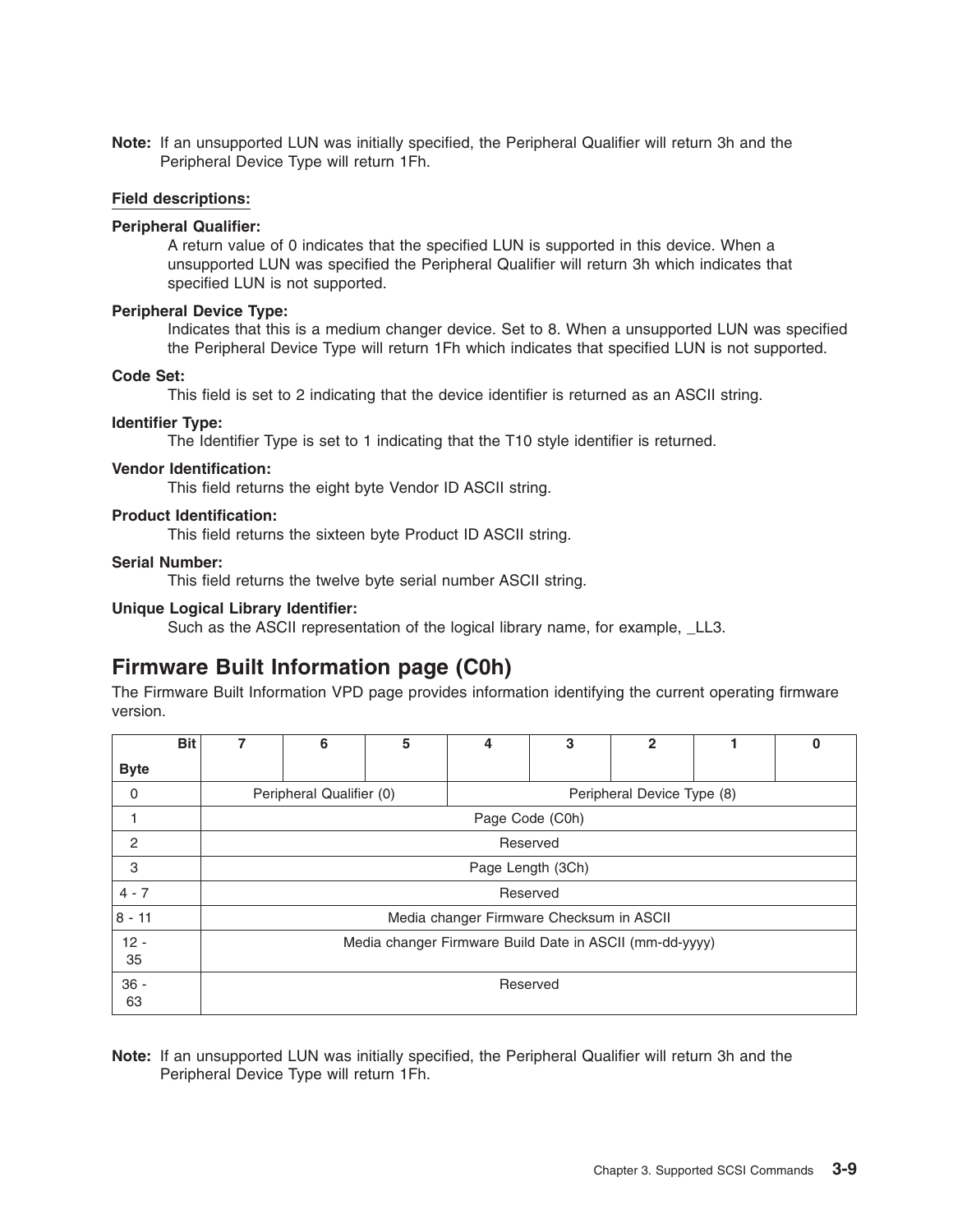# <span id="page-23-0"></span>**LOG SELECT (4Ch)**

The LOG SELECT command provides a means for the host to clear the event log in the media changer. This event log is maintained in the media changer internal NVRAM and is therefore resistant to power failures. The only method to clear the event log is by means of a LOG SELECT command.

|                | <b>Bit</b><br>7 | 6                     | 5 | 4 | 3                      | $\overline{2}$ |  | $\Omega$ |  |
|----------------|-----------------|-----------------------|---|---|------------------------|----------------|--|----------|--|
| <b>Byte</b>    |                 |                       |   |   |                        |                |  |          |  |
| $\mathbf 0$    |                 |                       |   |   | Operation Code (4Ch)   |                |  |          |  |
|                |                 | <b>LUN</b>            |   |   | <b>PCR</b><br>Reserved |                |  |          |  |
| $\overline{2}$ |                 | PC<br>Reserved        |   |   |                        |                |  |          |  |
| 3              |                 | Reserved              |   |   |                        |                |  |          |  |
| $\overline{4}$ |                 |                       |   |   | Reserved               |                |  |          |  |
| 5              |                 |                       |   |   | Reserved               |                |  |          |  |
| 6              |                 |                       |   |   | Reserved               |                |  |          |  |
| 7              | (MSB)           | Parameter List Length |   |   |                        |                |  |          |  |
| 8              |                 | (LSB)                 |   |   |                        |                |  |          |  |
| 9              |                 |                       |   |   | Control                |                |  |          |  |

# **Field descriptions:**

**PCR:** The Parameter Code Reset (PCR) bit is not supported. Must be set to zero.

**SP:** Saving log Parameters is not supported. Must be set to zero.

# **Parameter List Length:**

The Log Select parameters are not supported.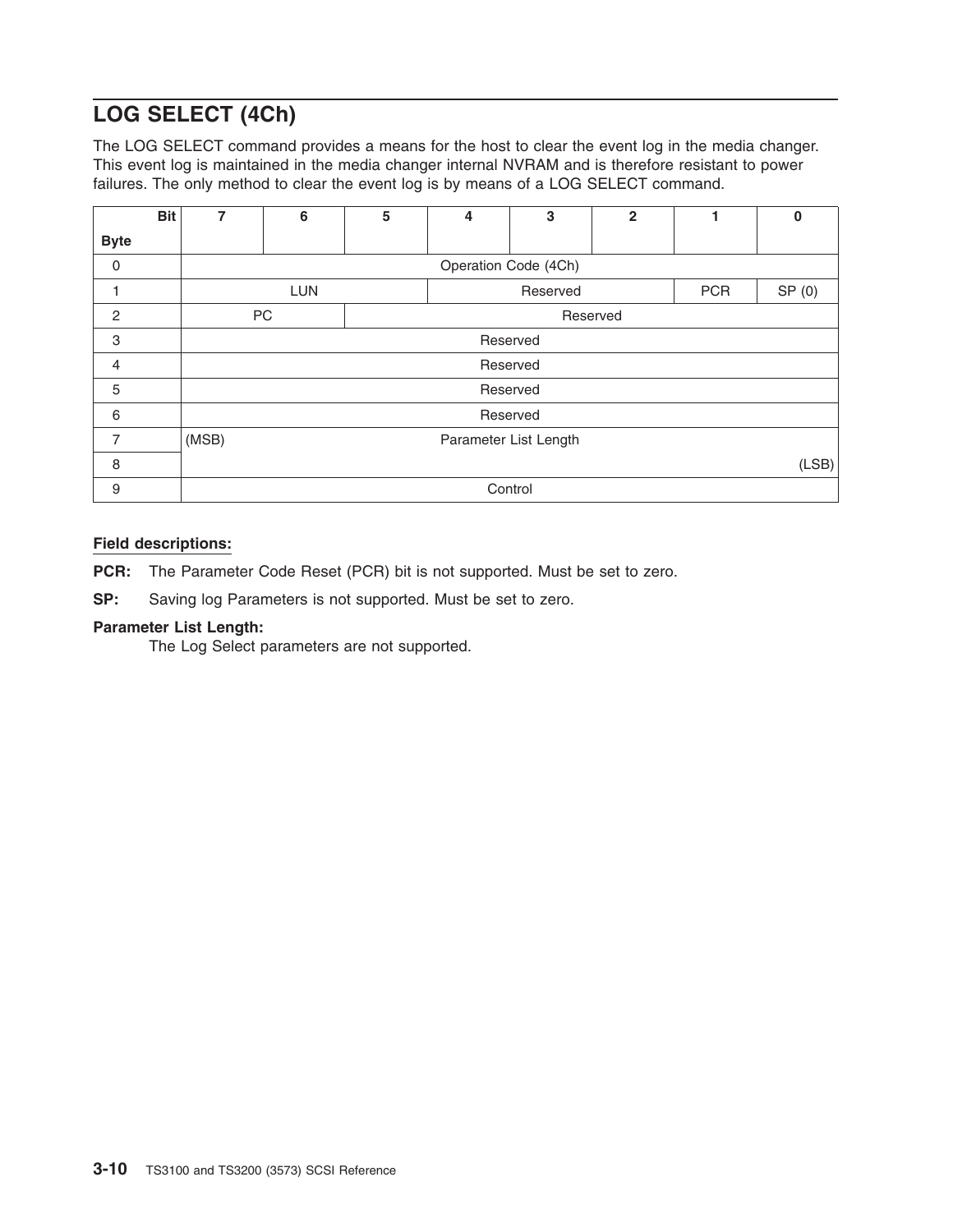# <span id="page-24-0"></span>**LOG SENSE (4Dh)**

The LOG SENSE command allows the host to retrieve statistical information maintained by the media changer about its own hardware. The statistical information is divided over several pages. A LOG SENSE command will retrieve one of these pages.

|                | <b>Bit</b> | 7     | 6                 | 5 | 4                  | 3                    | $\overline{2}$ |  | $\bf{0}$ |
|----------------|------------|-------|-------------------|---|--------------------|----------------------|----------------|--|----------|
| <b>Byte</b>    |            |       |                   |   |                    |                      |                |  |          |
| $\mathbf 0$    |            |       |                   |   |                    | Operation Code (4Dh) |                |  |          |
|                |            |       | <b>LUN</b>        |   | PPC(0)<br>Reserved |                      |                |  | SP(0)    |
| $\overline{c}$ |            |       | PC                |   |                    |                      | Page Code      |  |          |
| 3              |            |       |                   |   |                    | Reserved             |                |  |          |
| 4              |            |       |                   |   |                    | Reserved             |                |  |          |
| 5              |            | (MSB) |                   |   |                    | Parameter pointer    |                |  |          |
| 6              |            |       |                   |   |                    |                      |                |  | (LSB)    |
| 7              |            | (MSB) | Allocation length |   |                    |                      |                |  |          |
| 8              |            |       |                   |   |                    |                      |                |  | (LSB)    |
| 9              |            |       |                   |   |                    | Control              |                |  |          |

# **Field descriptions:**

- **PPC:** If Parameter Pointer Control bit is set, the target terminates the command with Check Condition status. The sense key is set to ILLEGAL REQUEST, and an additional sense code of INVALID FIELD IN CDB.
- **SP:** Saving Log Parameters (SP) is not supported. If the SP bit is set, the command is terminated with Check Condition status with the sense key set to ILLEGAL REQUEST, and an additional sense code of INVALID FIELD IN CDB.
- **PC:** The Page Control field defines the type of parameter value to be returned. This field should either be set to 00b (Current Threshold Values) or 01b (Current Cumulative Values). If not, the command is terminated with Check Condition status with the sense key set to ILLEGAL REQUEST, and an additional sense code of INVALID FIELD IN CDB. The Current Cumulative Values are the values computed since the last reset of the device (either by power-cycling, Bus Device Reset, or SCSI Reset).

**Note:** Only Log Sense Tape Alert page (2Eh) supports PC being set to Current Threshold Values.

# **Page Code:**

The Page Code field identifies which log page is being requested by the initiator. If the page is not supported then the command terminates with a Check Condition status with the sense key set to ILLEGAL REQUEST, and an additional sense code of INVALID FIELD IN CDB. Supported pages are:

- 00h List of Supported Pages Page
- 07h Event Log Page
- 2Eh -Tape Alert Page
- 30h -Statistics Counter Page
- 33h Error Log Page

# **Parameter Pointer:**

The Parameter Pointer field allows the host to specify at which parameter within a Log Page the requested data should begin. This is not supported in any Log Sense page and should be set to 0.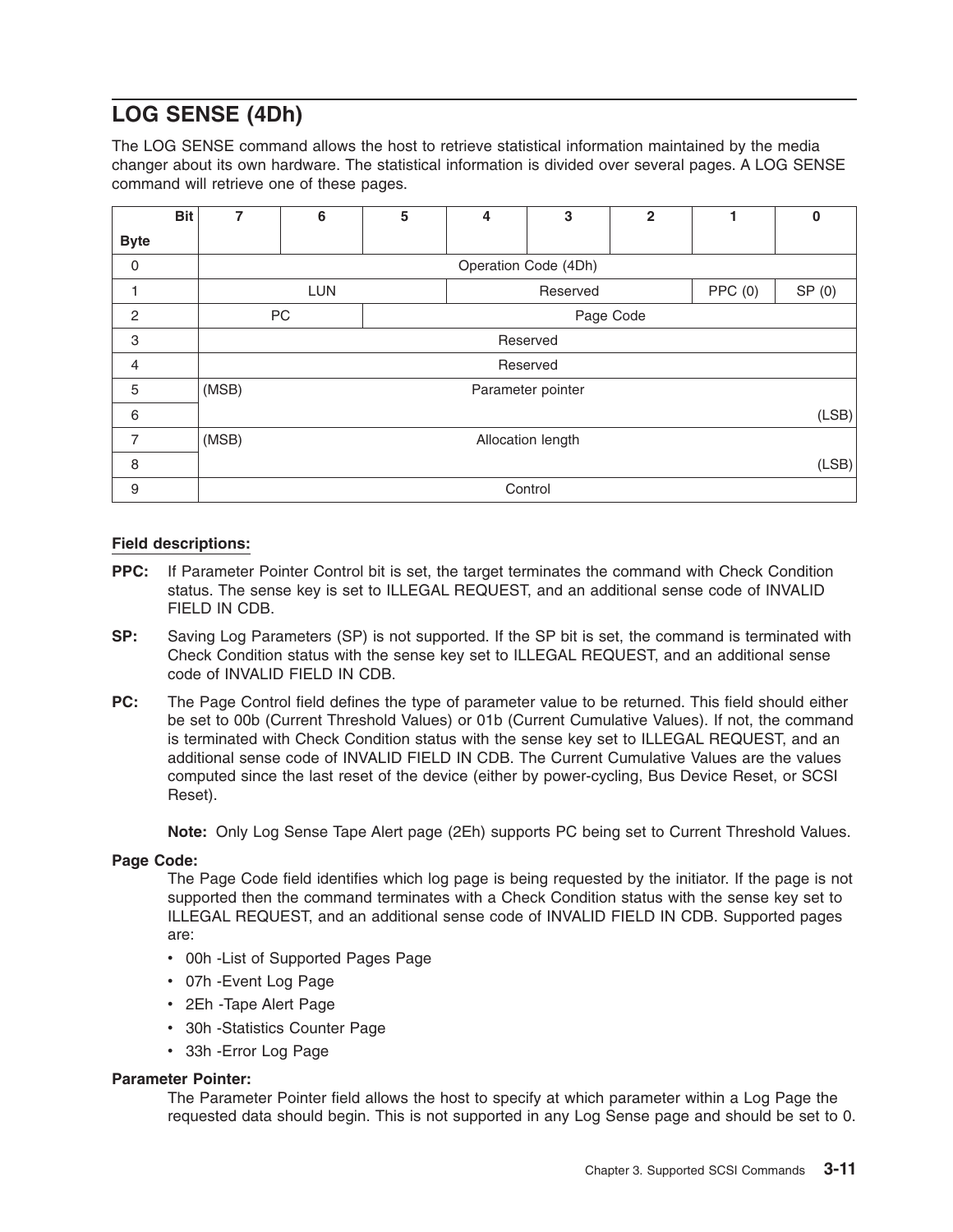# <span id="page-25-0"></span>**Allocation Length:**

The Allocation Length field is used to inform the target how much space the initiator has allocated for data. The target returns the bytes specified by allocation length.

# **Log Page Header format**

Each Log Sense page begins with a 4-byte header.

| <b>Bit</b>  |             |           |  |  |  |  |  |  |
|-------------|-------------|-----------|--|--|--|--|--|--|
| <b>Byte</b> |             |           |  |  |  |  |  |  |
|             | Reserved    | Page Code |  |  |  |  |  |  |
|             | Reserved    |           |  |  |  |  |  |  |
| $2 - 3$     | Page Length |           |  |  |  |  |  |  |

# **Field descriptions:**

## **Page Code:**

The Page Code echoes the page code that was specified in the CDB.

# **Page Length:**

The Page Length specifies the total number of bytes contained in this log page, not including the four bytes of the header.

# **Supported Pages Log Page (00h)**

When page 0 is requested, the 4-byte page header is returned followed by the pages supported in ascending order, one byte for each page.

|                | <b>Bit</b> |                               | 6                              | 5 | 4 | 3                    | $\mathbf{2}$ |  | O |  |
|----------------|------------|-------------------------------|--------------------------------|---|---|----------------------|--------------|--|---|--|
| <b>Byte</b>    |            |                               |                                |   |   |                      |              |  |   |  |
| $\mathbf 0$    |            |                               | Reserved                       |   |   | Page Code (00h)      |              |  |   |  |
|                |            |                               |                                |   |   | Reserved             |              |  |   |  |
| $2 - 3$        |            |                               | Page Length (5)                |   |   |                      |              |  |   |  |
| $\overline{4}$ |            |                               | 00h - Supported Log Pages page |   |   |                      |              |  |   |  |
| 5              |            |                               |                                |   |   | 07h - Event Log page |              |  |   |  |
| 6              |            |                               | 2Eh - Tape Alert page          |   |   |                      |              |  |   |  |
| $\overline{7}$ |            | 30h - Statistics Counter page |                                |   |   |                      |              |  |   |  |
| 8              |            |                               |                                |   |   | 33h - Error Log page |              |  |   |  |

# **Event Log Page (07h)**

In the Event Log the media changer keeps track of different system events. These events exist out of hardware errors, executed commands, and debug information. The events are stored in a FIFO mode, this means that only the *n* most recent events are stored. Older events are deleted. This log is stored in non volatile memory (NVRAM) and is therefore resistant to power failures.

The data returned for the Event log page shall not exceed 64KBytes. A single LOG SENSE command to the Event Log page may return all events. The Event Log page starts with a header indicating the number of bytes of the total event history, followed by zero or more event structures. Reading the Event Log page shall not clear the event data. Clearing the event data is done by means of the LOG SELECT command.

**Note:** The Host may specify what event types need to be logged. This is done with the MODE SELECT command to the vendor specific Event Filter page.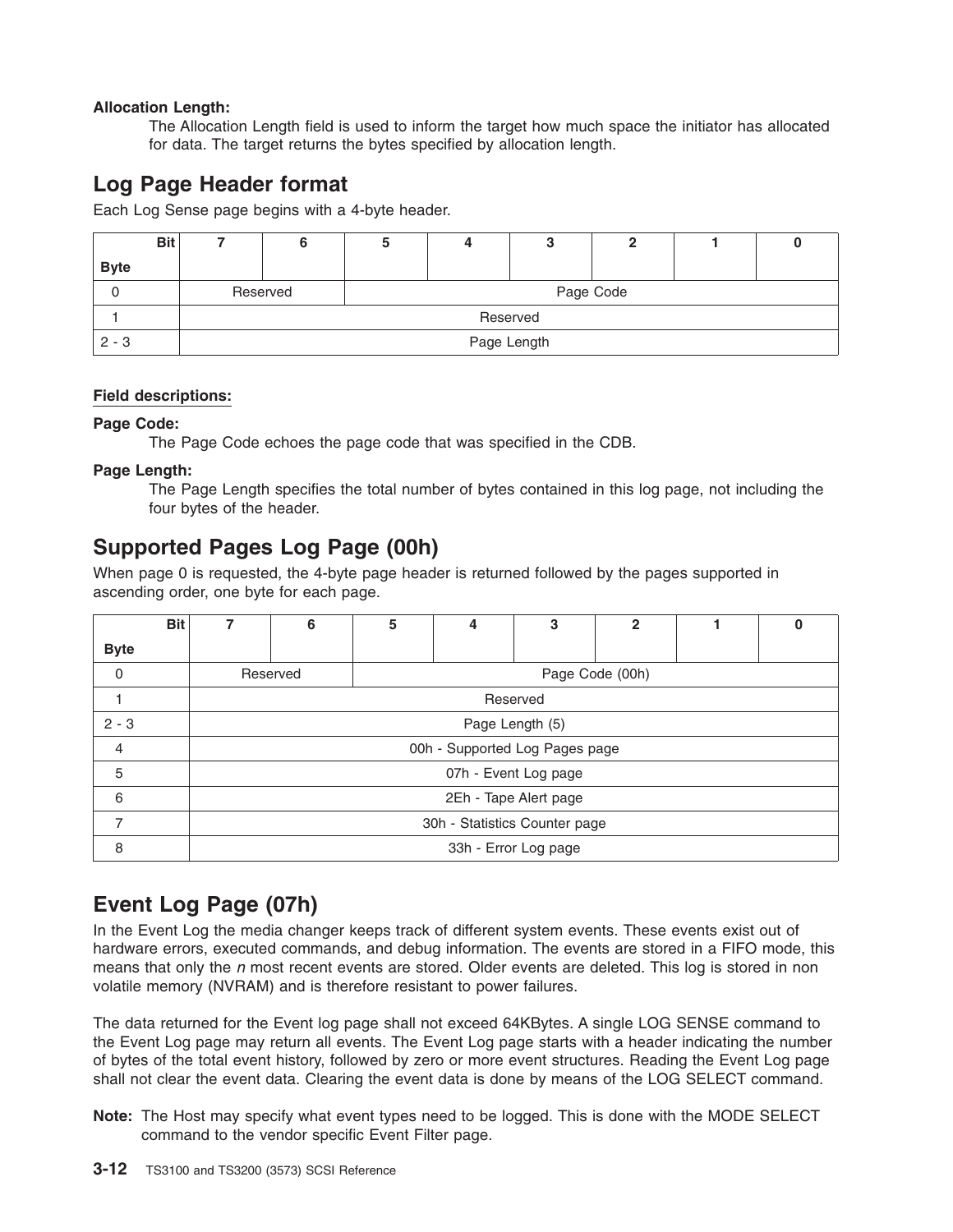<span id="page-26-0"></span>

| Bit            |                          | ວ | 4               | З | ≏ |  |  |  |  |
|----------------|--------------------------|---|-----------------|---|---|--|--|--|--|
| <b>Byte</b>    |                          |   |                 |   |   |  |  |  |  |
| 0              | Reserved                 |   | Page Code (07h) |   |   |  |  |  |  |
|                | Reserved                 |   |                 |   |   |  |  |  |  |
| $2 - 3$        | Page Length              |   |                 |   |   |  |  |  |  |
| $4 -$<br>xxxxh | <b>Events Structures</b> |   |                 |   |   |  |  |  |  |

# **Field descriptions:**

# **Page Code:**

The Page Code echoes the page code that was specified in the LOG SENSE CDB.

# **Page Length:**

The Page Length specifies the total number of event bytes, not including the four bytes for this header.

# **Event Structure:**

An event structure consists of a header and a variable number of event data bytes. This structure is defined in the next table.

# **Event Structure**

An event structure consists of two parts: a 13 byte event header and (optional) event data. The event header contains info about event type, source module of event, time of event, data type, and event data length. The optional event data does not exceed 114 bytes. When this field is returned it contains specific information about the event. See next structure:

| <b>Bit</b>     | 7     | 6                       | 5      | 4                         | 3                       | $\overline{2}$ |          | $\bf{0}$ |  |
|----------------|-------|-------------------------|--------|---------------------------|-------------------------|----------------|----------|----------|--|
| <b>Byte</b>    |       |                         |        |                           |                         |                |          |          |  |
| $\mathbf 0$    | (MSB) |                         |        |                           | <b>Parameter Code</b>   |                |          |          |  |
|                |       |                         |        |                           |                         |                |          | (LSB)    |  |
| $\overline{c}$ | DU(0) | DS(1)                   | TSD(0) | ETC(0)                    | TMC(0)                  | Reserved       | Reserved | LP       |  |
| 3              |       |                         |        |                           | Parameter Length (n-3)  |                |          |          |  |
| $\overline{4}$ |       | Event type              |        |                           |                         |                |          |          |  |
| $5 - 6$        |       |                         |        | Source module ID of event |                         |                |          |          |  |
| $7 - 10$       |       |                         |        | Time of event (sec)       |                         |                |          |          |  |
| 11             |       | Data type of event data |        |                           |                         |                |          |          |  |
| 12             |       | Length of event data    |        |                           |                         |                |          |          |  |
| $13 - n$       |       |                         |        |                           | Event data (0114 bytes) |                |          |          |  |

# **Field descriptions:**

# **Parameter Code:**

The Parameter Code is a 2-byte value that uniquely identifies the event within the log.

- **DU:** Disable Update is set for any parameter that the Host cannot reset.
- **DS:** Disable Save. The media changer has no support for SP bit. Set to 1.
- **TSD:** Target shall determine save method, set to 0.
- **ETC:** No threshold comparison, set to 0.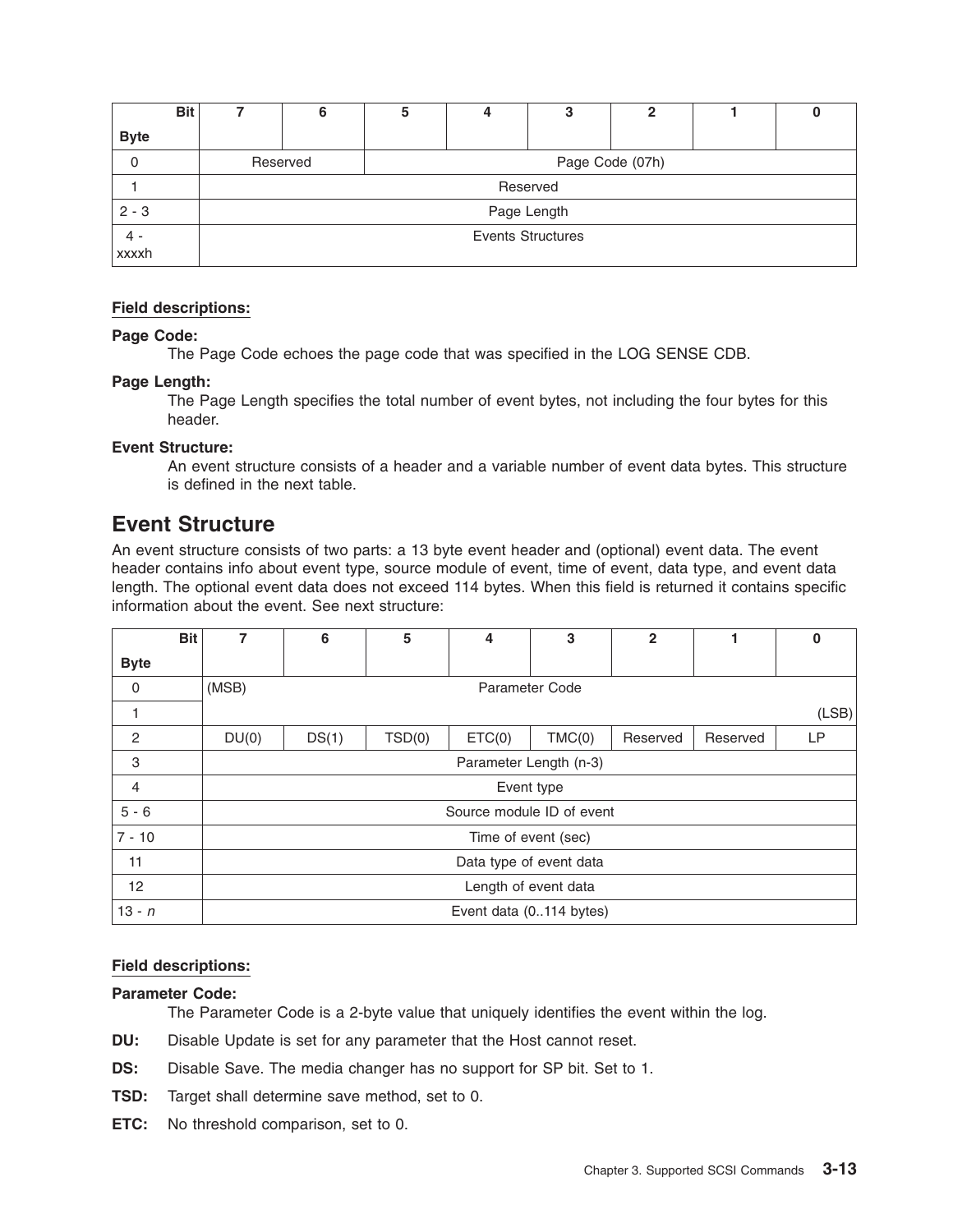**TMC:** No threshold supported, set to 0.

**LP:** The List Parameter field is set to zero for parameters that are counters and set to one for parameters that are not counters.

# **Parameter Length:**

This field specifies the total length of the event structure, including the additional event data, but without the 4 byte header.

## **Event type:**

This field specifies the event type. Possible event types are shown in table below.

## **Source module ID of event:**

This field specifies the module ID that generated the event. Possible source module ID s are listed below in a table.

# **Time of event in sec:**

This field records the time the event took place.

# **Data type of event data:**

This field specifies the format of the additional event data. It is set to 00h when additional event data contains binary data or set to 01h when additional event data contains ASCII data.

## **Length of event data:**

This field specifies the amount of event data. The length specified in this field ranges between 0 and 114 bytes.

## **Event data:**

The Event data field contains detailed information about the event. The amount of event data ranges between 0 up to maximum 114 bytes.

Next table describes the possible Event types.

| Event type             | Identifier |
|------------------------|------------|
| Cmd                    | 01h        |
| Response               | 02h        |
| Event                  | 04h        |
| Trace Data             | 08h        |
| Low Level Trace        | 10h        |
| <b>Customer Events</b> | 20h        |
| Recovered Error        | 40h        |
| Hardware Error         | 80h        |

Next table describes the possible Source module ID s which may generate events.

| Source module ID of event | Identifier |
|---------------------------|------------|
| Main                      | 0001h      |
| Drive                     | 0002h      |
| CDB Interpreter           | 0004h      |
| Accessor                  | 0008h      |
| Trace                     | 0010h      |
| OCP Input                 | 0020h      |
| <b>OCP Output</b>         | 0040h      |
| SCSI                      | 0080h      |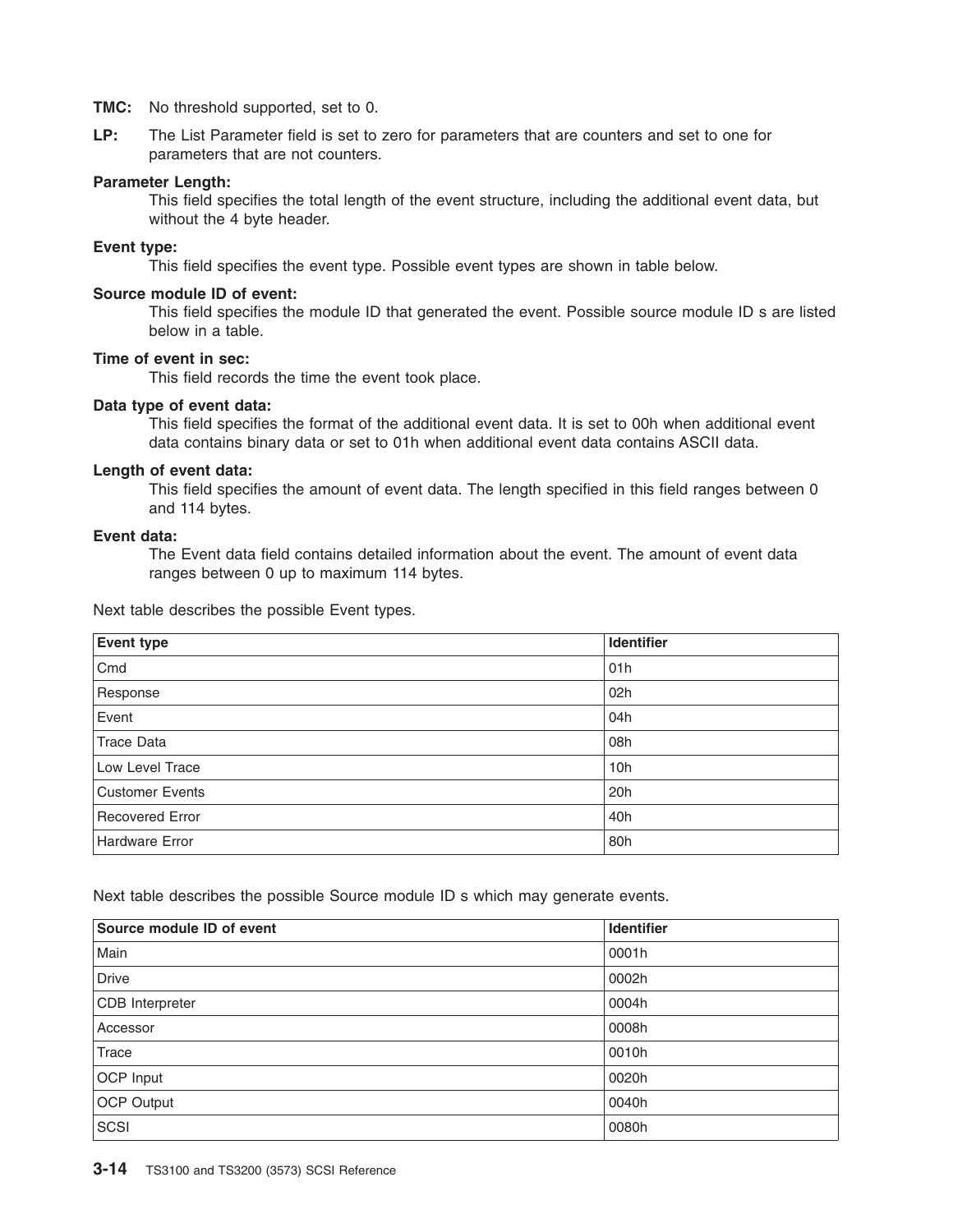<span id="page-28-0"></span>

| S <sub>DCI</sub>   | 0100h |
|--------------------|-------|
| Serial Monitor     | 0200h |
| <b>TNT Monitor</b> | 0400h |
| Debug Monitor      | 0800h |
| Test               | 1000h |
| MN Server          | 2000h |
| Network            | 4000h |
| RMU                | 8000h |

Next table describes the possible Data types of event data.

| Data type of event data | <b>Identifier</b> |
|-------------------------|-------------------|
| Binary                  | 00h               |
| <b>ASCII</b>            | 01h               |

# **Tape Alert Log Page (2Eh)**

This page consists of the Page Header followed by 64 Tape Alert flags. Each Tape Alert flag stands for a pre-determined media changer specific error condition. Tape Alert Flags range from 1 until 64. Every tag number has a standardized meaning. This page will not be affected by the LOG SELECT command. This page can be retrieved by means of a Log Sense command with PC (Page Control) set either to 00b or 01b.

|             | <b>Bit</b> |       | 6                           | 5 | 4                                         | 3 | $\mathbf 2$ |  | υ |  |
|-------------|------------|-------|-----------------------------|---|-------------------------------------------|---|-------------|--|---|--|
| <b>Byte</b> |            |       |                             |   |                                           |   |             |  |   |  |
| 0           |            |       | Page Code (2Eh)<br>Reserved |   |                                           |   |             |  |   |  |
|             |            |       | Reserved                    |   |                                           |   |             |  |   |  |
| 2           |            | (MSB) | Page Length (0140h)         |   |                                           |   |             |  |   |  |
| 3           |            |       | (LSB)                       |   |                                           |   |             |  |   |  |
| 323         |            |       |                             |   | 64 Tape Alert Flag structures (320 bytes) |   |             |  |   |  |

The media changer will support the following Tape Alert Flags:

| <b>Parameter</b><br>Code     | Flag name             | <b>Type</b> | <b>Description</b>                                                                                                     |
|------------------------------|-----------------------|-------------|------------------------------------------------------------------------------------------------------------------------|
| 01d<br>Library<br>Hardware A |                       | С           | The media changer mechanism is having difficulty communicating with the<br>drive:                                      |
|                              |                       |             | • Turn the library OFF then ON                                                                                         |
|                              |                       |             | • Restart the operation                                                                                                |
|                              |                       |             | If problem persists, contact Technical Support.                                                                        |
| 02d                          | Library<br>Hardware B | W           | There is a problem with the media changer mechanism. If the problem<br>persists, contact Technical Support.            |
| 03d                          | Library               | C           | The media changer has a hardware fault:                                                                                |
|                              | Hardware C            |             | Make sure the media changer and drives are not being used by any<br>host, then reset the library from the front panel. |
|                              |                       |             | • If the problem persists, contact Technical Support.                                                                  |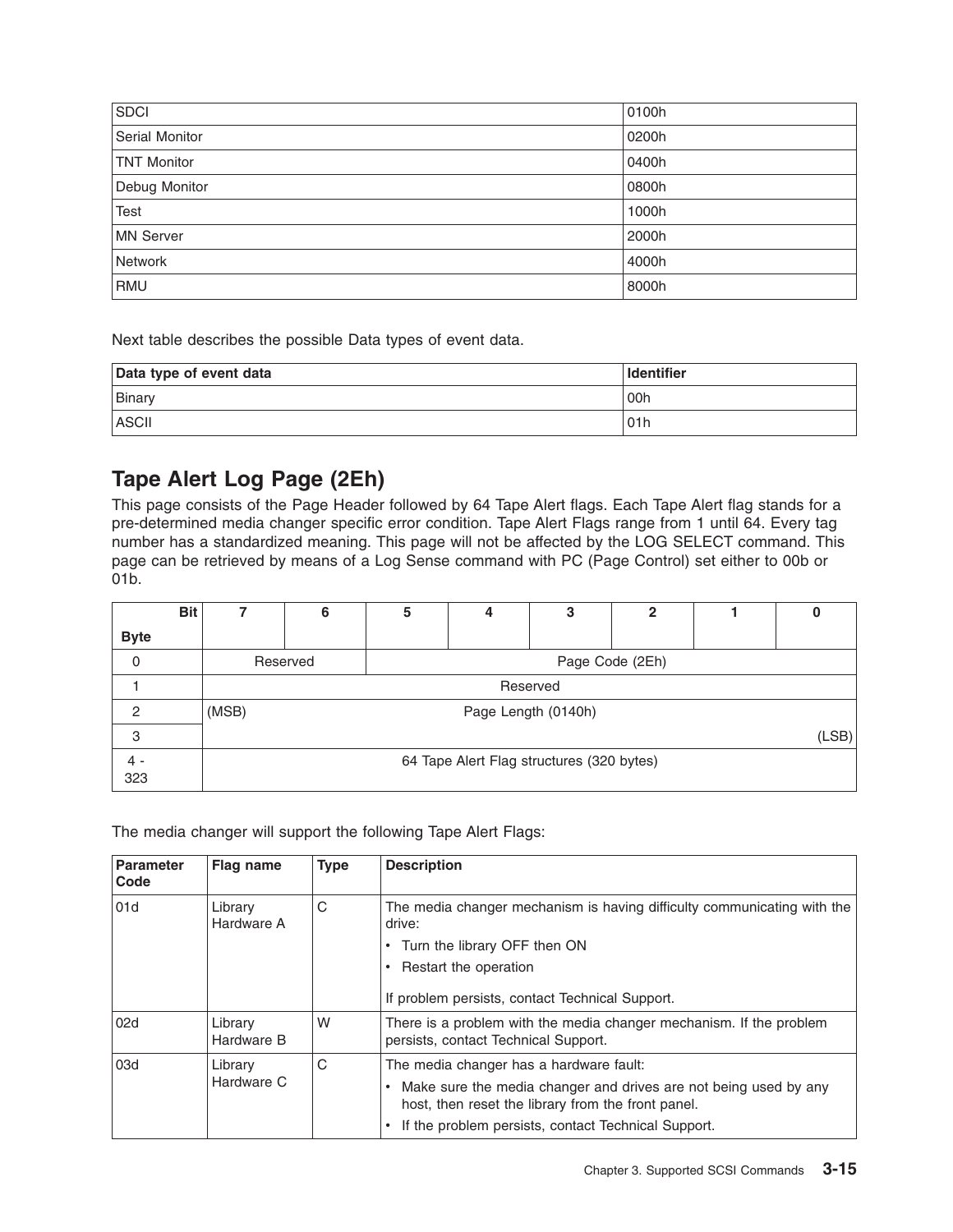| 04d | Library<br>Hardware D                   | C           | Make sure the media changer and drives are not being used by any<br>host, then reset the library from the front panel.          |
|-----|-----------------------------------------|-------------|---------------------------------------------------------------------------------------------------------------------------------|
|     |                                         |             | If the problem persists, contact Technical Support.                                                                             |
| 13d | <b>Library Pick</b><br>Retry            | W           | There is a potential problem with the cartridge loader picking a cartridge<br>from a drive or slot.                             |
|     |                                         |             | No action needs to be taken at this time.                                                                                       |
|     |                                         |             | If the problem persists, contact Technical Support                                                                              |
|     |                                         |             | This flag is cleared when the next move command is received.                                                                    |
| 14d | <b>Library Place</b><br>Retry           | W           | There is a potential problem with the cartridge loader placing a cartridge<br>into a slot.                                      |
|     |                                         |             | • No action needs to be taken at this time.                                                                                     |
|     |                                         |             | • If the problem persists, contact Technical Support.                                                                           |
|     |                                         |             | This flag is cleared when the next move command is received.                                                                    |
| 15d | Drive Load<br>Retry                     | W           | There is a potential problem with the cartridge loader or drive when<br>placing a cartridge into a drive.                       |
|     |                                         |             | No action needs to be taken at this time.                                                                                       |
|     |                                         |             | If the problem persists, contact Technical Support.<br>$\bullet$                                                                |
|     |                                         |             | This flag is cleared when the next move command is received.                                                                    |
| 16d | Library Door                            | W           | The operation has failed because the library door is open.                                                                      |
|     |                                         |             | • Clear any obstructions from the library door.                                                                                 |
|     |                                         |             | Close the library door.                                                                                                         |
|     |                                         |             | If the problem persists, contact Technical Support.                                                                             |
|     |                                         |             | This flag is cleared when the door is closed.                                                                                   |
| 17d | Library I/O<br><b>Station</b>           | C           | There is a mechanical problem with the library media I/O Station.                                                               |
| 18d | Library                                 | C           | The library cannot operate without the magazine.                                                                                |
|     | Magazine                                |             | Insert the magazine into the library.<br>٠                                                                                      |
|     |                                         |             | Restart the operation.<br>٠                                                                                                     |
| 19d | Library<br>Security                     | W           | Library security has been compromised. The door was opened then<br>closed during operation.                                     |
| 21d | Library Offline                         | J.          | The library has been manually turned offline and is unavailable for use.                                                        |
| 22d | Library drive<br>Offline                |             | A drive inside the library has been taken offline. This is for information<br>purposes only. No action is required.             |
| 24d | Library                                 | $\mathsf C$ | The library has detected an inconsistency in its inventory.                                                                     |
|     | Inventory                               |             | Redo the library inventory to correct inconsistency.<br>٠                                                                       |
|     |                                         |             | Restart the operation.<br>$\bullet$                                                                                             |
|     |                                         |             | Check the applications users manual or the hardware users manual for<br>specific instructions on redoing the library inventory. |
| 25d | Library Illegal<br>Operation            | W           | A library operation has been attempted that is invalid at this time.                                                            |
| 27d | Cooling FAN<br>Failure                  | W           | One or more fans inside the library have failed. This flag is cleared when<br>all fans are working again.                       |
| 32d | Unreadable<br><b>Bar Code</b><br>Labels | L           | The library was unable to read the barcode on a cartridge.                                                                      |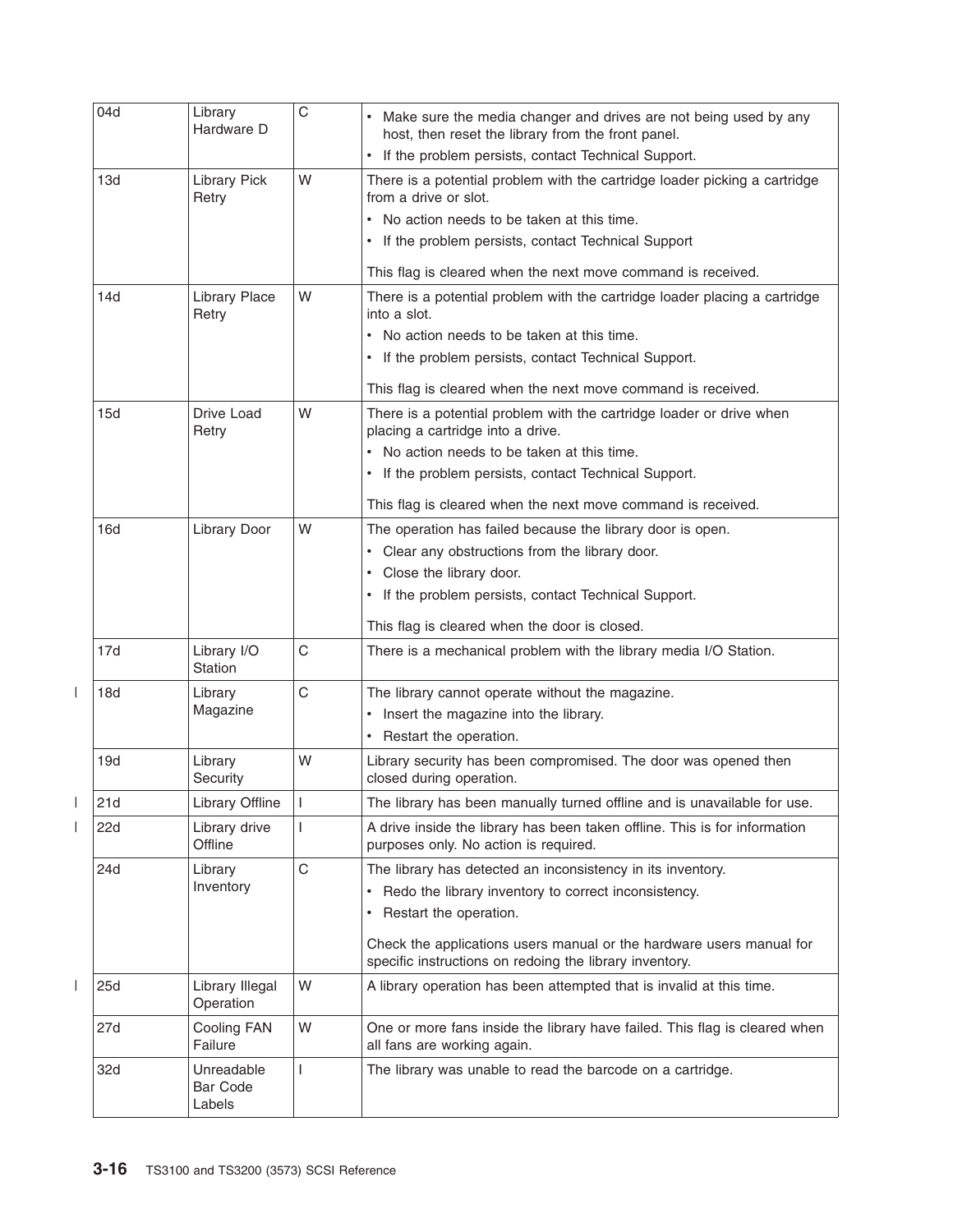- <span id="page-30-0"></span> $\cdot$  I = Informational suggestion to user
- $\cdot$  W = Warning. Remedial action is advised. Performance of data may be at risk.
- $\cdot$  C = Critical immediate remedial action is required.

# **Tape Alert Flag structure**

|             | <b>Bit</b> |                                       | 6                  | 5      |        | 3      | 2        |          | υ     |
|-------------|------------|---------------------------------------|--------------------|--------|--------|--------|----------|----------|-------|
| <b>Byte</b> |            |                                       |                    |        |        |        |          |          |       |
| 0           |            | (MSB)                                 | Parameter Code (n) |        |        |        |          |          |       |
|             |            |                                       |                    |        |        |        |          |          | (LSB) |
| 2           |            | DU(0)                                 | (DS(1))            | TSD(0) | ETC(0) | TMC(0) | Reserved | Reserved | LP(0) |
| 3           |            | Parameter Length (1)                  |                    |        |        |        |          |          |       |
| 4           |            | Value of Flag (Set when bit $0 = 1$ ) |                    |        |        |        |          |          |       |

# **Field descriptions:**

## **Parameter Code:**

The Parameter Code is a 2-byte value that uniquely identifies the parameter within the log. It ranges from 1..64

- **DU:** Disable Update is set for any parameter that the Host cannot reset.
- **DS:** Disable Save. The media changer has no support for SP bit. Set to 1.
- **TSD:** Target shall determine save method.
- **ETC:** No threshold comparison
- **TMC:** No threshold supported
- **LP:** The List Parameter field is set to zero for parameters that are counters and set to one for parameters that are not counters.

# **Statistics Counter Page (30h)**

This page consists of the Page Header followed three vendor specific counters. The information in this page is stored in NV-RAM on power shut-down. This page will not be affected by the LOG SELECT command nor by Firmware updates.

|             | <b>Bit</b> |                                            | 6        | 5               |  | 3 | 2 |  |  |  |
|-------------|------------|--------------------------------------------|----------|-----------------|--|---|---|--|--|--|
| <b>Byte</b> |            |                                            |          |                 |  |   |   |  |  |  |
| 0           |            |                                            | Reserved | Page Code (30h) |  |   |   |  |  |  |
|             |            |                                            | Reserved |                 |  |   |   |  |  |  |
| 2           |            | (MSB)<br>Page Length (0048h)               |          |                 |  |   |   |  |  |  |
| 3           |            | (LSB)                                      |          |                 |  |   |   |  |  |  |
| $4 - 51$    |            | 9 Statistics Counter structures (72 bytes) |          |                 |  |   |   |  |  |  |

# **Field descriptions:**

**Page Code:**

The Page Code echoes the page code that was specific in the Log Sense CDB.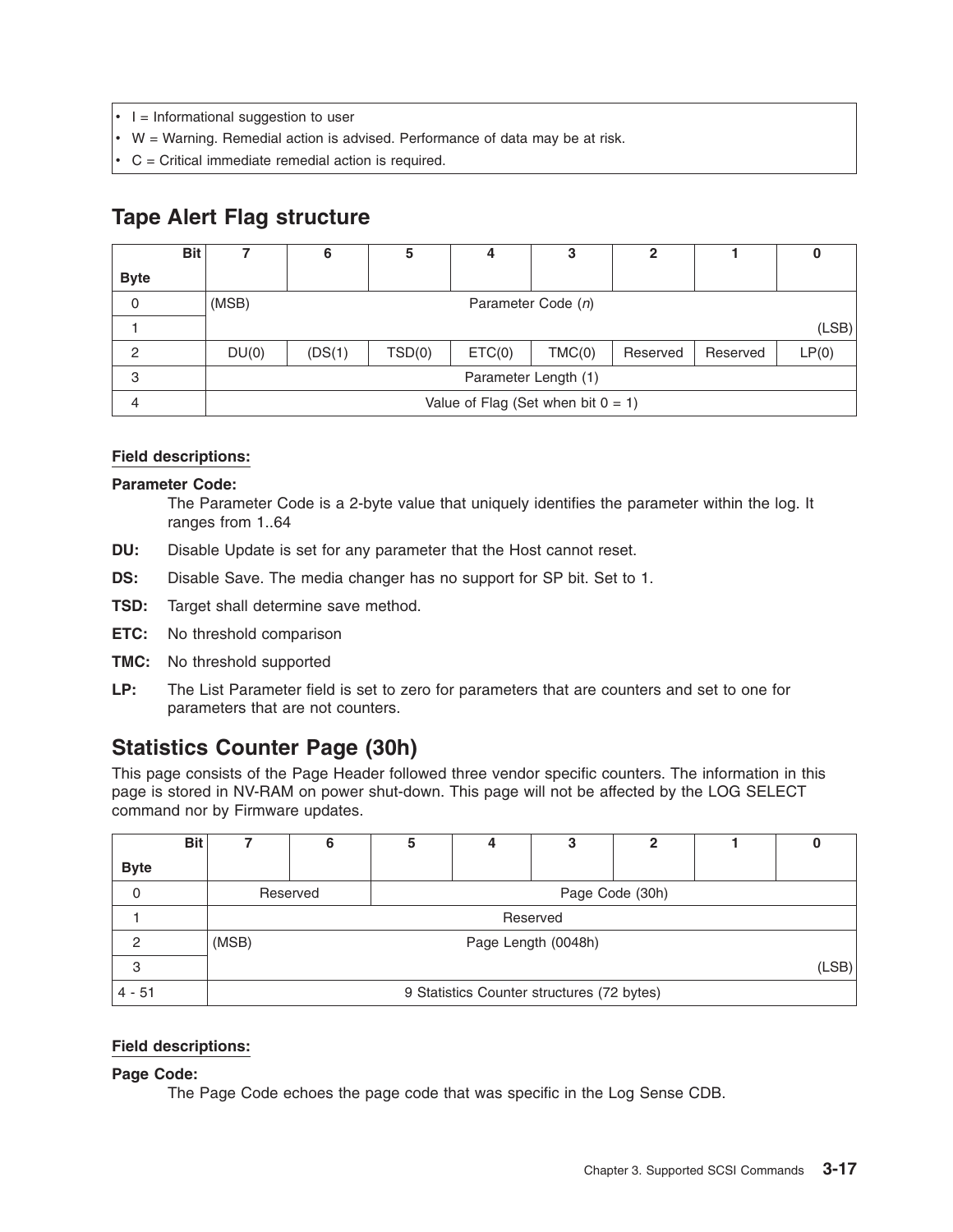# <span id="page-31-0"></span>**Page Length:**

The Page Length specifies the total number of bytes contained in this log page, not including the four bytes of the header.

# **Statistic Counter structure**

|                | <b>Bit</b><br>7 | 6     | 5      | 4      | 3                              | 2        |          | 0     |
|----------------|-----------------|-------|--------|--------|--------------------------------|----------|----------|-------|
| <b>Byte</b>    |                 |       |        |        |                                |          |          |       |
| $\mathbf 0$    | (MSB)           |       |        |        | Parameter Code (n)             |          |          |       |
|                |                 |       |        |        |                                |          |          | (LSB) |
| 2              | DU(0)           | DS(1) | TSD(0) | ETC(0) | TMC(0)                         | Reserved | Reserved | LP(0) |
| 3              |                 |       |        |        | Parameter Length (4)           |          |          |       |
| $\overline{4}$ | (MSB)           |       |        |        |                                |          |          |       |
| 5              |                 |       |        |        | <b>Statistic Counter Value</b> |          |          |       |
| 6              |                 |       |        |        |                                |          |          |       |
| 7              |                 |       |        |        |                                |          |          | (LSB) |

# **Field descriptions:**

## **Parameter Code :**

The Parameter Code is a 2-byte value that uniquely identifies the parameter within the log. It ranges from 1..9.

- **DU:** Disable Update is set for any parameter that the Host cannot reset.
- **DS:** Disable Save. The media changer has no support for SP bit. Set to 1.
- **TSD:** Target shall determine save method, set to 0.
- **ETC:** No threshold comparison, set to 0.
- **TMC:** No threshold supported, set to 0.
- **LP:** The List Parameter field is set to zero for parameters that are counters and set to one for parameters that are not counters.

| Parameter      | <b>Definition</b>                  | <b>Description</b>                                                                                                                       | DU       | <b>LP</b> |
|----------------|------------------------------------|------------------------------------------------------------------------------------------------------------------------------------------|----------|-----------|
|                | Minutes of Operation:              | This 4 byte unsigned counter specifies the minutes of<br>operation. Every minute the device is turned on this<br>counter will increment. | 0        | $\Omega$  |
| $\overline{2}$ | Number of Power-ups:               | This 4 byte unsigned counter specifies the number of<br>times the library is turned on.                                                  | 0        | $\Omega$  |
| 3              | Number of Firmware<br>Updates:     | This 4 byte unsigned counter specifies the number of<br>times the internal flash code (ROM) has been updated.                            | $\Omega$ | $\Omega$  |
| $\overline{4}$ | Number of Loader<br>Moves:         | This 4 byte unsigned counter specifies the number of<br>times the media changer performed a successful Move<br>operation.                | 0        | $\Omega$  |
| 5              | Number of Event<br>Entries:        | This 4 byte unsigned counter specifies the number of<br>Event entries in the trace buffer.                                               | $\Omega$ | $\Omega$  |
| 6              | Number of Error<br>Entries:        | This 4 byte unsigned counter specifies the number of<br>Error entries in the trace buffer.                                               | $\Omega$ | $\Omega$  |
| $\overline{7}$ | Number of<br>Informational Entries | This 4 byte unsigned counter specifies the number of<br>Informational entries in the trace buffer.                                       | $\Omega$ | $\Omega$  |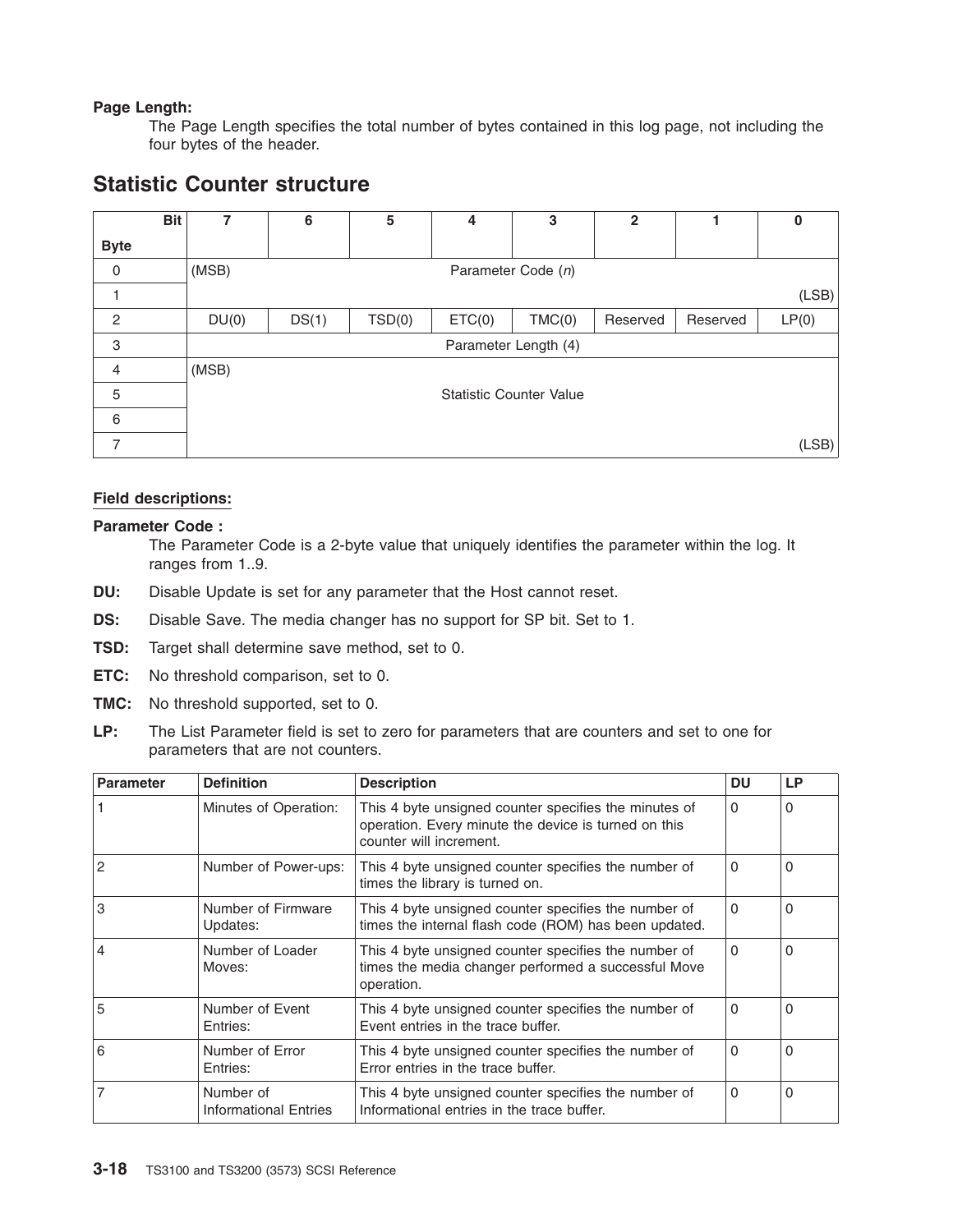<span id="page-32-0"></span>

| 18 | Number of Warning<br><b>Entries</b>          | This 4 byte unsigned counter specifies the number of<br>Warning entries in the trace buffer.              |  |
|----|----------------------------------------------|-----------------------------------------------------------------------------------------------------------|--|
| 19 | Number of<br>Configuration Change<br>Entries | This 4 byte unsigned counter specifies the number of<br>Configuration Change entries in the trace buffer. |  |

# **Error Log Page (33h)**

This page consists out of a Page Header followed by a FIFO containing the last 64 error events. This log data is helpful to determine the error history of the media changer.

| <b>Bit</b>  | 6                                                              | 5               |             |  | כי |  |  |  |
|-------------|----------------------------------------------------------------|-----------------|-------------|--|----|--|--|--|
| <b>Byte</b> |                                                                |                 |             |  |    |  |  |  |
|             | Reserved                                                       | Page Code (33h) |             |  |    |  |  |  |
|             | Reserved                                                       |                 |             |  |    |  |  |  |
| $2 - 3$     |                                                                |                 | Page Length |  |    |  |  |  |
| 6211        | Up to maximum 64 Hardware Error event structures (64*97 bytes) |                 |             |  |    |  |  |  |

# **Field descriptions:**

# **Page Code:**

The Page Code echoes the page code that was specific in the LOG SENSE CDB.

# **Page Length:**

The Page Length specifies the total number of bytes contained in this log page, not including the four bytes of the header.

# **Error event structures:**

This field contains a dump of the last error events. Up to 64 error event structures are returned in this page.

# **Error Event Structure**

Every error event structure consists of two parts: a header and its data. The event header contains info about event type, source, timestamp, and data length. The event data returns specific info about the error event. Appended to the event data is a error event description of maximum 80 ASCII characters with clear written text about the error event. See description in next structure:

| <b>Bit</b>     | 7     | 6                                | 5      | 4                               | 3                | $\mathbf{2}$ |          | 0     |
|----------------|-------|----------------------------------|--------|---------------------------------|------------------|--------------|----------|-------|
| <b>Byte</b>    |       |                                  |        |                                 |                  |              |          |       |
| 0              | (MSB) |                                  |        |                                 | Parameter Code   |              |          |       |
|                |       |                                  |        |                                 |                  |              |          | (LSB) |
| 2              | DU(0) | DS(1)                            | TSD(0) | ETC(0)                          | TMC(0)           | Reserved     | Reserved | LP(0) |
| 3              |       |                                  |        | Parameter Length (5Dh)          |                  |              |          |       |
| $\overline{4}$ |       |                                  |        |                                 | Event type (80h) |              |          |       |
| $5 - 6$        |       |                                  |        | Source module ID of Error Event |                  |              |          |       |
| $7 - 10$       |       |                                  |        | Timestamp of Error Event        |                  |              |          |       |
| 11             |       | Reserved                         |        |                                 |                  |              |          |       |
| 12             |       | Length of Error Event data $(n)$ |        |                                 |                  |              |          |       |
| 13             | (MSB) |                                  |        |                                 |                  |              |          |       |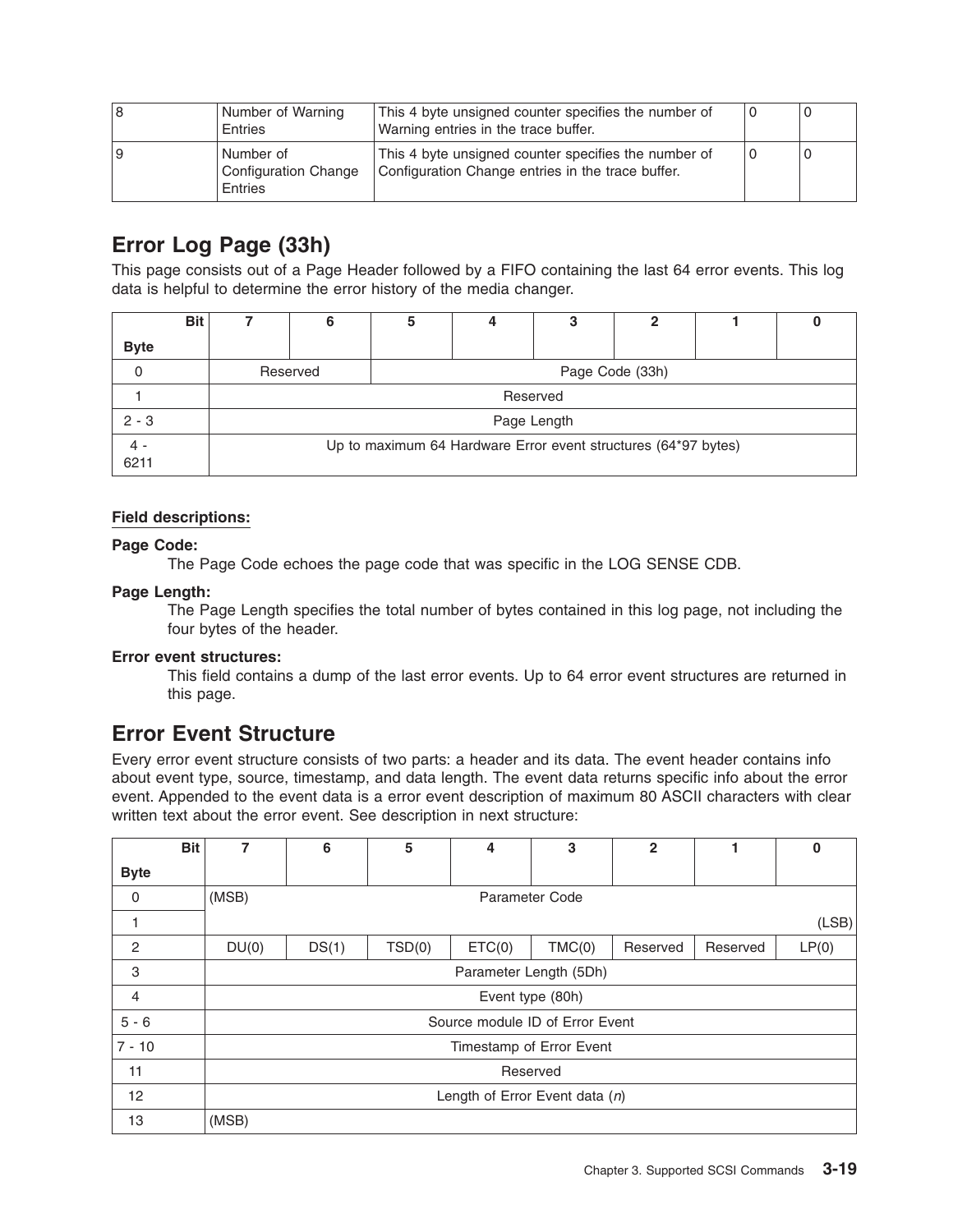|                   | <b>Bit</b> |       | 6 | 5 | 4                                                  | 3 | $\mathbf{2}$ | 0     |
|-------------------|------------|-------|---|---|----------------------------------------------------|---|--------------|-------|
| <b>Byte</b>       |            |       |   |   |                                                    |   |              |       |
| $\cdots$          |            |       |   |   | Error Event data (n bytes)                         |   |              |       |
| $13 +$<br>$(n-1)$ |            |       |   |   |                                                    |   |              | (LSB) |
| $(13 +$           |            | (MSB) |   |   |                                                    |   |              |       |
| $\mathsf{n}$      |            |       |   |   |                                                    |   |              |       |
| $\cdots$          |            |       |   |   | Error Event description (max. 80 ASCII characters) |   |              |       |
| 96                |            |       |   |   |                                                    |   |              | (LSB) |

# **Field descriptions:**

## **Parameter Code:**

The Parameter Code is a 2-byte value that uniquely identifies the error event structure the log. It ranges between 1 and 64.

- **DU:** Disable Update is set for any parameter that the Host cannot reset.
- **DS:** Disable Save. The media changer has no support for SP bit. Set to 1.
- **TSD:** Target shall determine save method.
- **ETC:** No threshold comparison
- **TMC:** No threshold supported
- **LP:** The List Parameter field is set to zero for parameters that are counters and set to one for parameters that are not counters.

## **Parameter Length:**

The parameter length field specifies the length of the whole error event structure without the 4 byte header.

## **Event Type:**

This field specifies the event type. Since this page only returns error events it is set to 80h, indicating Hard Error event.

## **Source module ID of Error Event:**

This field specifies the ID of the source module which generated the error event. See Log Sense page 07h for detailed information about the possible source module IDs.

## **Time of Event:**

This field records the time the error event took place.

# **Length of Error Event data:**

This field specifies the length in number of bytes of the error event data field.

## **Error Event data:**

This field returns specific information about the error event.

#### **Error Event description:**

This field describes the error event in ASCII text. The returned string is zero terminated. The maximum string length returned is 80 bytes.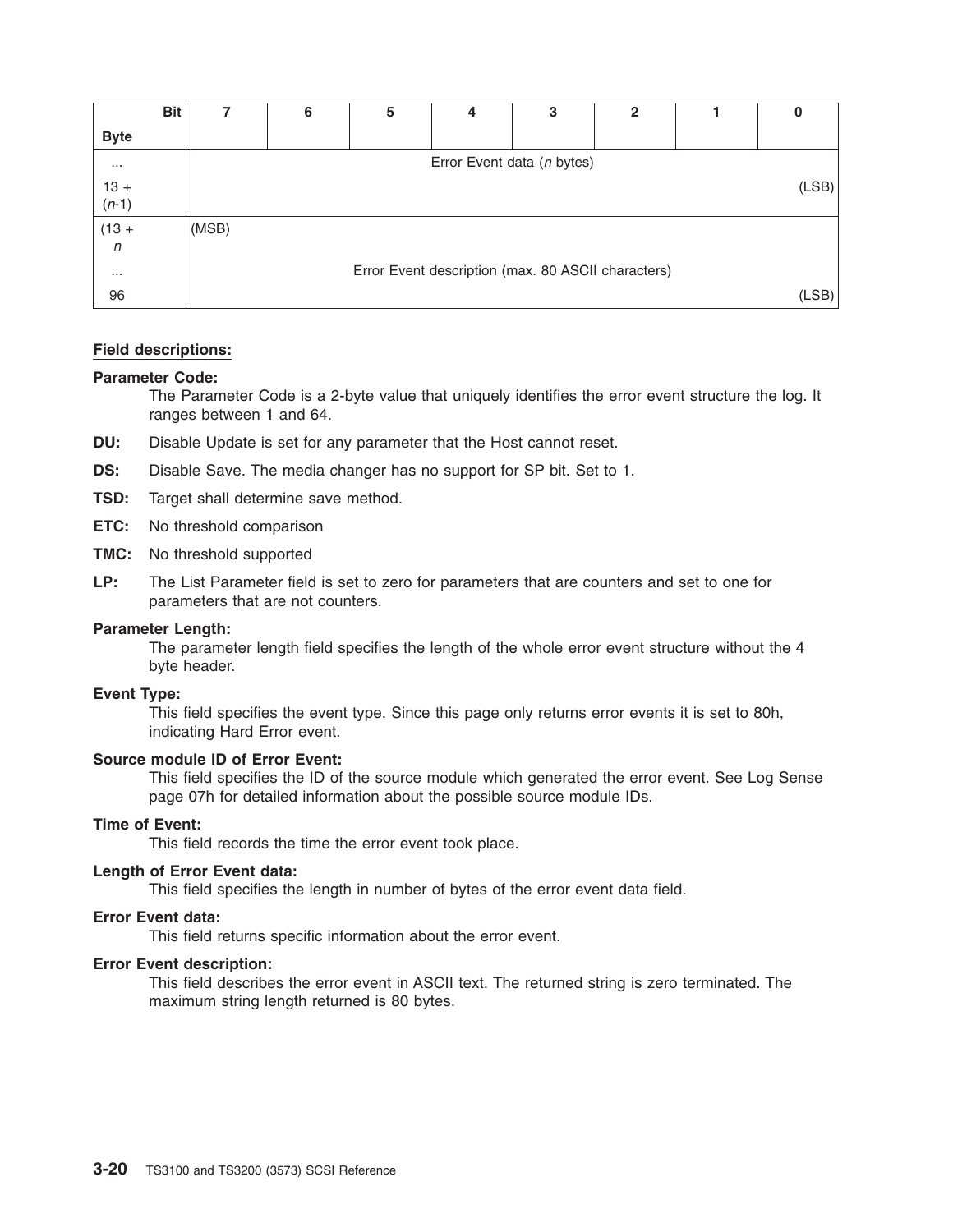# <span id="page-34-0"></span>**MODE SELECT 6 (15h)**

The MODE SELECT (6) command provides a means for the host to specify peripheral device parameters to the media changer. Application clients should issue MODE SENSE prior to each MODE SELECT to determine supported pages, page lengths, changeable variables and to determine is the page is savable to NVRAM.

|               | <b>Bit</b> |                       | 6                    | 5 | 4        | 3        | 2 |  |           |  |  |
|---------------|------------|-----------------------|----------------------|---|----------|----------|---|--|-----------|--|--|
| <b>Byte</b>   |            |                       |                      |   |          |          |   |  |           |  |  |
| $\mathbf 0$   |            |                       | Operation Code (15h) |   |          |          |   |  |           |  |  |
|               |            |                       | <b>LUN</b>           |   | PF(1)    | Reserved |   |  | <b>SP</b> |  |  |
| $\mathcal{P}$ |            |                       |                      |   | Reserved |          |   |  |           |  |  |
| 3             |            |                       |                      |   |          | Reserved |   |  |           |  |  |
| 4             |            | Parameter list length |                      |   |          |          |   |  |           |  |  |
| 5             |            |                       |                      |   | Control  |          |   |  |           |  |  |

# **Field descriptions:**

- **PF:** A PF bit of one indicates that the MODE SELECT parameters following the header and block descriptor(s) complies with the SCSI-2 specification. The value must be set to 1.
- **SP:** A Save Pages (SP) bit of zero indicates the media changer shall perform the specified MODE SELECT operation, and shall not save any pages in nonvolatile ram. An SP bit of one indicates that the media changer shall perform the specified MODE SELECT operation, and shall save the current values to a nonvolatile RAM.

When a host has successfully issued the MODE SELECT CDB that changed settings in one of the Mode pages, the media changer will raise a Unit Attention condition to every other host who has not issued this CDB. The sense data for these hosts will be set to: Mode Parameters Changed (06/2A/01)

The host provides the parameters through a parameter list to the media changer. The parameter list consists of the following items:

- Parameter List Header
- Mode Select page(s)

Supported Mode Select pages:

| Page<br>Code | <b>Subpage</b><br>Code | Page Name                          | Page<br>saveable in<br><b>NVRAM</b> | <b>Page Description</b>                                                                                 |
|--------------|------------------------|------------------------------------|-------------------------------------|---------------------------------------------------------------------------------------------------------|
| 00h          | 00h                    | Parity Retry page                  | Yes                                 | Provides means to select the maximum number<br>retries performed on a parity error.                     |
| l0Ah         | 01h                    | Control Extension page             | No.                                 | Provides a means to read out the capabilities of<br>the SET TIMESTAMP and REPORT TIMESTAMP<br>commands. |
| 1Ch          | 00h                    | Tape Alert page                    | No                                  | Provides means to select a specific way to report<br>a Tape Alert event.                                |
| 1Dh          | 00h                    | Element Address<br>Assignment page | Yes                                 | Provides a means to change SCSI element<br>address assignments and respective element<br>ranges.        |
| 1Eh          | 00h                    | <b>Transport Geometry</b><br>page  | <b>No</b>                           | Provides a means to set the specifics about the<br>Transport Element. (not changeable).                 |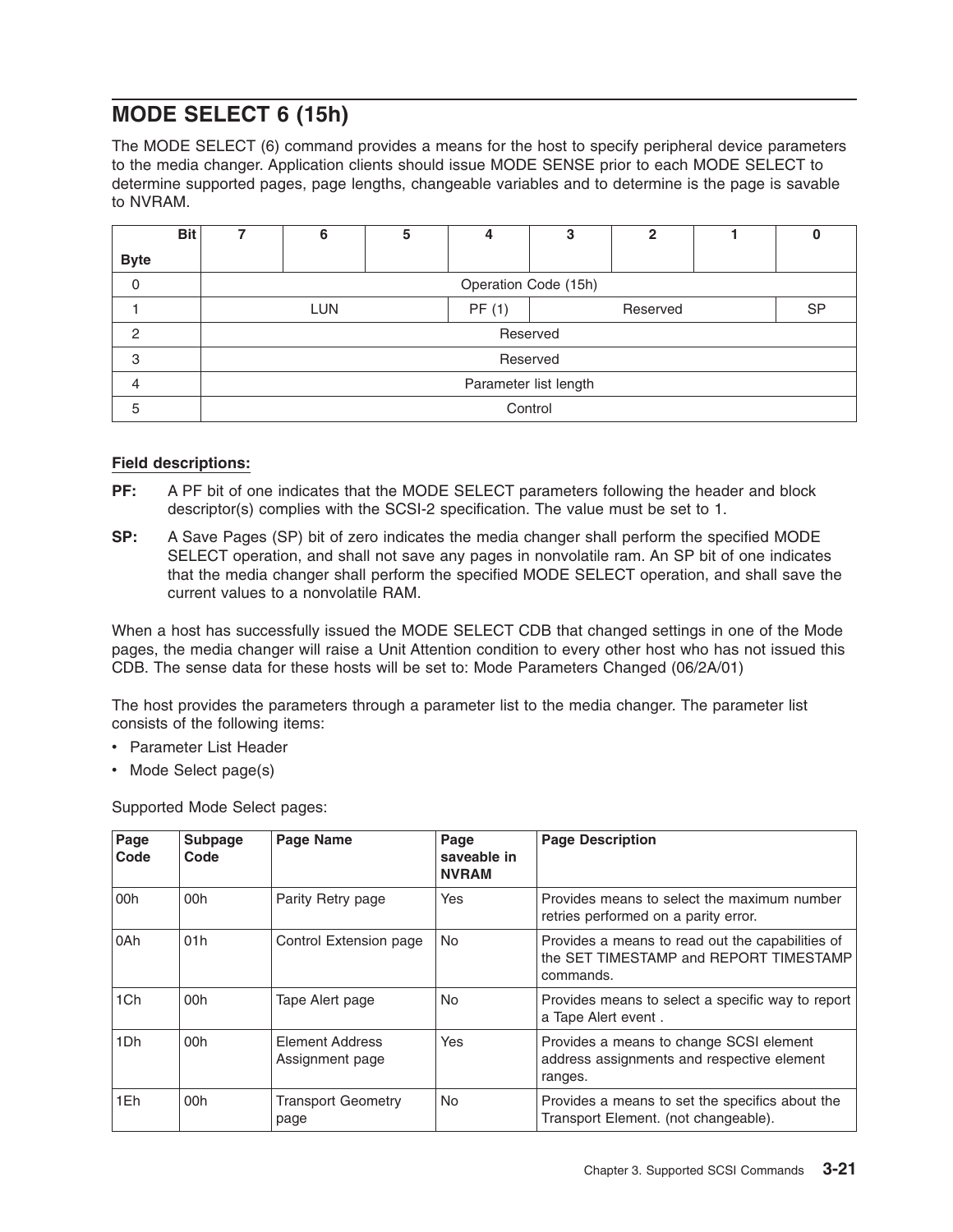<span id="page-35-0"></span>

| 1Fh | 00h | Device Capabilities<br>page            | No  | Provides a means to set the media changers<br>capabilities. (not changeable).                                     |
|-----|-----|----------------------------------------|-----|-------------------------------------------------------------------------------------------------------------------|
| 20h | 00h | Event Filter page<br>(Vendor Specific) | Yes | This page provides a means to mask certain<br>error event types from the event logging of the<br>SCSI controller. |

# **Mode Select Parameter List**

The Mode Select parameter list shown below, contains a 4-byte header, followed by an optional 8 byte block descriptor after which the Mode Select pages are specified.

| <b>Bit</b>  |                     |                       |  |  |  |  |  |  |
|-------------|---------------------|-----------------------|--|--|--|--|--|--|
| <b>Byte</b> |                     |                       |  |  |  |  |  |  |
| $0 - 3$     |                     | Parameter List Header |  |  |  |  |  |  |
| $4 - n$     | Mode Select page(s) |                       |  |  |  |  |  |  |

# **Parameter List Header**

If you send any page(s) using the Mode Select command to the media changer you must first send the Parameter List Header, followed by the requested Mode Select page(s). The Parameter List Header has the following format:

|             | <b>Bit</b> |                             |  |  |  |  |  |  |  |  |
|-------------|------------|-----------------------------|--|--|--|--|--|--|--|--|
| <b>Byte</b> |            |                             |  |  |  |  |  |  |  |  |
|             |            | Reserved                    |  |  |  |  |  |  |  |  |
|             |            | Reserved                    |  |  |  |  |  |  |  |  |
|             |            | Reserved                    |  |  |  |  |  |  |  |  |
|             |            | Block Descriptor Length (0) |  |  |  |  |  |  |  |  |

If no Block Descriptor is to be sent to the media changer specify zero as Block Descriptor Length in the Parameter Header.

After the Parameter List Header the application client can send zero, one or more Mode Select Pages to the media changer to configure any required parameter.

# **Parity page (00h)**

By means of the Parity page the host can enable Parity retries and select the maximum number of retries. Note this page will be stored in non volatile memory when the Host enables the SP bit in the CDB.

|             | <b>Bit</b> |                              |        |                 |          |  |  |  |  |  |
|-------------|------------|------------------------------|--------|-----------------|----------|--|--|--|--|--|
| <b>Byte</b> |            |                              |        |                 |          |  |  |  |  |  |
| 0           |            | Reserved                     | SPF(0) | Page Code (00h) |          |  |  |  |  |  |
|             |            | Additional Page Length (02h) |        |                 |          |  |  |  |  |  |
|             |            | Reserved                     |        | Parity          | Reserved |  |  |  |  |  |
| 3           |            | Maximum Parity retries       |        |                 |          |  |  |  |  |  |

**Field descriptions:**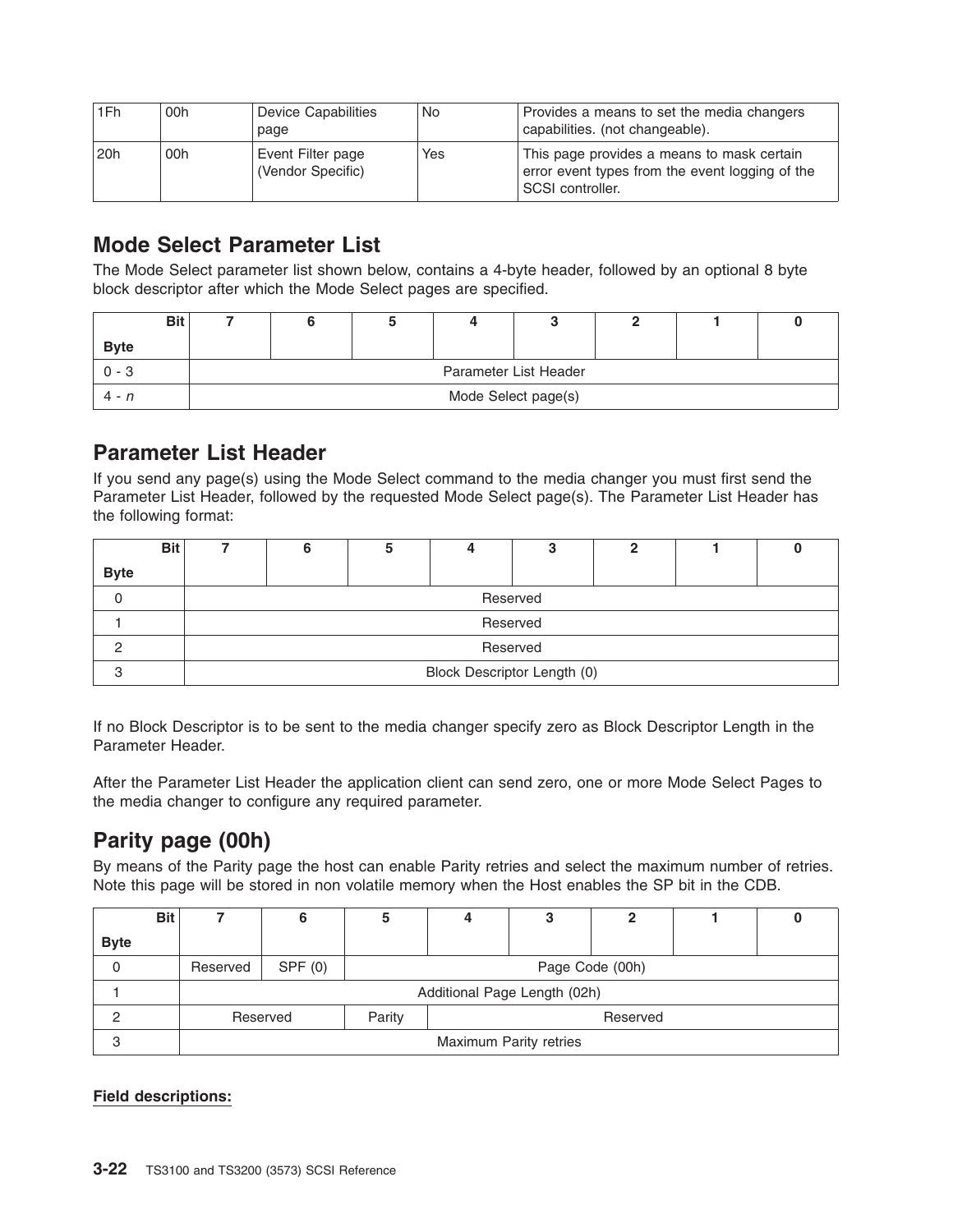### **Parity:**

By means of this field the host can enable parity retires. Parity retries are by factory default enabled by the media changer. When cleared parity retries are disabled.

#### **Maximum Parity retries:**

This field indicates the maximum number of retries performed on a parity error during data out, data in, and message out phase. The number of parity retries is by factory default set to 4. The maximum value allowed in the parity retry field is 7.

# **Control Extension page (0Ah)**

By means of this page the host can control SCSI features provided by the media changer.

|                | <b>Bit</b> | 7                          | 6       | 5        | 4               | 3                | $\mathbf{2}$ |              | 0             |  |  |
|----------------|------------|----------------------------|---------|----------|-----------------|------------------|--------------|--------------|---------------|--|--|
| <b>Byte</b>    |            |                            |         |          |                 |                  |              |              |               |  |  |
| $\mathbf 0$    |            | Reserved                   | SPF (1) |          | Page Code (0Ah) |                  |              |              |               |  |  |
|                |            | Subpage code (31h)         |         |          |                 |                  |              |              |               |  |  |
| $\overline{c}$ |            | (MSB)<br>Page Length (1Ch) |         |          |                 |                  |              |              |               |  |  |
| 3              |            |                            | (LSB)   |          |                 |                  |              |              |               |  |  |
| 4              |            | Reserved                   |         |          |                 |                  | <b>TCMOS</b> | <b>SCSIP</b> | <b>IALUAE</b> |  |  |
| 5              |            |                            |         | Reserved |                 | Initial Priority |              |              |               |  |  |
| $6 - 31$       |            | Reserved                   |         |          |                 |                  |              |              |               |  |  |

#### **Field descriptions:**

**SPF:** The Sub Page Format (SPF) bit is set to one to indicate this is a subpage.

#### **TCMOS:**

A TCMOS bit set to zero specifies that the timestamp shall not be changed by any method except those defined by this standard.

#### **SCSIP:**

A SCSI precedence (SCSIP) bit set to one specifies that the timestamp changed using a SET TIMESTAMP command shall take precedence over any other methods.

#### **IALUAE:**

| | The implicit asymmetric logical unit access enabled (IALUAE) bit must be set to zero. The media changer does not allow implicit asymmetric logical unit access state changes.

# **Tape Alert Page (1Ch)**

By means of this page the Host can specify the method of reporting Tape Alert events. Currently only the polling method is supported.

| <b>Bit</b>  |            | 6                               | 5        |                 | 3       | 2          |          | υ      |  |
|-------------|------------|---------------------------------|----------|-----------------|---------|------------|----------|--------|--|
| <b>Byte</b> |            |                                 |          |                 |         |            |          |        |  |
| 0           | Reserved   | SPF(0)                          |          | Page Code (1Ch) |         |            |          |        |  |
|             |            | Additional Page Length (0Ah)    |          |                 |         |            |          |        |  |
| 2           | Perf $(0)$ |                                 | Reserved |                 |         | Test $(0)$ | Reserved | LogErr |  |
| 3           |            |                                 | Reserved |                 | MRIE(0) |            |          |        |  |
| $4 - 7$     |            | <b>Internal Timer</b>           |          |                 |         |            |          |        |  |
| $8 - 11$    |            | Report Count / Test Flag Number |          |                 |         |            |          |        |  |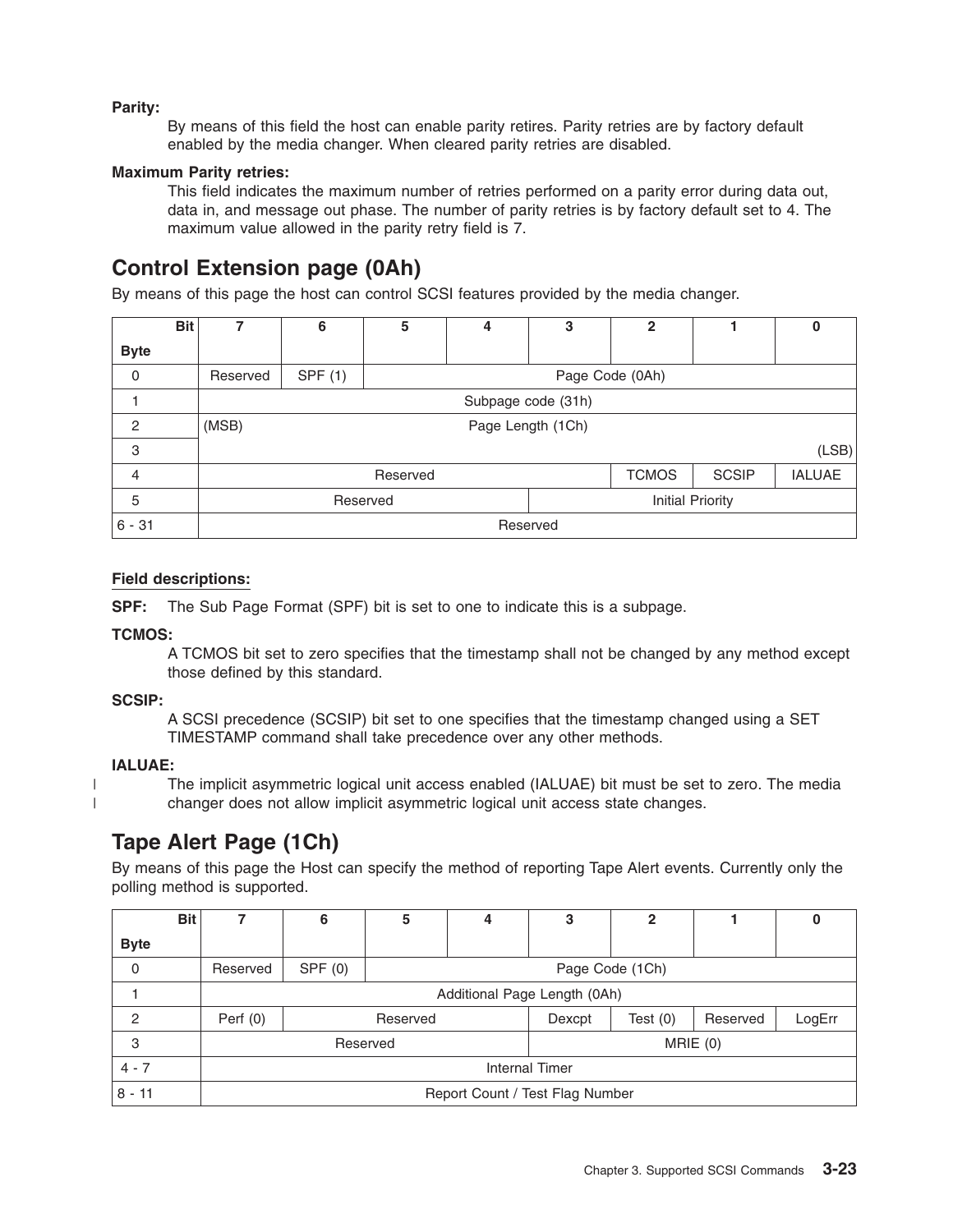**Perf:** When this bit is set to 0, this indicates that informational exception operations that can cause delays are acceptable. This bit should be set to zero.

#### **Dexcpt:**

When this bit is set to zero the reporting method indicated by the MRIE field is used. When this bit is set to one this indicates that the media changer shall disable all information exception operations, ignoring the MRIE field (In this mode the initiator must the poll the Tape Alert log page). Currently only MRIE mode 0 is supported, so this bit is ignored.

**Test:** Test modes are not supported, this field must be set to zero.

#### **LogErr:**

When this bit is set to 0, the media changer shall not log any Tape Alert events. When this bit is set to 1, the media changer shall log Tape Alert events.

**MRIE:** With this field the initiator can specify the method used by the media changer to report informational exception conditions (Tape Alert events). Currently only mode 0 is supported. This means that Tape Alert flags can only be read by polling with the LOG SENSE command to the Tape Alert page.

#### **Interval Timer:**

The media changer does not report Tape Alert conditions as Informational Exception conditions, therefore this field must be set to zero.

#### **Report Count / Test Flag Number:**

Since test modes are not supported, this field reports Report Count only. But the media changer does not report Tape Alert events as Informational Exception conditions, therefore this field must be set to zero.

# **Element Address Assignment page (1Dh)**

The Element Address Assignment Page is used to assign new addresses to the elements of the medium changer (via the Mode Select command) and to report those assignments (Mode Sense). When requested the media changer can store new element addresses in NVRAM. When stored in NVRAM these addresses will automatically become the default addresses after every power up. The format of the element address assignment page is shown in the next table. Note this page will only be stored in non volatile memory when the Host sets the SP bit in the CDB.

|             | <b>Bit</b> | 7        | 6                                      | 5 | 4                                     | 3        | $\overline{2}$  |  | $\bf{0}$ |  |  |
|-------------|------------|----------|----------------------------------------|---|---------------------------------------|----------|-----------------|--|----------|--|--|
| <b>Byte</b> |            |          |                                        |   |                                       |          |                 |  |          |  |  |
| 0           |            | Reserved | SPF(0)                                 |   |                                       |          | Page Code (1Dh) |  |          |  |  |
| 1           |            |          | Additional Page Length (12h)           |   |                                       |          |                 |  |          |  |  |
| 2           |            |          | First Medium Transport Element Address |   |                                       |          |                 |  |          |  |  |
| 3           |            |          | Number of Medium Transport Elements    |   |                                       |          |                 |  |          |  |  |
| 4           |            |          | <b>First Storage Element Address</b>   |   |                                       |          |                 |  |          |  |  |
| 5           |            |          | Number of Storage Elements             |   |                                       |          |                 |  |          |  |  |
| 6           |            |          |                                        |   | First Import / Export Element Address |          |                 |  |          |  |  |
| 7           |            |          |                                        |   | Number of Import / Export Elements    |          |                 |  |          |  |  |
| 8           |            |          |                                        |   | First Data Transfer Element Address   |          |                 |  |          |  |  |
| 9           |            |          | Number of Data Transfer Elements       |   |                                       |          |                 |  |          |  |  |
| 10          |            |          | Reserved                               |   |                                       |          |                 |  |          |  |  |
| 11          |            |          |                                        |   |                                       | Reserved |                 |  |          |  |  |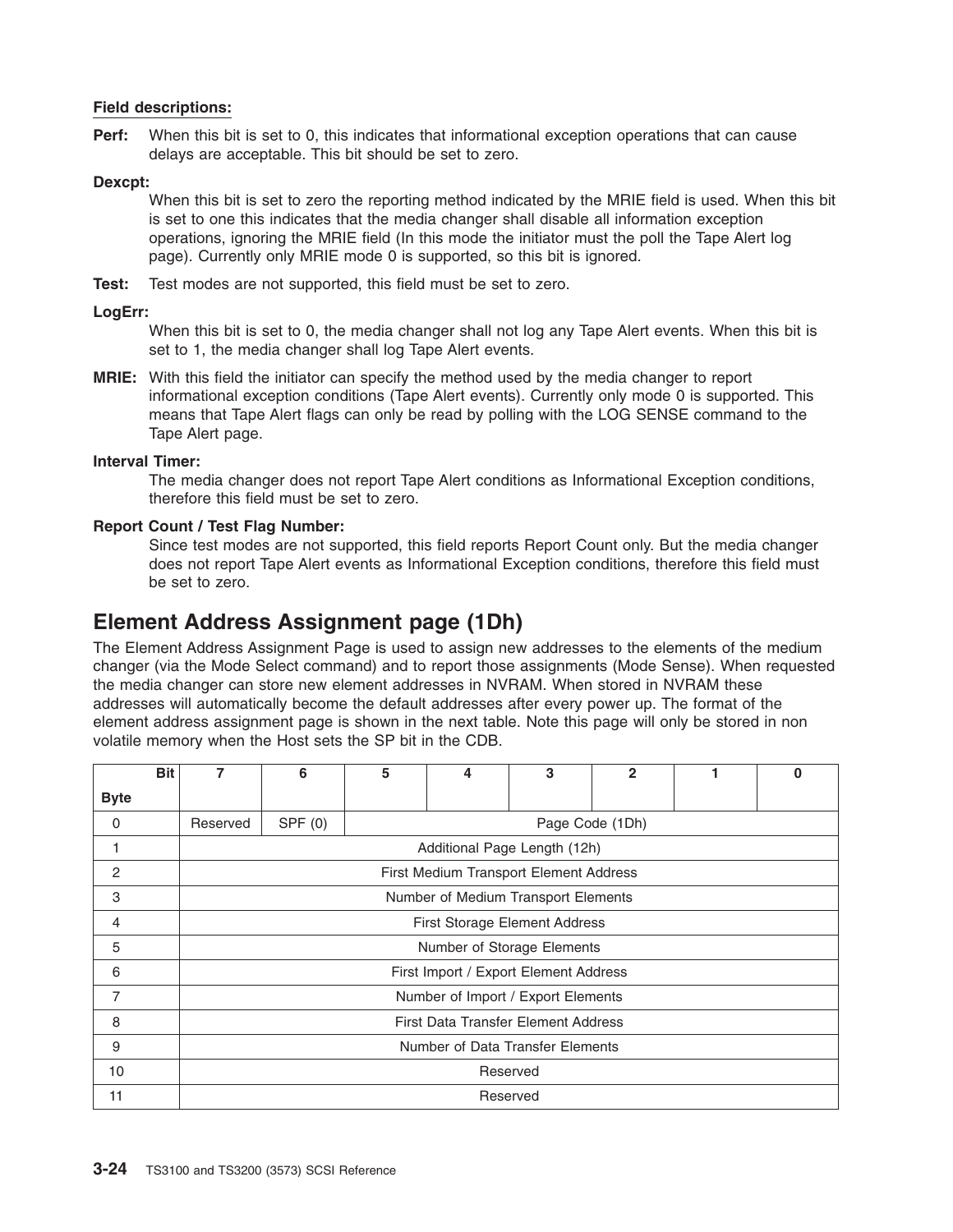#### **First Medium Transport Element Address:**

By means of this field the host can specify the address of the accessor cartridge handler.

#### **Number of Medium Transport Elements:**

By means of this field the host can specify the number of robotic cartridge handlers within the library. If the Number of Medium Transport Elements is greater than the default value returned in the Mode Sense parameter data, the library shall return a Check Condition.

#### **First Storage Element Address:**

By means of this field the host can specify the starting address for the cartridge storage locations.

#### **Number of Storage Elements:**

By means of this field the host can specify the number of cartridge storage locations. If the Number of Storage Elements is greater than the default value returned in the Mode Sense parameter data, the library shall return a Check Condition.

#### **First Import/Export Element Address:**

By means of this field the host can specify the address of the import/export element.

#### **Number of Import/Export Elements:**

By means of this field the host can specify the maximum number of import/export elements. If the Number of Import/Export Elements is greater than the default value returned in the Mode Sense parameter data, the library shall return a Check Condition.

#### **First Data Transfer Element:**

By means of this field the host can specify the starting address of the installed tape drives.

#### **Number of Data Transfer Elements:**

By means of this field the host can specify the number of tape drives installed. If the Number of Data Transfer Elements is greater than the default value returned in the Mode Sense parameter data, the library shall return a Check Condition.

**Note:** The actual number of installed elements cannot be changed by the field values in the Element Address Assignment page. Specifying a value other than the specified number returns a Check Condition status with the Sense Key set to ILLEGAL REQUEST.

### **Transport Geometry Parameters page (1Eh)**

The Transport Geometry Parameters Page is provided in the SCSI-2 command set to determine whether each medium transport element is a member of a set of elements in a robotic subsystem, and if the medium transport is capable of media rotation. The initiator cannot change this information.

|             | <b>Bit</b> |                                            |                          |                 |  |  |  |  |  |  |
|-------------|------------|--------------------------------------------|--------------------------|-----------------|--|--|--|--|--|--|
| <b>Byte</b> |            |                                            |                          |                 |  |  |  |  |  |  |
|             |            | Reserved                                   | SPF(0)                   | Page Code (1Eh) |  |  |  |  |  |  |
|             |            | Additional Page Length (02h)               |                          |                 |  |  |  |  |  |  |
|             |            |                                            | Rotate $(0)$<br>Reserved |                 |  |  |  |  |  |  |
|             |            | Member Number in Transport Element Set (0) |                          |                 |  |  |  |  |  |  |

#### **Field descriptions:**

**Rotate:**

Rotation of media is not an implemented feature, so the value returned for this field bit is 0.

#### **Member Number in Transport Element Set:**

This field indicates the specific transport element in the system to apply this descriptor to. The library has only one transport element , so the value returned for this field is 0.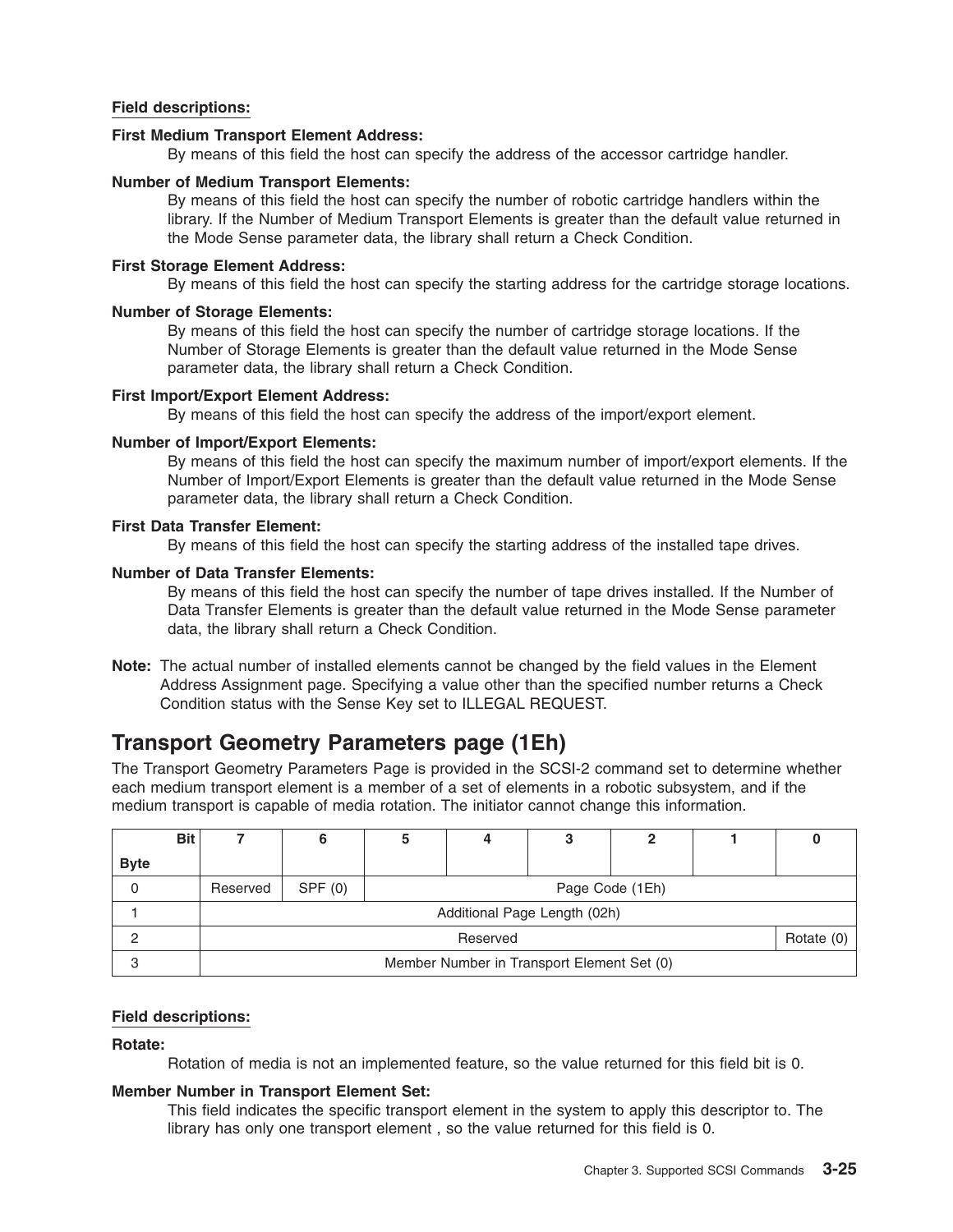# **Device Capabilities page (1Fh)**

The Device Capabilities Page defines the characteristics of the element types used by this medium changer. The initiator cannot change this information.

|                | <b>Bit</b> | $\overline{7}$ | 6                    | 5        | 4        | 3                            | $\overline{2}$            | 1                         | $\bf{0}$                  |  |
|----------------|------------|----------------|----------------------|----------|----------|------------------------------|---------------------------|---------------------------|---------------------------|--|
| <b>Byte</b>    |            |                |                      |          |          |                              |                           |                           |                           |  |
| $\mathbf 0$    |            | Reserved       | SPF(0)               |          |          |                              |                           |                           |                           |  |
| $\mathbf{1}$   |            |                |                      |          |          | Additional Page Length (12h) |                           |                           |                           |  |
| $\overline{c}$ |            |                | Reserved             |          |          | DT                           | I/E                       | <b>ST</b>                 | <b>MT</b>                 |  |
|                |            |                |                      |          |          | (1)                          | (1)                       | (1)                       | (0)                       |  |
| 3              |            |                |                      | Reserved |          |                              | <b>ACE</b>                | <b>VTRP</b>               | S <sub>2</sub> C          |  |
| 4              |            |                | <b>MT→RA</b>         |          | Reserved | <b>MT→DT</b>                 | $MT \rightarrow I/E$      | MT→ST                     | <b>MT→MT</b>              |  |
|                |            |                | (0)                  |          |          | (1)                          | (1)                       | (1)                       | (0)                       |  |
| 5              |            |                | ST→RA                |          | Reserved | <b>ST→DT</b>                 | $ST\rightarrow I/E$       | <b>ST→ST</b>              | ST→MT                     |  |
|                |            |                | (0)                  |          |          | (1)                          | (1)                       | (1)                       | (0)                       |  |
|                |            |                | $I/E \rightarrow RA$ |          | Reserved | $I/E \rightarrow DT$         | $I/E \rightarrow I/E$     | $I/E \rightarrow ST$      | $I/E \rightarrow M T$     |  |
| 6              |            |                | (0)                  |          |          | (1)                          | (0)                       | (1)                       | (0)                       |  |
| $\overline{7}$ |            |                | <b>DT→RA</b>         |          | Reserved | <b>DT+DT</b>                 | $DT\rightarrow I/E$       | <b>DT+ST</b>              | <b>DT→MT</b>              |  |
|                |            |                | (0)                  |          |          | (1)                          | (1)                       | (1)                       | (0)                       |  |
| $8 - 11$       |            |                |                      |          |          | Reserved                     |                           |                           |                           |  |
| 12             |            |                | MT→WA                |          | Reserved | <b>MT</b> <sup>→</sup> DT    | MT <sub>0</sub> /E        | <b>MT</b> <sup>→</sup> ST | MT↔MT                     |  |
|                |            |                | (0)                  |          |          | (0)                          | (0)                       | (0)                       | (0)                       |  |
| 13             |            |                | ST→WA                |          | Reserved | ST <sup>e</sup> DT           | $ST \leftrightarrow I/E$  | <b>ST</b> <sup>→</sup> ST | <b>ST</b> <sup>→</sup> ST |  |
|                |            |                | (0)                  |          |          | (0)                          | (0)                       | (0)                       | (0)                       |  |
| 14             |            |                | $I/E \rightarrow WA$ |          | Reserved | $I/E \leftrightarrow DT$     | $I/E \leftrightarrow I/E$ | $I/E \leftrightarrow ST$  | $I/E \leftrightarrow ST$  |  |
|                |            |                | (0)                  |          |          | (0)                          | (0)                       | (0)                       | (0)                       |  |
| 15             |            | <b>DT→WA</b>   |                      |          | Reserved | <b>DT⊕DT</b>                 | $DT \leftrightarrow I/E$  | <b>DT</b> <sup>→</sup> ST | <b>DT</b> <sup>→</sup> ST |  |
|                |            |                | (0)                  |          |          | (0)                          | (0)                       | (0)                       | (0)                       |  |
| $16 -$         |            |                |                      |          |          | Reserved                     |                           |                           |                           |  |
| 19             |            |                |                      |          |          |                              |                           |                           |                           |  |

#### **Field descriptions:**

- **DT:** Data Transfer. The value for this field is 1. Tape drives can store cartridges.
- **I/E:** Import/Export. The value for this field is 1. The Import/Export element can store cartridges.
- **ST:** Storage. The value reported for this field is 1. The storage elements can store cartridges.
- **MT:** Medium Transport. The value for this field is 0. The medium transport element cannot store cartridges.
- **S2C:** SMC-2 Capabilities field is set to 1. This bit indicates that this page supports the new VRTP, ACE, XX-RA, and XX-WA fields.
- **VTRP:** Volume Tag Reader Present. When set this bit indicates that the library does have a bar code reader. When set to zero the library does not have a bar code reader.
- **ACE:** Auto Clean Enabled. When set to one, the library shall automatically clean the data transfer element. When set to zero the library does not automatically clean the data transfer element.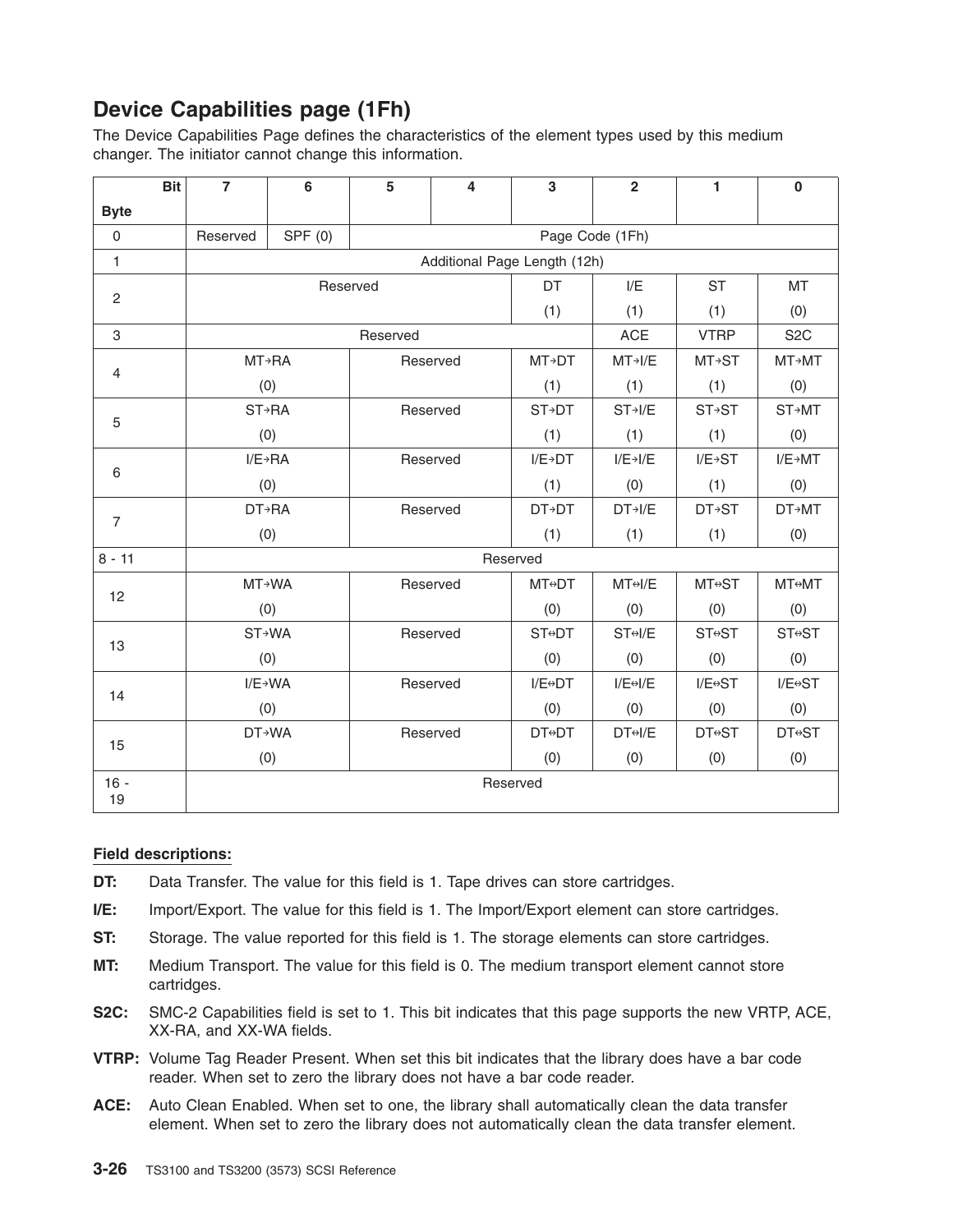#### **XX→YY:**

(Where XX is a valid source and YY is a valid destination address) If one of these bits is set to 1, it indicates that the medium changer device supports all Move Medium commands for which the source is element type XX and the destination is element type YY on the condition that the element addresses are valid.

#### **XX↔YY:**

A one in these fields indicates that the medium can be exchanged by means of the Exchange Media command between elements of types XX and YY on the condition that the element addresses are valid.

#### **XX→RA:**

These fields indicate the resources required to support the READ ATTRIBUTE commands for each element type XX. The media changer does not support the READ ATTRIBUTE command therefore these fields are set to 0.

#### **XX→WA:**

These fields indicate the resources required to support the WRITE ATTRIBUTE commands for each element type XX. The media changer does not support the WRITE ATTRIBUTE command therefore these fields are set to 0.

### **Vendor Specific Event Filter page (20h)**

By means of this page the host can configure the event logging mode and specify what event types will be stored in the event log.

|                | <b>Bit</b> | $\overline{7}$ | 6                            | 5 | 4               | 3 | $\mathbf{2}$ |  | 0        |  |
|----------------|------------|----------------|------------------------------|---|-----------------|---|--------------|--|----------|--|
| <b>Byte</b>    |            |                |                              |   |                 |   |              |  |          |  |
| 0              |            | Reserved       | SPF(0)                       |   | Page Code (20h) |   |              |  |          |  |
|                |            |                | Additional Page Length (08h) |   |                 |   |              |  |          |  |
| $\overline{2}$ |            |                | Reserved                     |   |                 |   |              |  |          |  |
| 3              |            |                | Log Mode<br>Reserved         |   |                 |   |              |  |          |  |
| $\overline{4}$ |            |                |                              |   | Reserved        |   |              |  |          |  |
| 5              |            |                |                              |   | Reserved        |   |              |  | Sez Mode |  |
| 6              |            |                | Reserved                     |   |                 |   |              |  |          |  |
| 7              |            |                | Event Type Filter            |   |                 |   |              |  |          |  |
| $8 - 9$        |            |                | <b>Event Module Filter</b>   |   |                 |   |              |  |          |  |

#### **Field descriptions:**

#### **Log Mode:**

The Log Mode controls the behavior of the event log system. This mode can be set to the following different modes:

| Log Mode              | <b>Description</b>                                                                                         | <b>Mode</b> |
|-----------------------|------------------------------------------------------------------------------------------------------------|-------------|
| - Off                 | Logging is disabled                                                                                        | 00h         |
| - Continuous          | Logging has no stop condition. Only $n \cdot 01$ h<br>events can be traced back. Older<br>events are lost. |             |
| - Wait on first error | The first occurred error will lead to a<br>temporary stop of the library.                                  | 02h         |

#### **Seq Mode:**

Sequential Mode, this bit indicates the operating Mode of the loader. This mode is either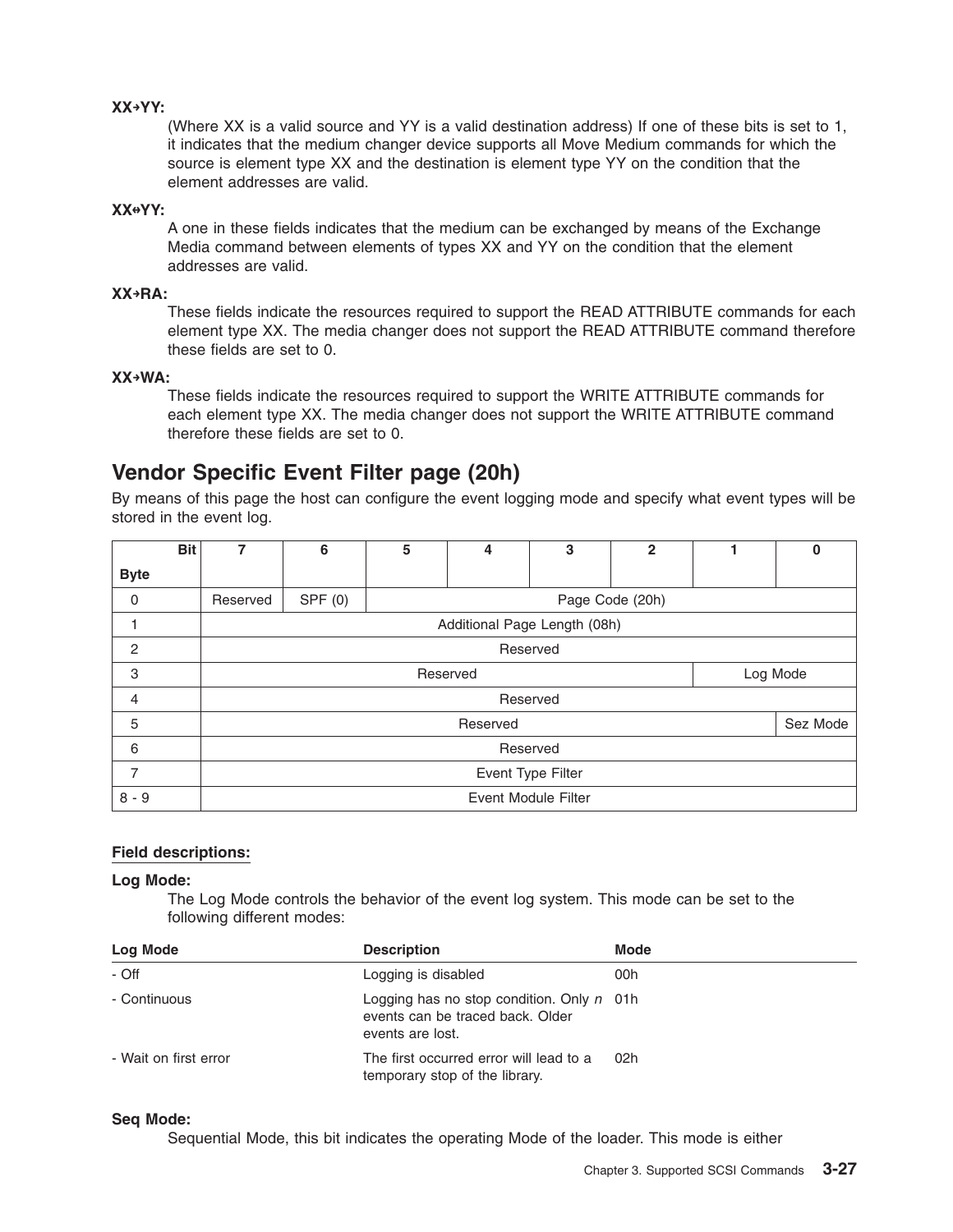Sequential or Random mode. This mode cannot be changed by means of this page, it can only be changed by means of the OCP. Therefore the value set for this bit is ignored.

#### **Event Type Filter:**

The Event Type Filter field determines which event types will be stored in the event log. This field is a 8 bit mask. Every bit in this mask represents a event type. When a mask bit is set all events with the subsequent event type will be stored in the event log. When a mask bit is cleared the event data of the subsequent event type will be discarded.

| <b>Event Type</b> | <b>Mask Bit</b> |
|-------------------|-----------------|
| Cmd               | 01h             |
| Response          | 02h             |
| Event             | 04h             |
| Trace Data        | 08h             |
| Low Level Trace   | 10h             |
| Customer Events   | 20h             |
| Recovered Error   | 40h             |
| Hard Error        | 80h             |

#### **Event Module Filter:**

The Trace Module Filter field determines which firmware module stores events. This field contains a 16 bit mask. Every bit in this mask represents a firmware module. When a mask bit is set the subsequent module is allowed to store its event data in the event log. When a mask bit is cleared the event data of the subsequent firmware module will be discarded. The table below describes what bit belongs to which firmware module.

| Source module ID of event | Identifier |
|---------------------------|------------|
| Main                      | 0001h      |
| Drive                     | 0002h      |
| CDB Interpreter           | 0004h      |
| Accessor                  | 0008h      |
| Trace                     | 0010h      |
| OCP Input                 | 0020h      |
| <b>OCP Output</b>         | 0040h      |
| SCSI                      | 0080h      |
| <b>SDCI</b>               | 0100h      |
| Serial Monitor            | 0200h      |
| <b>TNT Monitor</b>        | 0400h      |
| Debug Monitor             | 0800h      |
| Test                      | 1000h      |
| <b>MN Server</b>          | 2000h      |
| Network                   | 4000h      |
| RMU                       | 8000h      |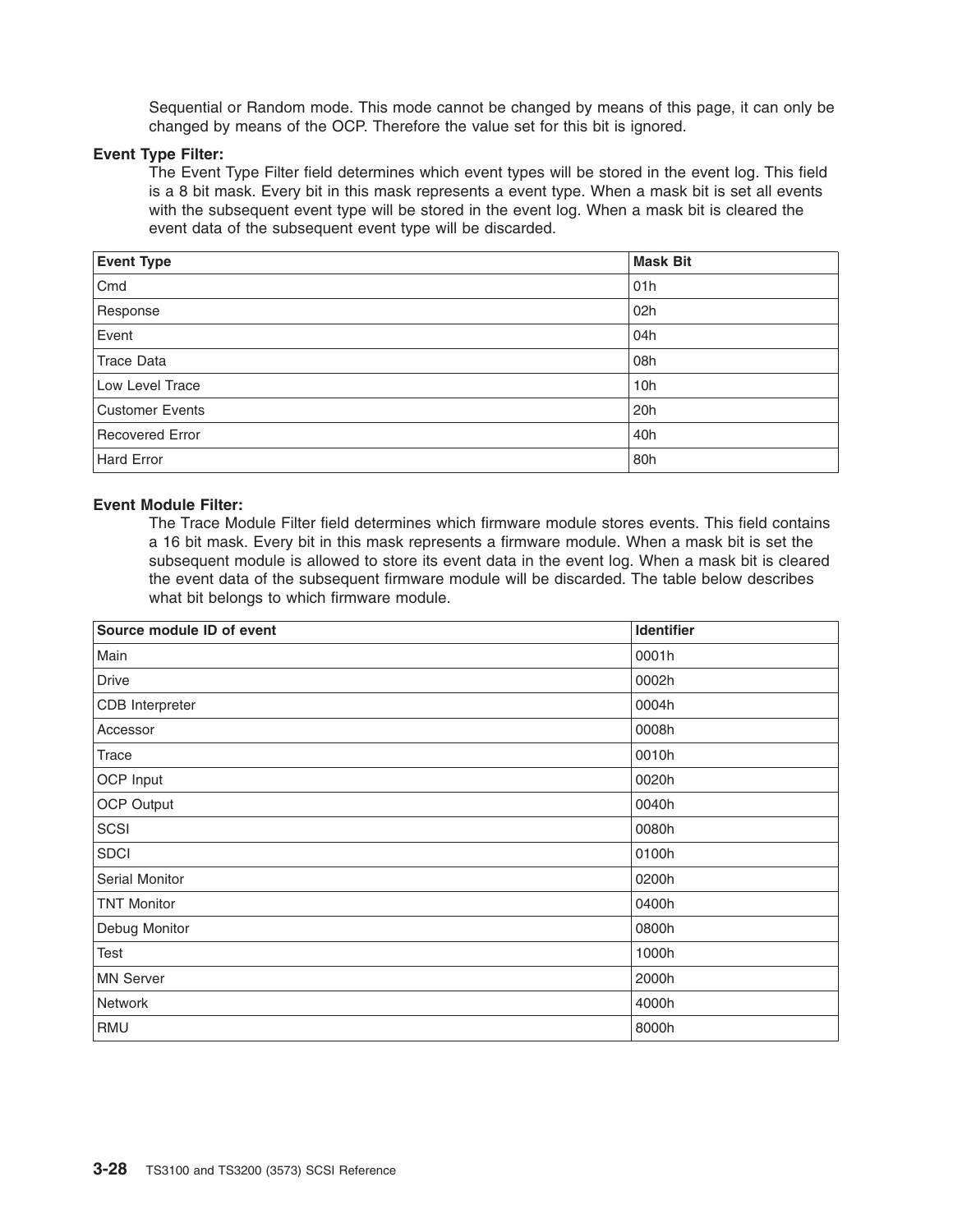# **MODE SELECT 10 (55h)**

The MODE SELECT (10) command provides a means for the host to specify peripheral device parameters to the media changer. Application clients should issue MODE SENSE prior to each MODE SELECT to determine supported pages, page lengths, changeable variables and to determine is the page is savable to NVRAM. For documentation on the supported Mode Select pages refer to the Mode Select (6) description.

|                | <b>Bit</b> | $\overline{7}$ | 6                     | 5 | 4     | 3        | $\overline{2}$ |  | $\bf{0}$ |  |  |
|----------------|------------|----------------|-----------------------|---|-------|----------|----------------|--|----------|--|--|
| <b>Byte</b>    |            |                |                       |   |       |          |                |  |          |  |  |
| $\mathbf 0$    |            |                | Operation Code (55h)  |   |       |          |                |  |          |  |  |
|                |            |                | <b>LUN</b>            |   | PF(1) |          | Reserved       |  |          |  |  |
| $\overline{2}$ |            |                | Reserved              |   |       |          |                |  |          |  |  |
| 3              |            |                | Reserved              |   |       |          |                |  |          |  |  |
| $\overline{4}$ |            |                | Reserved              |   |       |          |                |  |          |  |  |
| 5              |            |                |                       |   |       | Reserved |                |  |          |  |  |
| 6              |            |                |                       |   |       | Reserved |                |  |          |  |  |
| 7              |            | IMSB)          | Parameter list length |   |       |          |                |  |          |  |  |
| 8              |            |                | (LSB)                 |   |       |          |                |  |          |  |  |
| 9              |            |                |                       |   |       | Control  |                |  |          |  |  |

#### **Field descriptions:**

- **PF:** A PF bit of one indicates that the MODE SELECT parameters following the header and block descriptor(s) complies with the SCSI-2 specification. The value must be set to 1.
- **SP:** A Save Pages (SP) bit of zero indicates the media changer shall perform the specified MODE SELECT operation, and shall not save any pages in non volatile ram. An SP bit of one indicates that the media changer shall perform the specified MODE SELECT operation, and shall save the current values to a non volatile RAM.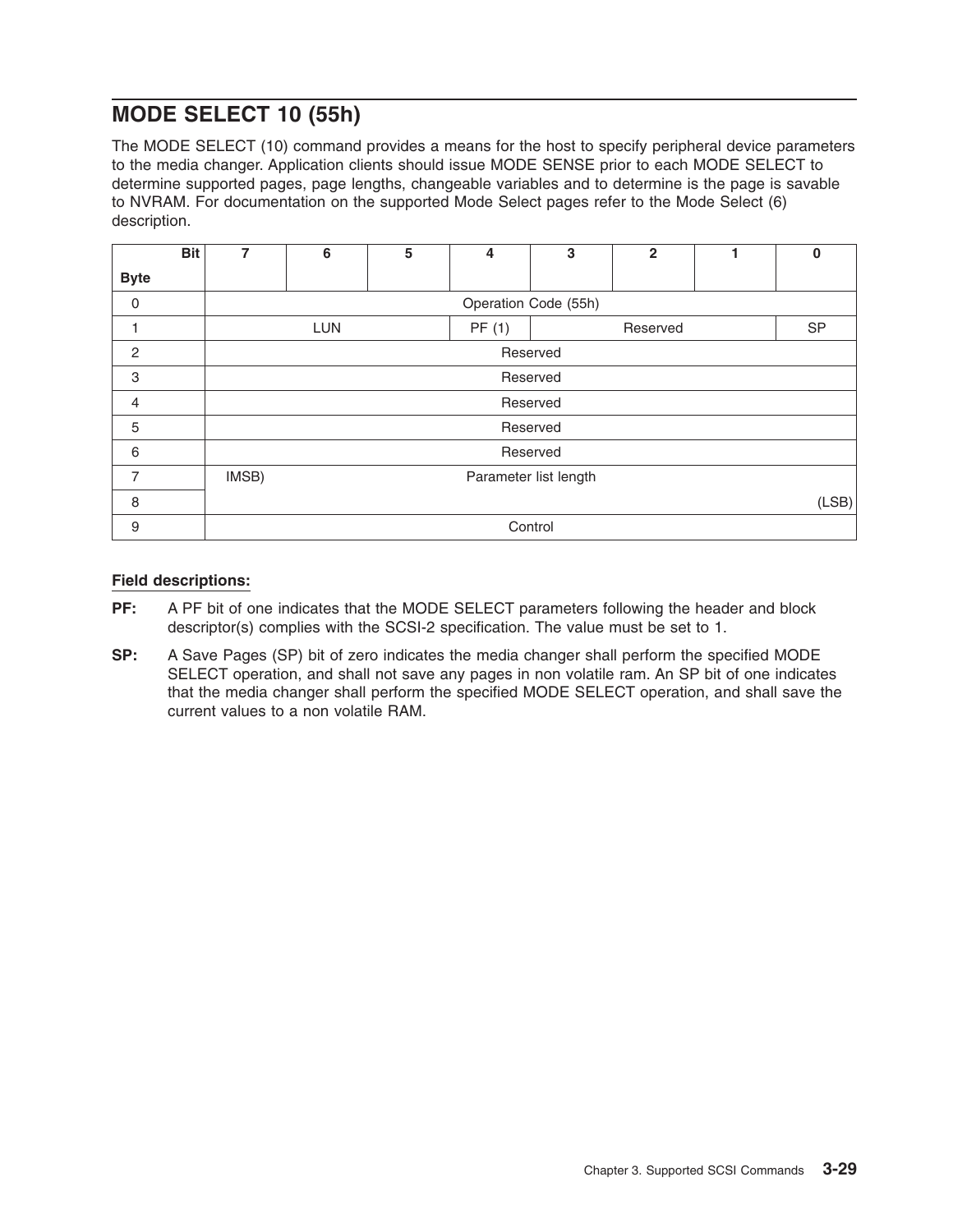# **MODE SENSE 6 (1Ah)**

The MODE SENSE (6) command provides a means for a device server to report parameters to an application client. It is a complementary command to the MODE SELECT (6) command.

|             | <b>Bit</b> | 7                 | 6                    | 5 | 4        | 3            | $\overline{2}$ |  | O |  |  |
|-------------|------------|-------------------|----------------------|---|----------|--------------|----------------|--|---|--|--|
| <b>Byte</b> |            |                   |                      |   |          |              |                |  |   |  |  |
| 0           |            |                   | Operation Code (1Ah) |   |          |              |                |  |   |  |  |
|             |            |                   | <b>LUN</b>           |   | Reserved | <b>DBD</b>   | Reserved       |  |   |  |  |
| 2           |            |                   | <b>PC</b>            |   |          |              | Page Code      |  |   |  |  |
| 3           |            |                   |                      |   |          | Subpage Code |                |  |   |  |  |
| 4           |            | Allocation length |                      |   |          |              |                |  |   |  |  |
| 5           |            |                   |                      |   |          | Control      |                |  |   |  |  |

#### **Field descriptions:**

| | |

- **DBD:** The Disable Block Descriptors bit specifies if the media changer may return block descriptor after the Parameter List Header. The media changer does not support block descriptors, therefore this bit is ignored.
- **PC:** The Page Control field defines the type of mode parameter values to be returned in the mode pages.
- 00b Report Current Values (equal to default values if no pages previously saved)
- 01b Report changeable values
- 10b Report Default Values
- 11b Report Saved Values (equal to default values if no pages previously saved)

#### **Page Code:**

The page code defines which pages should be returned. See next table. A Initiator can request one or all mode sense pages. Each response includes a four bytes for the Parameter List Header, followed by the specified number of bytes for each page:

| <b>Page Code</b> | Subpage<br>Code | <b>Number</b><br>bytes | <b>Page Name</b>                       | <b>Page Description</b>                                                                                 |
|------------------|-----------------|------------------------|----------------------------------------|---------------------------------------------------------------------------------------------------------|
| 00h              | $00\,$          | 4                      | Parity Page                            | Provides a means to read out the setting for<br>maximum number retries on parity errors.                |
| 0Ah              | 01h             | 32                     | <b>Control Extension Page</b>          | Provides a means to read out the capabilities of<br>the SET TIMESTAMP and REPORT<br>TIMESTAMP commands. |
| 1Ch              | 00h             | 12                     | Tape Alert Page                        | Allows the host to see what mechanism is used<br>to report Tape Alert events.                           |
| 1Dh              | 00h             | 20                     | Element Address<br>Assignment Page     | Provides a means to read the SCSI element<br>address assignments and respective element<br>ranges.      |
| 1Eh              | 00h             | 4                      | <b>Transport Geometry Page</b>         | Provides a means to read the specifics about<br>the Medium Transport Element.                           |
| 1Fh              | 00h             | 20                     | Device Capabilities Page               | Provides a means to read the library's<br>capabilities.                                                 |
| 20h              | 00h             | 8                      | Event Filter Page (Vendor<br>Specific) | Provides a means to read out the current<br>selected event filter settings.                             |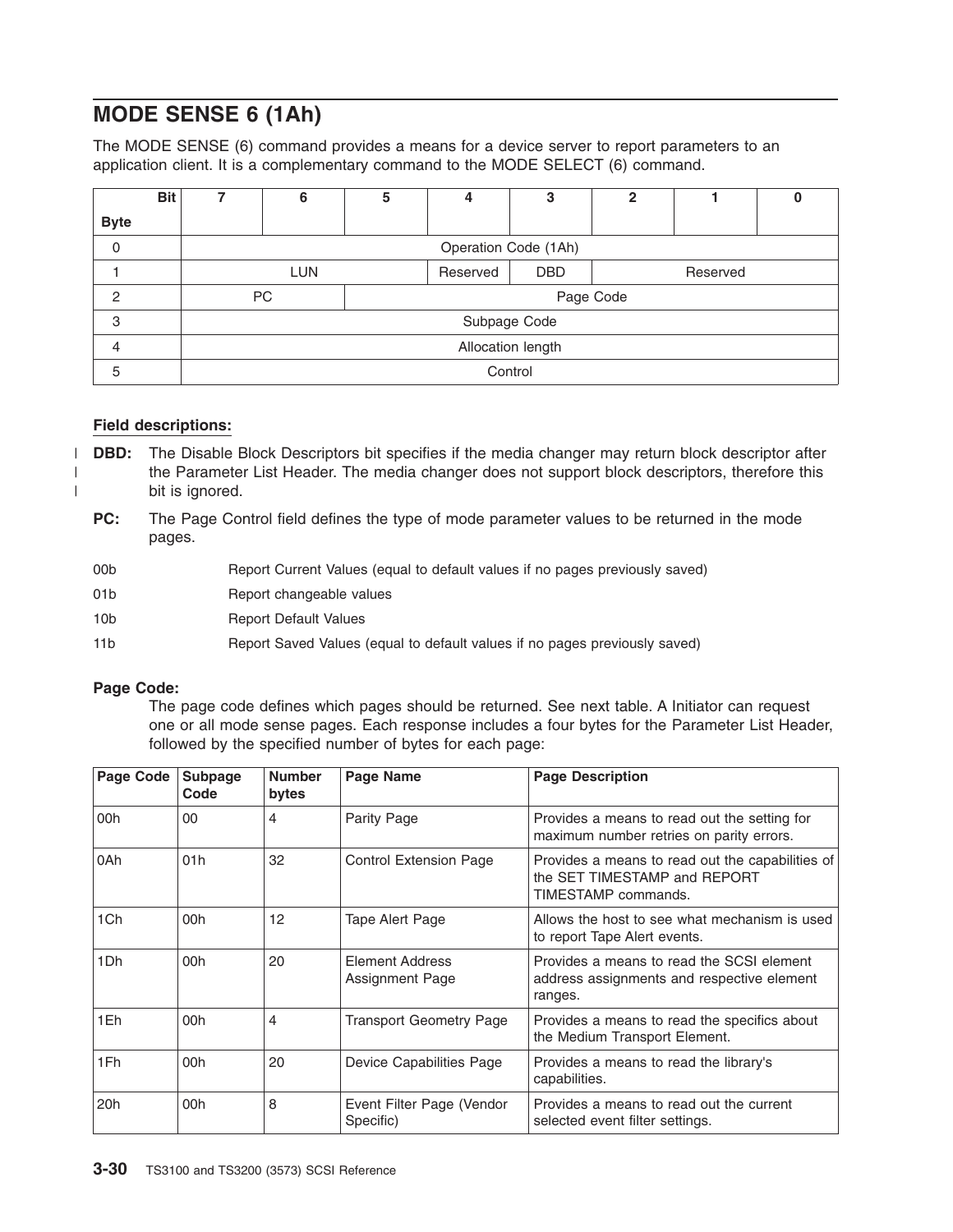| SFh  | 00h | 68  | All pages                         | Returns all Mode Sense pages in incrementing<br>order.                    |
|------|-----|-----|-----------------------------------|---------------------------------------------------------------------------|
| 13Fh | FFh | 100 | I All pages including<br>subpages | Returns all Mode Sense pages including<br>subpages in incrementing order. |

**Note:** The number bytes column does not include the Parameter List Header and the (optional) Block Descriptor.

A page code of 3Fh indicates that all mode pages shall be returned to the application client. These pages will be returned in ascending order except for Mode Page 00h. Mode Page 00h shall be returned after all other Mode Pages.

### **Mode Parameter List**

Each Mode Sense page begins with a four byte Parameter List Header, and optionally followed by an eight byte Block Descriptor before one or all Mode Sense pages are returned.

|             | <b>Bit</b> |                    |                       |  |  |  |  |  |  |
|-------------|------------|--------------------|-----------------------|--|--|--|--|--|--|
| <b>Byte</b> |            |                    |                       |  |  |  |  |  |  |
| 0 - 3       |            |                    | Mode Parameter Header |  |  |  |  |  |  |
| $4 - n$     |            | Mode Sense Page(s) |                       |  |  |  |  |  |  |

### **Mode Parameter Header**

Each Mode Sense page begins with a four byte Mode Parameter Header. This header has the following structure:

|             | <b>Bit</b> |                                |                  |  |  |          |  |  |  |
|-------------|------------|--------------------------------|------------------|--|--|----------|--|--|--|
| <b>Byte</b> |            |                                |                  |  |  |          |  |  |  |
|             |            |                                | Mode Data Length |  |  |          |  |  |  |
|             |            |                                |                  |  |  | Reserved |  |  |  |
|             |            |                                | Reserved         |  |  |          |  |  |  |
|             |            | <b>Block Descriptor Length</b> |                  |  |  |          |  |  |  |

#### **Field descriptions:**

#### **Mode Data Length:**

This field indicates the number of bytes of parameter information the media changer is returning as a result of this command, excluding the Mode Data Length but including the three additional Parameter List Header bytes. If a block descriptor was requested this count is also added to the Mode Data Length.

#### **Block Descriptor Length:**

If the DBD bit is cleared in the CDB the media changer may return an eight byte Block Descriptor. When a Block Descriptor is returned the Block Descriptor Length will report 8. When the DBD bit is set the media changer will not return Block Descriptors and therefore the Block Descriptor Length will report 0.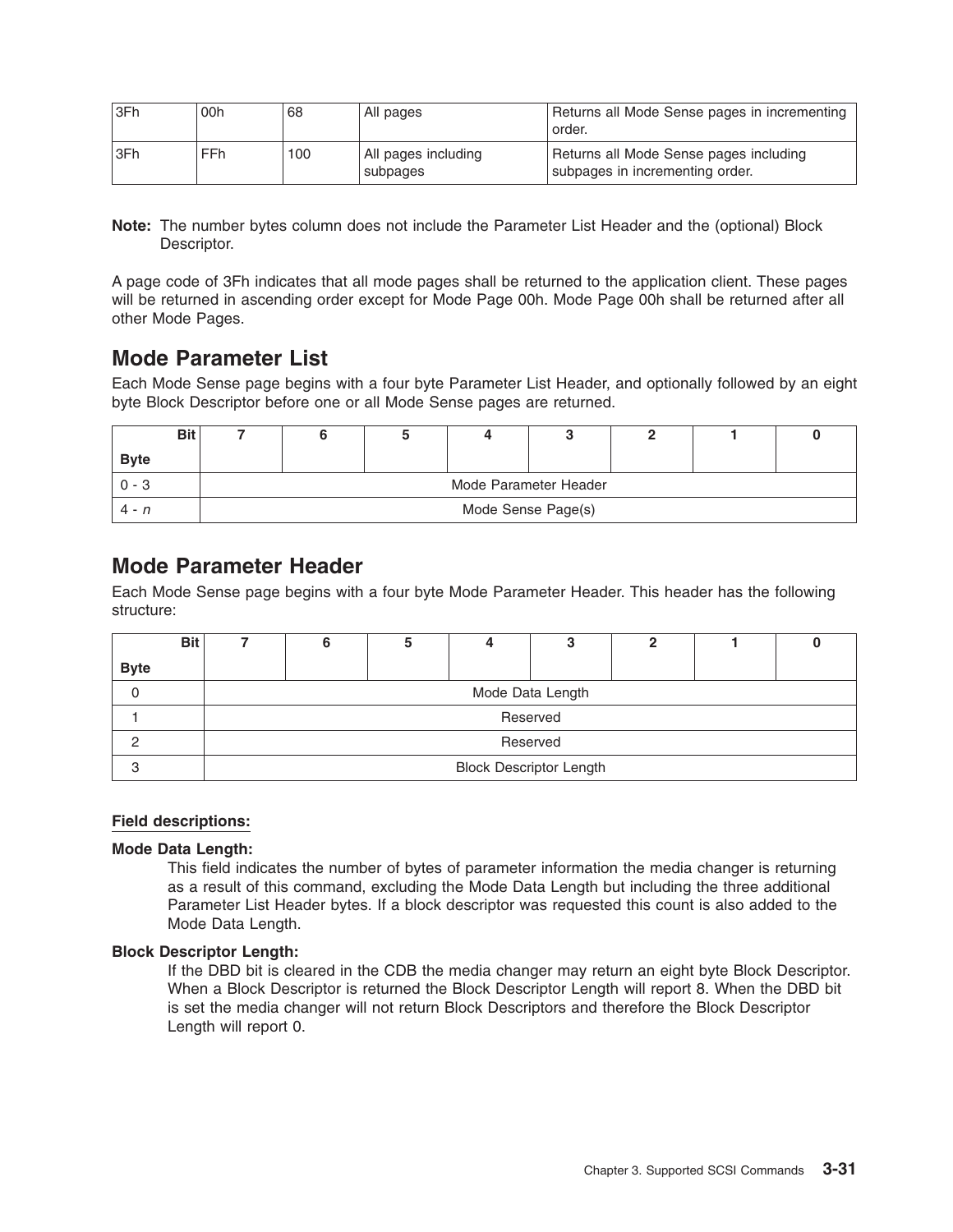# **Parity page (00h)**

By means of the Parity page the host can enable Parity retries and select the maximum number of retries.

|             | <b>Bit</b> |                        |          |                    |  |                              |  |  |  |
|-------------|------------|------------------------|----------|--------------------|--|------------------------------|--|--|--|
| <b>Byte</b> |            |                        |          |                    |  |                              |  |  |  |
| 0           |            | PS (1)                 | SPF(0)   | Page Code (00h)    |  |                              |  |  |  |
|             |            |                        |          |                    |  | Additional Page Length (02h) |  |  |  |
|             |            |                        | Reserved | Parity<br>Reserved |  |                              |  |  |  |
| 3           |            | Maximum Parity retries |          |                    |  |                              |  |  |  |

#### **Field descriptions:**

**PS:** Parameters Savable. This field is set to one. The media changer can write this page to non-volatile memory.

#### **Parity:**

This bit indicates whether parity retries are enabled or disabled. By factory default parity retries are enabled.

#### **Maximum Parity retries:**

This field indicates the maximum number of retries performed on a parity error during data out, data in, and message out phase. By factory default the number of parity retries is set to 4. The maximum value allowed in the parity retry field is 7.

# **Control Extension page (0Ah)**

By means of this page the host can retrieve SCSI features provided by the media changer.

|                | <b>Bit</b> |                              | 6                          | 5        | 4                  | 3 | $\overline{2}$ |              | 0             |
|----------------|------------|------------------------------|----------------------------|----------|--------------------|---|----------------|--------------|---------------|
| <b>Byte</b>    |            |                              |                            |          |                    |   |                |              |               |
| $\mathbf 0$    |            | PS (0)                       | SPF (1)<br>Page Code (0Ah) |          |                    |   |                |              |               |
|                |            |                              |                            |          | Subpage code (01h) |   |                |              |               |
| $\overline{c}$ |            | (MSB)                        |                            |          | Page Length (1Ch)  |   |                |              |               |
| 3              |            |                              |                            |          |                    |   |                |              | (LSB)         |
| $\overline{4}$ |            |                              |                            | Reserved |                    |   | <b>TCMOS</b>   | <b>SCSIP</b> | <b>IALUAE</b> |
| 5              |            | Initial Priority<br>Reserved |                            |          |                    |   |                |              |               |
| $6 - 31$       |            | Reserved                     |                            |          |                    |   |                |              |               |

#### **Field descriptions:**

**PS:** Parameters Savable. This field is set to zero. The media changer cannot write this page to non-volatile memory.

**SPF:** The Sub Page Format (SPF) bit is set to one to indicate this is a subpage.

#### **TCMOS:**

A TCMOS bit set to zero specifies that the timestamp shall not be changed by any method except those defined by this standard.

**SCSIP:**

A SCSI precedence (SCSIP) bit set to one specifies that the timestamp changed using a SET TIMESTAMP command shall take precedence over any other methods.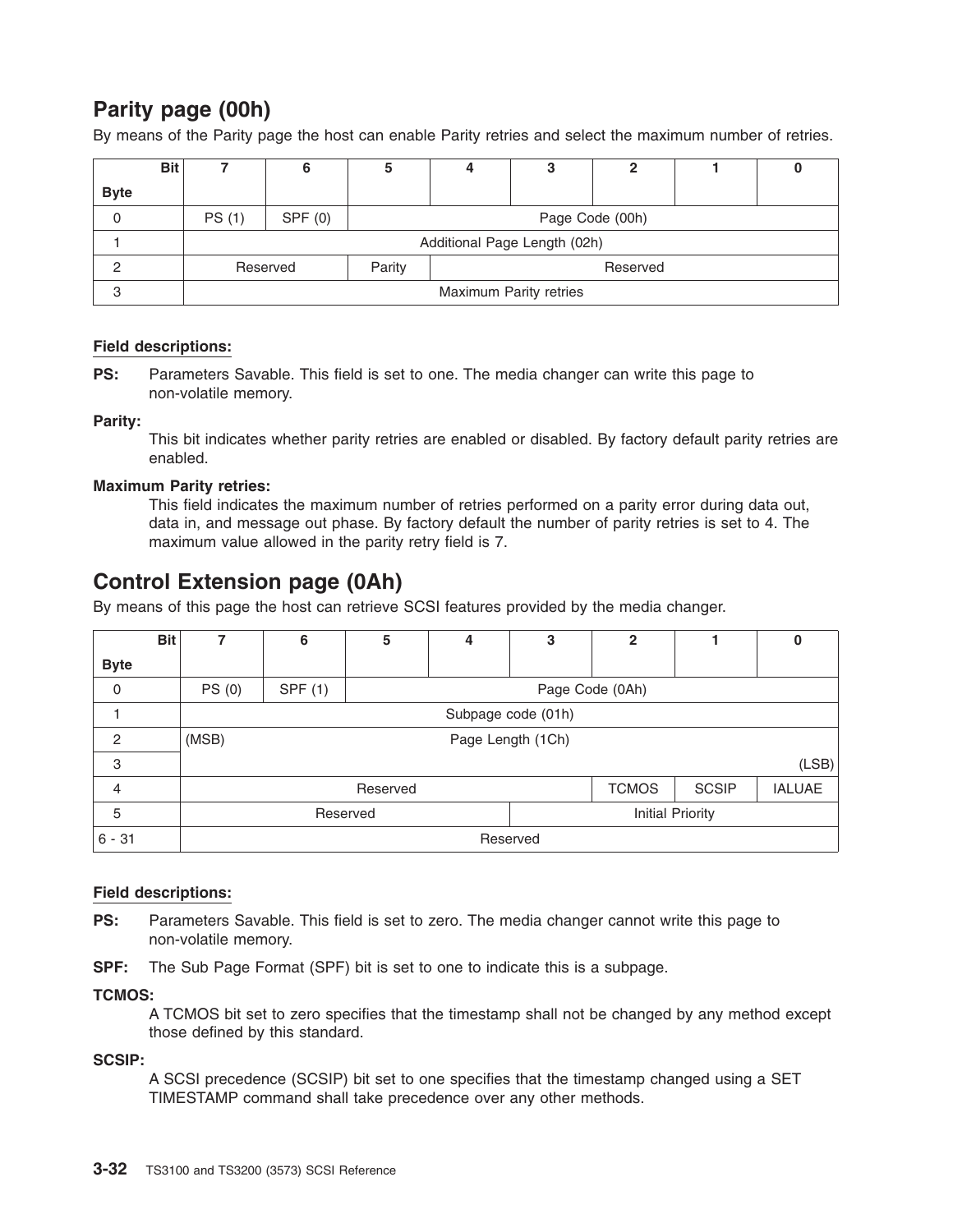#### **IALUAE:**

| | An implicit asymmetric logical unit access enabled (IALUAE) bit set to zero. The media changer does not allow implicit asymmetric logical unit access state changes.

# **Tape Alert page (1Ch)**

By means of this page the host can retrieve the tape alerts logging method.

|                | <b>Bit</b> | 7             | 6                               | 5        | 4 | 3               | $\mathbf{2}$ |          | υ      |
|----------------|------------|---------------|---------------------------------|----------|---|-----------------|--------------|----------|--------|
| <b>Byte</b>    |            |               |                                 |          |   |                 |              |          |        |
| 0              |            | <b>PS</b> (0) | SPF (1)                         |          |   | Page Code (0Ah) |              |          |        |
|                |            |               | Additional Page Length (0Ah)    |          |   |                 |              |          |        |
| $\overline{2}$ |            | Perf $(0)$    |                                 | Reserved |   | DExcpt (1)      | Test $(0)$   | Reserved | LogErr |
| 3              |            |               |                                 | Reserved |   |                 | MRIE(0)      |          |        |
| $4 - 7$        |            |               | <b>Interval Timer</b>           |          |   |                 |              |          |        |
| $8 - 11$       |            |               | Report Count / Test Flag Number |          |   |                 |              |          |        |

#### **Field descriptions:**

- **PS:** Parameters Savable. This field is set to zero. The media changer cannot write this page to non-volatile memory.
- **Perf:** When this bit is set to 0, this indicates that informational exception operations that can cause delays are acceptable. This bit is always set to zero.

#### **DExcpt:**

When this bit is set to zero the reporting method indicated by the MRIE field is used. When this bit is set to one this indicates that the media changer shall disable all information exception operations, ignoring the MRIE field (In this mode the initiator must the Tape Alert log page). Currently only MRIE mode 0 is supported, so this bit is ignored.

**Test:** Test modes are not supported, therefore this field is set to 0.

#### **LogErr:**

When this bit is set to 0, the media changer shall not log any Tape Alert events. When this bit is set to 1, the media changer shall log Tape Alert events.

**MRIE:** This field indicates the method used by the media changer to report informational exception conditions. Currently only mode 0 is supported. This means that Tape Alert flags can only be read by polling with the LOG SENSE command to the Tape Alert page.

#### **Interval Timer:**

The library does not report Tape Alert conditions as Informational Exception conditions, therefore this field is set to zero.

#### **Report Count / Test Flag Number:**

Since test modes are not supported, this field reports Report Count only. But the library does not support Informational Exception conditions, therefore this field is set to zero.

### **Element Address Assignment page (1Dh)**

The Element Address Assignment Page is used to assign addresses to the elements of the medium changer (via the Mode Select command) and to report those assignments (Mode Sense). This page also defines the number of each type of element present in the subsystem configuration.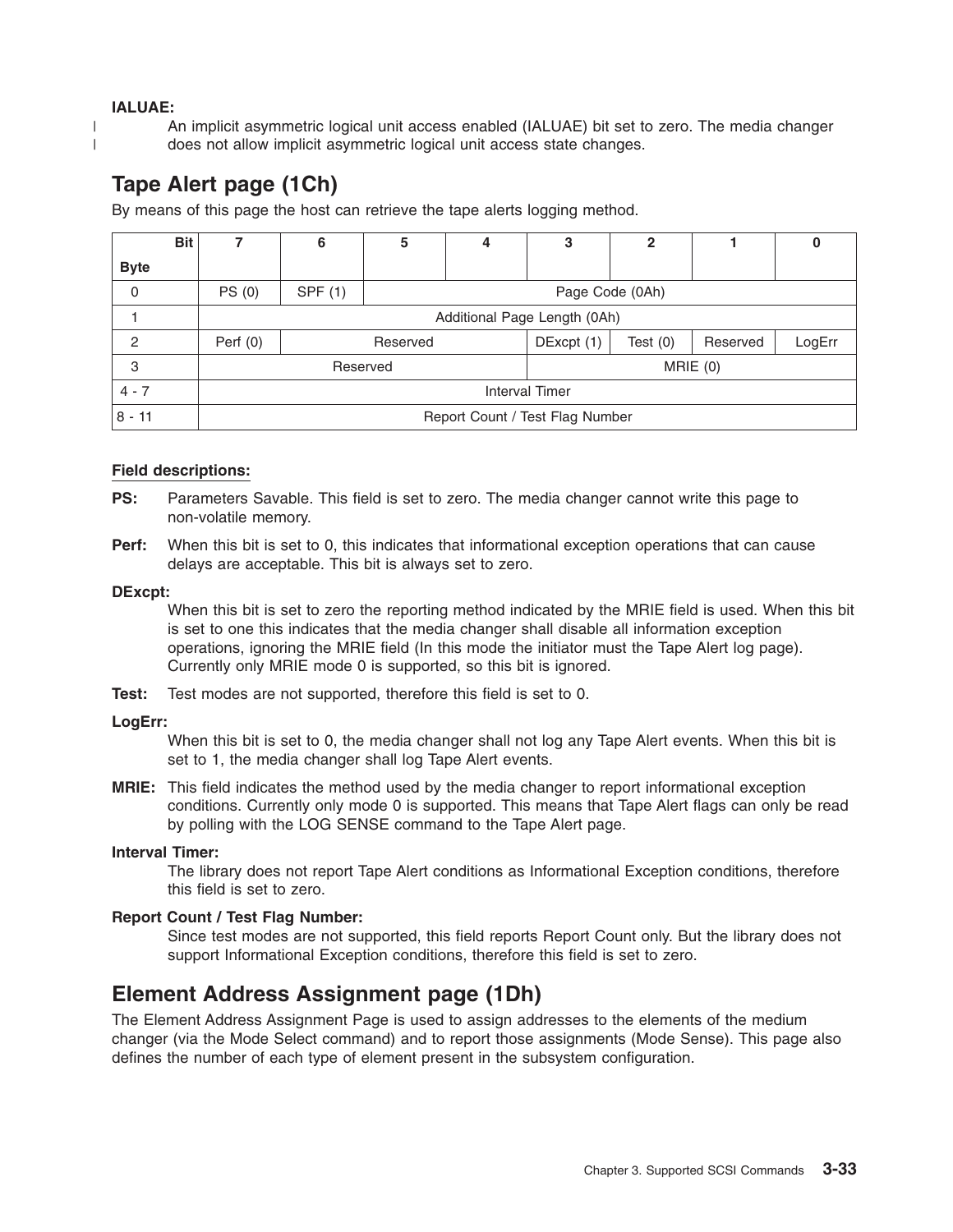|              | <b>Bit</b> | 7        | 6                                     | 5 | 4                                      | 3 | $\overline{2}$ | 1 | $\bf{0}$ |  |
|--------------|------------|----------|---------------------------------------|---|----------------------------------------|---|----------------|---|----------|--|
| <b>Byte</b>  |            |          |                                       |   |                                        |   |                |   |          |  |
| 0            |            | PS (1)   | SPF (0)<br>Page Code (1Dh)            |   |                                        |   |                |   |          |  |
| 1            |            |          |                                       |   | Additional Page Length (12h)           |   |                |   |          |  |
| $2 - 3$      |            |          |                                       |   | First Medium Transport Element Address |   |                |   |          |  |
| $4 - 5$      |            |          |                                       |   | Number of Medium Transport Elements    |   |                |   |          |  |
| $6 - 7$      |            |          |                                       |   | First Storage Element Address          |   |                |   |          |  |
| $8 - 9$      |            |          |                                       |   | Number of Storage Elements             |   |                |   |          |  |
| $10 -$       |            |          | First Import / Export Element Address |   |                                        |   |                |   |          |  |
| 11           |            |          |                                       |   |                                        |   |                |   |          |  |
| $12 -$<br>13 |            |          |                                       |   | Number of Import / Export Elements     |   |                |   |          |  |
|              |            |          |                                       |   |                                        |   |                |   |          |  |
| $14 -$<br>15 |            |          | First Data Transfer Element Address   |   |                                        |   |                |   |          |  |
| $16 -$       |            |          | Number of Data Transfer Element       |   |                                        |   |                |   |          |  |
| 17           |            |          |                                       |   |                                        |   |                |   |          |  |
| 18           |            |          | Reserved                              |   |                                        |   |                |   |          |  |
| 19           |            | Reserved |                                       |   |                                        |   |                |   |          |  |

**PS:** Parameter Saveable. This field is set to 1. The media changer can save this page to non-volatile memory.

#### **First Medium Transport Element Address:**

This field indicates the address of the accessor cartridge handler (other than the default Medium Transport Element address of zero).

#### **Number of Medium Transport Elements:**

This field indicates the number of robotic cartridge handler within the library. The library has one accessor cartridge handler, set to 0001h.

#### **First Storage Element Address:**

This field indicates the starting address for the cartridge storage locations.

#### **Number of Storage Elements:**

This field indicates the total number of cartridge storage locations contained within the medium changer.

#### **First Import/Export Element Address:**

This field indicates the starting address of the first import/export element.

#### **Number of Import/Export Elements:**

This field indicates the total number of import/export elements contained within the medium changer.

#### **First Data Transfer Element:**

This field indicates the starting address of the installed tape drives.

#### **Number of Data Transfer Elements:**

This field indicates the number of tape drives contained within the medium changer.

### **Transport Geometry Parameters page (1Eh)**

The Transport Geometry Parameters Page is provided in the SCSI-2 command set to determine whether each medium transport element is a member of a set of elements in a robotic subsystem, and if the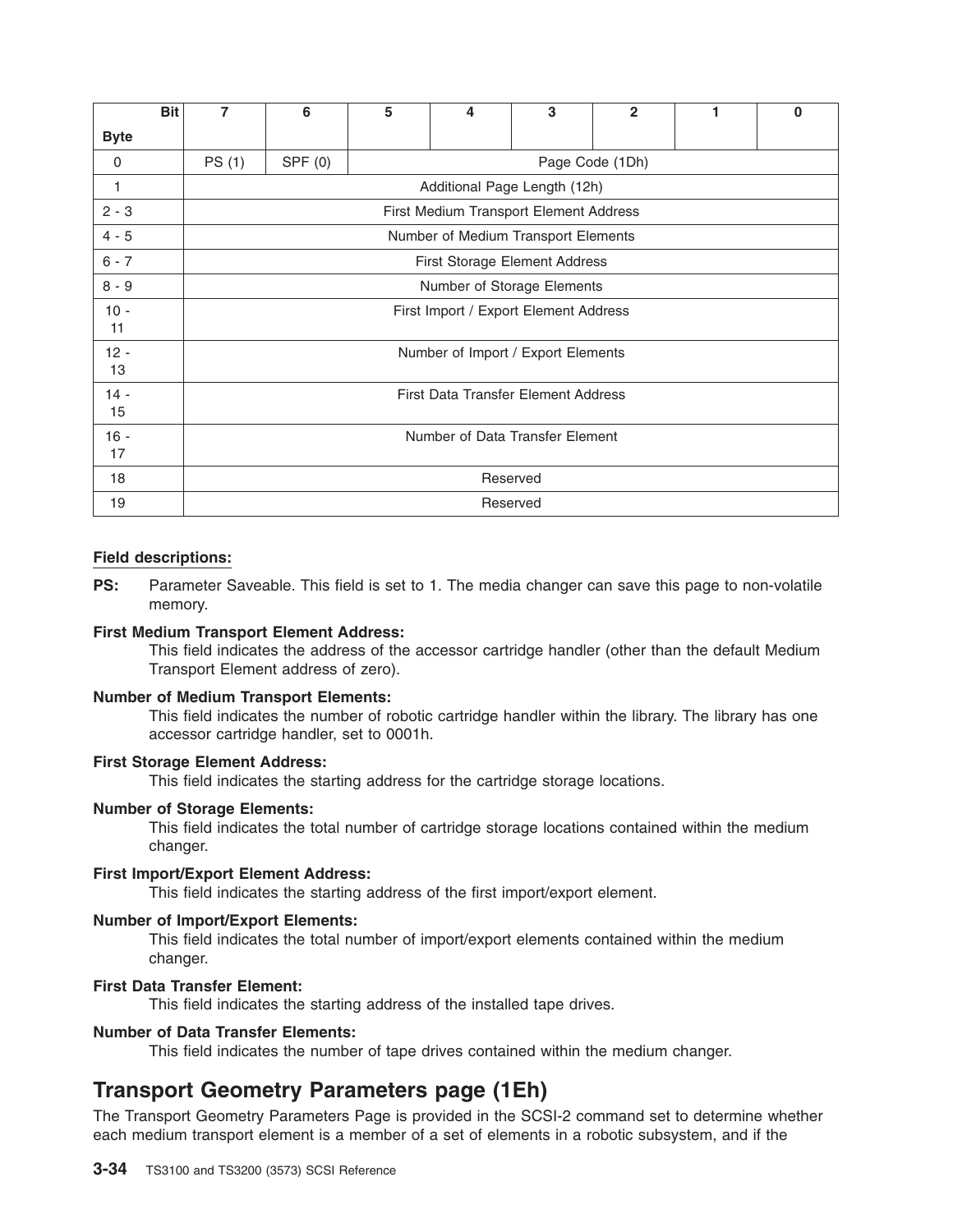medium transport element is capable of media rotation.

|             | <b>Bit</b> |                                            |                          |                 |  |                              |  |  |  |
|-------------|------------|--------------------------------------------|--------------------------|-----------------|--|------------------------------|--|--|--|
| <b>Byte</b> |            |                                            |                          |                 |  |                              |  |  |  |
| 0           |            | PS(0)                                      | SPF(0)                   | Page Code (1Eh) |  |                              |  |  |  |
|             |            |                                            |                          |                 |  | Additional Page Length (02h) |  |  |  |
|             |            |                                            | Rotate $(0)$<br>Reserved |                 |  |                              |  |  |  |
| 3           |            | Member Number in Transport Element Set (0) |                          |                 |  |                              |  |  |  |

#### **Field descriptions:**

**PS:** Parameter Saveable. This field is set to 0. The media changer cannot save this page to non-volatile memory.

#### **Rotate:**

Rotation of media is not an implemented feature, so the value returned for this field bit is 0.

#### **Member Number in Transport Element Set:**

This field indicates the specific medium transport element in the system to apply this descriptor to. The library has only one medium transport element, so the value returned for this field is 0.

### **Device Capabilities page (1Fh)**

The Device Capabilities Page defines the characteristics of the element types used by this medium changer. The initiator may use this information to determine which functions are permitted for the Move Medium, Exchange Medium, Read Attribute, and Write Attribute commands.

|                | <b>Bit</b> | $\overline{7}$ | 6                    | 5        | 4        | 3                            | $\overline{2}$        | 1                    | $\mathbf 0$           |  |
|----------------|------------|----------------|----------------------|----------|----------|------------------------------|-----------------------|----------------------|-----------------------|--|
| <b>Byte</b>    |            |                |                      |          |          |                              |                       |                      |                       |  |
| $\Omega$       |            | PS (0)         | SPF(0)               |          |          |                              | Page Code (1Fh)       |                      |                       |  |
| 1              |            |                |                      |          |          | Additional Page Length (12h) |                       |                      |                       |  |
|                |            |                | Reserved             |          |          | DT                           | I/E                   | <b>ST</b>            | <b>MT</b>             |  |
| $\overline{c}$ |            |                |                      |          |          | (1)                          | (1)                   | (1)                  | (0)                   |  |
| 3              |            |                |                      | Reserved |          |                              | <b>ACE</b>            | <b>VTRP</b>          | S <sub>2</sub> C      |  |
| $\overline{4}$ |            |                | MT→RA                |          | Reserved | MT→DT                        | $MT \rightarrow I/E$  | MT→ST                | <b>MT→MT</b>          |  |
|                |            |                | (0)                  |          |          | (1)                          | (1)                   | (1)                  | (0)                   |  |
| 5              |            | ST→RA          |                      | Reserved |          | <b>ST→DT</b>                 | $ST\rightarrow$ I/E   | <b>ST→ST</b>         | ST→MT                 |  |
|                |            |                | (0)                  |          |          | (1)                          | (1)                   | (1)                  | (0)                   |  |
| 6              |            |                | $I/E \rightarrow RA$ | Reserved |          | $I/E \rightarrow DT$         | $I/E \rightarrow I/E$ | $I/E \rightarrow ST$ | $I/E \rightarrow M T$ |  |
|                |            |                | (0)                  |          |          | (1)                          | (0)                   | (1)                  | (0)                   |  |
| $\overline{7}$ |            | <b>DT→RA</b>   |                      |          | Reserved | <b>DT→DT</b>                 | $DT \rightarrow I/E$  | <b>DT→ST</b>         | <b>DT→MT</b>          |  |
|                |            |                | (0)                  |          |          | (1)                          | (1)                   | (1)                  | (0)                   |  |
| $8 - 11$       |            |                |                      |          |          | Reserved                     |                       |                      |                       |  |
|                |            | MT→WA          |                      |          | Reserved | <b>MT</b> <sup>→</sup> DT    | MT <sub>0</sub> /E    | MT↔ST                | MT↔MT                 |  |
| 12             |            | (0)            |                      |          | (0)      | (0)                          | (0)                   | (0)                  |                       |  |
|                |            |                | ST→WA                | Reserved |          | <b>ST</b> <sup>O</sup> DT    | ST <sup>e</sup> l/E   | <b>ST⊕ST</b>         | ST <sup>e</sup> ST    |  |
| 13             |            |                | (0)                  |          |          | (0)                          | (0)                   | (0)                  | (0)                   |  |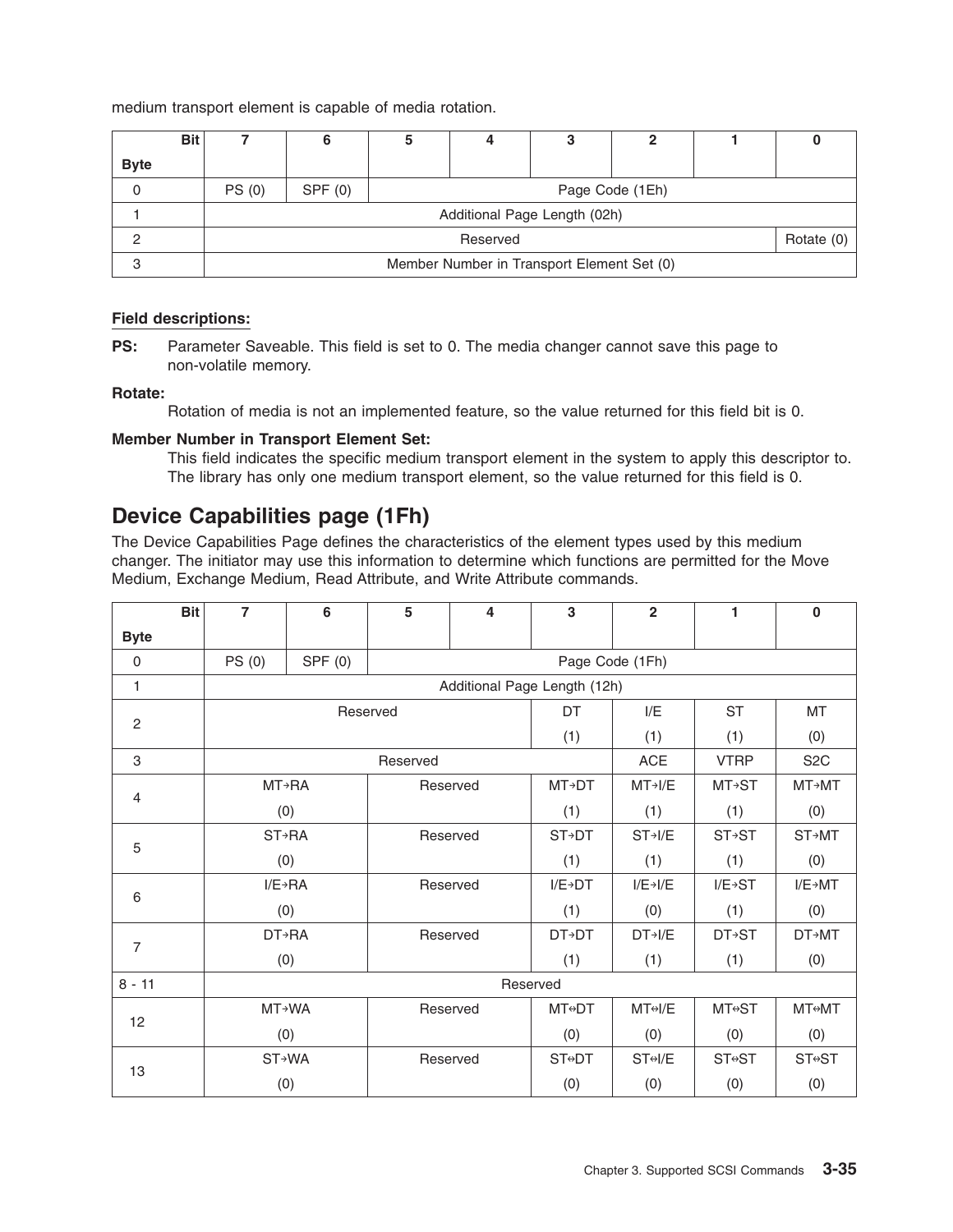| <b>Bit</b>  |          | 6                    | 5 | 4        | 3                        | $\overline{2}$            |                          | 0                        |
|-------------|----------|----------------------|---|----------|--------------------------|---------------------------|--------------------------|--------------------------|
| <b>Byte</b> |          |                      |   |          |                          |                           |                          |                          |
| 14          |          | $I/E \rightarrow WA$ |   | Reserved | $I/E \leftrightarrow DT$ | $I/E \leftrightarrow I/E$ | $I/E \leftrightarrow ST$ | $I/E \leftrightarrow ST$ |
|             |          | (0)                  |   |          |                          | (0)                       | (0)                      | (0)                      |
| 15          |          | <b>DT→WA</b>         |   | Reserved | <b>DT+DT</b>             | $DT \leftrightarrow I/E$  | <b>DT⊕ST</b>             | <b>DT⊕ST</b>             |
|             |          | (0)                  |   |          | (0)                      | (0)                       | (0)                      | (0)                      |
| $16 -$      | Reserved |                      |   |          |                          |                           |                          |                          |
| 19          |          |                      |   |          |                          |                           |                          |                          |

- **PS:** Parameters Savable. This field is set to zero. the media changer cannot write this page to non-volatile memory.
- **DT:** Data Transfer. The value for this field is 1. Tape drives can store cartridges.
- **I/E:** Import/Export. The value for this field is 1. The Import/Export element can store cartridges.
- **ST:** Storage. The value reported for this field is 1. The storage elements can store cartridges.
- **MT:** Medium Transport. The value for this field is 0. The medium transport element cannot store cartridges.
- **S2C:** SMC-2 Capabilities field is set to 1. This bit indicates that this page supports the new VRTP, ACE, XX-RA, and XX-WA fields.
- **VTRP:** Volume Tag Reader Present. When set to 1 this bit indicates that the library does have a bar code reader. When set to zero the library does not have a bar code reader.
- **ACE:** Auto Clean Enabled. When set to one, the library shall automatically clean the data transfer element. When set to zero the library does not automatically clean the data transfer element.

#### **XX→YY:**

(Where XX is a valid source and YY is a valid destination address) If one of these bits is set to 1, it indicates that the medium changer device supports all Move Medium commands for which the source is element type XX and the destination is element type YY on the condition that the element addresses are valid.

#### **XX↔YY:**

A one in these fields indicates that the medium can be exchanged by means of the Exchange Media command between elements of types XX and YY on the condition that the element addresses are valid.

#### **XX→RA:**

These fields indicate the resources required to support the READ ATTRIBUTE commands for each element type XX. The media changer does not support the READ ATTRIBUTE command therefore these fields are set to 0.

#### **XX→WA:**

These fields indicate the resources required to support the WRITE ATTRIBUTE commands for each element type XX. The media changer does not support the WRITE ATTRIBUTE command therefore these fields are set to 0.

### **Vendor Specific Event Filter page (20h)**

By means of this page the host can read out the current selected event logging mode and determine what event types will be stored in the event log.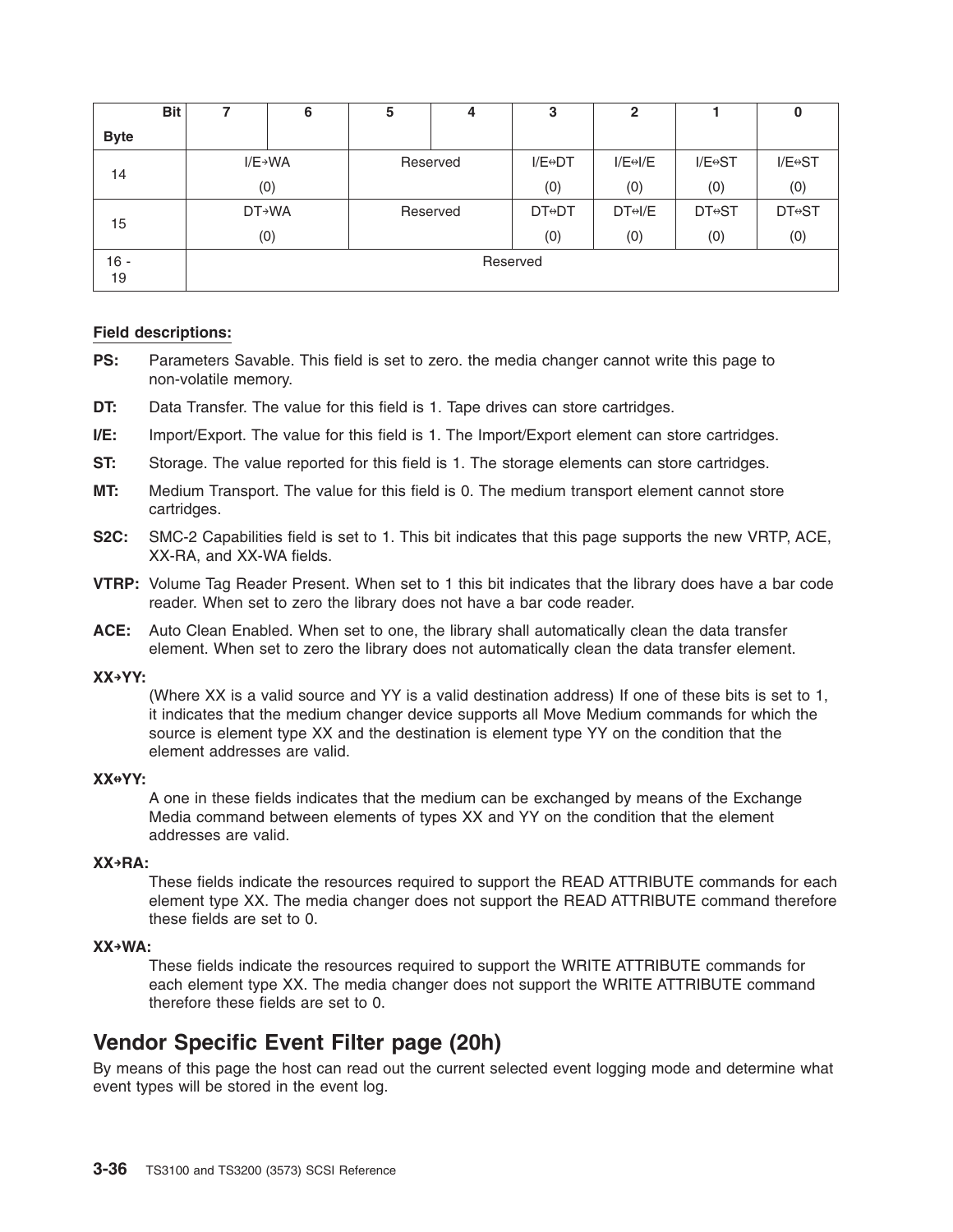|             | <b>Bit</b> | 7                          | 6                            | 5 | 4        | 3        | $\overline{2}$  |  | 0        |
|-------------|------------|----------------------------|------------------------------|---|----------|----------|-----------------|--|----------|
| <b>Byte</b> |            |                            |                              |   |          |          |                 |  |          |
| 0           |            | PS (1)                     | SPF(0)                       |   |          |          | Page Code (20h) |  |          |
|             |            |                            | Additional Page Length (08h) |   |          |          |                 |  |          |
| 2           |            |                            |                              |   |          | Reserved |                 |  |          |
| 3           |            |                            | Log Mode<br>Reserved         |   |          |          |                 |  |          |
| 4           |            |                            |                              |   |          | Reserved |                 |  |          |
| 5           |            |                            |                              |   | Reserved |          |                 |  | Seq Mode |
| 6           |            |                            | Reserved                     |   |          |          |                 |  |          |
| 7           |            |                            | Event Type Filter            |   |          |          |                 |  |          |
| $8 - 9$     |            | <b>Event Module Filter</b> |                              |   |          |          |                 |  |          |

**PS:** Parameters Savable. This field is set to one. The media changer can write this page to non-volatile memory.

#### **Seq Mode:**

This bit indicates the operational mode of the library. When set to 1, the library is in Sequential Mode. When set to 0, the library is in Random Mode. Note this mode can only be changed by means of the OCP or Web User interfaces.

#### **Log Mode:**

The Log Mode determines the selected behavior of the event log system. This mode can be set to the following different modes:

| Log Mode              | <b>Description</b>                                                                                         | <b>Mode</b> |
|-----------------------|------------------------------------------------------------------------------------------------------------|-------------|
| - Off                 | Logging is disabled                                                                                        | 00h         |
| - Continuous          | Logging has no stop condition. Only $n \cdot 01$ h<br>events can be traced back. Older<br>events are lost. |             |
| - Wait on first error | The first occurred error will lead to a<br>temporary stop of the library.                                  | 02h         |

#### **Event Type Filter:**

The Event Type Filter field determines which event types will be stored in the event log. this field is an 8 bit mask. Every bit in this mask represents an event type. When a mask bit is set, all events with the subsequent event type will be stored in the event log. When a mask bit is cleared, the event data of the subsequent event type will be discarded.

| <b>Event Type</b>      | <b>Mask Bit</b> |
|------------------------|-----------------|
| Cmd                    | 01h             |
| Response               | 02h             |
| Event                  | 04h             |
| Trace Data             | 08h             |
| Low Level Trace        | 10 <sub>h</sub> |
| <b>Customer Events</b> | 20h             |
| Recovered Error        | 40h             |
| Hard Error             | 80h             |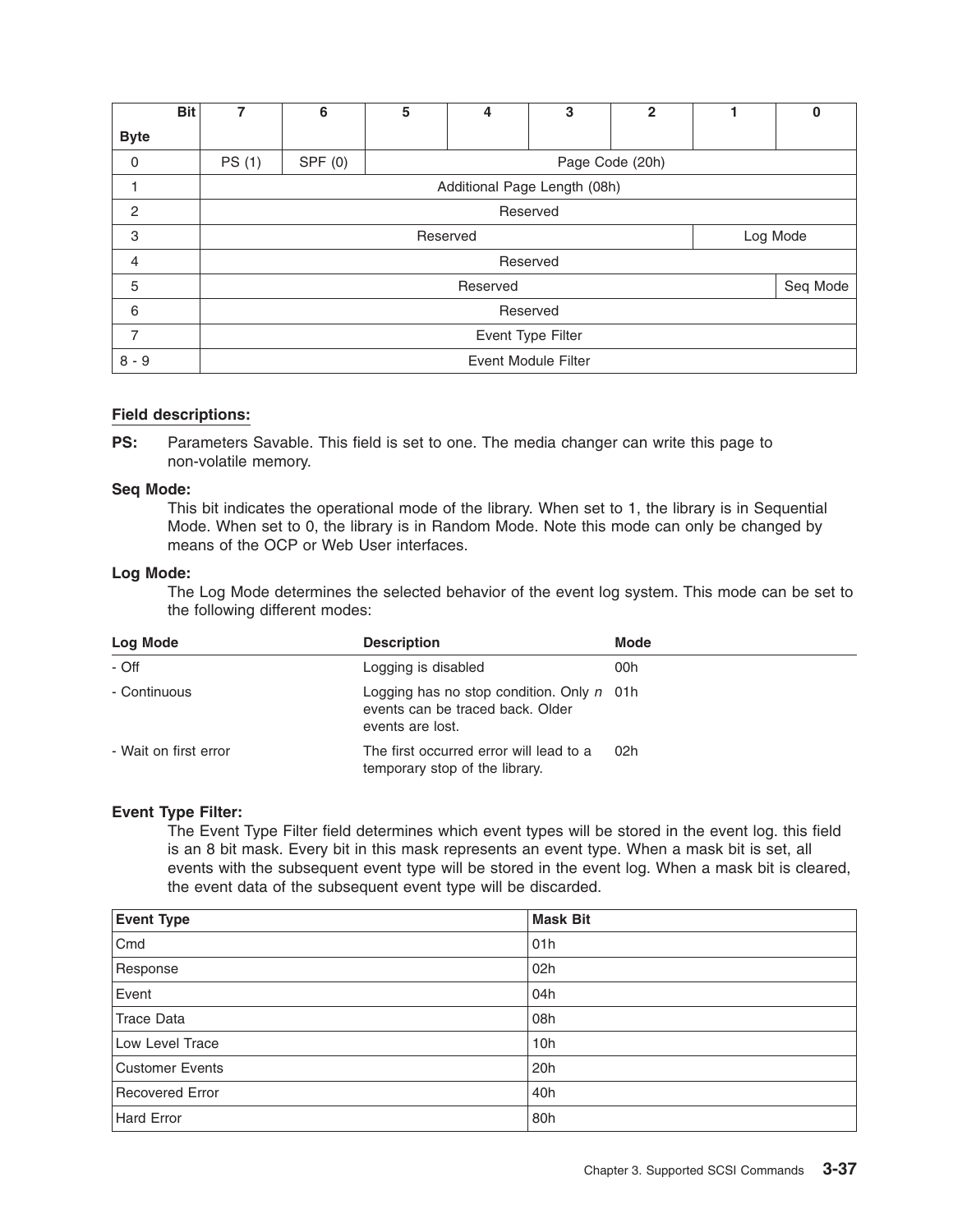#### **Event Module Filter:**

The Trace Module Filter field determines which firmware module is allowed to store events. This field is a 16 bit mask. Every bit in this mask represents a firmware module. When a mask bit is set the subsequent module is allowed to store its event data in the event log. When a mask bit is cleared the event data of the subsequent firmware module will be discarded.

| Source module ID of event | Identifier |
|---------------------------|------------|
| Main                      | 0001h      |
| <b>Drive</b>              | 0002h      |
| CDB Interpreter           | 0004h      |
| Accessor                  | 0008h      |
| <b>Trace</b>              | 0010h      |
| OCP Input                 | 0020h      |
| <b>OCP Output</b>         | 0040h      |
| SCSI                      | 0080h      |
| <b>SDCI</b>               | 0100h      |
| Serial Monitor            | 0200h      |
| <b>TNT Monitor</b>        | 0400h      |
| Debug Monitor             | 0800h      |
| Test                      | 1000h      |
| <b>MN Server</b>          | 2000h      |
| Network                   | 4000h      |
| RMU                       | 8000h      |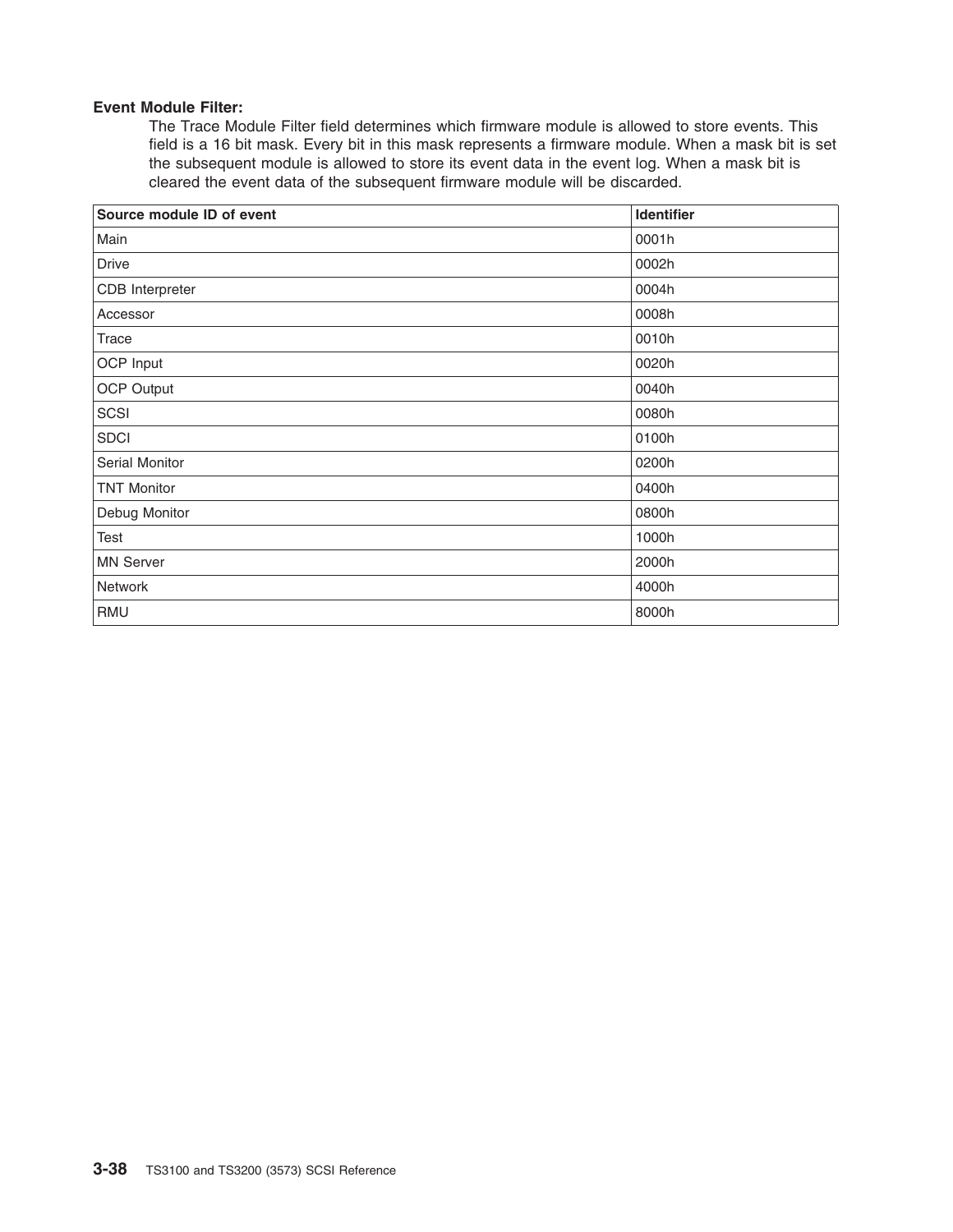# **MODE SENSE 10 (5Ah)**

The MODE SENSE (10) command provides a means for a device server to report parameters to an application client. It is a complementary command to the MODE SELECT command. For documentation on the supported Mode Pages refer to the Mode Sense (6) command.

|                | <b>Bit</b> | 7     | 6                 | 5 | 4        | 3                    | $\mathbf{2}$ |          | $\mathbf 0$ |  |
|----------------|------------|-------|-------------------|---|----------|----------------------|--------------|----------|-------------|--|
| <b>Byte</b>    |            |       |                   |   |          |                      |              |          |             |  |
| 0              |            |       |                   |   |          | Operation Code (5Ah) |              |          |             |  |
|                |            |       | <b>LUN</b>        |   | Reserved | <b>DBD</b>           |              | Reserved |             |  |
| 2              |            |       | PC<br>Page Code   |   |          |                      |              |          |             |  |
| 3              |            |       | Subpage Code      |   |          |                      |              |          |             |  |
| $\overline{4}$ |            |       |                   |   |          | Reserved             |              |          |             |  |
| 5              |            |       |                   |   |          | Reserved             |              |          |             |  |
| 6              |            |       |                   |   |          | Reserved             |              |          |             |  |
| 7              |            | (MSB) | Allocation length |   |          |                      |              |          |             |  |
| 8              |            | (LSB) |                   |   |          |                      |              |          |             |  |
| 9              |            |       |                   |   |          | Control              |              |          |             |  |

### **Field descriptions:**

| |

- **DBD:** The Disable Block Descriptors bit specifies if the media changer may return block descriptor after the Parameter List Header. The media changer does not support block descriptors, therefore this bit is ignored. |
	- **PC:** The Page Control field defines the type of mode parameter values to be returned in the mode pages.
	- 00b Report Current Values (equal to default values if no pages previously saved)
	- 01b Report changeable values
	- 10b Report Default Values
	- 11b Report Saved Values (equal to default values if no pages previously saved)

#### **Page Code:**

The page code defines which pages should be returned. A Initiator can request one or all mode sense pages. Each response includes four bytes for the Parameter List Header, followed by the specified number of bytes for each page.

### **Mode Parameter List** |

l The returned data on a Model Sense (10) command begins with an eight byte Mode Parameter Header l followed by one or all Mode Sense pages as requested by the Page Code and Subpage Code fields.

| <b>Bit</b>  |                       |  |  |  |  |  |  |  |  |
|-------------|-----------------------|--|--|--|--|--|--|--|--|
| <b>Byte</b> |                       |  |  |  |  |  |  |  |  |
|             | Mode Parameter Header |  |  |  |  |  |  |  |  |
| $8 - n$     | Mode Sense Page(s)    |  |  |  |  |  |  |  |  |
|             |                       |  |  |  |  |  |  |  |  |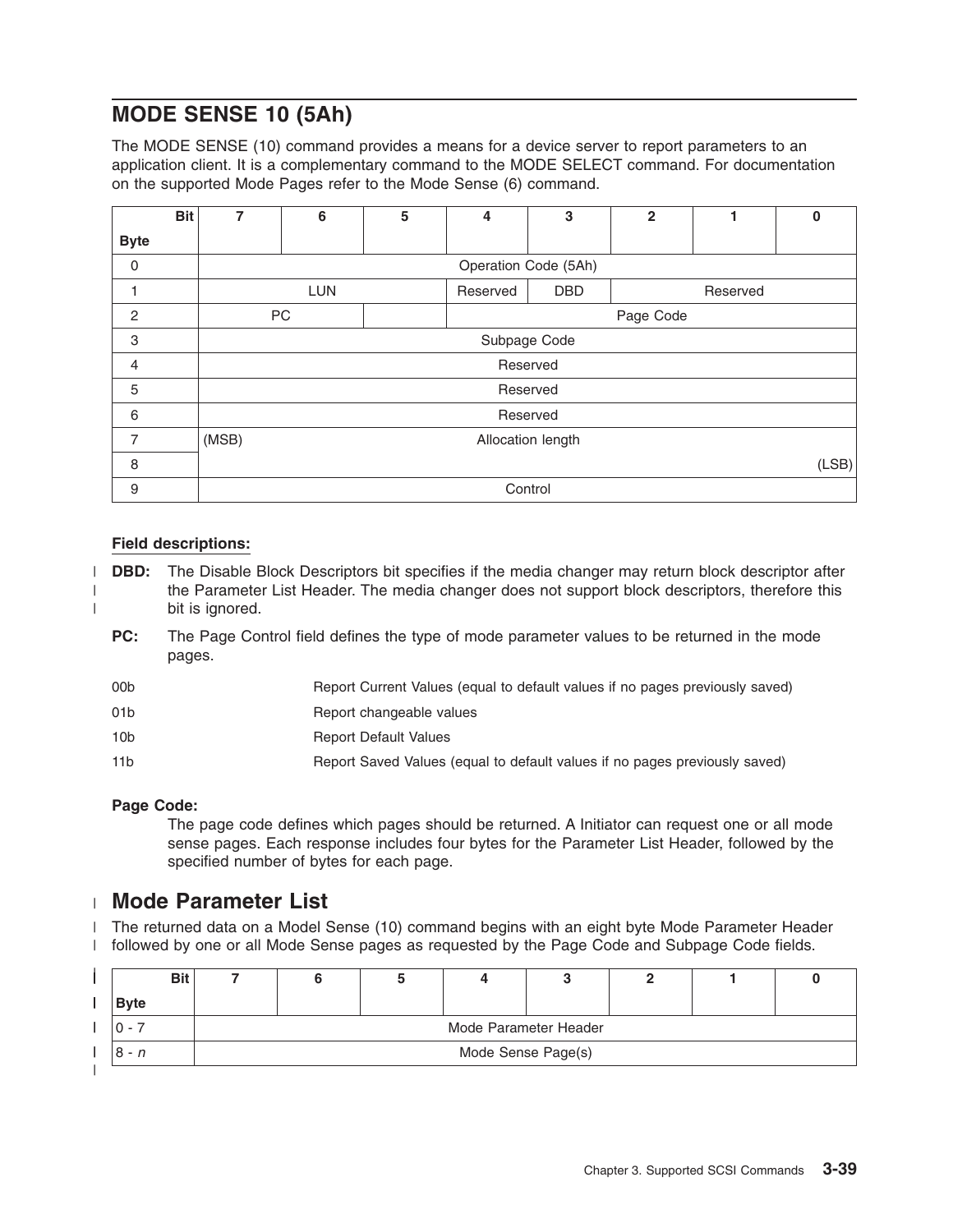# **Mode Parameter Header** |

The returned data on a Mode Sense (10) command begins with an eight byte Mode Parameter Header. | This header has the following structure: |

|   | <b>Bit</b>     | 7     | 6                              | 5 | 4                | 3 | $\overline{2}$ |  | 0 |  |  |
|---|----------------|-------|--------------------------------|---|------------------|---|----------------|--|---|--|--|
| I | <b>Byte</b>    |       |                                |   |                  |   |                |  |   |  |  |
|   | 0              | (MSB) |                                |   | Mode Data Length |   |                |  |   |  |  |
|   |                |       | (LSB)                          |   |                  |   |                |  |   |  |  |
|   | 2              |       |                                |   | Reserved         |   |                |  |   |  |  |
|   | 3              |       |                                |   | Reserved         |   |                |  |   |  |  |
|   | 4              |       |                                |   | Reserved         |   |                |  |   |  |  |
|   | 5              |       |                                |   | Reserved         |   |                |  |   |  |  |
|   | 6              | (MSB) | <b>Block Descriptor Length</b> |   |                  |   |                |  |   |  |  |
|   | $\overline{ }$ |       | (LSB)                          |   |                  |   |                |  |   |  |  |

#### **Field descriptions:** |

#### **Mode Data Length:** |

| |

- This field indicates the number of bytes of parameter information the media changer is returning |
- as a result of this command, excluding the Mode Data Length but including the six additional |
	- Mode Parameter Header bytes. If a block descriptor was requested this count is also added to the Mode Data Length.

#### **Block Descriptor Length:** |

When the DBD bit is set to zero the media changer may return an eight byte Block Descriptor. When a Block Descriptor is returned the Block Descriptor Length will report 8. When the DBD bit is set the media changer will not return Block Descriptors and the block Descriptor Length will report 0. | | | |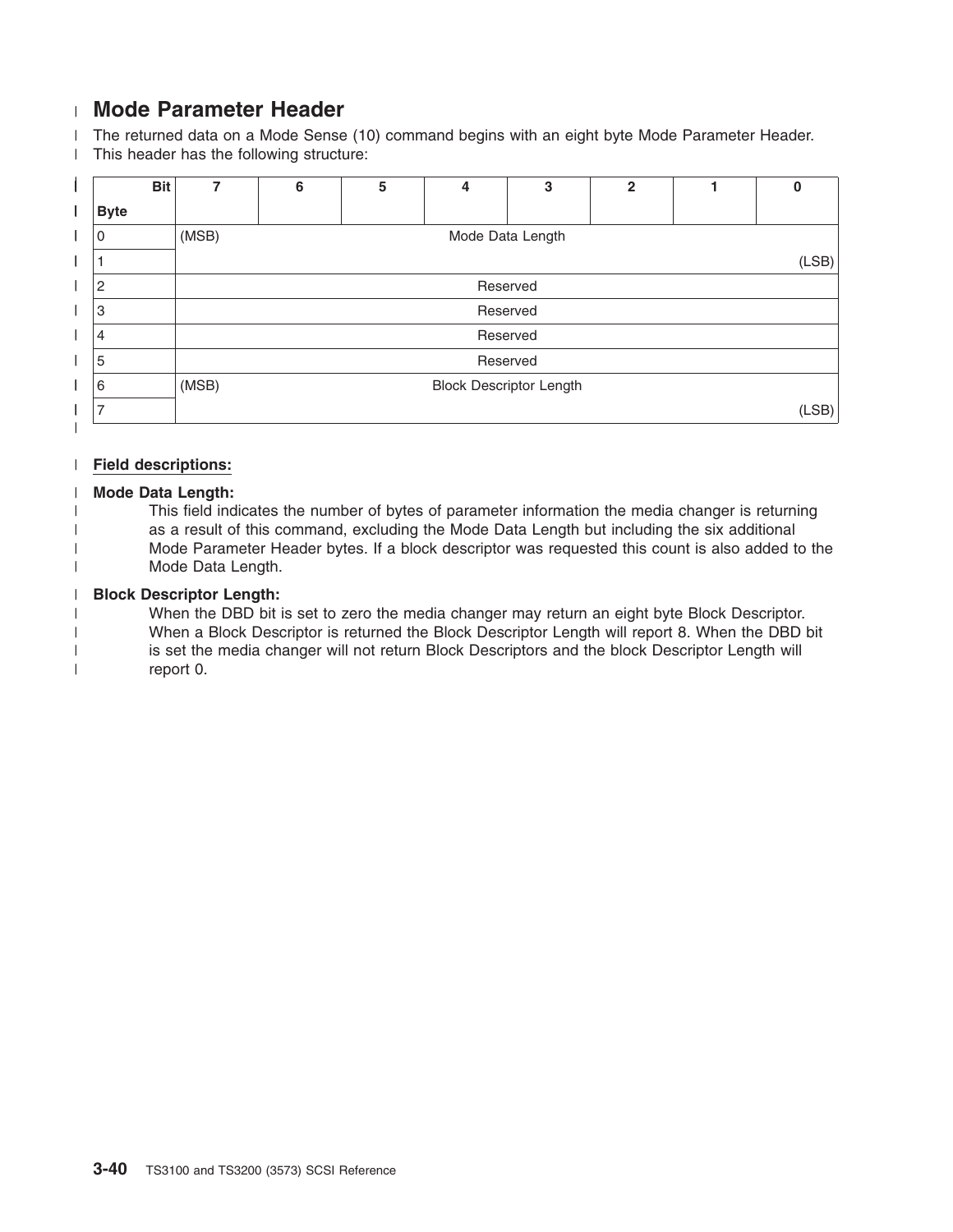# **MOVE MEDIUM (A5h)**

The Move Medium command is used to move tape cartridges from one element address to another specific element address. The library can transfer cartridges between Storage Elements, Import/Export Elements, and Data Transfer Elements.

|                | <b>Bit</b> | 7     | 6                  | 5 | 4                               | 3                          | $\overline{2}$ | 1 | $\mathbf 0$ |  |  |
|----------------|------------|-------|--------------------|---|---------------------------------|----------------------------|----------------|---|-------------|--|--|
| <b>Byte</b>    |            |       |                    |   |                                 |                            |                |   |             |  |  |
| 0              |            |       |                    |   |                                 | Operation Code (A5h)       |                |   |             |  |  |
| 1              |            |       | <b>LUN</b>         |   |                                 |                            | Reserved       |   |             |  |  |
| $\overline{c}$ |            | (MSB) |                    |   | <b>Medium Transport Address</b> |                            |                |   |             |  |  |
| 3              |            |       | (LSB)              |   |                                 |                            |                |   |             |  |  |
| $\overline{4}$ |            | (MSB) | Source Address     |   |                                 |                            |                |   |             |  |  |
| 5              |            |       |                    |   |                                 |                            |                |   | (LSB)       |  |  |
| 6              |            | (MSB) |                    |   |                                 | <b>Destination Address</b> |                |   |             |  |  |
| $\overline{7}$ |            |       |                    |   |                                 |                            |                |   | (LSB)       |  |  |
| 8              |            |       |                    |   |                                 | Reserved                   |                |   |             |  |  |
| 9              |            |       | Reserved           |   |                                 |                            |                |   |             |  |  |
| 10             |            |       | Reserved<br>Invert |   |                                 |                            |                |   |             |  |  |
| 11             |            |       |                    |   |                                 | Control                    |                |   |             |  |  |

#### **Field descriptions:**

#### **Medium Transport Address:**

This field specifies the medium transport element used to execute the Move Medium command. This value can be set to either 0 or the currently valid Medium Transport Element address.

#### **Source Address:**

Element address from which the tape cartridge is being moved. This can be a Storage Element address, Import/Export Element address or a Data Transfer Element address.

#### **Destination Address:**

Element address to which the tape cartridge is being moved. This can be a Storage Element address, Import/Export Element address or a Data Transfer Element address.

#### **Invert:**

An Invert bit of one specifies that the medium should be inverted or rotated prior to depositing the medium into the destination element. The library does not support medium rotation. Therefore this field must be set to zero.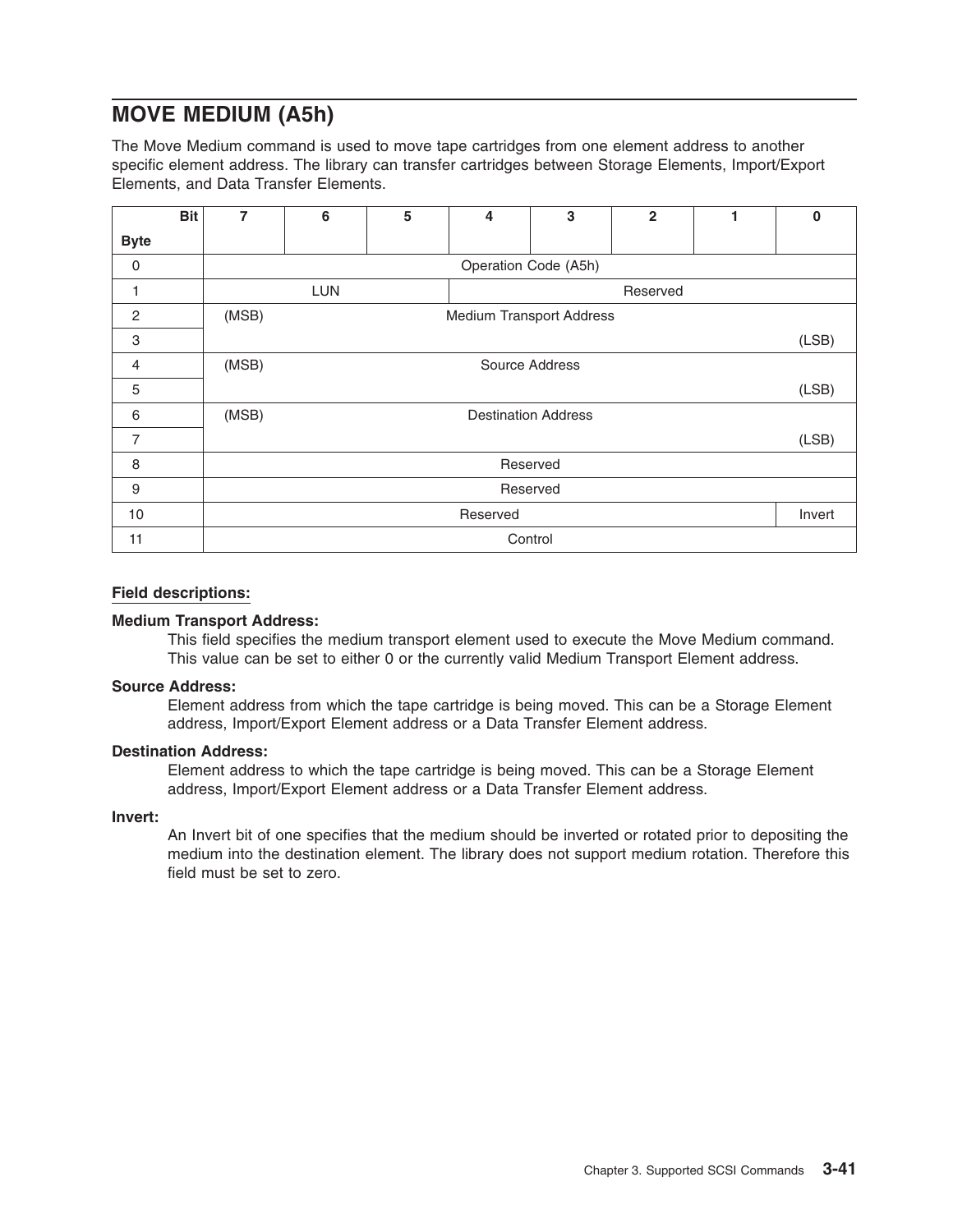# **PERSISTENT RESERVE IN (5Eh)**

The PERSISTENT RESERVE IN command is used to obtain information about persistent reservation keys that are active within a library. This command is used in conjunction with the PERSISTENT RESERVE OUT command.

|                | <b>Bit</b> | 7     | 6                            | 5 | 4 | 3                    | $\overline{2}$ |  | $\bf{0}$ |  |  |
|----------------|------------|-------|------------------------------|---|---|----------------------|----------------|--|----------|--|--|
| <b>Byte</b>    |            |       |                              |   |   |                      |                |  |          |  |  |
| 0              |            |       |                              |   |   | Operation Code (5Eh) |                |  |          |  |  |
|                |            |       | <b>LUN</b><br>Service Action |   |   |                      |                |  |          |  |  |
| 2              |            |       | Reserved                     |   |   |                      |                |  |          |  |  |
| 3              |            |       |                              |   |   | Reserved             |                |  |          |  |  |
| $\overline{4}$ |            |       |                              |   |   | Reserved             |                |  |          |  |  |
| 5              |            |       |                              |   |   | Reserved             |                |  |          |  |  |
| 6              |            |       |                              |   |   | Reserved             |                |  |          |  |  |
| $\overline{7}$ |            | (MSB) | Allocation Length            |   |   |                      |                |  |          |  |  |
| 8              |            |       | (LSB)                        |   |   |                      |                |  |          |  |  |
| 9              |            |       |                              |   |   | Control              |                |  |          |  |  |

#### **Field descriptions:**

#### **Service Action:**

The following service actions are supported:

| Code          | Name                    | <b>Description</b>                        |
|---------------|-------------------------|-------------------------------------------|
| looh          | Read Keys               | Reads all registered Reservation Keys     |
| 101h          | <b>Read Reservation</b> | Reads the current persistent reservations |
| $ 02h - 1Fh $ | Reserved                | Reserved                                  |

#### **Allocation Length:**

By means of the Allocation Length field the application client specifies how much space has been allocated for the returned parameter list.

### **PERSISTENT RESERVE IN Parameter Data for Read Keys**

The format for the parameter data provided in response to a PERSISTENT RESERVE IN command with the Read Keys service action is shown below:

|             | <b>Bit</b> | 7     | 6        | 5                     | 4 | 3                           | $\overline{2}$ |  | 0     |  |  |
|-------------|------------|-------|----------|-----------------------|---|-----------------------------|----------------|--|-------|--|--|
| <b>Byte</b> |            |       |          |                       |   |                             |                |  |       |  |  |
| $\mathbf 0$ |            | (MSB) |          |                       |   | Generation                  |                |  |       |  |  |
| 3           |            |       |          |                       |   |                             |                |  | (LSB) |  |  |
| 4           |            | (MSB) |          |                       |   | Additional length $(n - 7)$ |                |  |       |  |  |
| 7           |            |       |          |                       |   |                             |                |  | (LSB) |  |  |
|             |            |       |          |                       |   | Reservation Key List        |                |  |       |  |  |
| 8           |            | (MSB) |          | First reservation key |   |                             |                |  |       |  |  |
| 15          |            |       |          |                       |   |                             |                |  | (LSB) |  |  |
|             |            |       | $\cdots$ |                       |   |                             |                |  |       |  |  |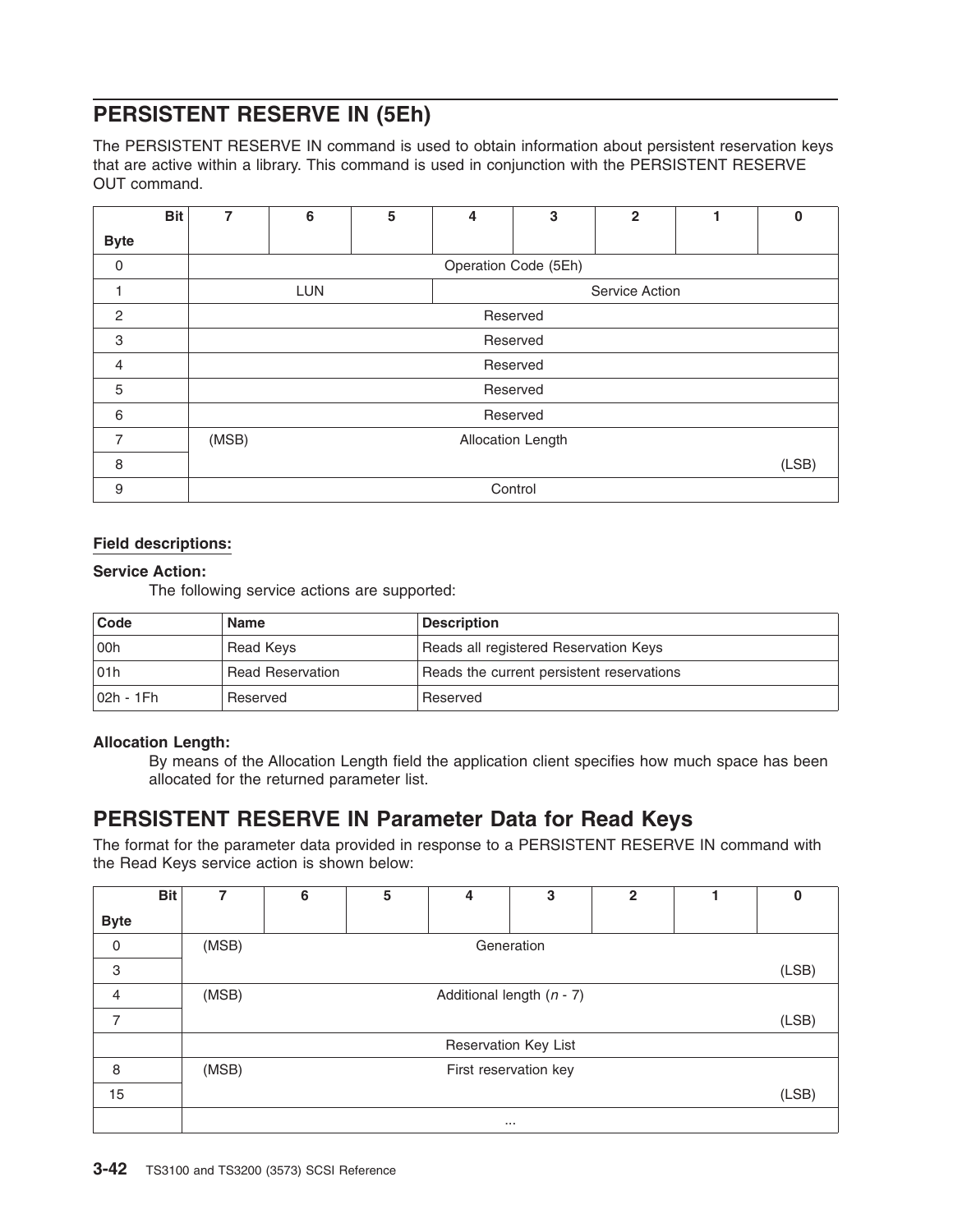|             | <b>Bit</b> |       |  |                      |  |       |
|-------------|------------|-------|--|----------------------|--|-------|
| <b>Byte</b> |            |       |  |                      |  |       |
| n -         |            | (MSB) |  | Last reservation key |  |       |
|             |            |       |  |                      |  | (LSB) |

#### **Generation:**

See SPC-3 r23.

#### **Additional Length:** See SPC-3 r23.

**Reservation Key List:**

See SPC-3 r23.

### **PERSISTENT RESERVE IN Parameter Data for Read Reservation**

The format for the parameter data provided in response to a PERSISTENT RESERVE IN command with the Read Reservation service action is shown below:

|                | <b>Bit</b> |       | 6 | 5 | 4 | 3                              | $\mathbf{2}$ | 0     |
|----------------|------------|-------|---|---|---|--------------------------------|--------------|-------|
| <b>Byte</b>    |            |       |   |   |   |                                |              |       |
| 0              |            | (MSB) |   |   |   | Generation                     |              |       |
| 3              |            |       |   |   |   |                                |              | (LSB) |
| $\overline{4}$ |            | (MSB) |   |   |   | Additional length $(n - 7)$    |              |       |
| ⇁              |            |       |   |   |   |                                |              | (LSB) |
|                |            |       |   |   |   |                                |              |       |
| 8              |            | (MSB) |   |   |   | <b>Reservation Descriptors</b> |              |       |
| n              |            |       |   |   |   | (see next table)               |              | (LSB) |

#### **Field descriptions:**

**Generation:** See SPC-3 r23.

#### **Additional Length:**

See SPC-3 r23.

#### **Reservation Descriptors:**

See SPC-3 r23.

# **PERSISTENT RESERVE IN Reservation Descriptor**

The format for the reservation descriptor is shown below. There shall be a reservation descriptor for the persistent reservation, if any, present in the logical unit and a reservation descriptor for each element, if any, having a persistent reservation.

|             | <b>Bit</b> |       | a |                        | u |  |       |
|-------------|------------|-------|---|------------------------|---|--|-------|
| <b>Byte</b> |            |       |   |                        |   |  |       |
|             |            | (MSB) |   | <b>Reservation Key</b> |   |  |       |
|             |            |       |   |                        |   |  | (LSB) |
|             |            | (MSB) |   | Scope-Specific Address |   |  |       |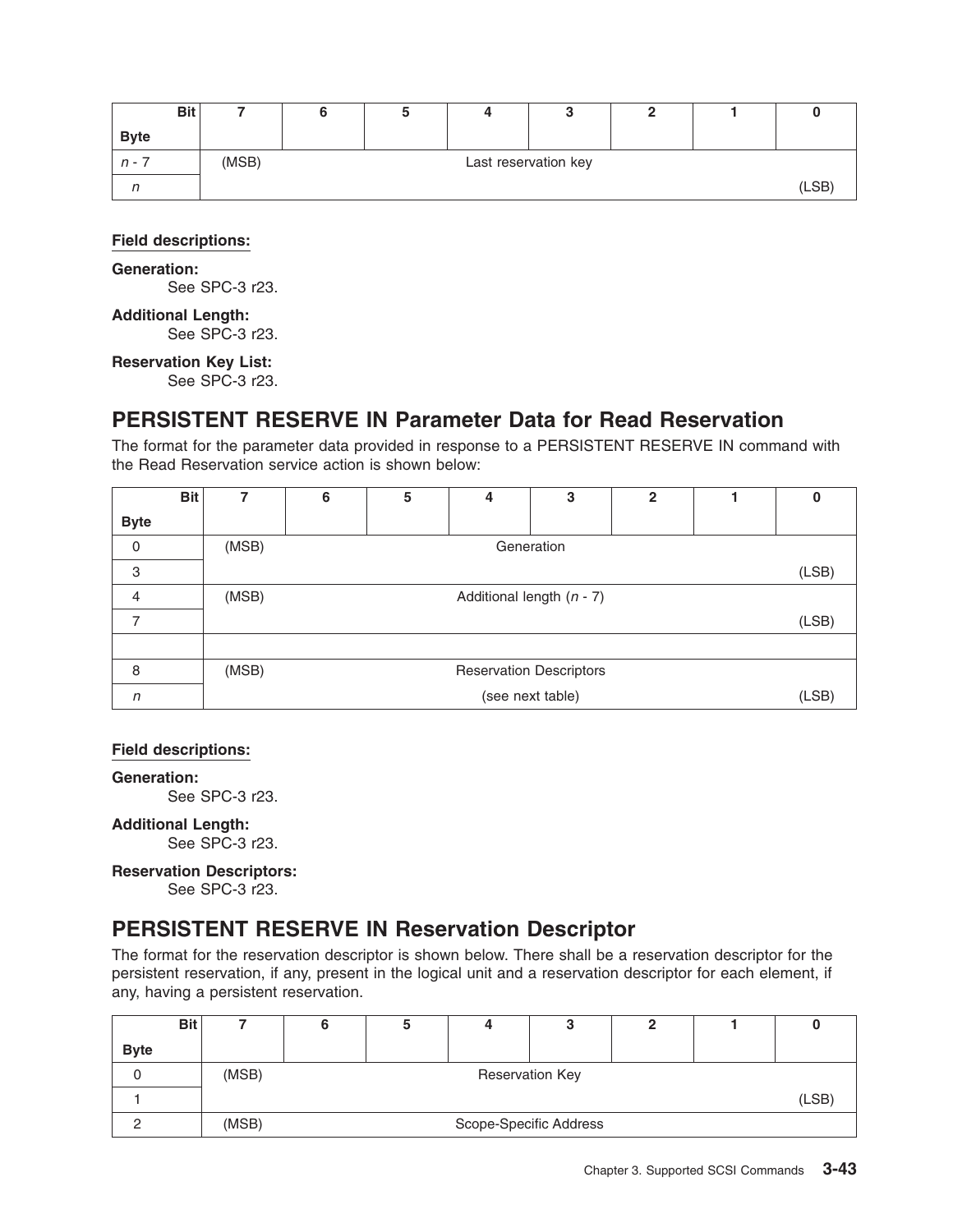|             | <b>Bit</b> |       | 6        | 5     | 4 | 3 | 2 |      |       |
|-------------|------------|-------|----------|-------|---|---|---|------|-------|
| <b>Byte</b> |            |       |          |       |   |   |   |      |       |
| 3           |            |       |          |       |   |   |   |      | (LSB) |
| 4           |            |       | Reserved |       |   |   |   |      |       |
| 5           |            |       |          | Scope |   |   |   | Type |       |
| 6           |            | (MSB) | Obsolete |       |   |   |   |      |       |
|             |            |       |          |       |   |   |   |      | (LSB) |

**Reservation Key:** See SPC-3 r23.

### **Scope-Specific Address:**

See SPC-3 r23.

#### **Scope:**

See SPC-3 r23.

**Type:** See SPC-3 r23.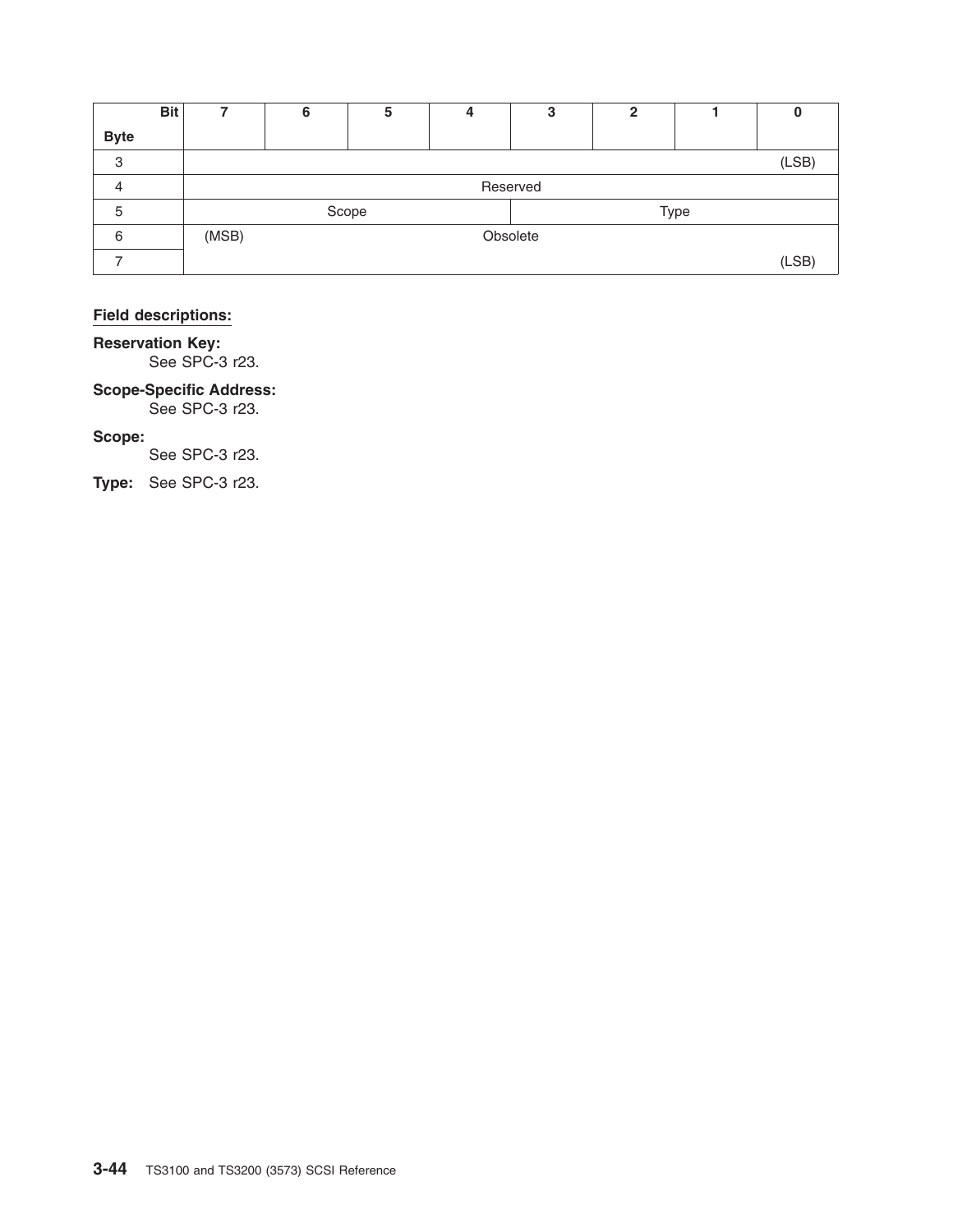# **PERSISTENT RESERVE OUT (5Fh)**

The PERSISTENT RESERVE OUT command is used to request service actions that reserve the whole library or certain elements for the exclusive or shared use of a particular initiator. The command uses other service actions to manage and remove such reservations. The command shall be used in conjunction with the PERSISTENT RESERVE IN command and shall not be used with the RESERVE and RELEASE commands.

Initiators performing PERSISTENT RESERVE OUT service actions are identified by a reservation key provided by the application client. An application client may use the PERSISTENT RESERVE IN command to obtain the reservation key for the initiator holding a persistent reservation and may use the PERSISTENT RESERVE OUT command to preempt that reservation.

|                | <b>Bit</b> | 7             | 6                     | 5 | 4              | 3                    | $\overline{2}$ |  | 0 |  |
|----------------|------------|---------------|-----------------------|---|----------------|----------------------|----------------|--|---|--|
| <b>Byte</b>    |            |               |                       |   |                |                      |                |  |   |  |
| $\mathbf 0$    |            |               |                       |   |                | Operation Code (5Fh) |                |  |   |  |
|                |            |               | <b>LUN</b>            |   | Service Action |                      |                |  |   |  |
| 2              |            | Scope<br>Type |                       |   |                |                      |                |  |   |  |
| 3              |            |               | Reserved              |   |                |                      |                |  |   |  |
| 4              |            |               |                       |   |                | Reserved             |                |  |   |  |
| 5              |            |               |                       |   |                | Reserved             |                |  |   |  |
| 6              |            |               |                       |   |                | Reserved             |                |  |   |  |
| $\overline{7}$ |            | (MSB)         | Parameter List Length |   |                |                      |                |  |   |  |
| 8              |            | (LSB)         |                       |   |                |                      |                |  |   |  |
| 9              |            |               |                       |   |                | Control              |                |  |   |  |

#### **Field descriptions:**

#### **Service Action:**

The following service actions are supported:

| Code       | <b>Name</b>                         | <b>Description</b>                                                                                                                                 |
|------------|-------------------------------------|----------------------------------------------------------------------------------------------------------------------------------------------------|
| l 00h      | Register                            | Register a reservation key with the device server                                                                                                  |
| 01h        | Reserve                             | Creates a persistent reservation having a specified Scope and Type.                                                                                |
| 102h       | Release                             | Releases the selected reservation for the requesting initiator                                                                                     |
| l 03h      | Clear                               | Clears all reservation keys and all persistent reservations.                                                                                       |
| 04h        | Preempt                             | Preempts persistent reservations from another initiator                                                                                            |
| l 05h      | Preempt and Abort                   | Preempts persistent reservations from another initiator and aborts all<br>tasks for all initiators registered with the specified registration key. |
| 106h       | Register and ignore existing<br>Key | Register a reservation key with the device server.                                                                                                 |
| l07h - 1Fh | Reserved                            | Reserved                                                                                                                                           |

#### **Type:**

#### **Scope:**

The value in the Scope field specifies whether a persistent reservation applies to an entire logical unit or to an element.

| Code | <b>Description</b> |
|------|--------------------|
|------|--------------------|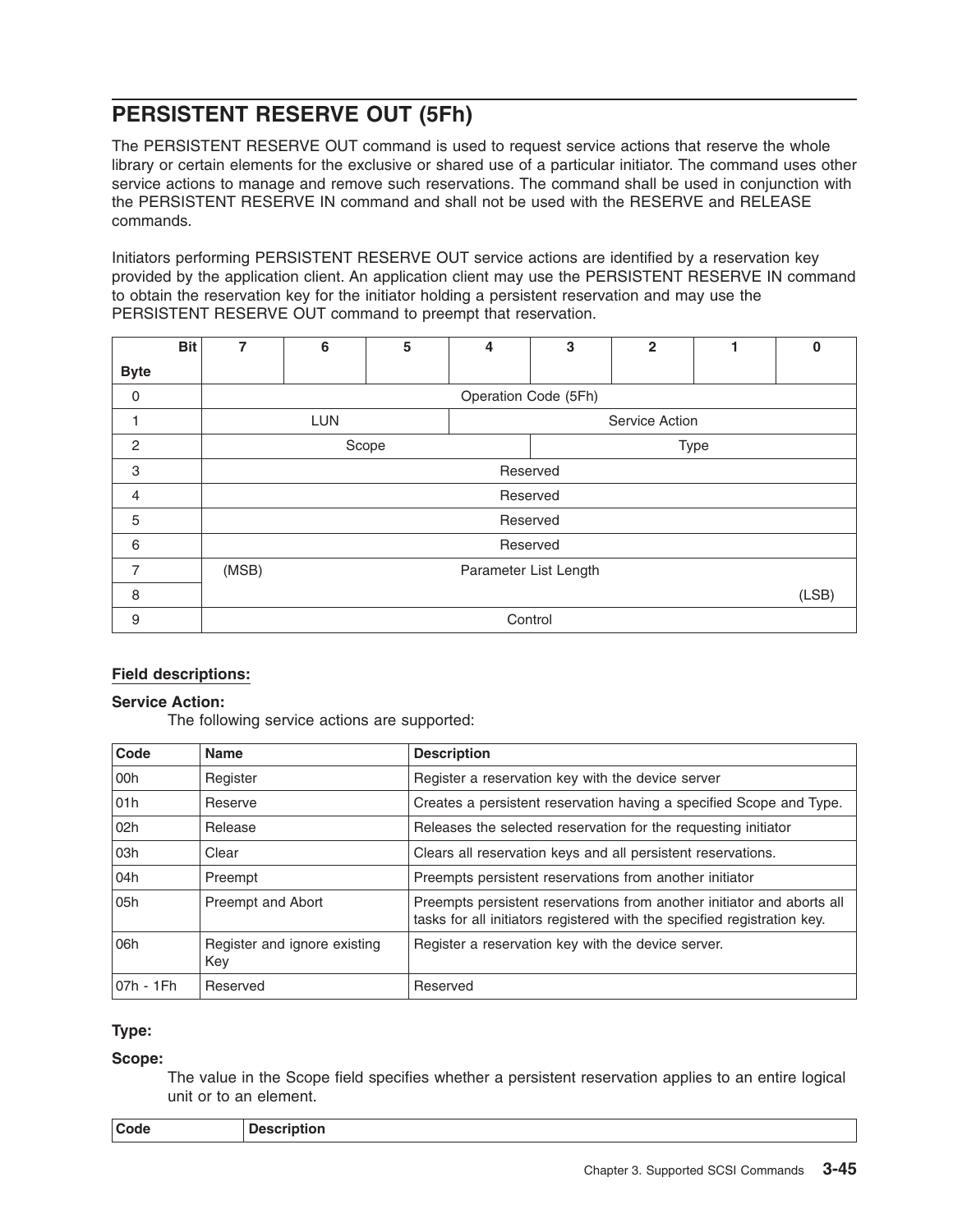| 0h          | Persistent reservation applies to the full logical unit |
|-------------|---------------------------------------------------------|
| l 1 h       | Obsolete                                                |
| l2h         | Persistent reservation applies to the specified element |
| $ 3h - Fh $ | Reserved                                                |

#### **Parameter List Length:**

The Parameter List Length shall be set to the length of the Persistent Reserve Out Parameter List structure.

### **PERSISTENT RESERVE OUT Parameter List**

The format for the reservation descriptor is shown below. There shall be a reservation descriptor for the persistent reservation, if any, present in the logical unit and a reservation descriptor for each element, if any, having a persistent reservation.

|             | <b>Bit</b> | 7     | 6 | 5 | 4        | 3                              | $\mathbf{2}$ | $\bf{0}$     |
|-------------|------------|-------|---|---|----------|--------------------------------|--------------|--------------|
| <b>Byte</b> |            |       |   |   |          |                                |              |              |
| $\mathbf 0$ |            | (MSB) |   |   |          | <b>Reservation Key</b>         |              |              |
| 7           |            |       |   |   |          |                                |              | (LSB)        |
| 8           |            | (MSB) |   |   |          | Service Action Reservation Key |              |              |
| 15          |            |       |   |   |          |                                |              | (LSB)        |
| 16          |            | (MSB) |   |   |          | Scope-Specific Address         |              |              |
| 19          |            |       |   |   |          |                                |              | (LSB)        |
| 20          |            |       |   |   | Reserved |                                |              | <b>APTPL</b> |
| 21          |            |       |   |   |          | Reserved                       |              |              |
| 22          |            | (MSB) |   |   |          | Obsolete                       |              |              |
| 23          |            |       |   |   |          |                                |              | (LSB)        |

#### **Field descriptions:**

#### **Reservation Key:**

The Reservation Key field contains a value provided by the application client to the device server to identify the initiator that is the source of the PERSISTENT RESERVE OUT command.

#### **Service Action Reservation Key:**

For the Register, and Register and Ignore Existing Key service action, the Service Action Reservation Key contains the new registration key to be registered. For the Preempt, and Preempt and Abort service actions, the Service Action Reservation Key field contains the reservation key of the persistent reservations that are being preempted. The Service Action Reservation Key field is ignored for all other service actions.

#### **Scope-Specific Address:**

If the Scope is an Element Scope reservation, the Scope-Specific Address field shall contain the element address (zero filled in the most significant two bytes).

#### **APTPL:**

The Activate Persist Through power Loss (APTPL) bit shall be valid only for the Register, or the Register and Ignore Existing Key service action. In all other cases the APTPL bit shall be ignored.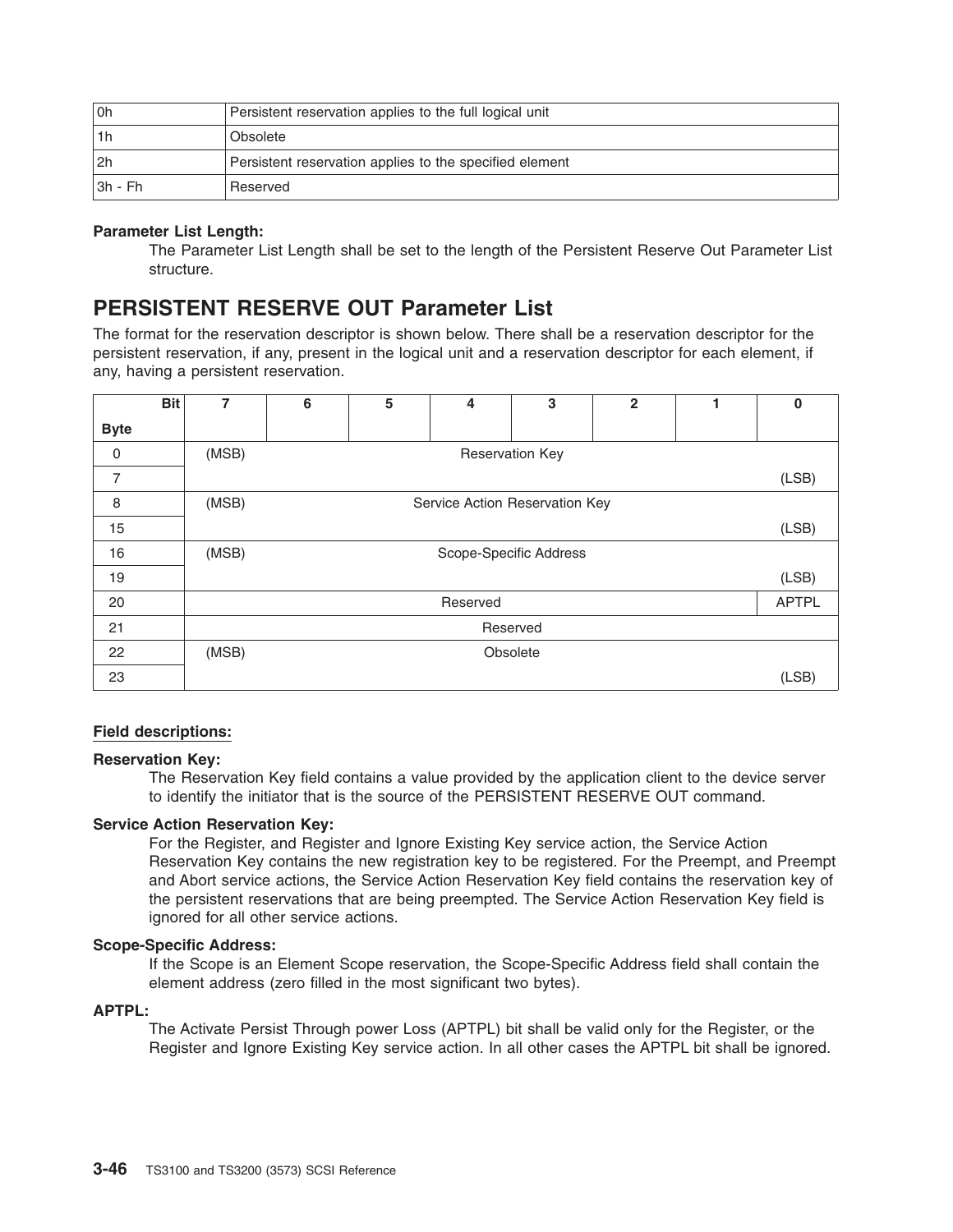# **OPEN/CLOSE IMPORT/EXPORT ELEMENT (1Bh)**

The OPEN/CLOSE IMPORT/EXPORT ELEMENT command allows an application client to open the Import/Export element, also referred to as I/O Station. When the action code is set to Open Import/Export Element, the library will open the import/export element. The library will not return a Check Condition status when the import/export element was already open. When media removal is prevented and the I/O Station is full the OPEN/CLOSE IMPORT/EXPORT ELEMENT will return a Check Condition with sense data set to Medium Removal Prevented.

|               | <b>Bit</b> | 7                      | 6        | 5 | 4                  | 3                             | 2 |  |       |
|---------------|------------|------------------------|----------|---|--------------------|-------------------------------|---|--|-------|
| <b>Byte</b>   |            |                        |          |   |                    |                               |   |  |       |
| 0             |            |                        |          |   |                    | Operation Code (1Bh)          |   |  |       |
|               |            | <b>LUN</b><br>Reserved |          |   |                    |                               |   |  |       |
| $\mathcal{P}$ |            | (MSB)                  |          |   |                    | Import/Export Element Address |   |  |       |
| 3             |            |                        |          |   |                    |                               |   |  | (LSB) |
| 4             |            |                        | Reserved |   | <b>Action Code</b> |                               |   |  |       |
| 5             |            |                        |          |   |                    | Control                       |   |  |       |

#### **Field descriptions:**

#### **Service Action :**

By means of the Action Code the application client specifies the requested action for the I/O Station specified by the Import/Export Element Address.

| <b>Action Code</b> | <b>Description</b>               |
|--------------------|----------------------------------|
| 00h                | Open the Import / Export element |
| $ 01h - 1Fh $      | Reserved                         |

#### **Import/Export Element Address:**

The Import / Export Element Address field specifies the element address of the Import / Export element.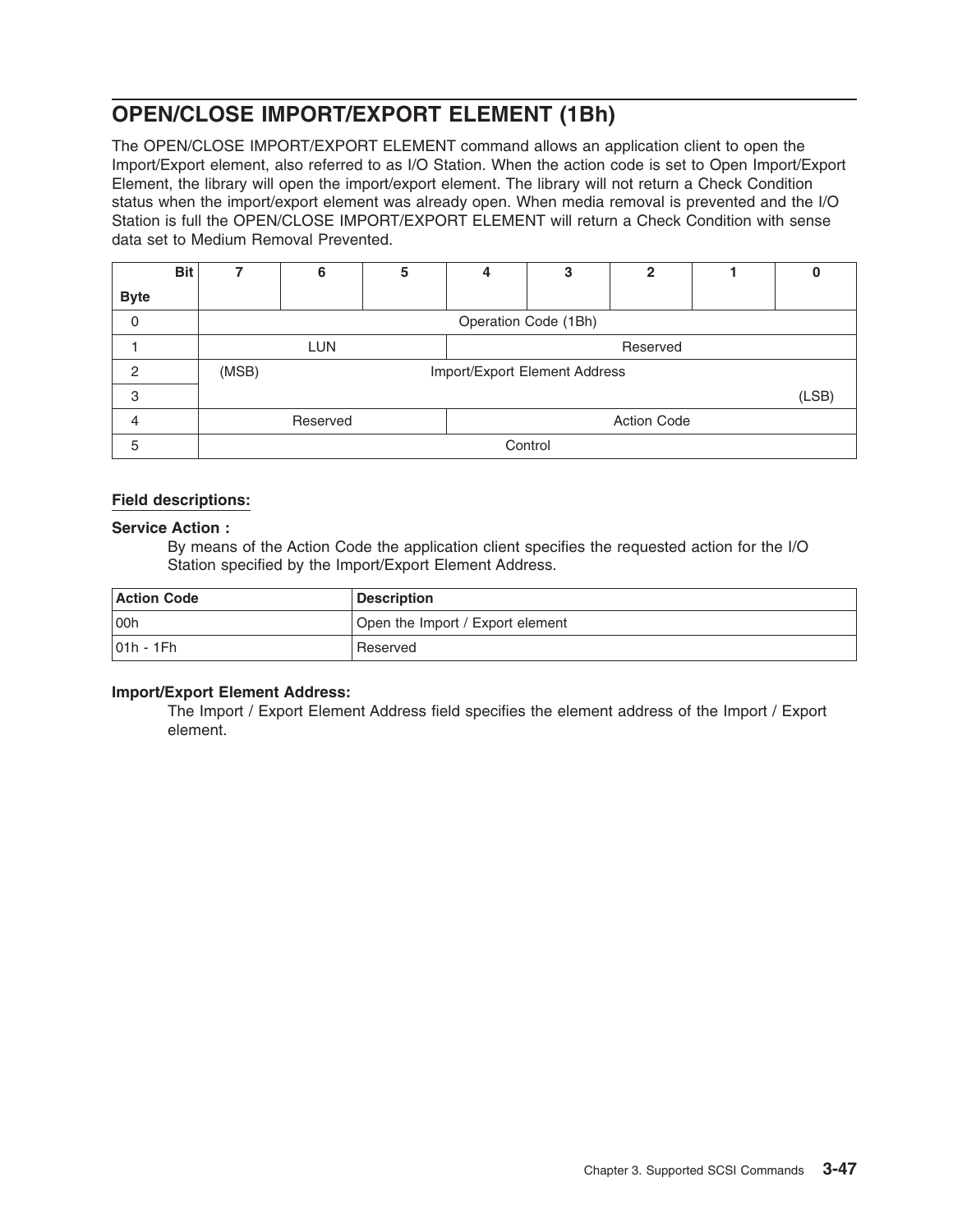# **POSITION TO ELEMENT (2Bh)**

The POSITION TO ELEMENT allows the initiator to position the Medium Transport Element to a specific element address position. This destination address can be a Storage Element, Import/Export Element or a Data Transfer Element address.

|                | <b>Bit</b> | 7     | 6                               | 5 | 4 | 3                          | $\mathbf{2}$ |  | $\bf{0}$ |
|----------------|------------|-------|---------------------------------|---|---|----------------------------|--------------|--|----------|
| <b>Byte</b>    |            |       |                                 |   |   |                            |              |  |          |
| 0              |            |       |                                 |   |   | Operation Code (2Bh)       |              |  |          |
| н              |            |       | <b>LUN</b>                      |   |   |                            | Reserved     |  |          |
| 2              |            | (MSB) | <b>Medium Transport Address</b> |   |   |                            |              |  |          |
| 3              |            |       |                                 |   |   |                            |              |  | (LSB)    |
| 4              |            | (MSB) |                                 |   |   | <b>Destination Address</b> |              |  |          |
| 5              |            |       |                                 |   |   |                            |              |  | (LSB)    |
| 6              |            |       |                                 |   |   | Reserved                   |              |  |          |
| $\overline{7}$ |            |       | Reserved                        |   |   |                            |              |  |          |
| 8              |            |       | Reserved<br>Invert              |   |   |                            |              |  |          |
| 9              |            |       | Control                         |   |   |                            |              |  |          |

#### **Field descriptions:**

#### **Medium Transport Address:**

This field contains either 0 or the currently valid element address of the Medium Transport Element.

#### **Destination Address:**

This field contains the destination element address for the Position to Element command. This destination address can be a Storage Element, Import/Export Element or a Data Transfer Element address.

#### **Invert:**

The library does not support medium rotation. This value must be set to 0.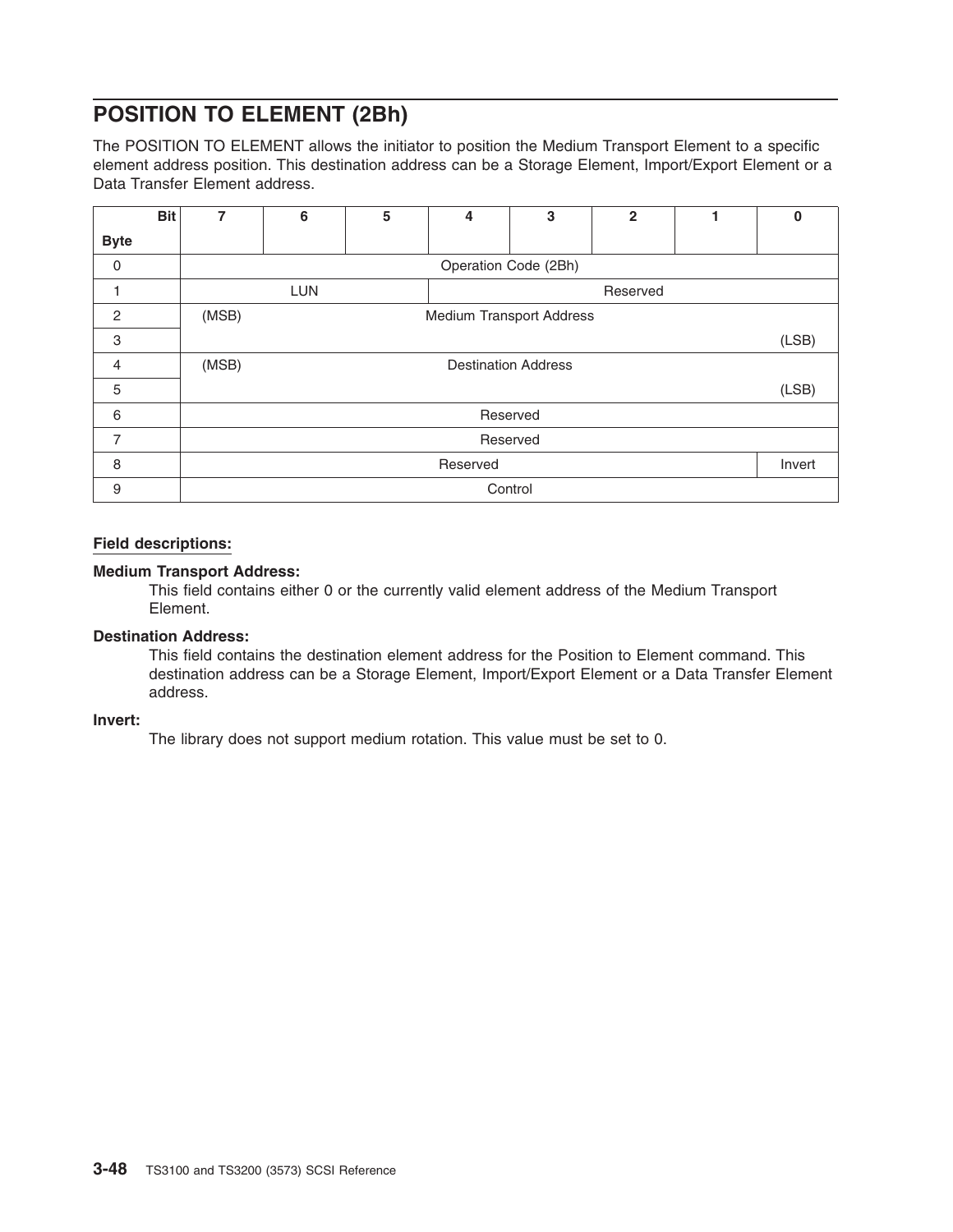# **PREVENT / ALLOW MEDIA REMOVAL (1Eh)**

- The PREVENT / ALLOW MEDIA REMOVAL commands enable or disable removing cartridges from the |
- media changer. A prevent condition inhibits the media changer to remove magazines and open the |
- I Import/Export element. A prevent condition of the media changer shall not affect an UNLOAD command issued to the tape drive. Also a prevent condition shall not inhibit a front panel LOAD of a cartridge when the tape drive is empty. A prevent condition is cleared when all initiators issue the Prevent Allow Medium Removal command with the Prevent field set to 0 (allow cartridge removal). The prevent condition is also cleared after a power on and after a SCSI Bus reset.

|             | <b>Bit</b> |                     | 6                    | 5 | 2<br>3   |          |  |  |  |  |
|-------------|------------|---------------------|----------------------|---|----------|----------|--|--|--|--|
| <b>Byte</b> |            |                     |                      |   |          |          |  |  |  |  |
| $\mathbf 0$ |            |                     | Operation Code (1Eh) |   |          |          |  |  |  |  |
|             |            |                     | <b>LUN</b>           |   | Reserved |          |  |  |  |  |
| 2           |            |                     |                      |   |          | Reserved |  |  |  |  |
| 3           |            |                     |                      |   |          | Reserved |  |  |  |  |
| 4           |            | Prevent<br>Reserved |                      |   |          |          |  |  |  |  |
| 5           |            | Control             |                      |   |          |          |  |  |  |  |

### **Field descriptions:**

#### **Prevent:**

| | |

- When this bit is set, opening of the Import/Export element and unlocking of the magazine functions
	- are disabled. When the Prevent bit is cleared opening of the Import/Export element and the unlocking of the magazine functions are enabled.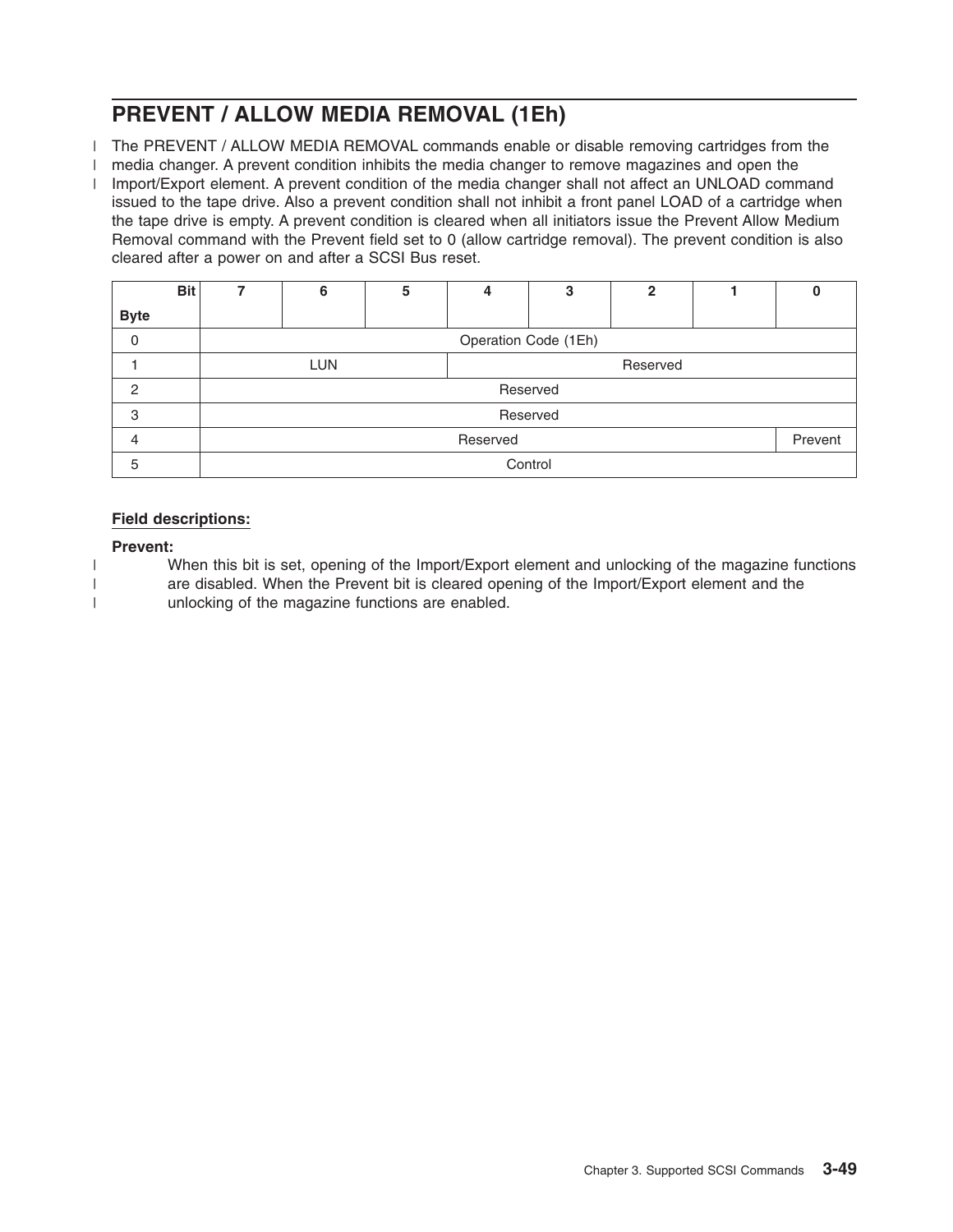# **READ BUFFER (3Ch)**

The READ BUFFER command is used in conjunction with Write Buffer as a diagnostic function for testing the media changer's data buffer and the SCSI bus integrity. It is also used to read out Vendor Specific settings.

|                | <b>Bit</b> | 7     | 6                              | 5 | 4 | 3                    | $\overline{2}$ |  | $\bf{0}$ |
|----------------|------------|-------|--------------------------------|---|---|----------------------|----------------|--|----------|
| <b>Byte</b>    |            |       |                                |   |   |                      |                |  |          |
| 0              |            |       |                                |   |   | Operation Code (3Ch) |                |  |          |
| ۰              |            |       | Mode<br><b>LUN</b><br>Reserved |   |   |                      |                |  |          |
| $\overline{c}$ |            |       | <b>Buffer ID</b>               |   |   |                      |                |  |          |
| 3              |            | (MSB) |                                |   |   |                      |                |  |          |
| $\overline{4}$ |            |       |                                |   |   | <b>Buffer offset</b> |                |  |          |
| 5              |            |       |                                |   |   |                      |                |  | (LSB)    |
| 6              |            | (MSB) |                                |   |   |                      |                |  |          |
| $\overline{7}$ |            |       | Allocation Length              |   |   |                      |                |  |          |
| 8              |            |       |                                |   |   |                      |                |  | (LSB)    |
| 9              |            |       |                                |   |   | Control              |                |  |          |

#### **Field descriptions:**

**Mode:** The Mode field is used to select the mode of operation. The media changer supports the following values within the field.

| 0001b | Vendor Unique operation |
|-------|-------------------------|
| 0010b | Data                    |
| 0011b | Descriptor              |
| 1010b | Echo buffer             |
| 1011b | Echo Descriptor         |
|       |                         |

If any non supported value is set, the media changer terminates the command with a Check Condition status and an Illegal Request sense key set.

#### **Buffer ID:**

For all modes only buffer ID zero is supported.

#### **Buffer Offset:**

The Buffer Offset field is not supported and must be set to zero. If the Buffer Offset field specifies an unsupported value, the media changer shall return Check Condition status. The sense key will be set to ILLEGAL REQUEST and the sense data to INVALID FIELD IN CDB.

#### **Allocation Length:**

The Allocation Length specifies the maximum number of bytes that the initiator has allocated for returned data.

# **Vendor Unique Mode**

A READ BUFFER command with the mode set to Vendor Unique Mode is used to retrieve parameters stored in non volatile Ram. The Buffer ID specifies the requested page. The Buffer Offset field in the CDB is not supported for this mode.

| <b>Buffer ID</b> | <b>Description</b>     | <b>Parameter List Length</b> |
|------------------|------------------------|------------------------------|
| 00h              | Variables Setting page | 002Eh                        |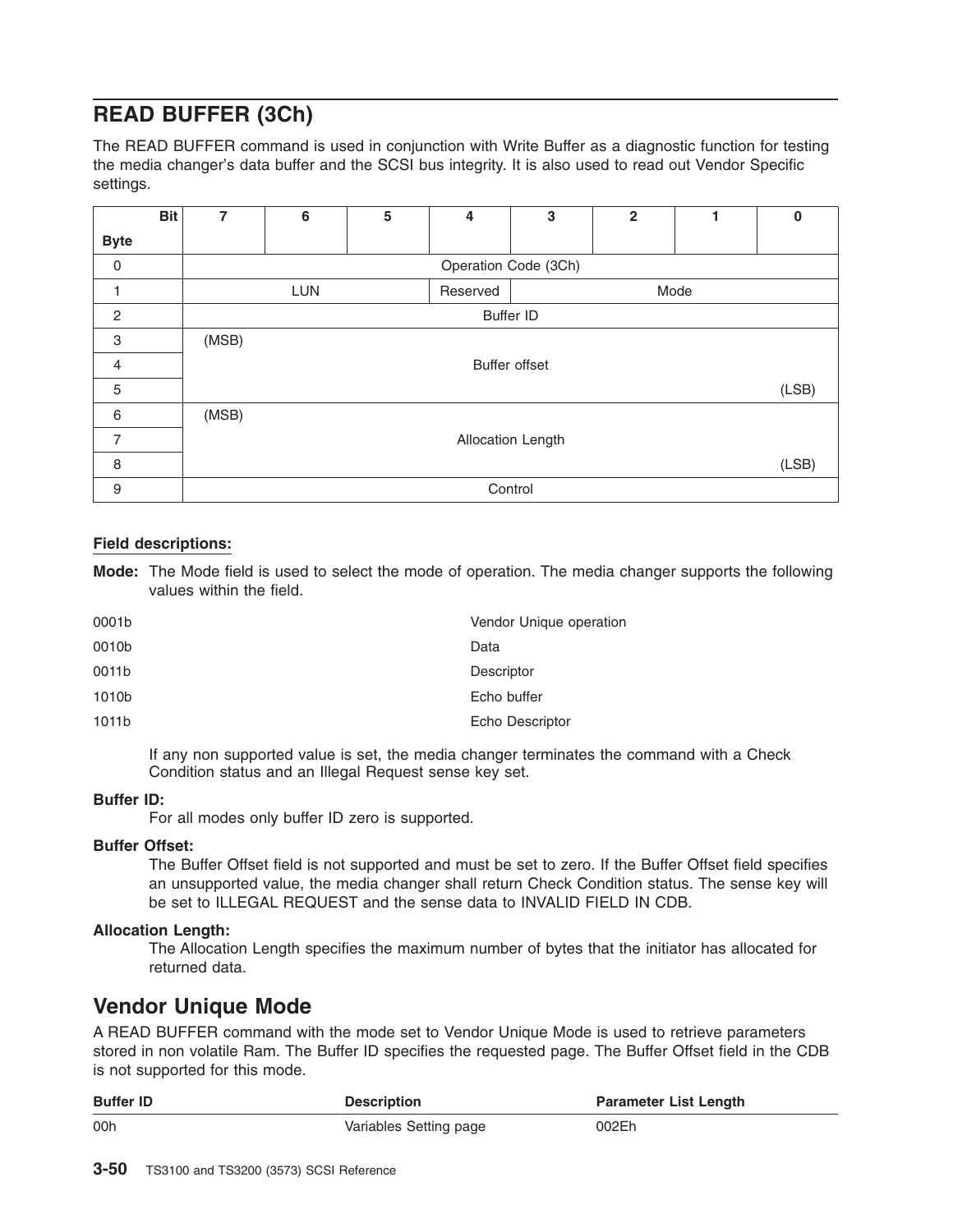The following structure specifies the Variables Setting page. A WRITE BUFFER command to this page is used to update the setting variables in NV-RAM.

|               | <b>Bit</b> |       | 6                                    | 5 | 4                            | 3        | 2 |  | 0     |  |
|---------------|------------|-------|--------------------------------------|---|------------------------------|----------|---|--|-------|--|
| <b>Byte</b>   |            |       |                                      |   |                              |          |   |  |       |  |
| $\mathbf 0$   |            |       |                                      |   |                              | Reserved |   |  |       |  |
|               |            |       |                                      |   | Additional Page Length (2Ch) |          |   |  |       |  |
| $\mathcal{P}$ |            |       |                                      |   |                              | Reserved |   |  |       |  |
| 3             |            |       |                                      |   |                              | Reserved |   |  |       |  |
| 4             |            | (MSB) |                                      |   |                              |          |   |  |       |  |
| $\cdots$      |            |       | Current Setting Variables (42 bytes) |   |                              |          |   |  |       |  |
| 45            |            |       |                                      |   |                              |          |   |  | (LSB) |  |

**Note:** For a description of the possible Setting Variables, see the table at the WRITE BUFFER command.

### **Descriptor Mode**

In this mode, the media changer returns the Buffer Capacity of the specified Buffer ID in Data Mode. If a not supported Buffer ID is specified the media changer will return zero as Buffer Capacity. Next table specifies the Buffer Descriptor which is returned on a READ BUFFER command in Descriptor Mode.

|             | <b>Bit</b> |       | 6 | a | 3                      | 2 |       |
|-------------|------------|-------|---|---|------------------------|---|-------|
| <b>Byte</b> |            |       |   |   |                        |   |       |
| 0           |            |       |   |   | Offset Boundard (0)    |   |       |
|             |            | (MSB) |   |   |                        |   |       |
| $\cdots$    |            |       |   |   | <b>Buffer Capacity</b> |   |       |
| 3           |            |       |   |   |                        |   | (LSB) |

#### **Field descriptions:**

#### **Offset Boundary:**

The Offset Boundary field defines the byte alignment for the buffer. The media changer only supports byte alignment, so this value will be zero.

#### **Buffer Capacity:**

The Buffer Capacity field returns the size of the specified Buffer ID buffer in bytes. Note that this is the maximum size including the length byte. The Read Buffer command in Data Mode supports Buffer ID zero. Buffer ID zero can store up to 256 bytes. The returned Buffer Capacity for Buffer ID zero is 000100h. The uffer Capacity for all other Buffer ID values is set to 000000h.

### **Data Mode**

In this mode, the library returns the information stored in the specified Buffer ID. This mode is used to test SCSI bus data integrity in conjunction with the WRITE BUFFER command. The Data Mode returns up to 256 bytes from the specified Buffer ID to the host. The value in the Buffer Offset field may not exceed the length of the specified Buffer ID. Only Buffer ID 00h is supported. Potential Buffer overruns are detected and the command is rejected. By means of a READ BUFFER command in Data Mode the host can retrieve the information sent by a WRITE BUFFER command in Data Mode. The returned number of bytes is defined by the value stored in the Allocation Length field of the READ BUFFER CDB.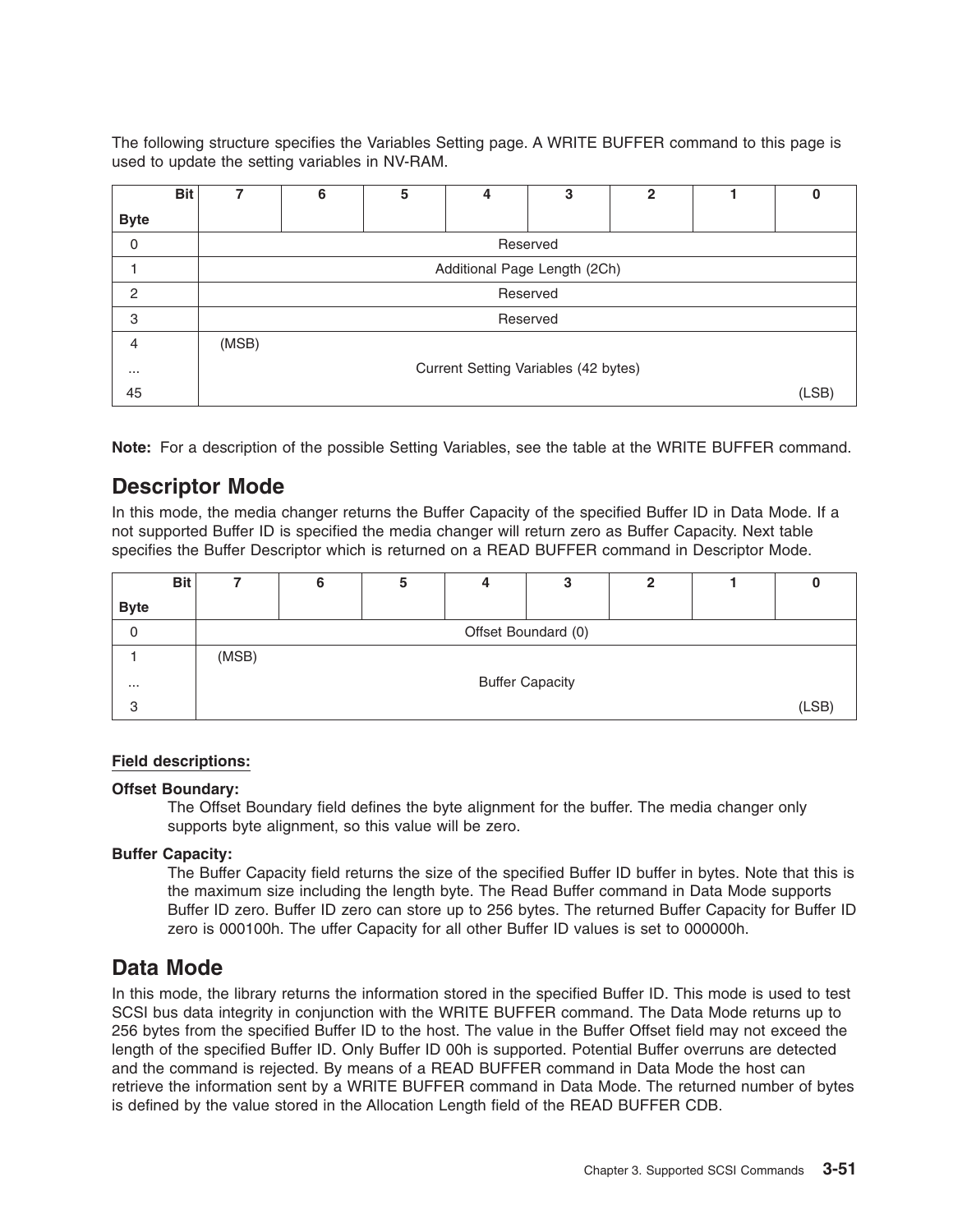| Bit          |  |                                                           |  |  |  |
|--------------|--|-----------------------------------------------------------|--|--|--|
| <b>B</b> vte |  |                                                           |  |  |  |
|              |  | (data defined by previous Data Mode WRITE BUFFER command) |  |  |  |

# **Echo Mode**

In this mode, the library returns the same number of bytes of data as received in the prior Echo Mode WRITE BUFFER command from the same host. If a prior Echo Mode WRITE BUFFER command did not complete successfully the Echo Mode READ BUFFER command shall return Check Condition status. The sense key shall be set to ILLEGAL REQUEST and the sense data shall be set to COMMAND SEQUENCE ERROR. If the data in the Echo Buffer has been overwritten by another host the library shall return Check Condition status. The sense key shall be set to ILLEGAL REQUEST and the sense data shall be set to ECHO BUFFER OVERWRITTEN. The maximum length of the Echo Mode buffer is 256 bytes.

| Bit          |                                                           |  |  |  |  |  |  |  |  |
|--------------|-----------------------------------------------------------|--|--|--|--|--|--|--|--|
| <b>B</b> vte |                                                           |  |  |  |  |  |  |  |  |
|              | (data defined by previous Echo Mode WRITE BUFFER command) |  |  |  |  |  |  |  |  |

# **Echo Buffer Descriptor Mode**

In this mode, the media changer returns the descriptor information for the Echo Buffer. The Buffer Offset field is reserved in this mode. The Buffer ID field is ignored in this mode. Next table specifies the Buffer Descriptor which is returned on a READ BUFFER command in Echo Buffer Descriptor Mode.

|             | <b>Bit</b> |                        |                   | э |          | ິ<br>J   | ົ |  |             |  |  |  |
|-------------|------------|------------------------|-------------------|---|----------|----------|---|--|-------------|--|--|--|
| <b>Byte</b> |            |                        |                   |   |          |          |   |  |             |  |  |  |
| 0           |            |                        |                   |   | Reserved |          |   |  | <b>EBOS</b> |  |  |  |
|             |            |                        |                   |   |          | Reserved |   |  |             |  |  |  |
| ∩           |            |                        | (MSB)<br>Reserved |   |          |          |   |  |             |  |  |  |
| 3           |            | <b>Buffer Capacity</b> |                   |   |          |          |   |  |             |  |  |  |

#### **Field descriptions:**

#### **EBOS:**

The Echo Buffer Overwritten Support bit is set. The library shall return ECHO\_BUFFER\_OVERWRITEN\_sense data when the buffer is overwritten by another initiator.

#### **Buffer Capacity:**

The Buffer Capacity field returns the maximum size of the Echo Buffer in bytes. The Echo Buffer can store up to 256 bytes.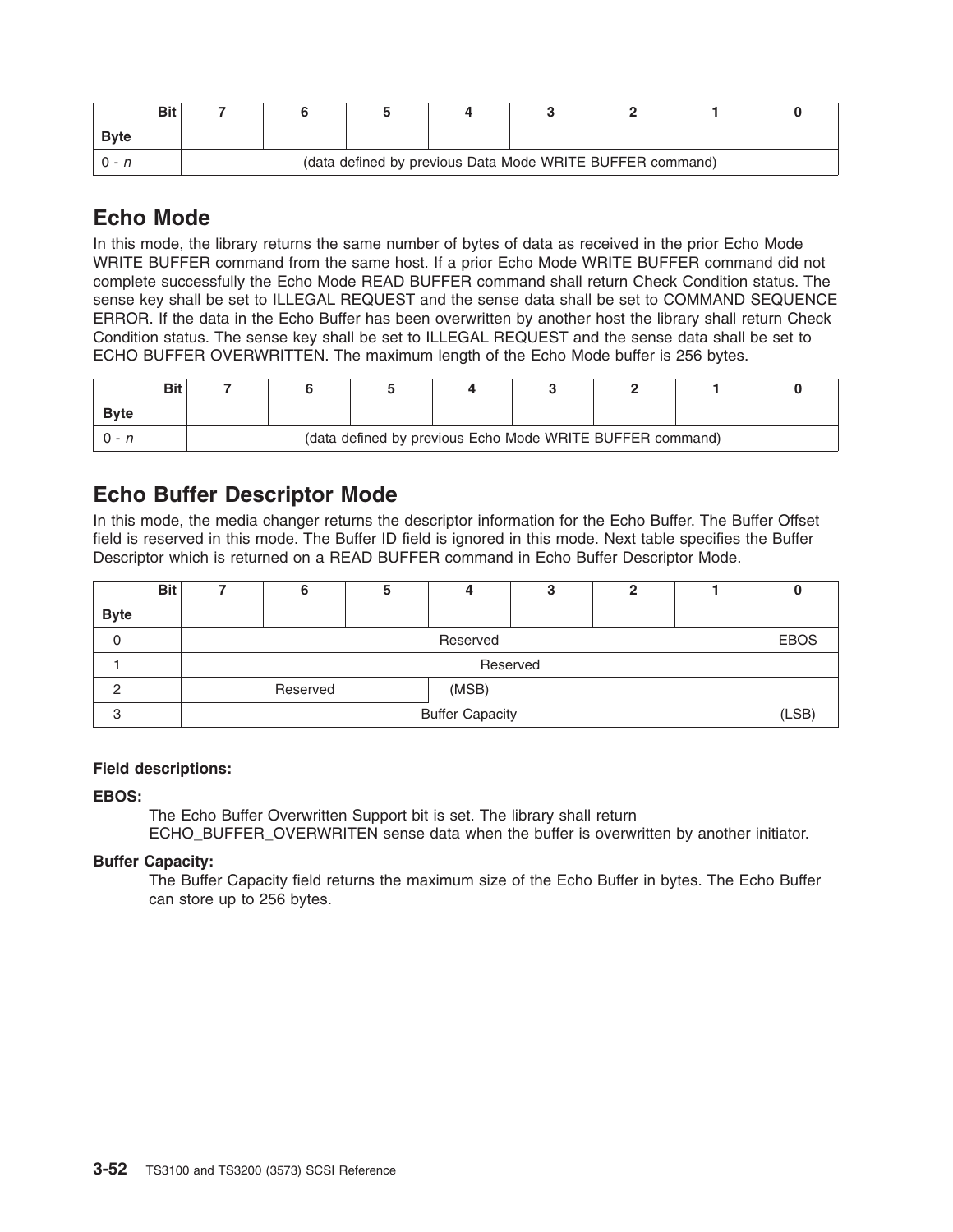# **READ ELEMENT STATUS (B8h)**

The READ ELEMENT STATUS command is sent to a target from the initiator requesting that the target report the status of its internal elements.

|                | <b>Bit</b> | 7     | 6          | 5 | 4        | 3                               | $\overline{2}$ |                   | $\bf{0}$     |
|----------------|------------|-------|------------|---|----------|---------------------------------|----------------|-------------------|--------------|
| <b>Byte</b>    |            |       |            |   |          |                                 |                |                   |              |
| 0              |            |       |            |   |          | Operation Code (B8h)            |                |                   |              |
|                |            |       | <b>LUN</b> |   | VolTag   |                                 |                | Element Type Code |              |
| $\mathbf{2}$   |            | (MSB) |            |   |          | <b>Starting Element Address</b> |                |                   |              |
| 3              |            |       |            |   |          |                                 |                |                   | (LSB)        |
| 4              |            | (MSB) |            |   |          | Number of Elements              |                |                   |              |
| 5              |            |       |            |   |          |                                 |                |                   | (LSB)        |
| 6              |            |       |            |   | Reserved |                                 |                | CurData           | <b>DVCID</b> |
| $\overline{7}$ |            | (MSB) |            |   |          |                                 |                |                   |              |
| 8              |            |       |            |   |          | Allocation Length               |                |                   |              |
| 9              |            |       |            |   |          |                                 |                |                   | (LSB)        |
| 10             |            |       |            |   |          | Reserved                        |                |                   |              |
| 11             |            |       |            |   |          | Control                         |                |                   |              |

#### **Field descriptions:**

#### **VolTag:**

If the VolTag bit is set the media changer shall return volume tag information in the element descriptors. If the VolTag bit is not set the media changer shall not return volume tag information.

#### **Element Type Code:**

This field specifies the element type or types selected to report in response to this command. A value of 0 indicates that status for all element types is to be reported.

| 0h        | Report all element types                             |
|-----------|------------------------------------------------------|
| 1h        | Report Medium Transport Elements (Cartridge pickers) |
| 2h        | Report Storage Elements (Cartridge Slots)            |
| 3h        | Report Import / Export Elements (I/O Slots)          |
| 4h        | Report Data Transfer Elements (Tape drives)          |
| $5h - Fh$ | Reserved                                             |

#### **Starting Element Address:**

This field indicates the starting element address. Elements greater or equal than the starting address are returned.

#### **Number of Elements:**

This field specifies the maximum number of element descriptors to return. If the allocation length is not sufficient to transfer all of the element information, the target transfers all the information that can be completely transferred; this is not an error condition.

### **CurData:**

If the CurData bit is set the library shall return element status data without causing device motion. If the CurData bit is zero, the library may cause device motion to confirm element status data.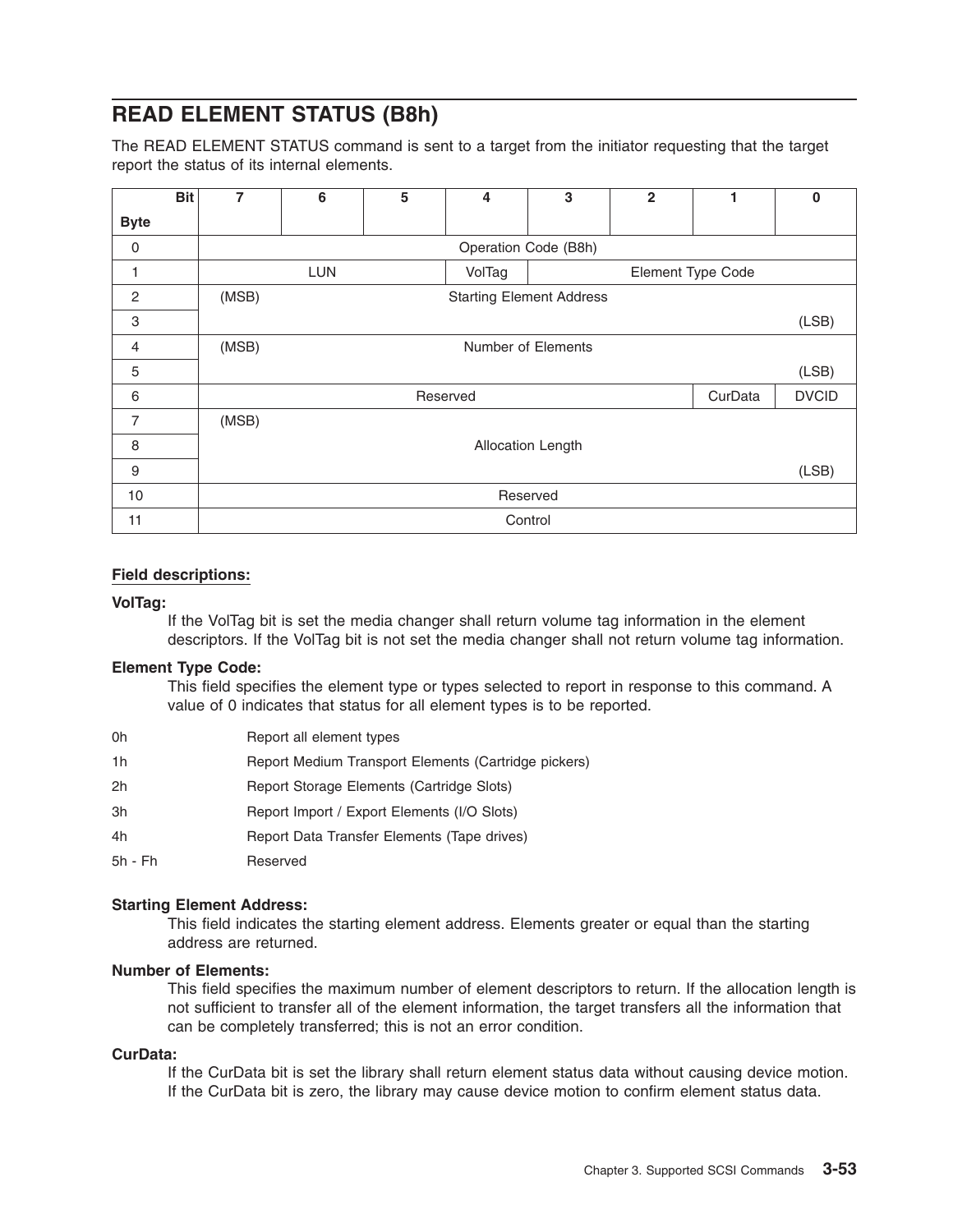#### **DVCID:**

If the DVCID bit is set the media changer will return device identifiers for the Data Transfer element. A DVCID bit of zero specifies that the device shall not return device identifiers.

#### **Allocation Length:**

This field specifies the number of bytes that the initiator has allocated for returned data. Note that the Read Element Status command can be issued with an Allocation Length specified as 8 bytes (the length of the status page header) to determine the Allocation Length required to transfer all of the element status data that become available as a result of the command.

### **Element Status Data**

Data returned by the Read Element Status command is described below. The Element Status Data consists of an 8-byte Header followed by one or more status pages (for each element type). The status pages are made up of an 8-byte sub-header and one or more element descriptors (one for each element address).

### **Header**

The data returned on a Read Element Status command always starts with the Header. This Header reports the first element address, the number of elements, and the byte count of the report.

|             | <b>Bit</b> |          |  |                                       |  |  |  |  |  |  |
|-------------|------------|----------|--|---------------------------------------|--|--|--|--|--|--|
| <b>Byte</b> |            |          |  |                                       |  |  |  |  |  |  |
| $0 - 1$     |            |          |  | <b>First Element Address Reported</b> |  |  |  |  |  |  |
| $2 - 3$     |            |          |  | Number of Elements Available          |  |  |  |  |  |  |
|             |            | Reserved |  |                                       |  |  |  |  |  |  |
| $5 - 7$     |            |          |  | Byte Count of Report Available        |  |  |  |  |  |  |

#### **Field descriptions:**

#### **First Element Address Reported:**

This field indicates the element address of the element with the smallest element address found to meet the Read Element Status command's request.

#### **Number of Elements Available:**

This field indicates the number of elements found. The status for these elements is returned if the Allocation Length specified in the Read Element Status command's CDB was sufficient.

#### **Byte Count of Report Available:**

This field indicates the number of available element status bytes that meet the CDB requirements. This value does not adjust to match the Allocation Length field of the CDB and does not include the 8 byte element status header.

# **Element Status Page (Sub-header and Element Descriptor)**

The Element Status Page includes an 8-byte sub-header and one or more element descriptors. The sub-header includes the element type code, the settings for PVolTag and AVolTag, the length of each descriptor block, and the number of bytes of descriptor information that follow the header for the element.

|             | <b>Bit</b> |         |         |                                  |                          |          |  |
|-------------|------------|---------|---------|----------------------------------|--------------------------|----------|--|
| <b>Byte</b> |            |         |         |                                  |                          |          |  |
|             |            |         |         |                                  | <b>Element Type Code</b> |          |  |
|             |            | PvolTag | AvolTag |                                  |                          | Reserved |  |
| $2 - 3$     |            |         |         | <b>Element Descriptor Length</b> |                          |          |  |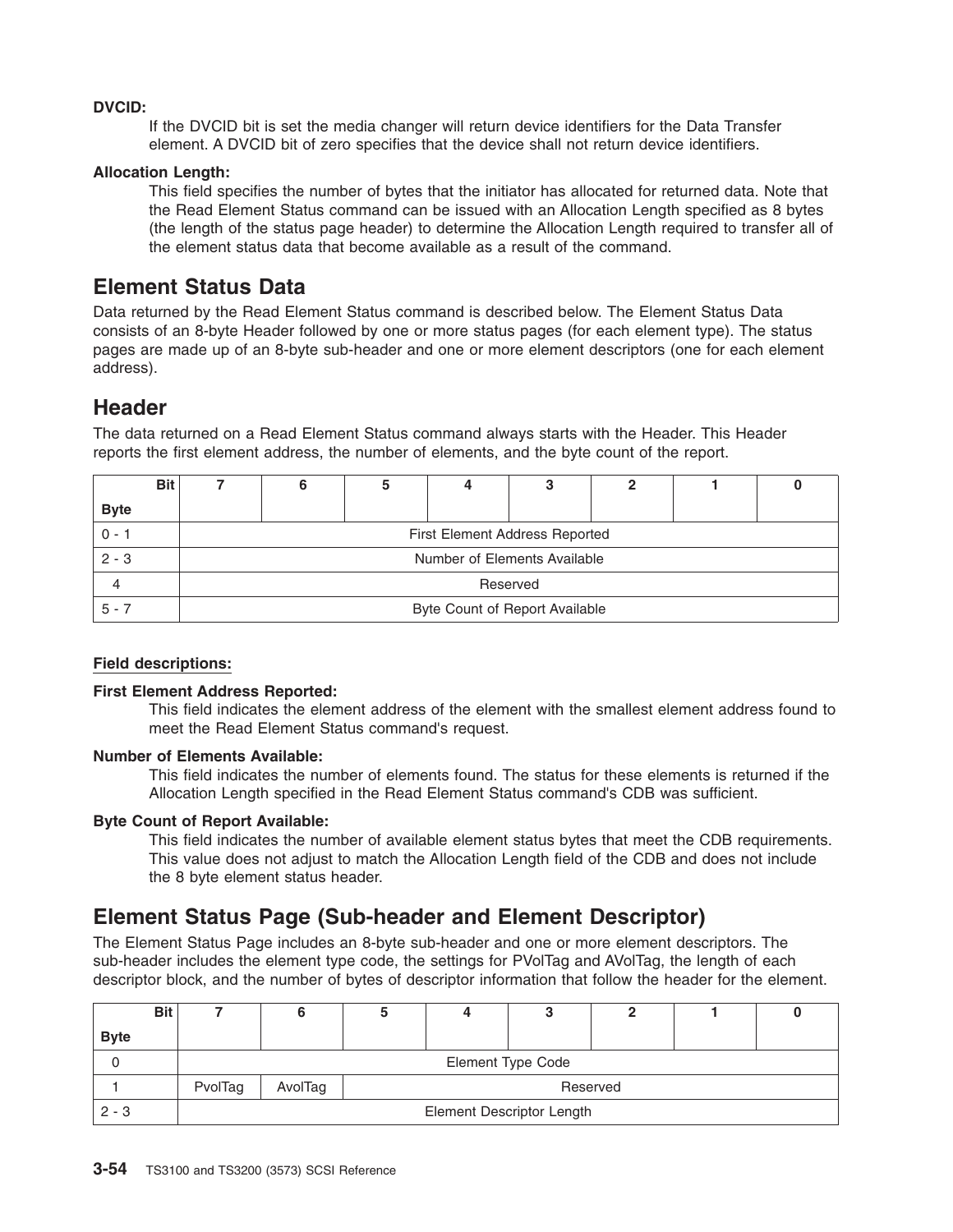| <b>Bit</b>  |  |                                         |  |  |
|-------------|--|-----------------------------------------|--|--|
| <b>Byte</b> |  |                                         |  |  |
|             |  | Reserved                                |  |  |
|             |  | Byte Count of Descriptor Data Available |  |  |

#### **Element Type Code:**

This field specifies the element type of the next element descriptor(s). The supported element type descriptors are:

- 1h Medium Transport Element
- 2h Storage Element
- 3h Import / Export Element
- 4h Data Transfer Element

#### **PVolTag:**

Primary Volume Tag. If the PVolTag bit is set, the device returns Primary Volume Tag information in the Storage and Data Transfer Element descriptors.

#### **AVolTag:**

Alternate Volume Tag. The library does not support dual sided media. Therefore the Alternate Volume Tag label is always set to zero even when the VolTag bit is set in the CDB.

#### **Element Descriptor Length:**

This field indicates the number of bytes in each element descriptor.

#### **Byte Count of Descriptor Data Available:**

This field indicates the number of bytes of element descriptor data available for elements of this element type that meet the request in the CDB. The value is not adjusted to match the allocation length available.

The element descriptors include the element address and status flags for the elements and may also contain sense code information and/or other information depending on the element type. The following subsections describe each of the possible element descriptors.

### **Medium Transport Element Status Page (01h)**

The Medium Transport Element is the device that physically moves the tapes around in the library. The library has one Medium Transport element. This element can be addressed explicitly with the Medium Transport Element address or, implicitly as address 0.

| <b>Bit</b>     |         | 6                                       | 5 | 4                | 3                                          | $\mathbf{2}$ |  | υ |  |  |  |
|----------------|---------|-----------------------------------------|---|------------------|--------------------------------------------|--------------|--|---|--|--|--|
| <b>Byte</b>    |         |                                         |   |                  |                                            |              |  |   |  |  |  |
|                |         |                                         |   | <b>Subheader</b> |                                            |              |  |   |  |  |  |
| 0              |         |                                         |   |                  | Element Type Code (1h = Medium Transport)  |              |  |   |  |  |  |
|                | PVolTag | AVolTag                                 |   |                  |                                            | Reserved     |  |   |  |  |  |
| $2 - 3$        |         |                                         |   |                  | <b>Transport Element Descriptor Length</b> |              |  |   |  |  |  |
| $\overline{4}$ |         |                                         |   |                  | Reserved                                   |              |  |   |  |  |  |
| $5 - 7$        |         | Byte Count of Descriptor Data Available |   |                  |                                            |              |  |   |  |  |  |
|                |         | <b>Element Descriptor</b>               |   |                  |                                            |              |  |   |  |  |  |
| $8 - 9$        |         |                                         |   |                  | Medium Transport Element Address           |              |  |   |  |  |  |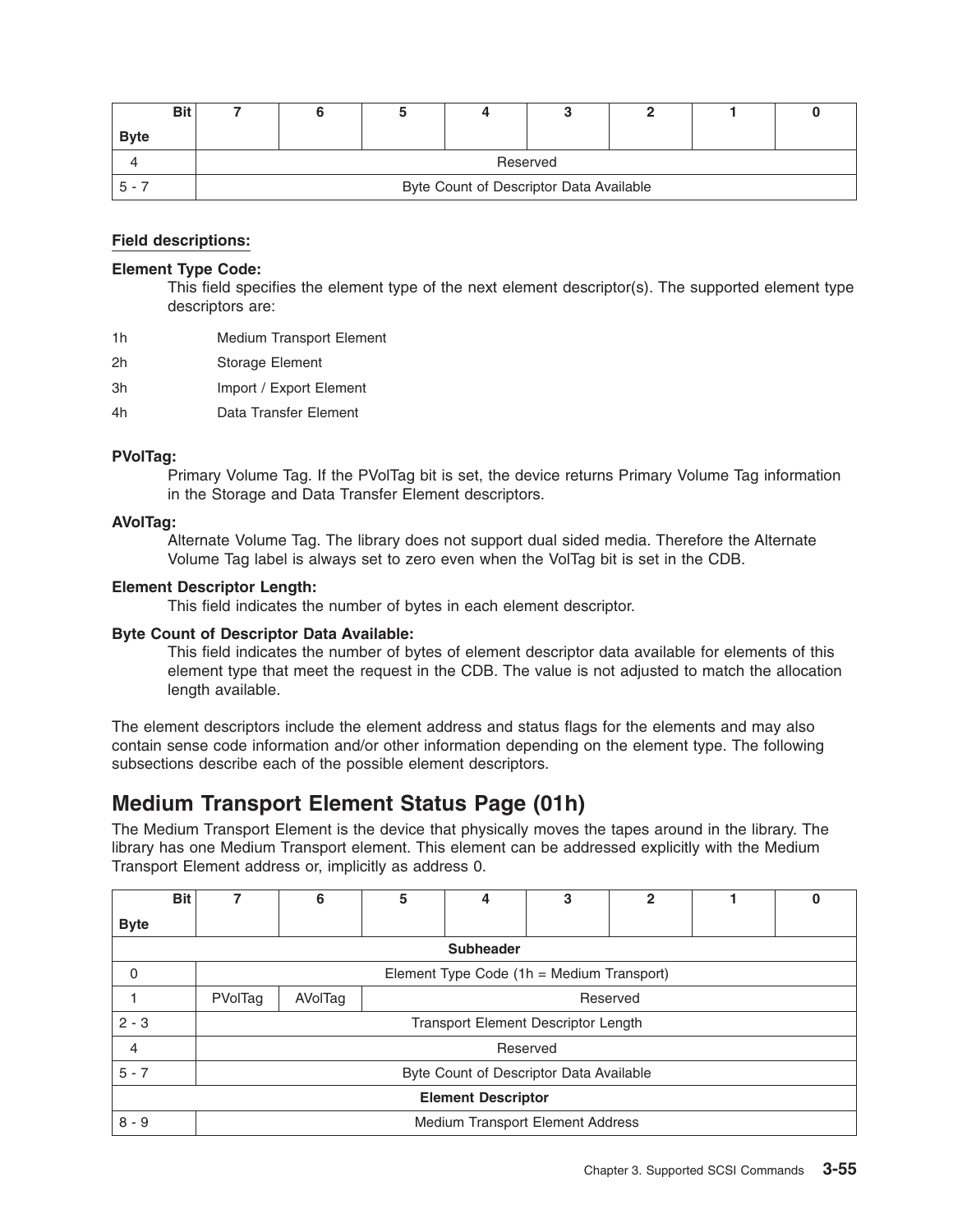|              | <b>Bit</b> | 7                                                                   | 6      | 5                             | 4 | 3        | $\mathbf{2}$ | 1 | $\bf{0}$ |  |
|--------------|------------|---------------------------------------------------------------------|--------|-------------------------------|---|----------|--------------|---|----------|--|
| <b>Byte</b>  |            |                                                                     |        |                               |   |          |              |   |          |  |
| 10           |            | Full<br>Reserved<br>Except<br>Reserved                              |        |                               |   |          |              |   |          |  |
| 11           |            |                                                                     |        |                               |   | Reserved |              |   |          |  |
| 12           |            | <b>Additional Sense Code</b>                                        |        |                               |   |          |              |   |          |  |
| 13           |            | Additional Sense Code Qualifier                                     |        |                               |   |          |              |   |          |  |
| $14 -$<br>16 |            | Reserved                                                            |        |                               |   |          |              |   |          |  |
| 17           |            | SValid                                                              | Invert | ED<br>Reserved<br>Medium Type |   |          |              |   |          |  |
| $18 -$<br>19 |            | Source Storage Element Address                                      |        |                               |   |          |              |   |          |  |
| $20 -$<br>55 |            | Primary Volume Tag Information                                      |        |                               |   |          |              |   |          |  |
|              |            | (field omitted if $PVolTag = 0$ )                                   |        |                               |   |          |              |   |          |  |
| $56 -$<br>59 |            | Reserved                                                            |        |                               |   |          |              |   |          |  |
|              |            | (field moved up if Primary Volume Tag Information field is omitted) |        |                               |   |          |              |   |          |  |

#### **PVolTag:**

Primary Volume Tag. When set this flag indicates valid information in the Primary Volume Tag Information field. This flag will be set when the VolTag field was set in the CDB.

#### **AVolTag:**

Alternate Volume Tag. Always set to 0.

#### **Medium Transport Element Address:**

This field provides the address of the Medium Transport Element of this changer device whose status is reported by this element descriptor block.

#### **Except:**

Exception. An exception bit of 0 indicates the medium transport element is in a normal state. If this bit is 1, information on the abnormal state may be available in the Additional Sense Code and Additional Sense Code Qualifier fields.

**Full:** A full bit value of one indicates that the medium transport element of the changer device contains a tape cartridge. A value of 0 indicates the medium transport element is empty.

#### **Additional Sense Code:**

This field may provide specific information about an abnormal medium transport state (valid only if the Except bit is 1).

#### **Additional Sense Code Qualifier:**

This field may provide more detail about an abnormal medium transport state (valid only if the Except bit is 1).

#### **SValid:**

Source Valid. When set to 1, indicates that the Source Storage Element Address field and the Invert bit information fields are valid. When 0, indicates that the values in these fields are not valid.

#### **Invert:**

The library uses singe sided media and does not support inverting of the media. The value reported for this field is 0.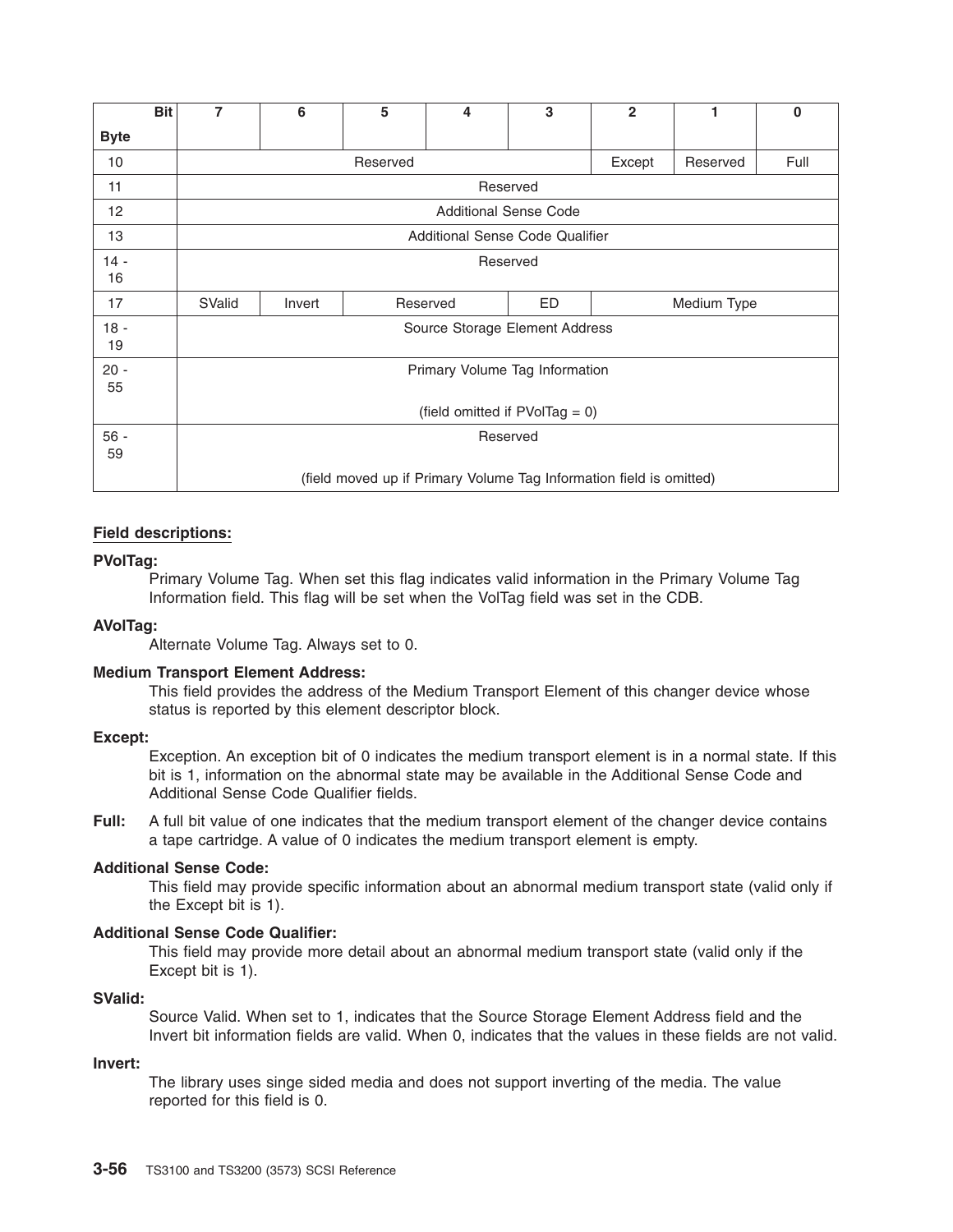**ED:** An ED bit of one indicates the element is disabled. An ED bit value of zero indicates the element is enabled.

#### **Medium Type:**

The Medium Type field provides the type of medium currently present in the Media Transfer Element. The next table describes the values for the Medium Types.

- 0h Unspecified
- 1h Data Medium
- 2h Cleaning Medium
- 3h Diagnostics Medium
- 4h WORM Medium
- 5h 7h Reserved

#### **Source Storage Element Address:**

This field provides the address of the last storage element from which the tape cartridge was moved (valid only if the SValid bit is 1).

#### **Primary Volume Tag Information:**

When VolTag in the CDB was set the media changer will return a 36 byte PVolTag Identifier. This identifier will contain the bar code label of the cartridge in the Medium Transport Element.

Next table contains a list of the ASC and ASCQ values that will appear in the Additional Sense Code and Additional Sense Code Qualifier fields of the Medium Transport Element descriptor if the element is in an abnormal state. The Except field of an element descriptor indicates if an element is in an abnormal state.

| <b>ASC</b> | <b>ASCQ</b> | <b>Description</b>                           | <b>Action</b>                                                                     |
|------------|-------------|----------------------------------------------|-----------------------------------------------------------------------------------|
| 30h        | 03h         | Cleaning cartridge                           | The element contains a cleaning cartridge.                                        |
| 30h        | 83h         | Cleaning cartridge<br>without bar code label | The element contains a cleaning cartridge without a readable bar<br>code label.   |
| 83h        | 00h         |                                              | Element not yet scanned The media changer has not scanned this element up to now. |
| 83h        | 01h         | No bar code label                            | The element contains a cartridge without a readable bar code label.               |

|

# **Storage Element Status Page (02h)**

The Storage Element is the device that physically stores a cartridge in the library. The number of available Storage Elements depends on the library model. A Storage Element contains a cartridge when the Full bit is set.

|                           | <b>Bit</b> | 7                                        | 6 | 5 | 4 | 3 | $\mathbf{2}$ |  | 0 |  |
|---------------------------|------------|------------------------------------------|---|---|---|---|--------------|--|---|--|
| <b>Byte</b>               |            |                                          |   |   |   |   |              |  |   |  |
| <b>Subheader</b>          |            |                                          |   |   |   |   |              |  |   |  |
| $\Omega$                  |            | Element Type Code (2h = Storage Element) |   |   |   |   |              |  |   |  |
|                           |            | PVolTag<br>AVolTag<br>Reserved           |   |   |   |   |              |  |   |  |
| $2 - 3$                   |            | Storage Element Descriptor Length        |   |   |   |   |              |  |   |  |
| 4                         |            | Reserved                                 |   |   |   |   |              |  |   |  |
| $5 - 7$                   |            | Byte Count of Descriptor Data Available  |   |   |   |   |              |  |   |  |
| <b>Element Descriptor</b> |            |                                          |   |   |   |   |              |  |   |  |
| $8 - 9$                   |            | <b>Storage Element Address</b>           |   |   |   |   |              |  |   |  |
| 10                        |            | Full<br>Reserved<br>Reserved<br>Access   |   |   |   |   |              |  |   |  |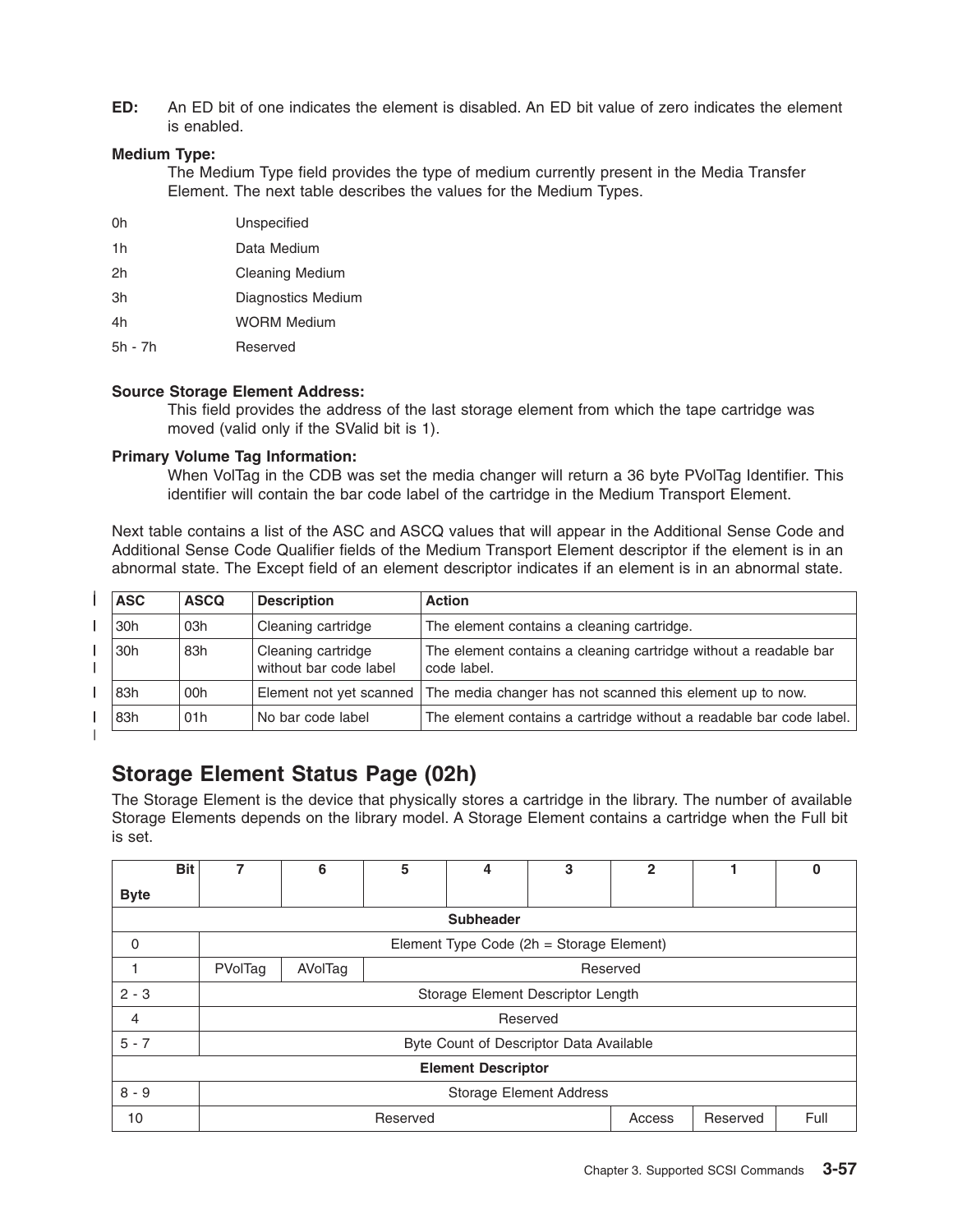|                 | <b>Bit</b> | 7                                                                   | 6      | 5 | 4        | 3                            | $\overline{2}$ |  | 0 |  |  |
|-----------------|------------|---------------------------------------------------------------------|--------|---|----------|------------------------------|----------------|--|---|--|--|
| <b>Byte</b>     |            |                                                                     |        |   |          |                              |                |  |   |  |  |
| 11              |            | Reserved                                                            |        |   |          |                              |                |  |   |  |  |
| 12 <sup>2</sup> |            |                                                                     |        |   |          | <b>Additional Sense Code</b> |                |  |   |  |  |
| 13              |            | Additional Sense Code Qualifier                                     |        |   |          |                              |                |  |   |  |  |
| $14 -$<br>16    |            | Reserved                                                            |        |   |          |                              |                |  |   |  |  |
| 17              |            | SValid                                                              | Invert |   | Reserved | ED                           | Medium Type    |  |   |  |  |
| $18 -$<br>19    |            | Source Storage Element Address                                      |        |   |          |                              |                |  |   |  |  |
| $20 -$<br>55    |            | Primary Volume Tag Information                                      |        |   |          |                              |                |  |   |  |  |
|                 |            | (field omitted if $PVolTag = 0$ )                                   |        |   |          |                              |                |  |   |  |  |
| $56 -$<br>59    |            | Reserved                                                            |        |   |          |                              |                |  |   |  |  |
|                 |            | (field moved up if Primary Volume Tag Information field is omitted) |        |   |          |                              |                |  |   |  |  |

#### **PVolTag:**

Primary Volume Tag. When set this flag indicates valid information in the Primary Volume Tag Information field. This flag will be set when the VolTag field was set in the CDB.

#### **AVolTag:**

Alternate Volume Tag. Always set to 0.

#### **Storage Element Address:**

This field provides the address of the Storage Element of this changer device whose status is reported by this element descriptor block.

#### **Access:**

When set to 1 this field indicates that access to the storage element by a medium transport element is allowed. If 0, indicates access to the storage element by a medium transport element is denied.

#### **Except:**

Exception. An exception bit of 0 indicates the element is in a normal state. If this bit is 1, information on the abnormal state may be available in the Additional Sense Code and Additional Sense Code Qualifier fields.

**Full:** A full bit value of one indicates that the storage element of the changer device contains a tape cartridge. A value of 0 indicates the storage address element is empty.

#### **Additional Sense Code:**

This field may provide specific information about an abnormal storage element state.

#### **Additional Sense Code Qualifier:**

This field may provide more detail about an abnormal storage element state.

#### **SValid:**

Source Valid. When set to 1, indicates that the Source Storage Element Address field and the Invert bit information fields are valid. When 0, indicates that the values in these fields are not valid.

#### **Invert:**

The library uses singe sided media and does not support inverting of the media. The value reported for this field is 0.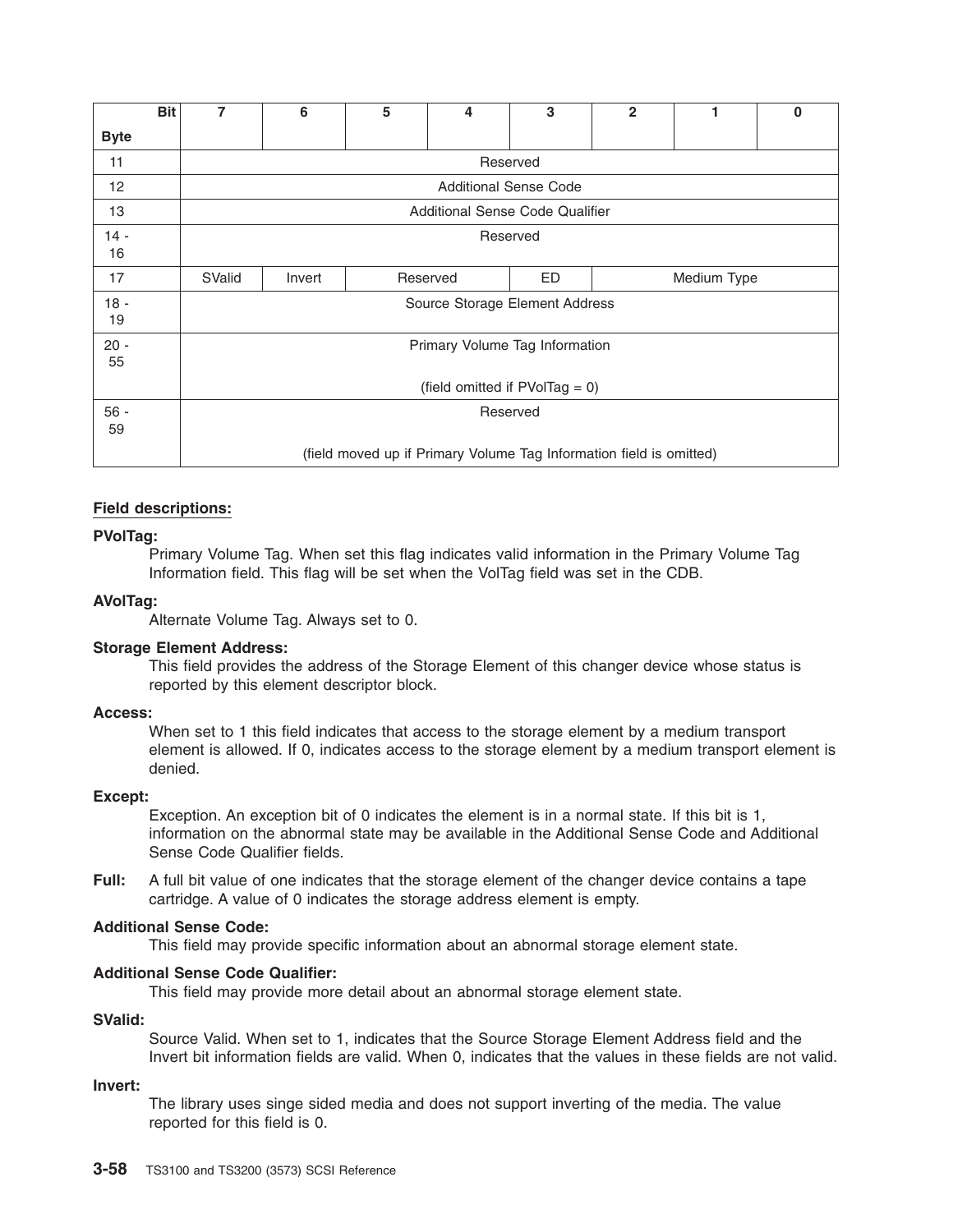**ED:** An ED bit of one indicates the element is disabled (for example, a magazine is not installed or has been logical disabled). An ED bit value of zero indicates the element is enabled.

#### **Medium Type:**

The Medium Type field provides the type of medium currently present in the Storage Element. The next table describes the values for the Medium Types.

| 0h             | Unspecified            |
|----------------|------------------------|
| 1 <sub>h</sub> | Data Medium            |
| 2h             | <b>Cleaning Medium</b> |
| 3h             | Diagnostics Medium     |
| 4h             | <b>WORM Medium</b>     |
| 5h - 7h        | Reserved               |

#### **Source Storage Element Address:**

This field provides the address of the last storage element from which the tape cartridge was moved (valid only if the SValid bit is 1).

#### **Primary Volume Tag Information:**

When VolTag in the CDB is set, the Primary Volume Tag Information field provides identifying the unit of media in this element. When VolTag in the CDB is not set, this field will be omitted.

Next table contains a list of the ASC and ASCQ values that will appear in the Additional Sense Code and Additional Sense Code Qualifier fields of an element descriptor if the element is in an abnormal state. The Except field of an element descriptor indicates if an element is in an abnormal state.

| <b>ASC</b> | <b>ASCQ</b> | <b>Description</b>                           | <b>Action</b>                                                                       |
|------------|-------------|----------------------------------------------|-------------------------------------------------------------------------------------|
| 30h        | 03h         | Cleaning cartridge                           | The element contains a cleaning cartridge.                                          |
| 30h        | 83h         | Cleaning cartridge<br>without bar code label | The element contains a cleaning cartridge without a readable bar<br>code label.     |
| 3Bh        | 12h         | Magazine removed                             | Insert magazine.                                                                    |
| 83h        | 00h         |                                              | Element not yet scanned   The media changer has not scanned this element up to now. |
| 83h        | 01h         | No bar code label                            | The element contains a cartridge without a readable bar code label.                 |

|

### **Import/Export Element Status Page (03h)**

Import/Export elements are locations of volumes that are being inserted into or withdrawn from the media changer. A volume in one of these elements is accessible by the Medium Transport Element and by an operator.

|                  | <b>Bit</b>                |         | 6                                                | 5 | 4                                         | 3 | 2 |  | 0 |  |  |
|------------------|---------------------------|---------|--------------------------------------------------|---|-------------------------------------------|---|---|--|---|--|--|
| <b>Byte</b>      |                           |         |                                                  |   |                                           |   |   |  |   |  |  |
| <b>Subheader</b> |                           |         |                                                  |   |                                           |   |   |  |   |  |  |
| 0                |                           |         | Element Type Code (3h = Import / Export Element) |   |                                           |   |   |  |   |  |  |
|                  |                           | PVolTag | AVolTag                                          |   | Reserved                                  |   |   |  |   |  |  |
| $2 - 3$          |                           |         |                                                  |   | Import / Export Element Descriptor Length |   |   |  |   |  |  |
| 4                |                           |         |                                                  |   | Reserved                                  |   |   |  |   |  |  |
| $5 - 7$          |                           |         | Byte Count of Descriptor Data Available          |   |                                           |   |   |  |   |  |  |
|                  | <b>Element Descriptor</b> |         |                                                  |   |                                           |   |   |  |   |  |  |
| $8 - 9$          |                           |         |                                                  |   | Import / Export Element Address           |   |   |  |   |  |  |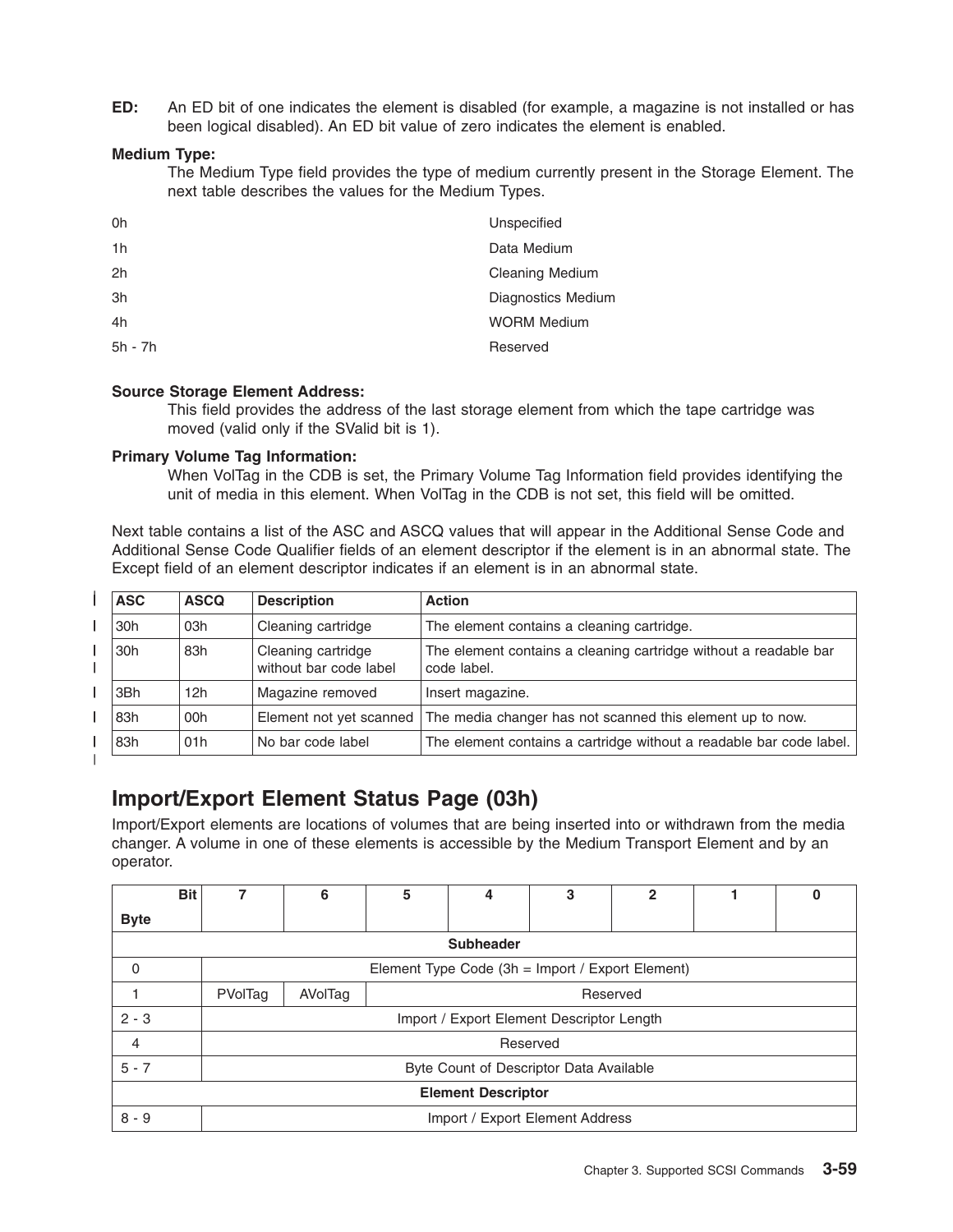|             | <b>Bit</b> | 7          | 6                               | 5      | 4        | 3                                                                   | $\mathbf{2}$ | 1           | 0    |  |  |  |
|-------------|------------|------------|---------------------------------|--------|----------|---------------------------------------------------------------------|--------------|-------------|------|--|--|--|
| <b>Byte</b> |            |            |                                 |        |          |                                                                     |              |             |      |  |  |  |
| 10          |            | <b>OIR</b> | <b>CMC</b>                      | InEnab | ExEnab   | Access                                                              | Except       | ImpExp      | Full |  |  |  |
| 11          |            | Reserved   |                                 |        |          |                                                                     |              |             |      |  |  |  |
| 12          |            |            | <b>Additional Sense Code</b>    |        |          |                                                                     |              |             |      |  |  |  |
| 13          |            |            | Additional Sense Code Qualifier |        |          |                                                                     |              |             |      |  |  |  |
| $14 -$      |            | Reserved   |                                 |        |          |                                                                     |              |             |      |  |  |  |
| 16          |            |            |                                 |        |          |                                                                     |              |             |      |  |  |  |
| 17          |            | SValid     | Invert                          |        | Reserved | ED                                                                  |              | Medium Type |      |  |  |  |
| $18 -$      |            |            |                                 |        |          | Source Storage Element Address                                      |              |             |      |  |  |  |
| 19          |            |            |                                 |        |          |                                                                     |              |             |      |  |  |  |
| $20 -$      |            |            |                                 |        |          | Primary Volume Tag Information                                      |              |             |      |  |  |  |
| 55          |            |            |                                 |        |          |                                                                     |              |             |      |  |  |  |
|             |            |            |                                 |        |          | (field omitted if $PVolTag = 0$ )                                   |              |             |      |  |  |  |
| $56 -$      |            |            | Reserved                        |        |          |                                                                     |              |             |      |  |  |  |
| 59          |            |            |                                 |        |          |                                                                     |              |             |      |  |  |  |
|             |            |            |                                 |        |          | (field moved up if Primary Volume Tag Information field is omitted) |              |             |      |  |  |  |

#### **Field descriptions:**

#### **PVolTag:**

Primary Volume Tag. When set this flag indicates valid information in the Primary Volume Tag Information field. This flag will be set when the VolTag field was set in the CDB.

#### **AVolTag:**

Alternate Volume Tag. Always set to 0.

#### **Import/Export Element Address:**

This field provides the address of the import/export element of this changer device whose status is reported by this element descriptor block.

**Full:** A full bit value of 1 indicates that the import/export element address contains a unit of media. A value of 0 indicates the import/export element address is empty.

#### **ImpExp:**

An import export bit of one indicates the unit of media in the import/export element was placed there by an operator. An bit of zero indicates the unit of media in the import/export element was placed there by the medium transport element.

#### **Except:**

Exception. An exception bit of 0 indicates the element is in a normal state. If this bit is 1, information on the abnormal state may be available in the Additional Sense Code and Additional Sense Code Qualifier fields.

#### **Access:**

When set to 1 this field indicates that access to the import/export element by a medium transport element is allowed. If 0, indicates access to the import/export element by a medium transport element is denied.

#### **ExEnab:**

An Export Enable bit of one indicates that the import/export element supports movement of media into of the scope of the media changer device.

#### **InEnab:**

An InEnab bit of zero indicates that this element does not support import actions. An Import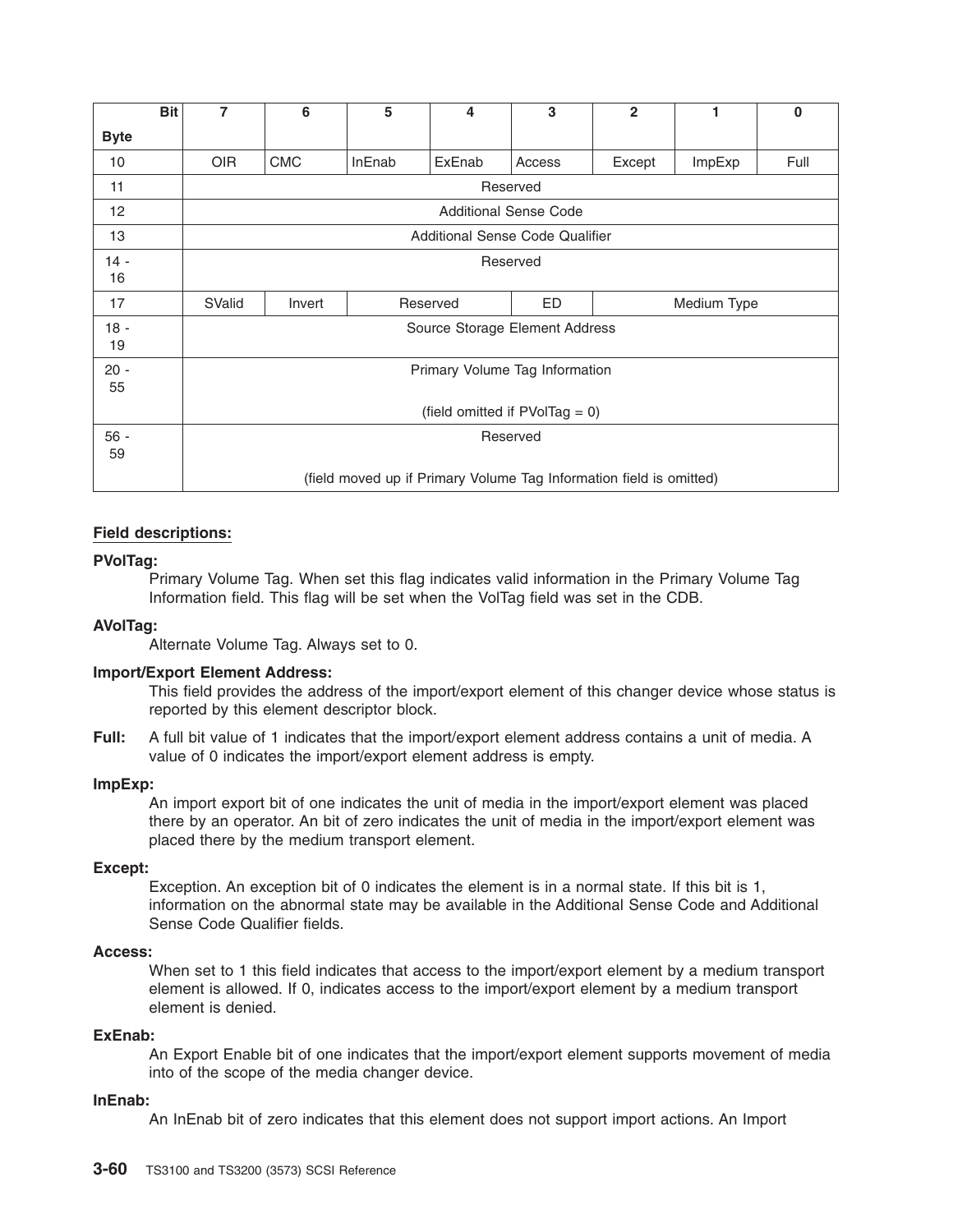Enable bit of one indicates that the import/export element supports movement of media out of the scope of the media changer device. An InEnab bit of zero indicates that this element does not support export actions.

- **CMC:** Connected Media Changer bit of one indicates that exports are to a connected media changer. A CMC bit of zero indicates that exports are to the operator and imports are from the operator.
- **OIR:** Operator Intervention Required bit of one indicates operator intervention is required to make the import/export element accessible. The OIR bit shall be set to zero if no operator intervention is required or if the Access bit is set to one.

#### **Additional Sense Code:**

This field may provide specific information about an abnormal import/export element state.

#### **Additional Sense Code Qualifier:**

This field may provide more detail about an abnormal import/export element state.

#### **SValid:**

Source Valid. When set to 1, indicates that the Source Storage Element Address field and the Invert bit information fields are valid. When set to 0, indicates that the values in these fields are not valid.

#### **Invert:**

The library uses singe sided media and does not support inverting of the media. The value reported for this field is 0.

**ED:** An ED bit of one indicates the element is disabled (e.g. a magazine is not installed or has been logical disabled). An ED bit value of zero indicates the element is enabled.

#### **Medium Type:**

The Medium Type field provides the type of medium currently present in the import/export Element. Next table describes the values for the Medium Types.

- 0h Unspecified
- 1h Data Medium
- 2h Cleaning Medium
- 3h Diagnostics Medium
- 4h WORM Medium
- 5h 7h Reserved

#### **Source Storage Element Address:**

This field provides the address of the last storage element from which the tape cartridge was moved (valid only if the SValid bit is 1).

#### **Primary Volume Tag Information:**

When VolTag in the CDB is set the Primary Volume Tag Information field provides identifying the unit of media in this element. When VolTag in the CDB is not set this field will be omitted.

Next table contains a list of the ASC and ASCQ values that will appear in the Additional Sense Code and Additional Sense Code Qualifier fields of an element descriptor if the element is in an abnormal state. The Except field of an element descriptor indicates if an element is in an abnormal state.

| <b>ASC</b> | <b>ASCQ</b> | <b>Description</b>                           | <b>Action</b>                                                                   |
|------------|-------------|----------------------------------------------|---------------------------------------------------------------------------------|
| '30h       | 03h         | Cleaning cartridge                           | The element contains a cleaning cartridge.                                      |
| '30h       | 83h         | Cleaning cartridge<br>without bar code label | The element contains a cleaning cartridge without a readable bar<br>code label. |
| 3Bh        | 12h         | Magazine removed                             | Insert magazine.                                                                |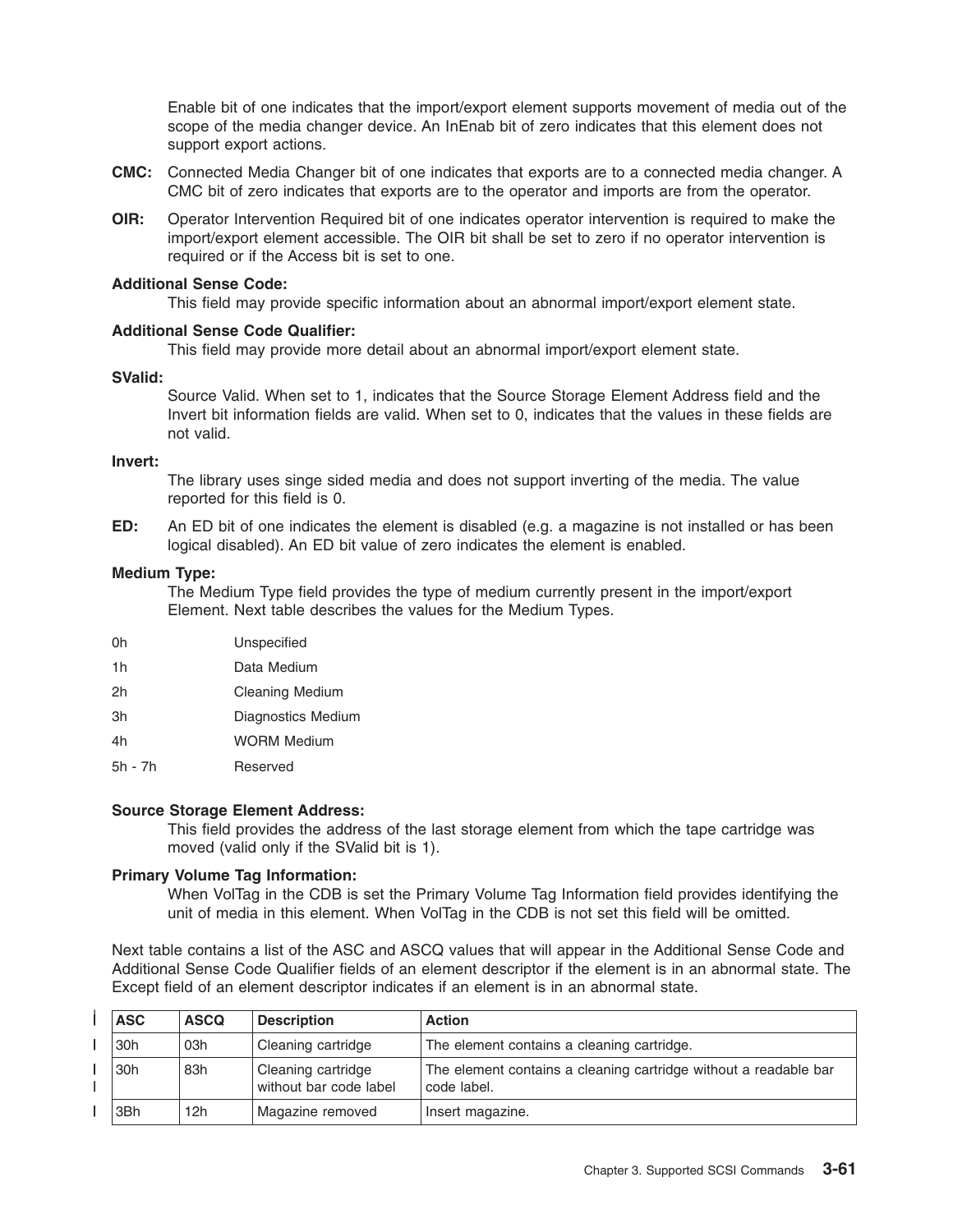| 83h | 00h |                     | Element not yet scanned   The media changer has not scanned this element up to now. |
|-----|-----|---------------------|-------------------------------------------------------------------------------------|
| 83h | 01h | l No bar code label | The element contains a cartridge without a readable bar code label.                 |
|     |     |                     |                                                                                     |

### **Data Transfer Element Status Page (04h)**

The Data Transfer Element is the device that stores user data on the cartridges in the library (aka Tape Drive). A Data Transfer Element contains a cartridge when the Full bit is set.

|                     | <b>Bit</b>                | $\overline{7}$ | 6                                                | 5              | 4                | 3                                              | $\mathbf{2}$ | 1               | 0     |  |  |
|---------------------|---------------------------|----------------|--------------------------------------------------|----------------|------------------|------------------------------------------------|--------------|-----------------|-------|--|--|
| <b>Byte</b>         |                           |                |                                                  |                |                  |                                                |              |                 |       |  |  |
|                     |                           |                |                                                  |                | <b>Subheader</b> |                                                |              |                 |       |  |  |
| $\mathsf{O}\xspace$ |                           |                |                                                  |                |                  | Element Type Code (4h = Data Transfer Element) |              |                 |       |  |  |
| 1                   |                           | PVolTag        | AVolTag                                          |                |                  |                                                | Reserved     |                 |       |  |  |
| $2 - 3$             |                           |                | Data Transfer Element Descriptor Length          |                |                  |                                                |              |                 |       |  |  |
| 4                   |                           |                | Reserved                                         |                |                  |                                                |              |                 |       |  |  |
| $5 - 7$             |                           |                | Byte Count of Descriptor Data Available          |                |                  |                                                |              |                 |       |  |  |
|                     | <b>Element Descriptor</b> |                |                                                  |                |                  |                                                |              |                 |       |  |  |
| $8 - 9$             |                           |                |                                                  |                |                  | Data Transfer Element Address                  |              |                 |       |  |  |
| 10                  |                           |                | Access<br>Full<br>Reserved<br>Except<br>Reserved |                |                  |                                                |              |                 |       |  |  |
| 11                  |                           |                |                                                  |                |                  | Reserved                                       |              |                 |       |  |  |
| 12                  |                           |                |                                                  |                |                  | <b>Additional Sense Code</b>                   |              |                 |       |  |  |
| 13                  |                           |                | <b>Additional Sense Code Qualifier</b>           |                |                  |                                                |              |                 |       |  |  |
| 14                  |                           | Obsolete       | Reserved                                         | <b>IDValid</b> | Obsolete         | Reserved                                       |              | Obsolete        |       |  |  |
| 15                  |                           |                |                                                  |                |                  | <b>SCSI Bus Address</b>                        |              |                 |       |  |  |
| 16                  |                           |                |                                                  |                |                  | Reserved                                       |              |                 |       |  |  |
| 17                  |                           | SValid         | Invert                                           |                | Reserved         | ED                                             |              | Medium Type     |       |  |  |
| $18 -$              |                           |                |                                                  |                |                  | Source Storage Element Address                 |              |                 |       |  |  |
| 19                  |                           |                |                                                  |                |                  |                                                |              |                 |       |  |  |
| $20 -$<br>55        |                           |                |                                                  |                |                  | Primary Volume Tag Information                 |              |                 |       |  |  |
|                     |                           |                |                                                  |                |                  | (field omitted if PVolTag = 0)                 |              |                 |       |  |  |
| 56                  |                           |                |                                                  | Reserved       |                  |                                                |              | Code Set        |       |  |  |
| 57                  |                           |                |                                                  | Reserved       |                  |                                                |              | Identifier Type |       |  |  |
| 58                  |                           |                |                                                  |                |                  | Reserved                                       |              |                 |       |  |  |
| 59                  |                           |                |                                                  |                |                  | Identifier Length                              |              |                 |       |  |  |
| $60 -$              |                           | (MSB)          |                                                  |                |                  |                                                |              |                 |       |  |  |
| 93                  |                           |                |                                                  |                |                  |                                                |              |                 |       |  |  |
|                     |                           |                |                                                  |                |                  | Identifier                                     |              |                 |       |  |  |
|                     |                           |                |                                                  |                |                  | (Omitted if DVCID = 0 in CDB)                  |              |                 |       |  |  |
|                     |                           |                |                                                  |                |                  |                                                |              |                 | (LSB) |  |  |

#### **Field descriptions:**

**PVolTag:**

Primary Volume Tag. When set this flag indicates valid information in the Primary Volume Tag Information field. This flag will be set when the VolTag field was set in the CDB.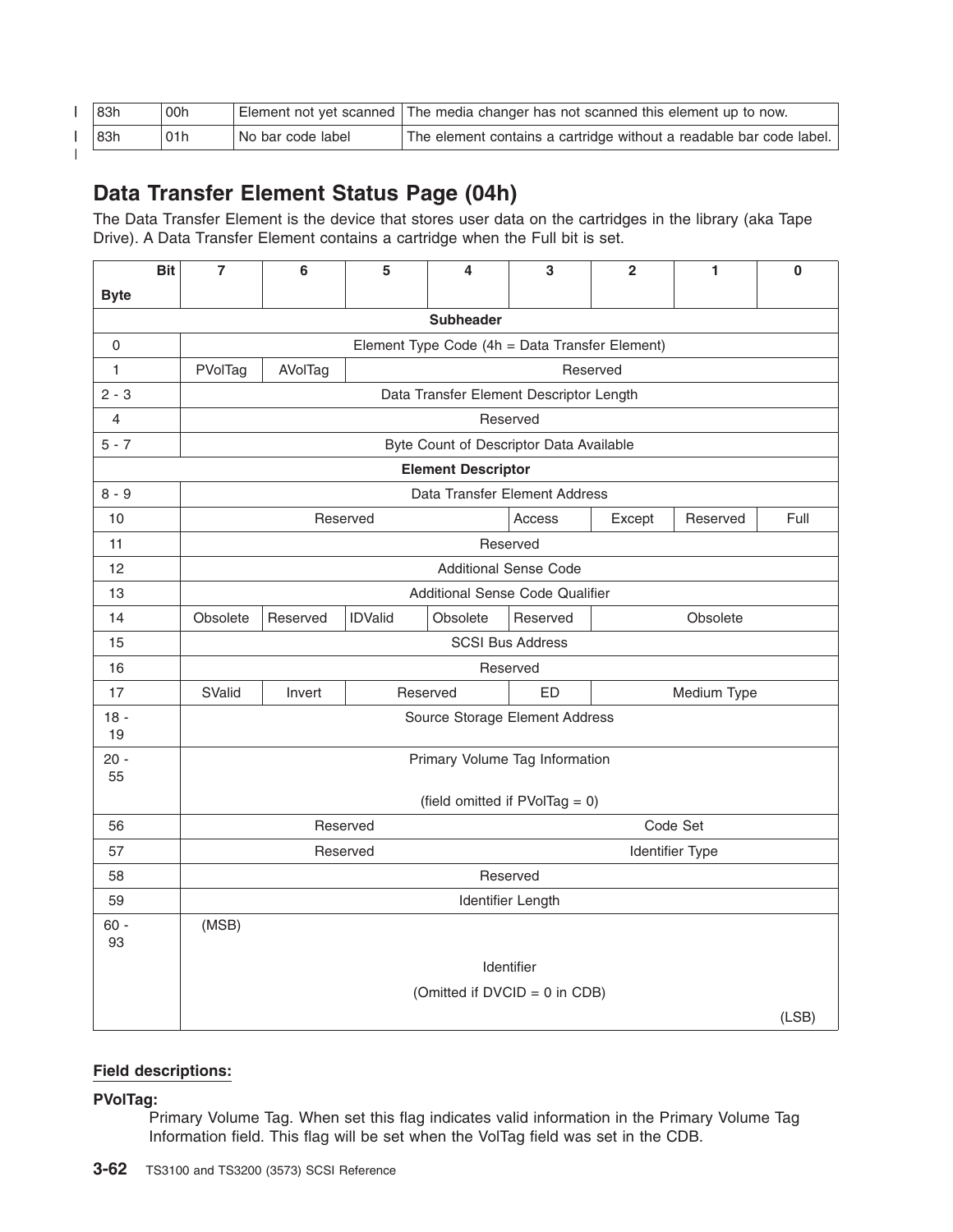#### **AVolTag:**

Alternate Volume Tag. The library does not support dual sided media. Therefore the Alternate Volume Tag label is always set to zero even when the VolTag bit is set in the CDB.

#### **Data Transfer Element Address:**

This field provides the address of the data transfer element of this changer device whose status is reported by this element descriptor block.

#### **Access:**

When 1 indicates that access to the data transfer element by a medium transport element is allowed. If 0 access to the data transfer element by a medium transport element is denied. Note that a value of 1 in this bit may not be sufficient to ensure a successful operation. Access is set to 0 if the drive has an error that would prevent it from being used. For example, if there is a communication failure between the medium changer and the tape drive Access is set to 0.

#### **Except:**

An Except bit of 0 indicates the data transfer element is in a normal state; When set to 1 indicates an abnormal state (information about an abnormal state may be available in the additional sense code and additional sense code qualifier bytes).

**Full:** A Full bit value of 1 indicates that the data transfer element of the changer device contains a tape cartridge. A value of 0 indicates the data transfer element is empty.

#### **Additional Sense Code:**

This field may provide specific information about the abnormal data transfer element state.

#### **Additional Sense Code Qualifier:**

This field may provide more detail about an abnormal data transfer element state.

#### **IDValid:**

The IDValid bit is set to one, the SCSI Bus Address field reports the SCSI address of the Data Transfer Element.

#### **SCSI Bus Address:**

This field returns the SCSI Bus Address of the Data Transfer Element.

#### **SValid:**

Source Valid. When set to 1, indicates that the Source Storage Element Address field and the Invert bit fields are valid. When 0, indicates that the values in these fields are not valid.

#### **Invert:**

The library uses single sided media and does not support inverting of the media. The value reported for this field is 0.

**ED:** An ED bit of one indicates the element is disabled (e.g. the tape drive is not installed or has been logical disabled). An ED bit value of zero indicates the element is enabled.

#### **Medium Type:**

The Medium Type field provides the type of medium currently present in the data transfer element. The next table describes the values for the Medium Types :

0h Unspecified

- 1h Data Medium
- 2h Cleaning Medium
- 3h Diagnostics Medium
- 4h WORM Medium
- 5h 7h Reserved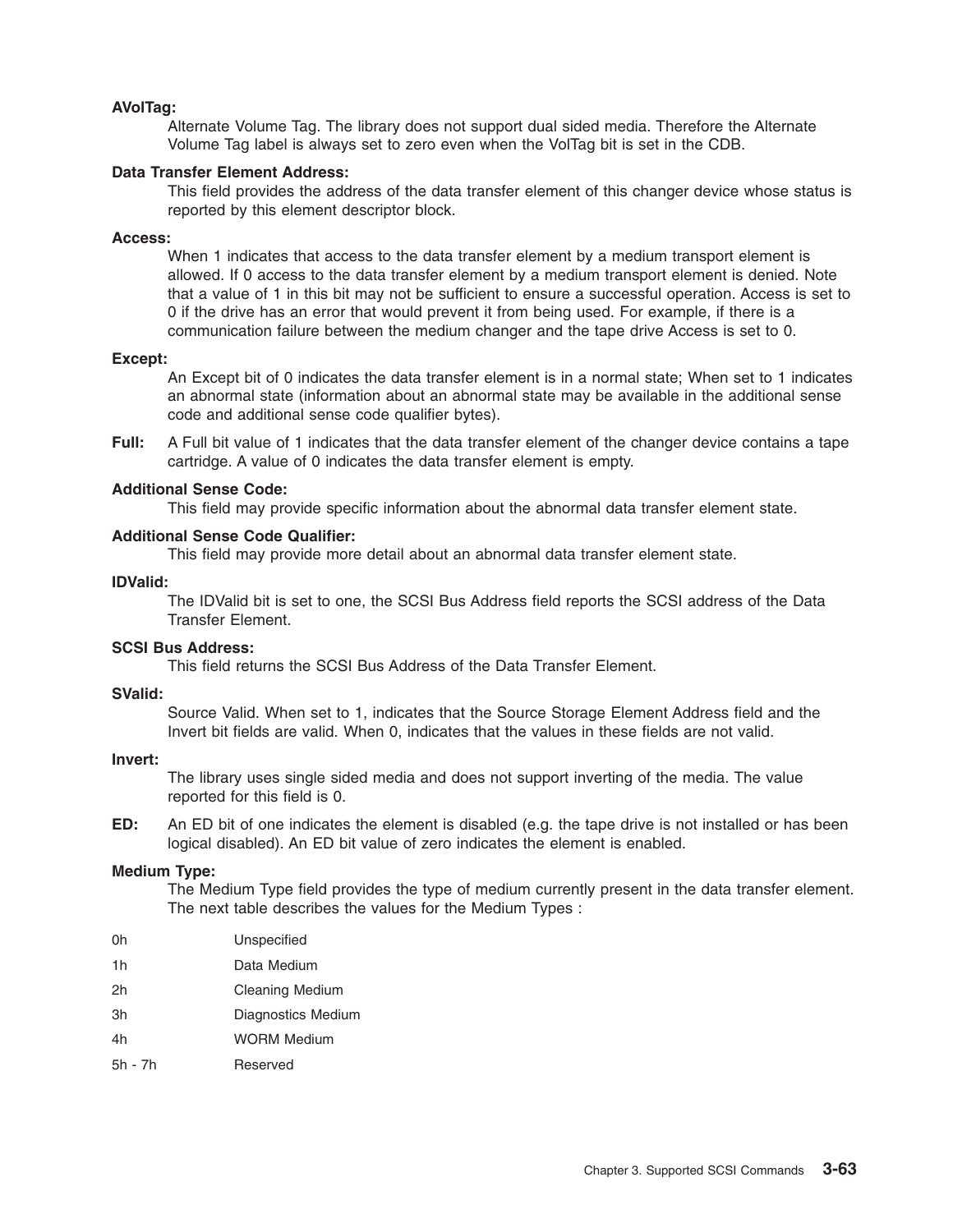#### **Source Storage Element Address:**

This field provides the address of the last storage element from which the tape cartridge was moved (valid only if the SValid bit is 1).

#### **Primary Volume Tag Information:**

When VolTag in CDB was set the media changer will return a 36 byte PVolTag Identifier. This identifier will contain the bar code label of the cartridge mounted in the tape drive.

The first six (6) characters are any combination of upper case A-Z or 0-9 (e.g. ABC123) to identify the cartridge volume. The last two (2) characters are determined by the cartridge media type (i.e. L for LTO and 1 for tape cartridge generation or drive manufacturer unique identifier).

#### **Code Set:**

If the DVCID bit is set in the CDB, the Code Set field is set to 2h, indicating that ASCII values are returned. If the DVCID bit in the CDB is set to 0, the Code Set is set to 0h.

#### **Identifier Type:**

If the DVCID bit is set in the CDB, the Identifier Type is set to 1h. This indicates that the identifier field contains an eight byte vendor identifier followed by vendor unique identifier information. If the DVCID bit in the CDB is set to 0, the Identifier Type field is set to 0h.

#### **Identifier Length:**

The Identifier Length field contains the length in bytes of the Identifier field. When the DVCID bit is not set in the CDB the Identifier Length field is set to 00h.

#### **Identifier:**

If the DVCID bit is set in the CDB, the Identifier field provides the Vendor ID, Product ID and tape drive serial number. The format is identifier Type 1, which is equivalent to the drive's Inquiry page 83h. If the DVCID bit in the CDB is set to 0, the Identifier field is omitted.

Next table contains a list of the ASC and ASCQ values that will appear in the Additional Sense Code and Additional Sense Code Qualifier fields of the Data Transfer Element descriptor if the element is in an abnormal state. The Except field of an element descriptor indicates if an element is in an abnormal state.

| <b>ASC</b>      | <b>ASCQ</b> | <b>Description</b>                           | <b>Action</b>                                                                                                        |
|-----------------|-------------|----------------------------------------------|----------------------------------------------------------------------------------------------------------------------|
| 30 <sub>h</sub> | 03h         | Cleaning cartridge                           | The element contains a cleaning cartridge.                                                                           |
| 30 <sub>h</sub> | 83h         | Cleaning cartridge<br>without bar code label | The element contains a cleaning cartridge without a readable bar<br>code label.                                      |
| 3Bh             | 12h         | Magazine removed                             | Insert magazine.                                                                                                     |
| 80h             | <b>BDh</b>  | Drive communication<br>problem               | The media changer has problems communicating with the tape<br>drive. Make sure the tape drive is properly connected. |
| 83h             | 00h         | Element not yet scanned                      | The media changer has not scanned this element up to now.                                                            |
| 83h             | 01h         | No bar code label                            | The element contains a cartridge without a readable bar code label.                                                  |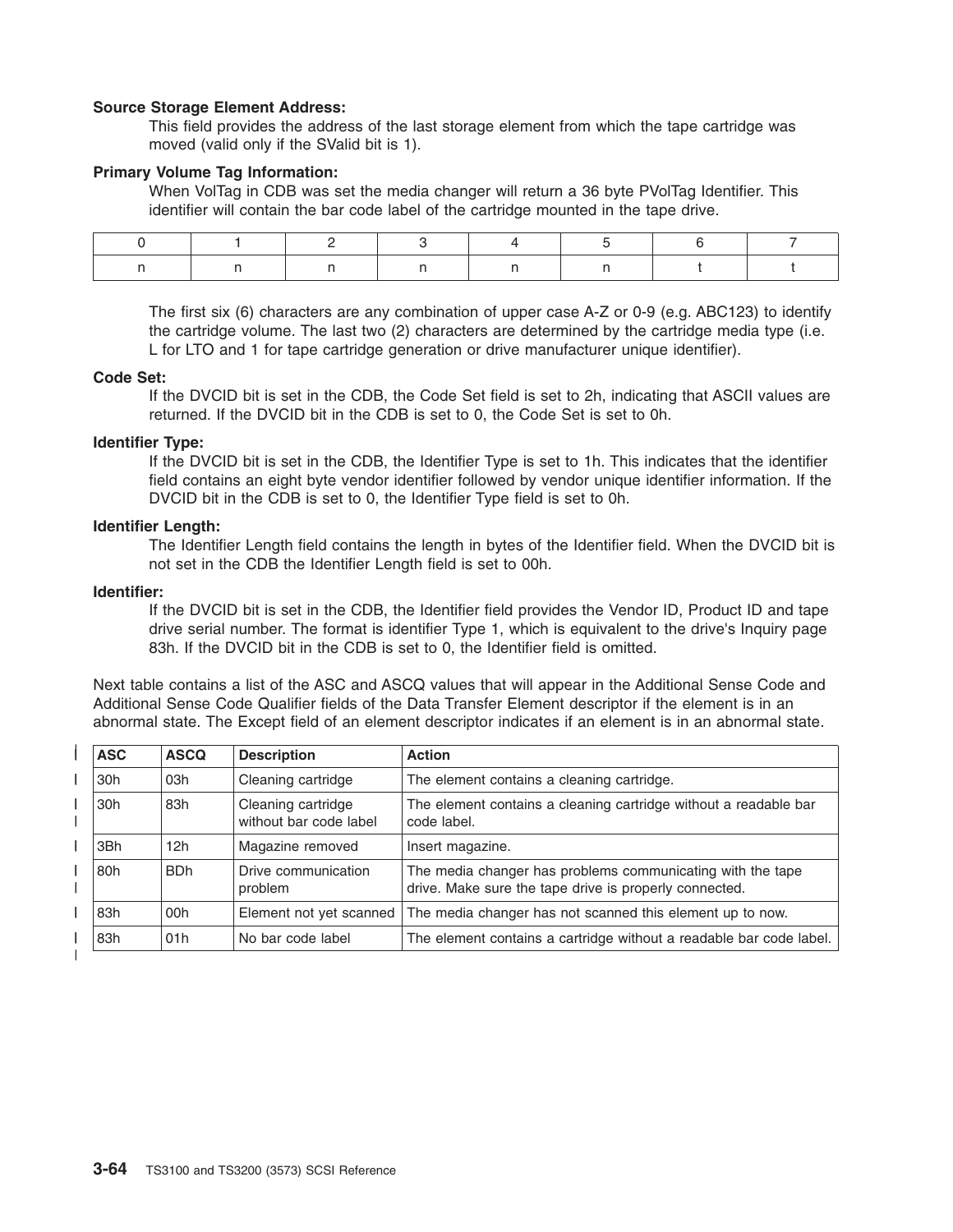### **RELEASE 6 (17h)**

The RELEASE command is used to release a previously reserved logical unit.

| <b>Bit</b>  | ⇁ | 6                    | 5 | 4        | 3        | $\mathbf{2}$ |  |  |  |
|-------------|---|----------------------|---|----------|----------|--------------|--|--|--|
| <b>Byte</b> |   |                      |   |          |          |              |  |  |  |
| 0           |   | Operation Code (17h) |   |          |          |              |  |  |  |
|             |   | <b>LUN</b>           |   | Obsolete |          |              |  |  |  |
| 2           |   |                      |   |          | Obsolete |              |  |  |  |
| 3           |   |                      |   |          | Reserved |              |  |  |  |
| 4           |   | Reserved             |   |          |          |              |  |  |  |
| 5           |   |                      |   |          | Control  |              |  |  |  |

**Field descriptions:**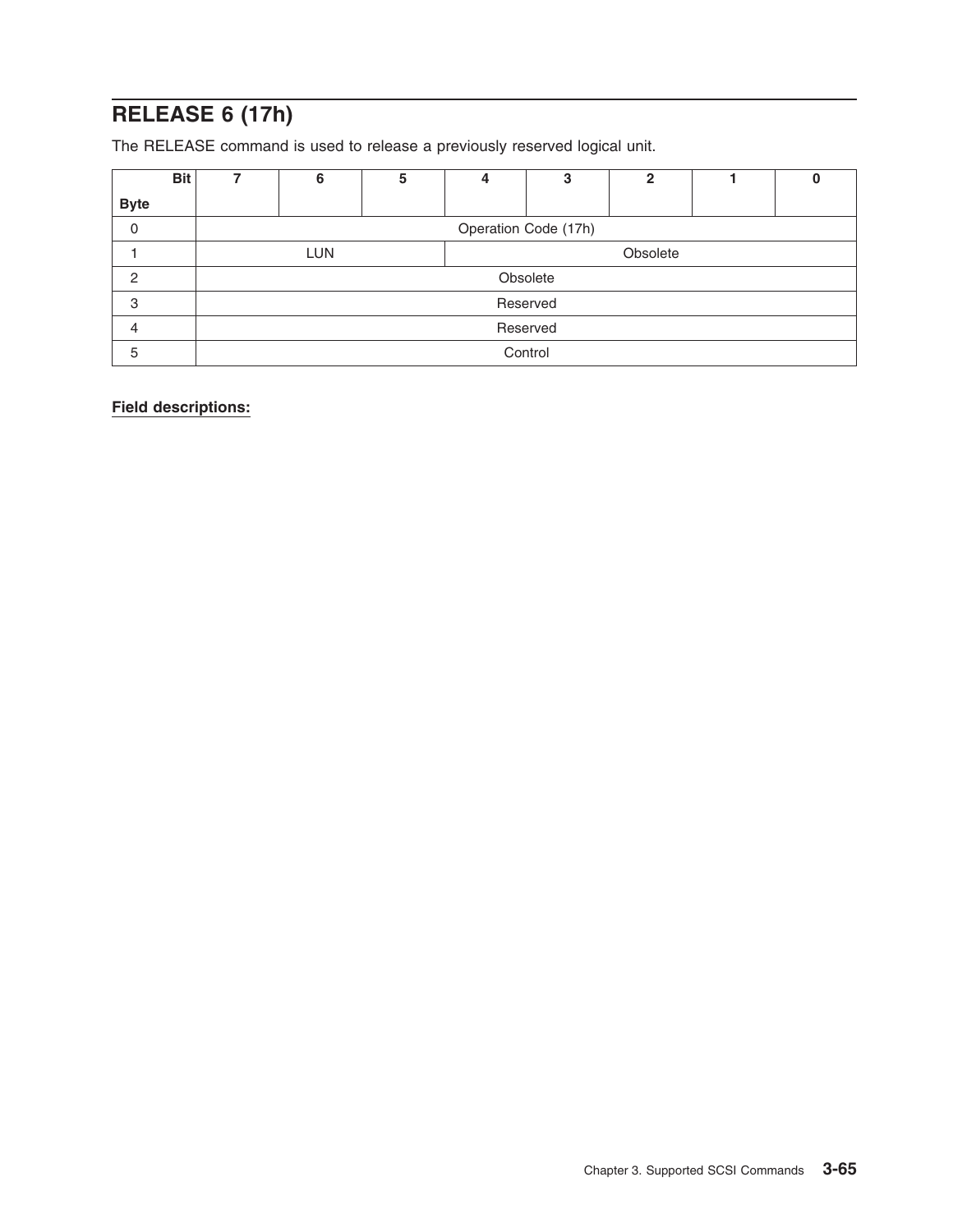### **RELEASE 10 (57h)**

The RELEASE 10 command is used to release a previously reserved logical unit. This library supports Third-Party reservation. Third-Party release allows an application client to release a logical unit that was previously reserved using third party reservation.

|                | <b>Bit</b> | 7                                          | 6                     | 5 | 4 | 3                     | $\overline{2}$ |  | $\bf{0}$ |  |
|----------------|------------|--------------------------------------------|-----------------------|---|---|-----------------------|----------------|--|----------|--|
| <b>Byte</b>    |            |                                            |                       |   |   |                       |                |  |          |  |
| $\mathbf 0$    |            |                                            |                       |   |   | Operation Code (57h)  |                |  |          |  |
| 1              |            | <b>LUN</b><br>3rdPty<br>Reserved<br>LongID |                       |   |   |                       |                |  | Reserved |  |
| $\overline{2}$ |            |                                            |                       |   |   | Obsolete              |                |  |          |  |
| 3              |            |                                            |                       |   |   | Third Party Device ID |                |  |          |  |
| 4              |            |                                            |                       |   |   | Reserved              |                |  |          |  |
| 5              |            |                                            |                       |   |   | Reserved              |                |  |          |  |
| 6              |            |                                            |                       |   |   | Reserved              |                |  |          |  |
| $\overline{7}$ |            | (MSB)                                      | Parameter List Length |   |   |                       |                |  |          |  |
| 8              |            |                                            | (LSB)                 |   |   |                       |                |  |          |  |
| 9              |            |                                            |                       |   |   | Control               |                |  |          |  |

#### **Field descriptions:**

#### **LongID:**

Device IDs greater than 255 are not supported, therefore setting of LongID will result in a Check Condition status. The Sense Key will be set to ILLEGAL REQUEST and the sense data to INVALID FIELD IN CDB.

#### **3rdPty:**

If the third party (3rdPty) bit is zero, then a third-party release is not requested. If the 3rdPty bit is zero then the LongID and Parameter List Length field shall be ignored. If the 3rdPty bit is one then the library shall release the reservation, but only if the initiator ID and Third-Party Device ID are identical when compared to the RESERVE command that established the reservation.

#### **Third-Party Device ID:**

This field provides the Device ID for the third party when 3rdPty bit is set.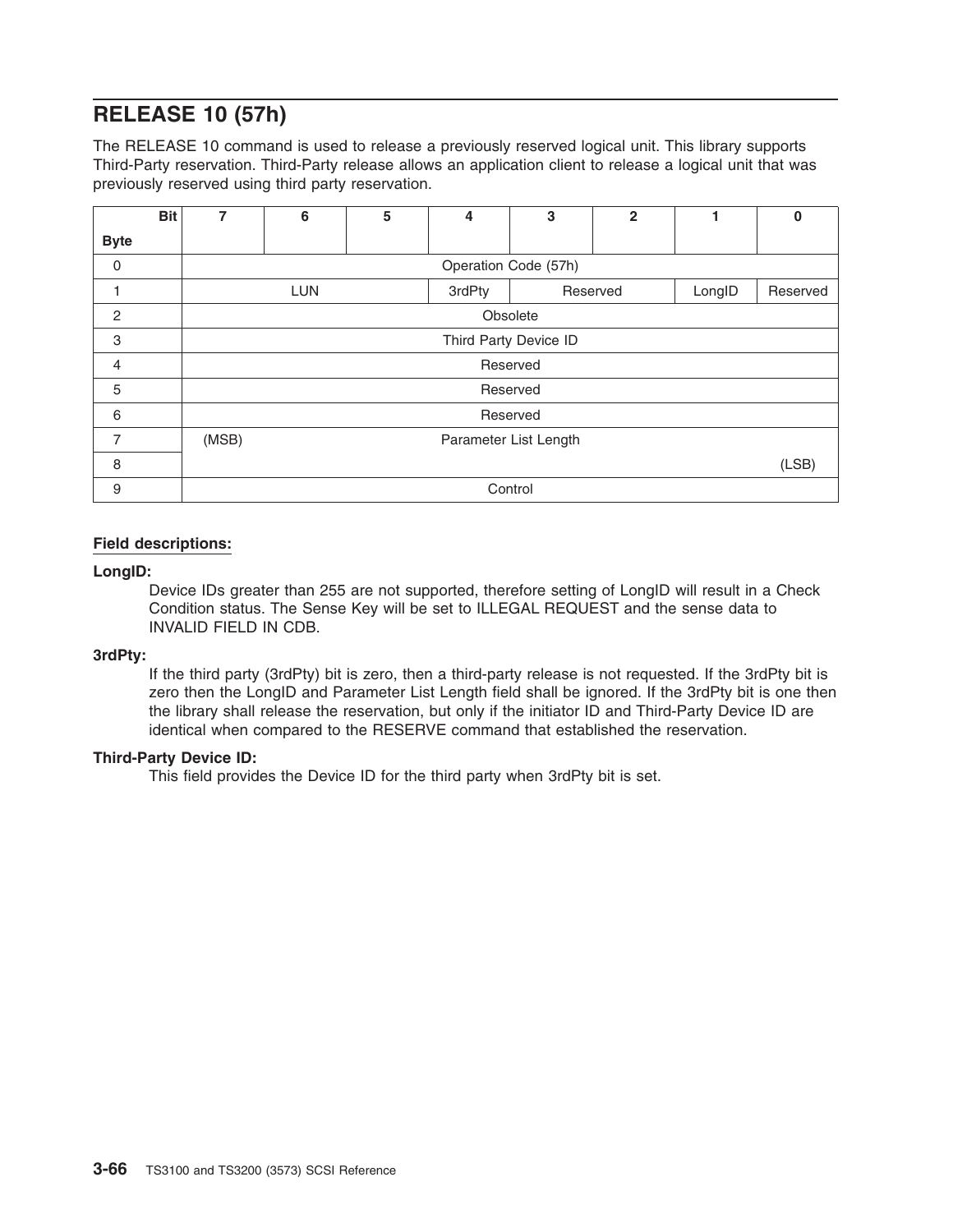### **REPORT SUPPORTED OPERATION CODES (A3h)**

The REPORT SUPPORTED OPERATION CODES command requests information on commands the addressed logical unit supports. An application client may request a list of all operation codes and service actions supported by the media changer.

|                | <b>Bit</b> | 7     | 6          | 5 | 4                               | 3                   | $\overline{2}$       | 1 | $\bf{0}$ |
|----------------|------------|-------|------------|---|---------------------------------|---------------------|----------------------|---|----------|
| <b>Byte</b>    |            |       |            |   |                                 |                     |                      |   |          |
| 0              |            |       |            |   |                                 | Operation Code (A3) |                      |   |          |
| 1              |            |       | <b>LUN</b> |   |                                 |                     | Service Action (0Ch) |   |          |
| $\overline{c}$ |            |       |            |   | <b>Reporting Options</b>        |                     |                      |   |          |
| 3              |            |       |            |   | <b>Requested Operation Code</b> |                     |                      |   |          |
| $\overline{4}$ |            | (MSB) |            |   | <b>Requested Service Action</b> |                     |                      |   |          |
| 5              |            |       |            |   |                                 |                     |                      |   | (LSB)    |
| 6              |            | (MSB) |            |   |                                 |                     |                      |   |          |
| 7              |            |       |            |   |                                 | Allocation Length   |                      |   |          |
| 8              |            |       |            |   |                                 |                     |                      |   |          |
| 9              |            |       |            |   |                                 |                     |                      |   | (LSB)    |
| 10             |            |       |            |   |                                 | Reserved            |                      |   |          |
| 11             |            |       |            |   |                                 | Control             |                      |   |          |

#### **Field descriptions:**

#### **Reporting Options :**

The Reporting Options field specifies the information to be returned in the parameter data.

| <b>Reporting Option</b> | <b>Description</b>                                                                                                                                                                                                                                                                                                                                                                                                                                                                                                         |
|-------------------------|----------------------------------------------------------------------------------------------------------------------------------------------------------------------------------------------------------------------------------------------------------------------------------------------------------------------------------------------------------------------------------------------------------------------------------------------------------------------------------------------------------------------------|
| 000 <sub>b</sub>        | A list of all operation codes and service actions supported by the logical unit shall be returned<br>in the all commands parameter data format. The Requested Operation Code Cdb field and<br>Requested Service Action Cdb field shall be ignored.                                                                                                                                                                                                                                                                         |
| 001b                    | The command support data for the operation code specified in the Requested Operation Code<br>field shall be returned in the one_command parameter data format. The Requested Service<br>Action Cdb field shall be ignored. If the Requested Operation Code field specifies an operation<br>code that has service actions, then the command shall be terminated with CHECK CONDITION<br>status, with the sense key set to ILLEGAL REQUEST, and the additional sense code set to<br><b>INVALID FIELD IN CDB.</b>             |
| 010b                    | The command support data for the operation code and service action specified in the<br>Requested Operation Code Cdb field and Requested Service Action Cdb field shall be returned<br>in the one_command parameter data format. If the Requested Operation Code Cdb field<br>specifies an operation code that does not have service actions, then the command shall be<br>terminated with CHECK CONDITION status, with the sense key set to ILLEGAL REQUEST,<br>and the additional sense code set to INVALID FIELD IN CDB. |
| 011b                    | Reserved                                                                                                                                                                                                                                                                                                                                                                                                                                                                                                                   |

#### **Requested Operation Code:**

The Requested Operation Code field specifies the operation code of the command to be returned in the one\_command parameter data format.

#### **Requested Service Action:**

The Requested Service Action field specifies the service action of the command to be returned in the one command parameter data format.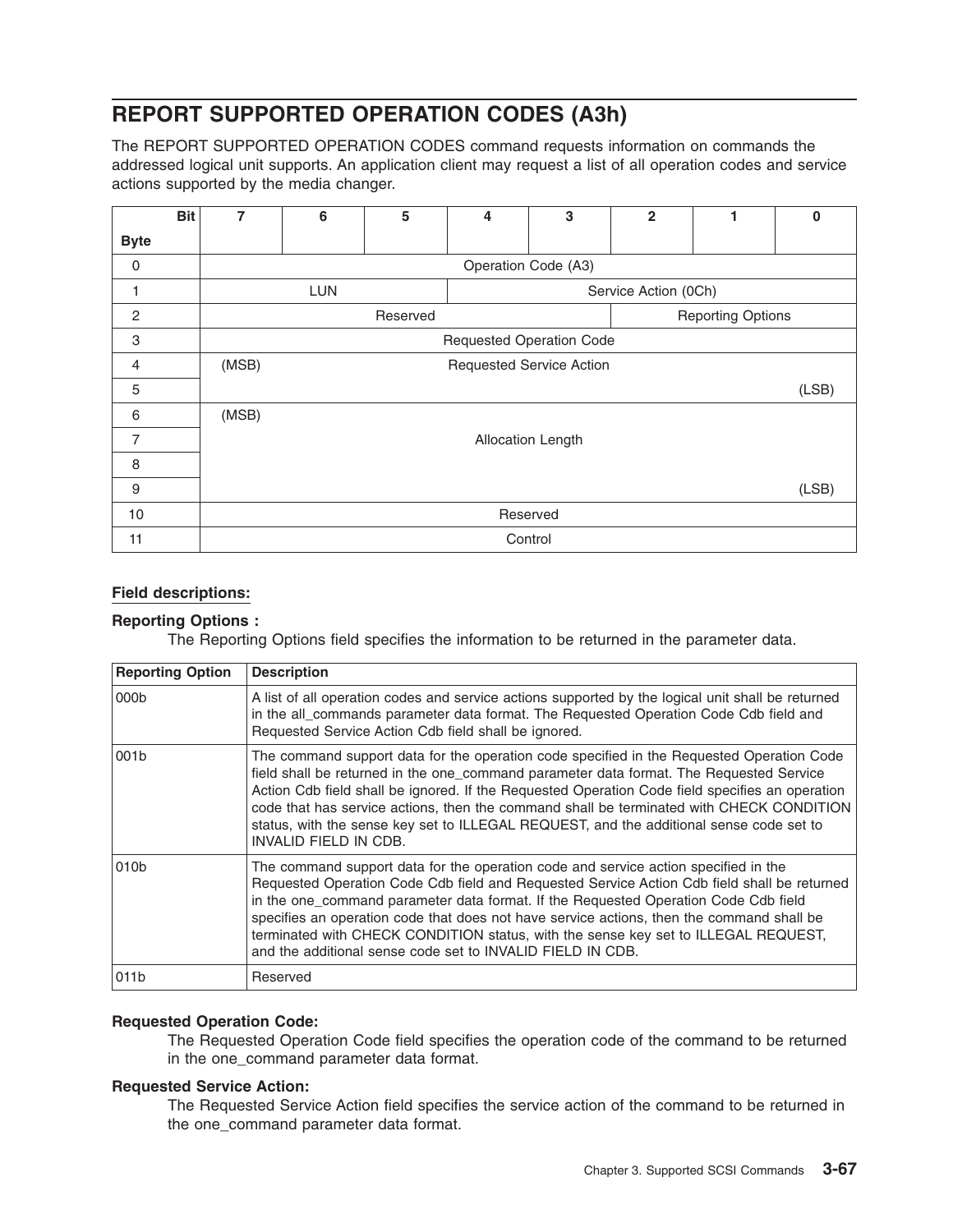#### **Allocation Length:**

The Allocation length field specifies the length in bytes that the initiator has allocated for returned data.

The REPORT SUPPORTED OPERATION CODES all\_commands parameter data format begins with a four-byte header that contains the length in bytes of the parameter data followed by a list of supported commands. Each command descriptor contains information about a single supported command CDB (i.e., one operation code and service action combination, or one non-service-action operation code). The list of command descriptors shall contain all commands supported by the logical unit.

The All Commands parameter data format is shown in next table.

| <b>Bit</b>  |                            |  |  |  |  |  |  |  |
|-------------|----------------------------|--|--|--|--|--|--|--|
| <b>Byte</b> |                            |  |  |  |  |  |  |  |
| 0 - 3       | Command data length (n-3)  |  |  |  |  |  |  |  |
| 4 - n       | <b>Command Descriptors</b> |  |  |  |  |  |  |  |

Each Command Descriptor contains information about a single supported command CDB. The Command Descriptor format is shown in next table:

|                | <b>Bit</b> | 7     | 6                     | 5 | 4 | 3        | $\mathbf{2}$ |  | 0     |  |  |
|----------------|------------|-------|-----------------------|---|---|----------|--------------|--|-------|--|--|
| <b>Byte</b>    |            |       |                       |   |   |          |              |  |       |  |  |
| $\mathbf 0$    |            |       | <b>Operation Code</b> |   |   |          |              |  |       |  |  |
|                |            |       |                       |   |   | Reserved |              |  |       |  |  |
| $\overline{2}$ |            | (MSB) | Service Action        |   |   |          |              |  |       |  |  |
| 3              |            |       |                       |   |   |          |              |  | (LSB) |  |  |
| $4 - 5$        |            |       | Reserved              |   |   |          |              |  |       |  |  |
| 6              |            | (MSB) | CDB Length            |   |   |          |              |  |       |  |  |
|                |            |       |                       |   |   |          |              |  | (LSB) |  |  |

The REPORT SUPPORTED OPERATION CODES one\_command parameter data format contains information about the CDB and a usage map for bits in the CDB for the command specified by the Reporting Options, Requested Operation Code, and Requested Service Action fields in the REPORT SUPPORTED OPERATION CODES CDB.

|                | <b>Bit</b> | 7     | 6                   | 5 | 4 | 3        | $\overline{2}$ |  |       |
|----------------|------------|-------|---------------------|---|---|----------|----------------|--|-------|
| <b>Byte</b>    |            |       |                     |   |   |          |                |  |       |
| 0              |            |       |                     |   |   | Reserved |                |  |       |
|                |            |       | Support<br>Reserved |   |   |          |                |  |       |
| $\overline{c}$ |            | (MSB) | CDB Size $(n-3)$    |   |   |          |                |  |       |
| 3              |            |       |                     |   |   |          |                |  | (LSB) |
| 4              |            | (MSB) | CDB Usage Data      |   |   |          |                |  |       |
| $\sqrt{n}$     |            |       |                     |   |   |          |                |  | (LSB) |

#### **Field descriptions:**

**Support:**

The Reporting Options field specifies the information to be returned in the parameter data.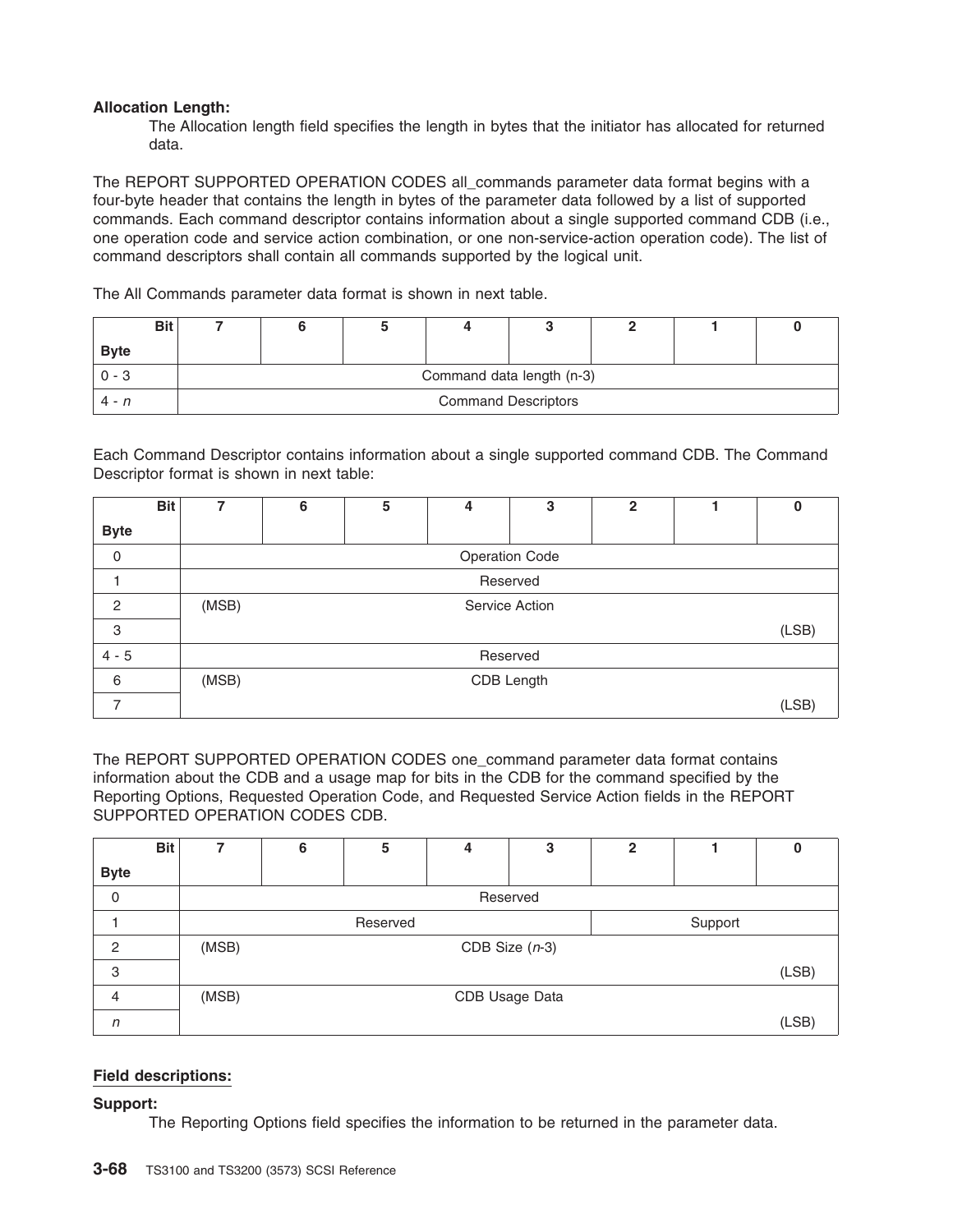| Support | <b>Description</b>                                                                                                                                                        |
|---------|---------------------------------------------------------------------------------------------------------------------------------------------------------------------------|
| 000b    | Data about the requested SCSI command is not currently available. All data after byte 1 is not<br>valid. A subsequent request for command support data may be successful. |
| 001b    | The device server does not support the requested command. All data after byte 1 is undefined.                                                                             |
| 010b    | Reserved                                                                                                                                                                  |
| 011b    | The device server supports the requested command in conformance with a SCSI standard.                                                                                     |
| 100h    | Reserved                                                                                                                                                                  |
| 101h    | The device server supports the requested command in a vendor specific manner.                                                                                             |
| 110h    | Reserved                                                                                                                                                                  |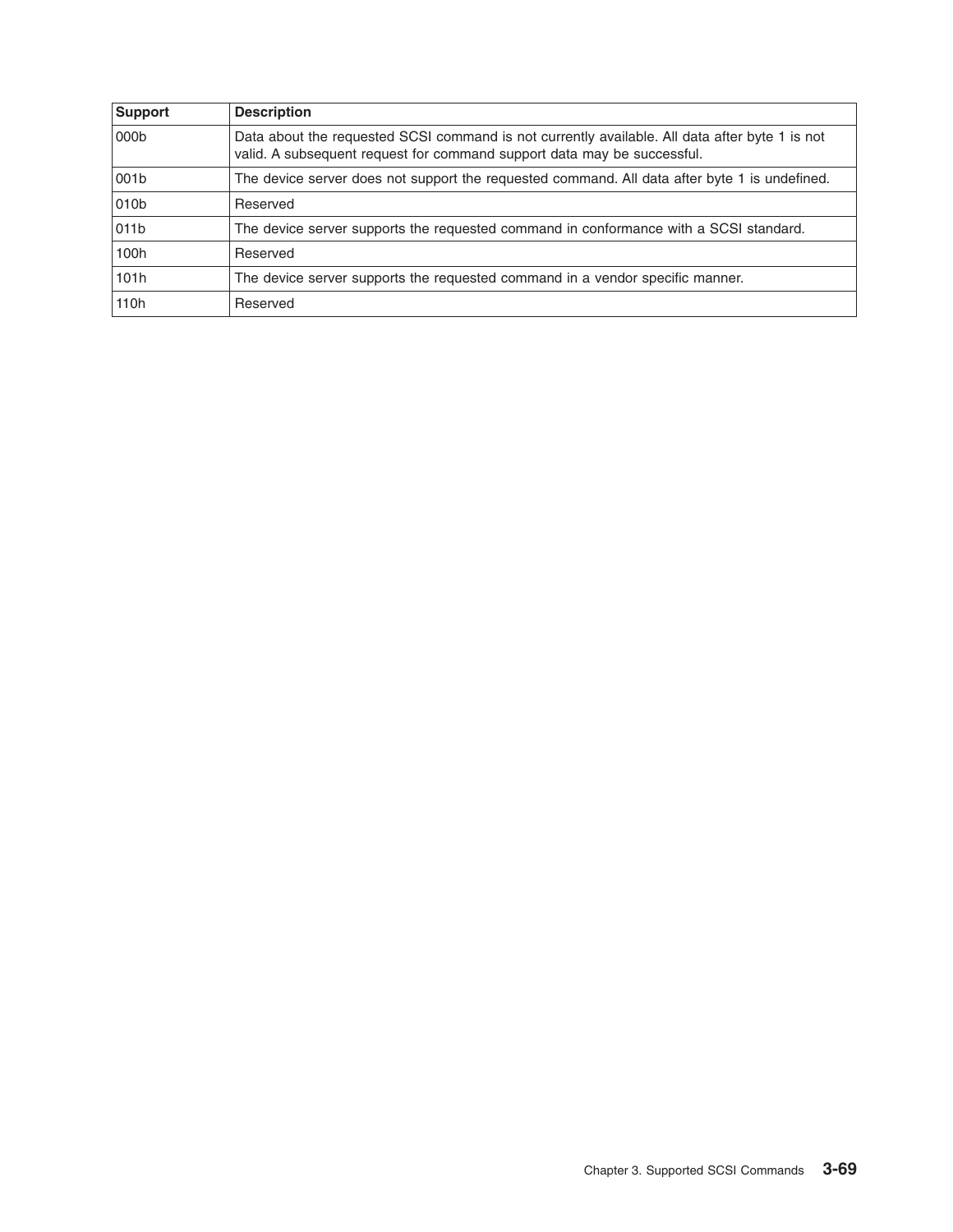### **REPORT TIMESTAMP (A3h)**

The REPORT TIMESTAMP command requests that the library return the value of the logical unit s timestamp.

| <b>Bit</b>     | $\overline{7}$ | 6          | 5 | 4 | 3                    | $\overline{\mathbf{2}}$ | 1 | $\mathbf 0$ |  |
|----------------|----------------|------------|---|---|----------------------|-------------------------|---|-------------|--|
| <b>Byte</b>    |                |            |   |   |                      |                         |   |             |  |
| $\mathbf 0$    |                |            |   |   | Operation Code (A3)  |                         |   |             |  |
|                |                | <b>LUN</b> |   |   | Service Action (0Fh) |                         |   |             |  |
| $\overline{c}$ |                |            |   |   | Reserved             |                         |   |             |  |
| $\mathsf 3$    |                |            |   |   | Reserved             |                         |   |             |  |
| $\overline{4}$ |                |            |   |   | Reserved             |                         |   |             |  |
| 5              |                |            |   |   | Reserved             |                         |   |             |  |
| 6              | (MSB)          |            |   |   |                      |                         |   |             |  |
| 7              |                |            |   |   | Allocation Length    |                         |   |             |  |
| 8              |                |            |   |   |                      |                         |   |             |  |
| 9              |                | (LSB)      |   |   |                      |                         |   |             |  |
| 10             |                | Reserved   |   |   |                      |                         |   |             |  |
| 11             |                |            |   |   | Control              |                         |   |             |  |

#### **Field descriptions:**

#### **Allocation Length:**

The Allocation Length field specifies the number bytes the application client has allocated for the returned data.

The Timestamp shall not be affected by an I T nexus loss or a logical unit reset. The Timestamp is cleared on a hard reset event.

The REPORT TIMESTAMP parameter data format is shown in next table.

|                | <b>Bit</b> | 6                                     | 5 | 4 | 3        | 2 |  |  |  |  |
|----------------|------------|---------------------------------------|---|---|----------|---|--|--|--|--|
| <b>Byte</b>    |            |                                       |   |   |          |   |  |  |  |  |
| $0 - 1$        |            | Timestamp parameter data length (0Ah) |   |   |          |   |  |  |  |  |
| $\overline{c}$ |            | Timestamp Origin<br>Reserved          |   |   |          |   |  |  |  |  |
| 3              |            |                                       |   |   | Reserved |   |  |  |  |  |
| $4 - 9$        |            | Timestamp                             |   |   |          |   |  |  |  |  |
| $10 -$<br>11   |            | Reserved                              |   |   |          |   |  |  |  |  |

#### **Field descriptions:**

#### **Timestamp parameter data length:**

The Timestamp parameter data length field indicates the number of bytes of parameter data that follow.

#### **Timestamp Origin :**

The Timestamp origin field indicates the origin of the timestamp.

| Code | uon<br>$- - - - - -$ |
|------|----------------------|
|      |                      |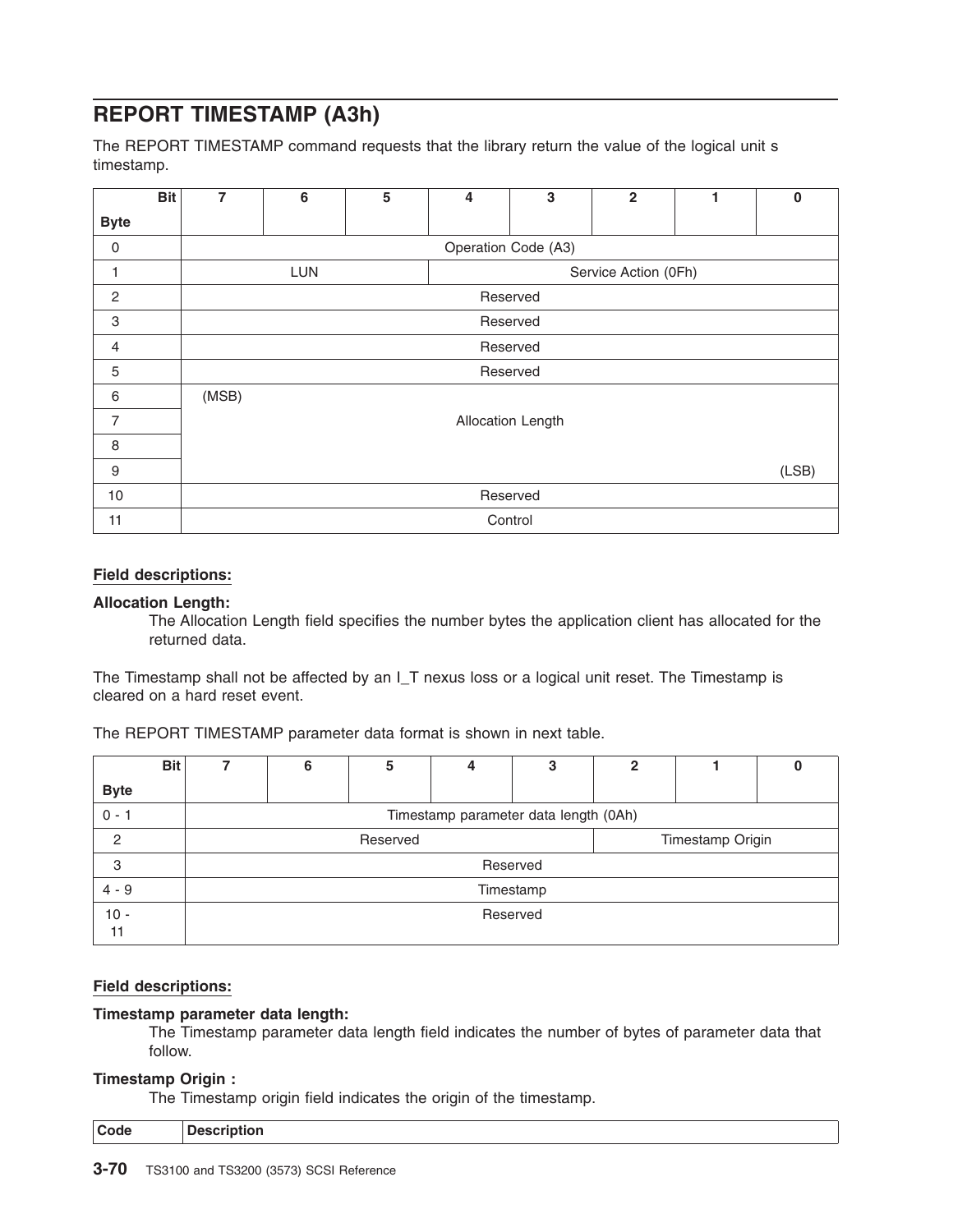| 000b              | Timestamp initialized to zero at power-on or as the result of a hard reset |
|-------------------|----------------------------------------------------------------------------|
| 1001 <sub>b</sub> | Reserved                                                                   |
| 010 <sub>b</sub>  | Timestamp initialized by the SET TIMESTAMP command                         |
| 011b              | Timestamp initialized by methods outside the scope of this standard        |

#### **TimeStamp :**

The Timestamp field contains the current value of the timestamp. The Time Stamp field returns the number of milliseconds that have elapsed since midnight, 1 January 1970 UT.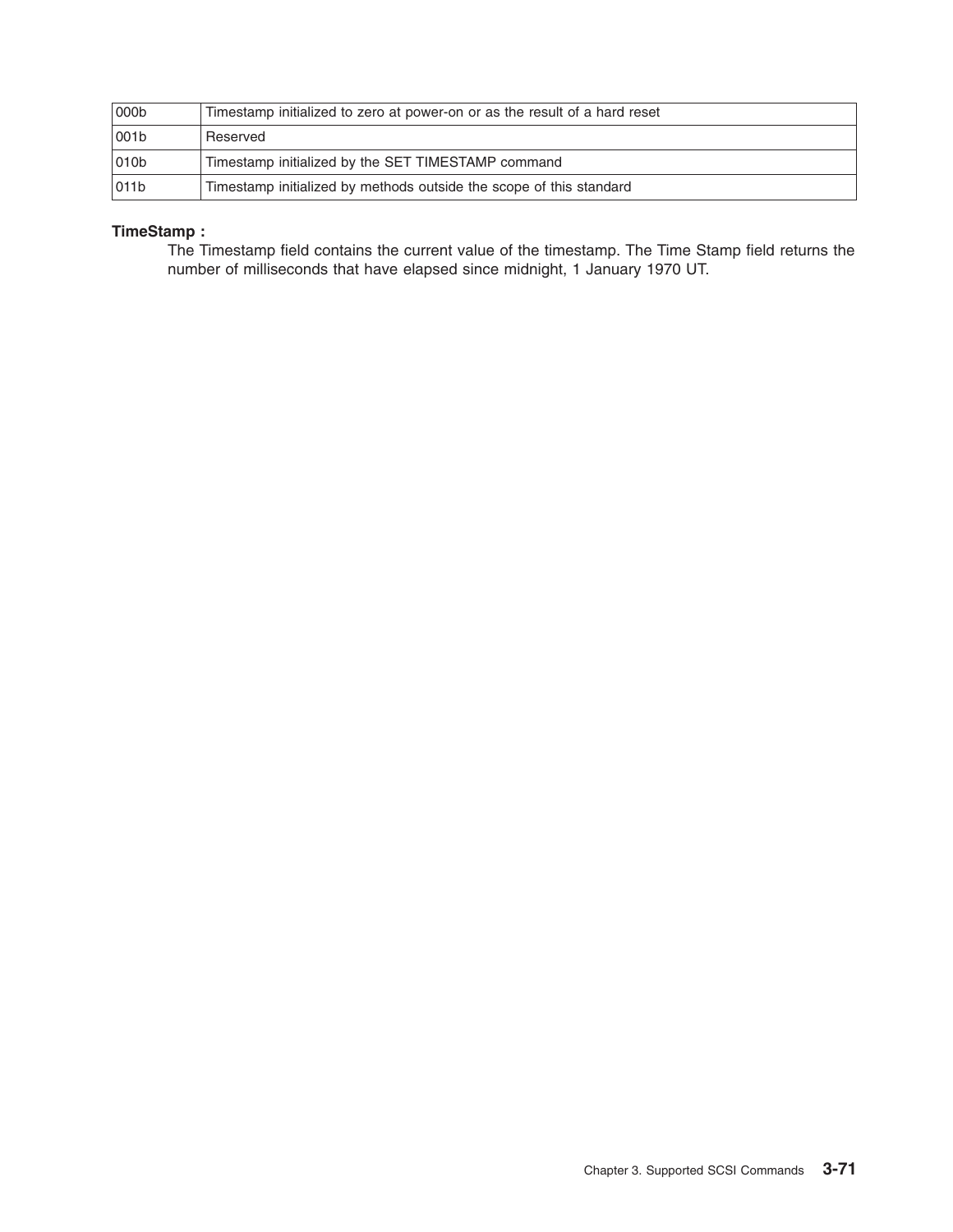### **SEND DIAGNOSTIC (1Dh)**

By means of this command the media changer can be requested to perform a self-test operation on itself. During this self-test the serial communication to the tape drive and robotics is tested. Also any pending Hardware Error condition is reported on this command.

|                | <b>Bit</b> |       | 6                         | 5 | 4     | 3        | $\mathbf 2$ |         | O      |  |
|----------------|------------|-------|---------------------------|---|-------|----------|-------------|---------|--------|--|
| <b>Byte</b>    |            |       |                           |   |       |          |             |         |        |  |
| 0              |            |       | Operation Code (1Dh)      |   |       |          |             |         |        |  |
|                |            |       | <b>LUN</b>                |   | PF(1) | Reserved | SelfT (1)   | DOfl(0) | UOH(0) |  |
| $\overline{c}$ |            |       | Reserved                  |   |       |          |             |         |        |  |
| 3              |            | (MSB) | Parameter List Length (0) |   |       |          |             |         |        |  |
| 4              |            |       |                           |   |       |          |             |         | (LSB)  |  |
| 5              |            |       |                           |   |       | Control  |             |         |        |  |

#### **Field descriptions:**

- **PF:** Page Format. The value for this bit must be set to 1 to indicate that the SEND DIAGNOSTICS parameters conform to the page structure as specified in SCSI-2.
- **SelfT:** This bit indicates whether the media changer should perform the diagnostic test specified in the parameter list or a standard self-test. The library only supports the self-test and should therefore be set to 1.
- **DOfI:** Device Offline. Since diagnostics tests must be performed when the media changer is online, the value of this bit must be set to 0.
- **UOfl:** Unit Offline. Since the media changer is a single logical unit, the value of this bit must be set to 0.

#### **Parameter List Length:**

The media changer does not accept additional parameters for diagnostics test. Must be set to zero.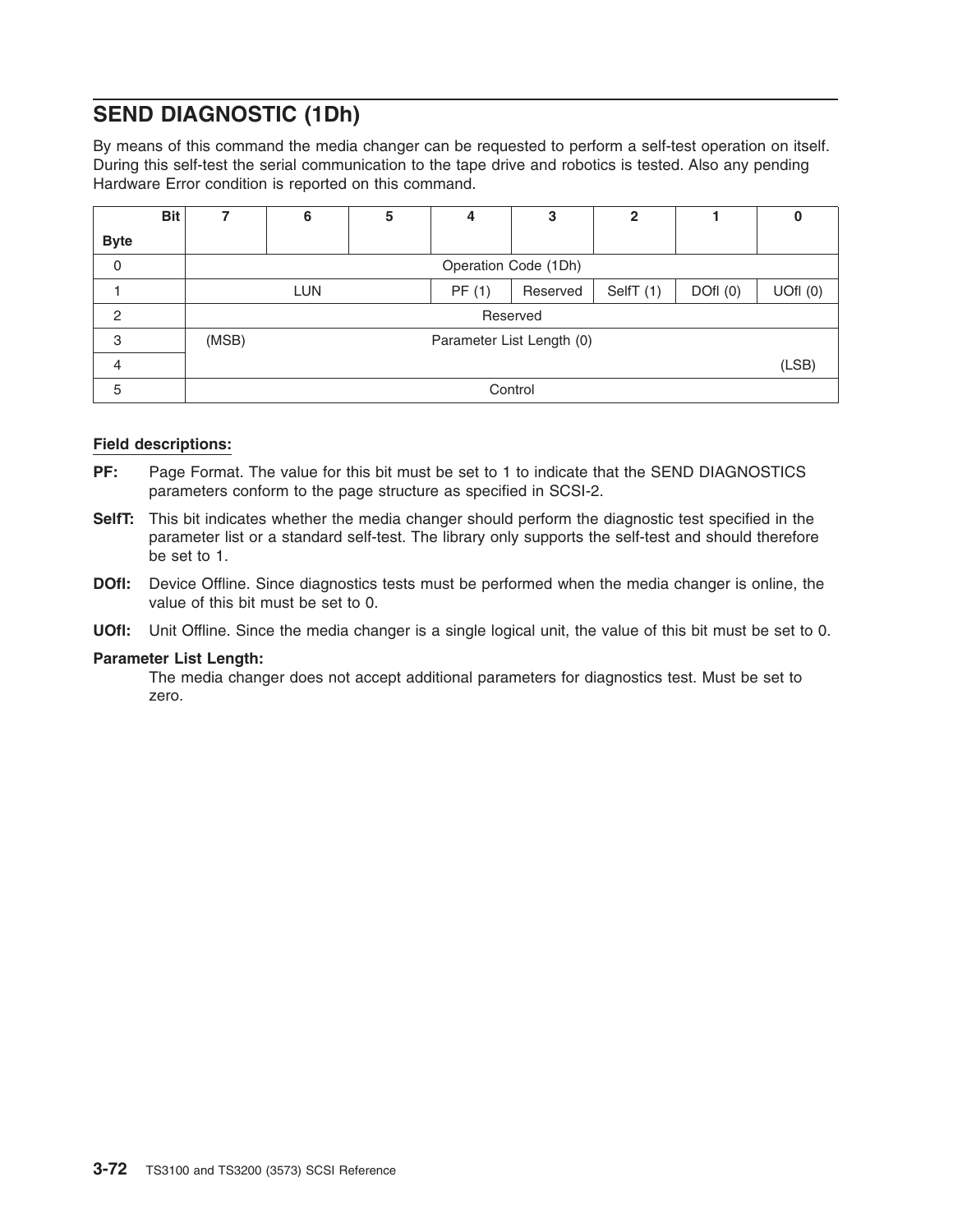### **SEND VOLUME TAG (B6h)**

The SEND VOLUME TAG command transfers a volume tag template to be used for a search of existing volume tag information or new volume tag information for one media changer element address. The function of the command is conveyed by the Send Action Code field value. The REQUEST VOLUME ELEMENT ADDRESS command may be used to transfer the results of a translate search operation.

|                | <b>Bit</b> | 7        | 6          | 5 | 4        | 3                      | $\overline{2}$   | 1                 | $\bf{0}$ |
|----------------|------------|----------|------------|---|----------|------------------------|------------------|-------------------|----------|
| <b>Byte</b>    |            |          |            |   |          |                        |                  |                   |          |
| 0              |            |          |            |   |          | Operation Code (B6h)   |                  |                   |          |
| 1              |            |          | <b>LUN</b> |   | Reserved |                        |                  | Element Type Code |          |
| $\overline{c}$ |            | (MSB)    |            |   |          | <b>Element Address</b> |                  |                   |          |
| 3              |            |          |            |   |          |                        |                  |                   | (LSB)    |
| $\overline{4}$ |            |          | Reserved   |   |          |                        |                  |                   |          |
| 5              |            |          | Reserved   |   |          |                        | Send Action Code |                   |          |
| $6 - 7$        |            |          |            |   |          | Reserved               |                  |                   |          |
| 8              |            | (MSB)    |            |   |          | Parameter List Length  |                  |                   |          |
| 9              |            |          |            |   |          |                        |                  |                   | (LSB)    |
| 10             |            | Reserved |            |   |          |                        |                  |                   |          |
| 11             |            |          |            |   |          | Control                |                  |                   |          |

#### **Field descriptions:**

#### **Element Type Code:**

The Element Type Code field specifies an element type specification as defined in the Read Element Status command. If the Send Action Code field indicates a translate operation, this field indicates the element types to be searched. If the value is zero, all element types are candidates for a translate operation. If the Send Action Code does not indicate a translate, this field shall be treated as reserved.

#### **Element Address:**

The Element Address field gives the media changer element address whose interpretation depends on the Send Action Code field. When the Send Action Code field is a translate, the Element Address field gives the starting element to be examined for the search operation. When the Send Action Code field is assert, replace, or undefined, the Element Address field gives the specific Element Address where the volume tag information for a volume is to be modified.

#### **Send Action Code:**

The Send Action Code field gives the function to be performed by this command as specified in next table:

| Code           | <b>Description</b>                                           |
|----------------|--------------------------------------------------------------|
| l Oh           | Translate - search all defined volume tags                   |
| 1 <sub>h</sub> | Translate - search only primary volume tags                  |
| l4h            | Translate - search all defined tags, ignore sequence numbers |
| 5h             | Translate - search primary tags, ignore sequence numbers     |
| 8h             | Assert - as the primary volume tag, if tag now undefined     |
| l Ah           | Replace - the primary volume tag - current tag ignored       |
| ∣Ch            | Undefine - the primary volume tag - current tag ignored      |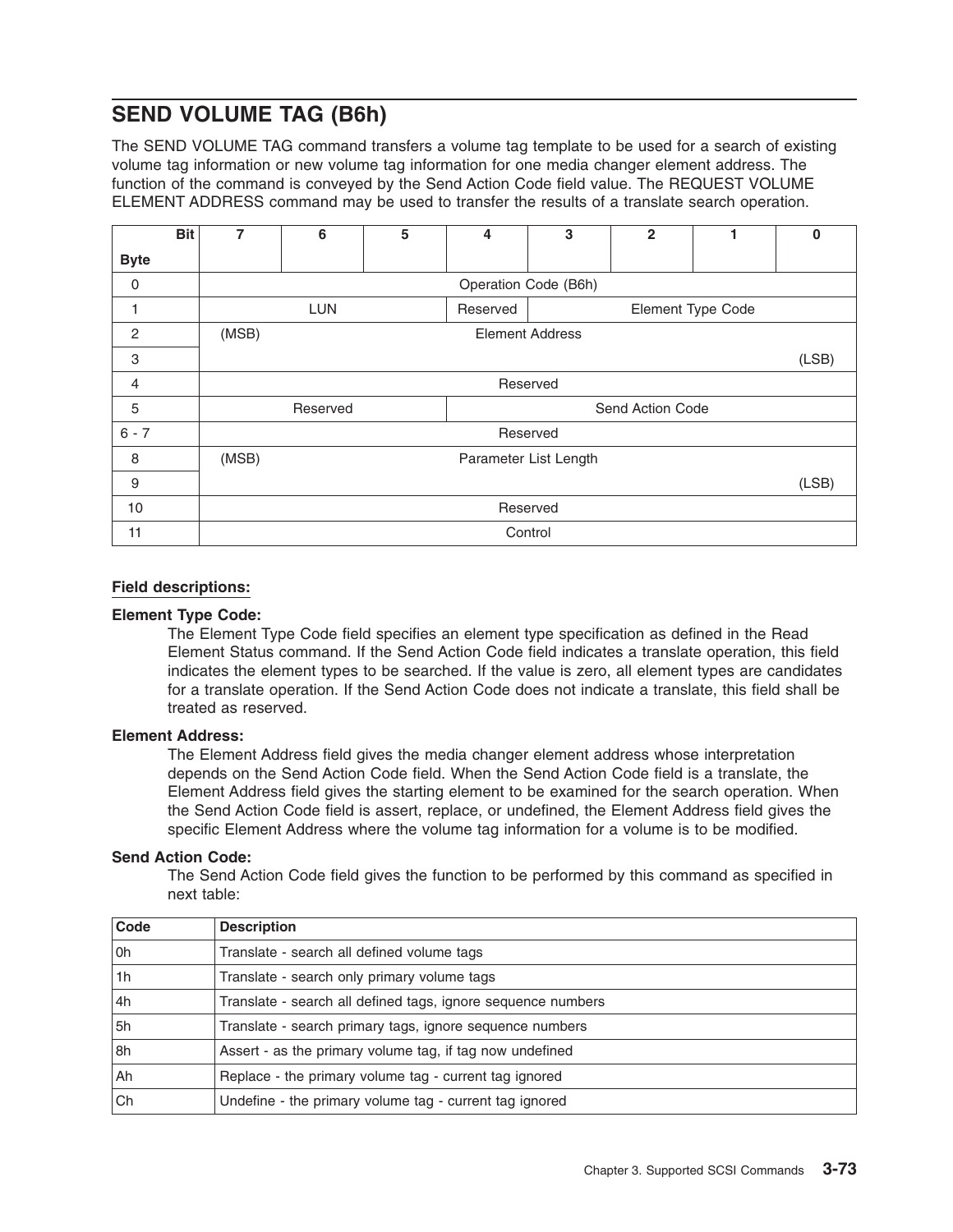#### **Parameter List Length:**

The Parameter List Length field shall be zero when the Send Action Code is an undefine function. The Parameter List Length shall be set to the length of the Send Volume Tag Parameter structure.

### **Send Volume Tag Parameter structure**

|             | <b>Bit</b> | 7     | 6 | 5 | 4                              | 3        | $\mathbf{2}$ | 0     |
|-------------|------------|-------|---|---|--------------------------------|----------|--------------|-------|
| <b>Byte</b> |            |       |   |   |                                |          |              |       |
| $\mathbf 0$ |            | (MSB) |   |   | Volume Identification Template |          |              |       |
| 31          |            |       |   |   |                                |          |              | (LSB) |
| $32 -$      |            |       |   |   |                                | Reserved |              |       |
| 33          |            |       |   |   |                                |          |              |       |
| 34          |            | (MSB) |   |   | Minimum Volume Sequence Number |          |              |       |
| 35          |            |       |   |   |                                |          |              | (LSB) |
| $36 -$      |            |       |   |   |                                | Reserved |              |       |
| 37          |            |       |   |   |                                |          |              |       |
| 38          |            | (MSB) |   |   | Maximum Volume Sequence Number |          |              |       |
| 39          |            |       |   |   |                                |          |              | (LSB) |

#### **Field descriptions:**

#### **Volume Identification Template:**

The Volume Identification Template field specifies a search template for translate functions and the value of the new volume identification information for other Send Volume Tag command functions. As a search template, this field may contain the wildcard characters ? and \*. The ? shall match any single character. The \* shall match any string of characters. When it appears in a template the remainder of the template at higher offsets in the field is not used. For assert, replace, or undefined functions, the wildcard characters may not be used.

#### **Minimum Volume Sequence Number:**

The Minimum Volume Sequence Number field specifies the new sequence number for the assert and replace functions. For a translate, this field specifies the least value in the volume sequence number field of the volume tag information that meets the search specification.

#### **Maximum Volume Sequence Number:**

The Maximum Volume Sequence Number field specifies the maximum number value in the volume sequence number field of the volume tag information that meets the search specification. This field is ignored for assert, replace, and undefine functions.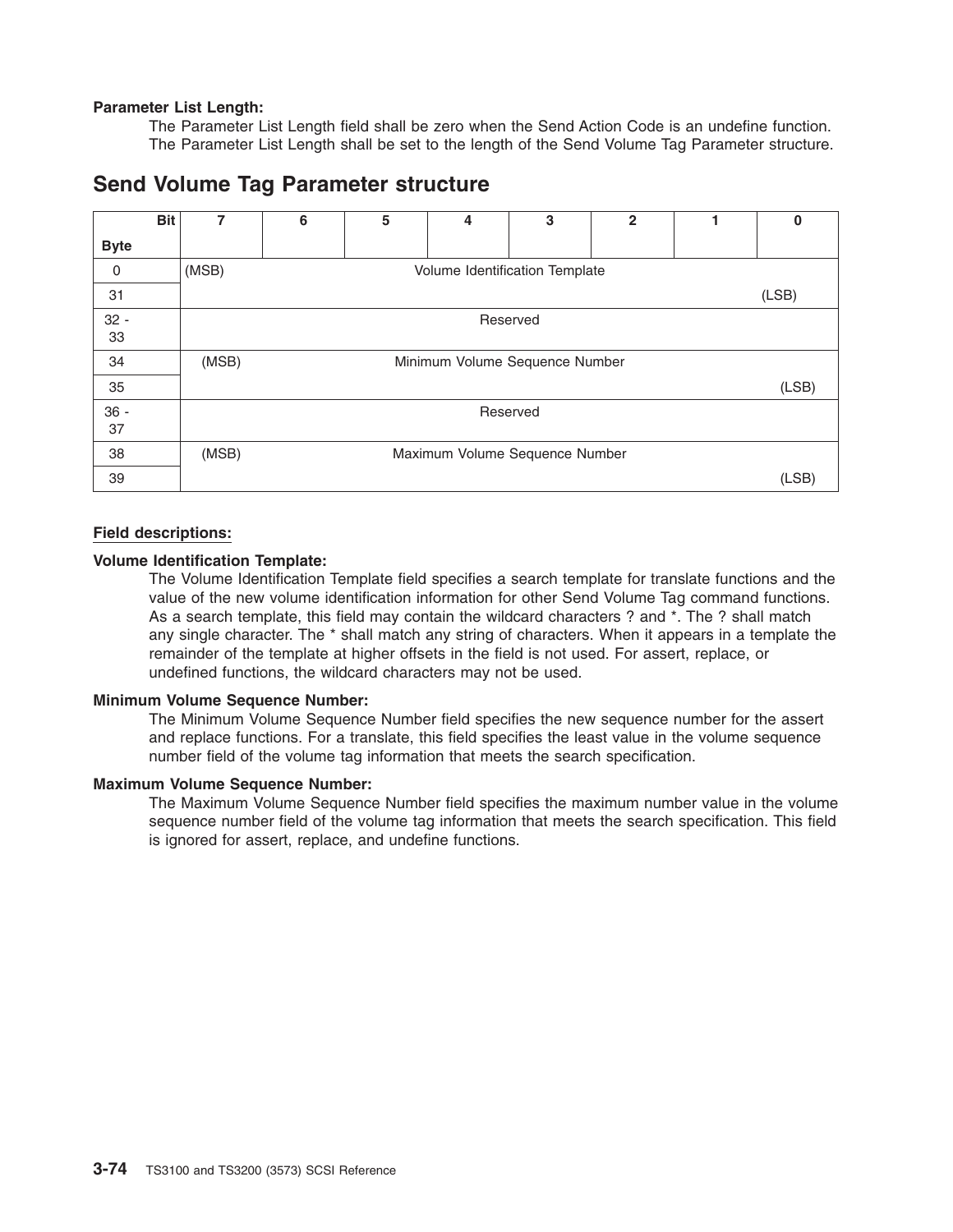### **SET TIMESTAMP (A4h)**

The SET TIMESTAMP command requests the device server to initialize the timestamp in the media changer, if the SCSIP bit is set to one or the TCMOS bit is set to one in the Control Extension mode page. If the SCSIP bit is set to zero, the SET TIMESTAMP command shall be terminated with CHECK CONDITION status, with the sense key set to ILLEGAL REQUEST, and the additional sense code set to INVALID FIELD IN CDB.

|                | <b>Bit</b> | 7     | 6                                  | 5 | 4 | 3                     | $\overline{2}$ |  | $\bf{0}$ |  |  |
|----------------|------------|-------|------------------------------------|---|---|-----------------------|----------------|--|----------|--|--|
| <b>Byte</b>    |            |       |                                    |   |   |                       |                |  |          |  |  |
| $\mathbf 0$    |            |       |                                    |   |   | Operation Code (A4)   |                |  |          |  |  |
|                |            |       | <b>LUN</b><br>Service Action (0Fh) |   |   |                       |                |  |          |  |  |
| $\overline{c}$ |            |       |                                    |   |   | Reserved              |                |  |          |  |  |
| 3              |            |       |                                    |   |   | Reserved              |                |  |          |  |  |
| 4              |            |       |                                    |   |   | Reserved              |                |  |          |  |  |
| 5              |            |       |                                    |   |   | Reserved              |                |  |          |  |  |
| 6              |            | (MSB) |                                    |   |   |                       |                |  |          |  |  |
| $\overline{7}$ |            |       |                                    |   |   | Parameter List Length |                |  |          |  |  |
| 8              |            |       |                                    |   |   |                       |                |  |          |  |  |
| 9              |            |       | (LSB)                              |   |   |                       |                |  |          |  |  |
| 10             |            |       | Reserved                           |   |   |                       |                |  |          |  |  |
| 11             |            |       |                                    |   |   | Control               |                |  |          |  |  |

#### **Field descriptions:**

#### **Parameter List Length:**

The PARAMETER LIST LENGTH field specifies the length in bytes of the SET TIMESTAMP parameters that shall be transferred from the application client to the device server. A parameter list length of zero indicates that no data shall be transferred, and that no change shall be made to the timestamp.

The SET TIMESTAMP parameter data format is shown in next table.

| <b>Bit</b>   |          | ື |  |            |  |  |  |  |
|--------------|----------|---|--|------------|--|--|--|--|
| <b>Byte</b>  |          |   |  |            |  |  |  |  |
| $0 - 3$      | Reserved |   |  |            |  |  |  |  |
| $4 - 9$      |          |   |  | Time Stamp |  |  |  |  |
| $10 -$<br>11 | Reserved |   |  |            |  |  |  |  |

The TIMESTAMP field shall contain the initial value of the timestamp in the format defined in above table. The Time Stamp field should be the number of milliseconds that have elapsed since midnight, 1 January 1970 UT. If the high order byte in the TIMESTAMP field is greater than F0h, the command shall be terminated with CHECK CONDITION status, with the sense key set to ILLEGAL REQUEST, and the additional sense code set to INVALID FIELD IN PARAMETER LIST.

On successful completion of a SET TIMESTAMP command the device server shall generate a unit attention condition for the initiator port associated with every I\_T nexus except the I\_T nexus on which the SET TIMESTAMP command was received, with the additional sense code set to TIMESTAMP CHANGED.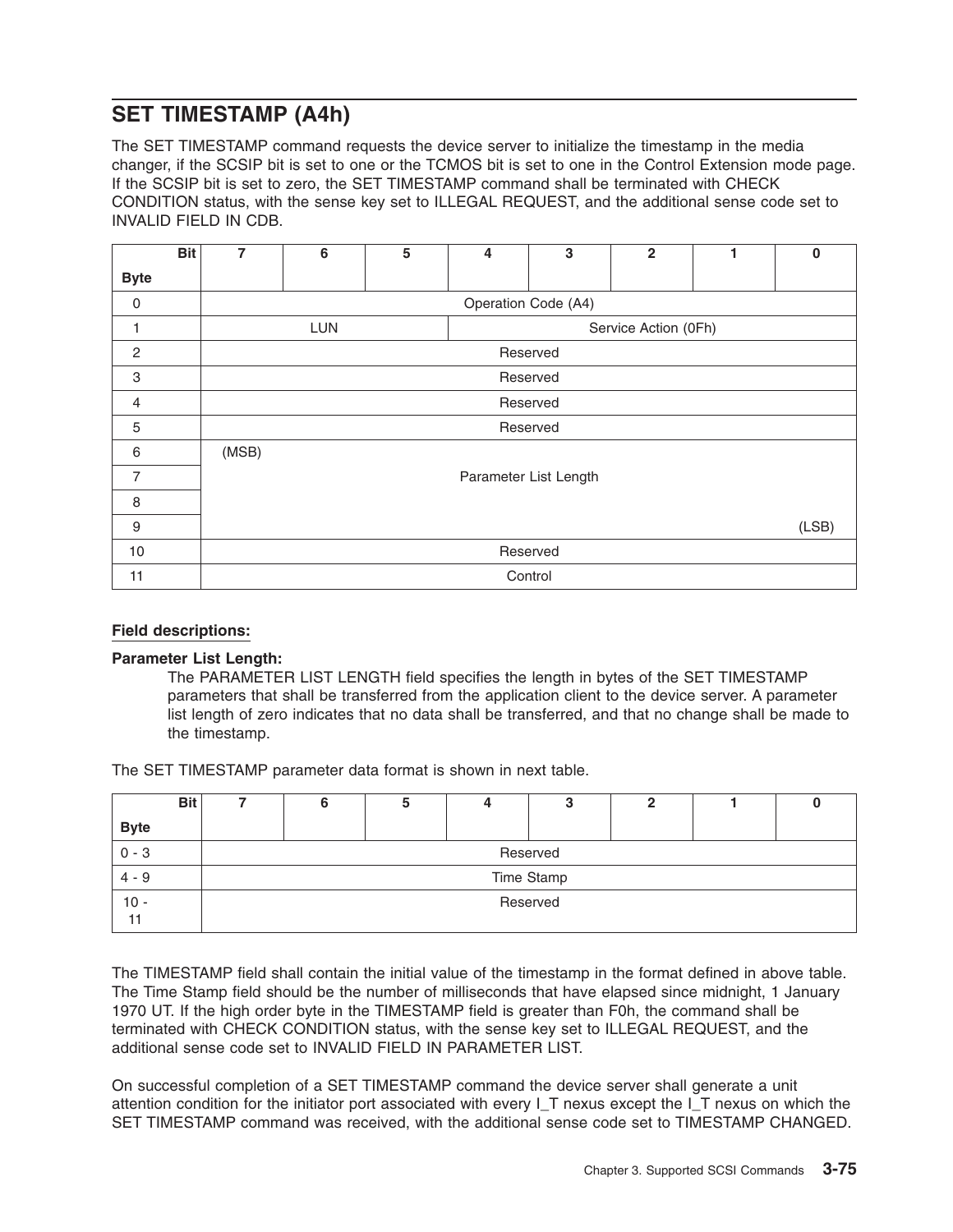### **REQUEST SENSE (03h)**

The REQUEST SENSE command tells the library to transfer sense data to the initiator.

|             | <b>Bit</b> |                   | 6                      | 5 | 4 | 3                    | 2 |  |  |  |
|-------------|------------|-------------------|------------------------|---|---|----------------------|---|--|--|--|
| <b>Byte</b> |            |                   |                        |   |   |                      |   |  |  |  |
| $\mathbf 0$ |            |                   |                        |   |   | Operation Code (03h) |   |  |  |  |
|             |            |                   | <b>LUN</b><br>Reserved |   |   |                      |   |  |  |  |
| 2           |            |                   |                        |   |   | Reserved             |   |  |  |  |
| 3           |            |                   |                        |   |   | Reserved             |   |  |  |  |
| 4           |            | Allocation Length |                        |   |   |                      |   |  |  |  |
| 5           |            |                   |                        |   |   | Control              |   |  |  |  |

#### **Field descriptions:**

#### **Allocation length:**

This field specifies the maximum sense data length the hosts wants to receive.

The sense data is valid for a check condition status returned on the previous command. The sense data bytes are preserved by the library until retrieved by the REQUEST SENSE command from the same initiator.

If the media changer receives a REQUEST SENSE command, it returns up to 18 bytes of Sense Data with the appropriate values in the Sense Key, Additional Sense Code, and Additional Sense Code Qualifier.

|                | <b>Bit</b><br>7 | 6                                                   | 5   | 4                               | 3                     | $\overline{2}$ | 1         | $\bf{0}$ |  |  |
|----------------|-----------------|-----------------------------------------------------|-----|---------------------------------|-----------------------|----------------|-----------|----------|--|--|
| <b>Byte</b>    |                 |                                                     |     |                                 |                       |                |           |          |  |  |
| 0              | Valid (0)       |                                                     |     |                                 | Response code (70h)   |                |           |          |  |  |
| 1              |                 | Segment number                                      |     |                                 |                       |                |           |          |  |  |
| $\overline{2}$ | Filemark        | <b>EOM</b>                                          | ILI | Reserved                        |                       |                | Sense Key |          |  |  |
| $3 - 6$        |                 |                                                     |     |                                 | Information           |                |           |          |  |  |
| 7              |                 | Additional sense length (0Ah)                       |     |                                 |                       |                |           |          |  |  |
| $8 - 11$       |                 |                                                     |     |                                 | Reserved              |                |           |          |  |  |
| 12             |                 |                                                     |     |                                 | Additional sense code |                |           |          |  |  |
| 13             |                 |                                                     |     | Additional sense code qualifier |                       |                |           |          |  |  |
| 14             |                 |                                                     |     |                                 | Reserved              |                |           |          |  |  |
| 15             | <b>SKSV</b>     | C/D<br><b>BPV</b><br><b>Bit Pointer</b><br>Reserved |     |                                 |                       |                |           |          |  |  |
| 16             | (MSB)           | <b>Field Pointer</b>                                |     |                                 |                       |                |           |          |  |  |
| 17             |                 |                                                     |     |                                 |                       |                |           | (LSB)    |  |  |

#### **Field descriptions**

**Valid:** A Valid bit of one indicates that the Information field contains valid information as defined in the SCSI specification. This bit is set to 0.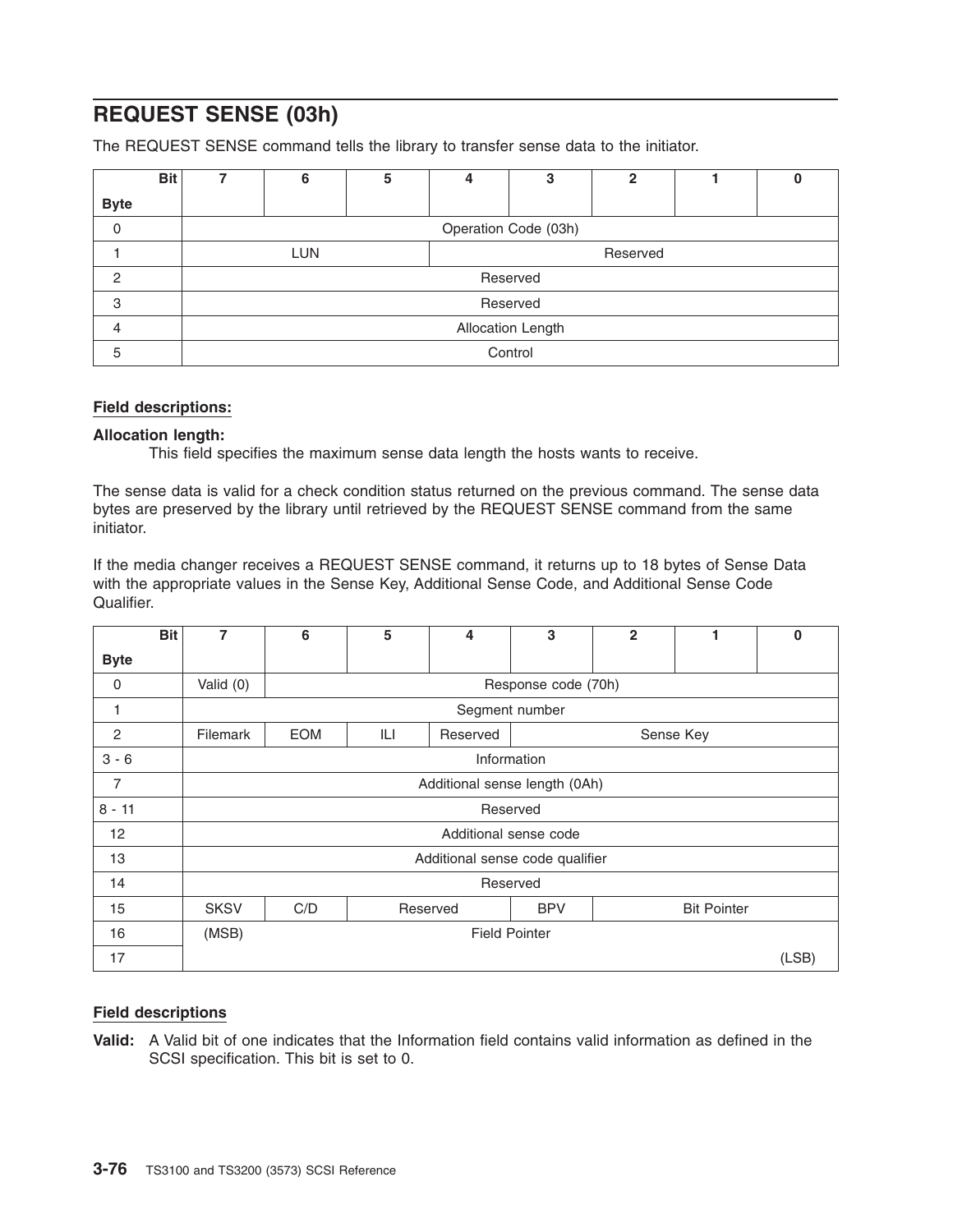#### **Response Code:**

A value of 70h indicates a current error the report is associated with the most recently received command. Response code value 71h (deferred errors) not implemented. No other values are returned.

#### **Segment Number:**

This byte contains the number of the current segment descriptor if the Request Sense command is the response to a Copy, Compare or Copy and Verify command. It is always zero.

#### **Filemark:**

This bit is only used in sequential access devices. It is always set to zero.

- **EOM:** The End Of Medium bit is for sequential-access and printer devices. This bit is always set to zero.
- **ILI:** An Incorrect Length Indicator indicates that the requested block length did not match the logical of the data on the medium. This bit is always set to zero.

#### **Sense Key, ASC, ASCQ:**

Sense Key, Additional Sense Code and Additional Sense Code Qualifier provide a hierarchy of information. The sense key provides generic categories in which error and exception conditions may be reported. Additional sense code provide further detail describing the sense code. Additional sense code qualifiers add further detail to the additional sense code. These bytes show detailed information about the error and exception conditions. See [Chapter](#page-108-0) 7, "Sense Keys, ASC, and [ASCQ,"](#page-108-0) on page 7-1.

#### **Information:**

The contents of the information field is device-type or command specific. These bytes are always zero.

#### **Additional Sense Length:**

This field specifies the number of additional sense bytes to follow. If the allocation length of the command descriptor block is too small to transfer all of the additional sense bytes, the additional sense is not adjusted to reflect the truncation.

- **SKSV:** When the Sense-Key Specific Valid bit is set to zero the data in the Sense Key Specific field (Bytes 15, 16, and 17) do not contain valid data. When the SKSV bit is set to one bytes 15,16 and 17 contain additional information regarding the error condition.
- **C/D:** A command data (C/D) bit of one indicates that the illegal parameter is in the CDB. A C/D bit of zero indicates that the illegal condition is in the data parameters send by the host.
- **BPV:** A bit pointer valid (BPV) bit of zero indicates that the value in the Bit Pointer field is not valid. A BPV bit of one indicates that the Bit Pointer field specifies which bit of the byte specified in the Field Pointer field is in error.

#### **Field Pointer:**

The Field Pointer field indicates which byte of the cdb or parameter data was in error. Bytes are numbered starting from zero, as shown in the tables describing the commands and parameters.

| <b>Sense Key</b> | Name                  | <b>Description</b>                                                                                                                                                                                           |
|------------------|-----------------------|--------------------------------------------------------------------------------------------------------------------------------------------------------------------------------------------------------------|
| l Oh             | NO SENSE              | Indicates that there is no specific sense key information to be reported.                                                                                                                                    |
| 1h               | RECOVERED ERROR       | Indicates that the last command completed successfully with some<br>recovery action performed by the device server.                                                                                          |
| 2h               | <b>NOT READY</b>      | Indicates that the logical unit addressed cannot be accessed. Operator<br>intervention may be required to correct this condition.                                                                            |
| l 4h             | <b>HARDWARE ERROR</b> | Indicates that the device server detected a non-recoverable hardware<br>failure (for example, controller failure, device failure, parity error, etc.) while<br>performing the command or during a self test. |

### **Possible Sense Keys**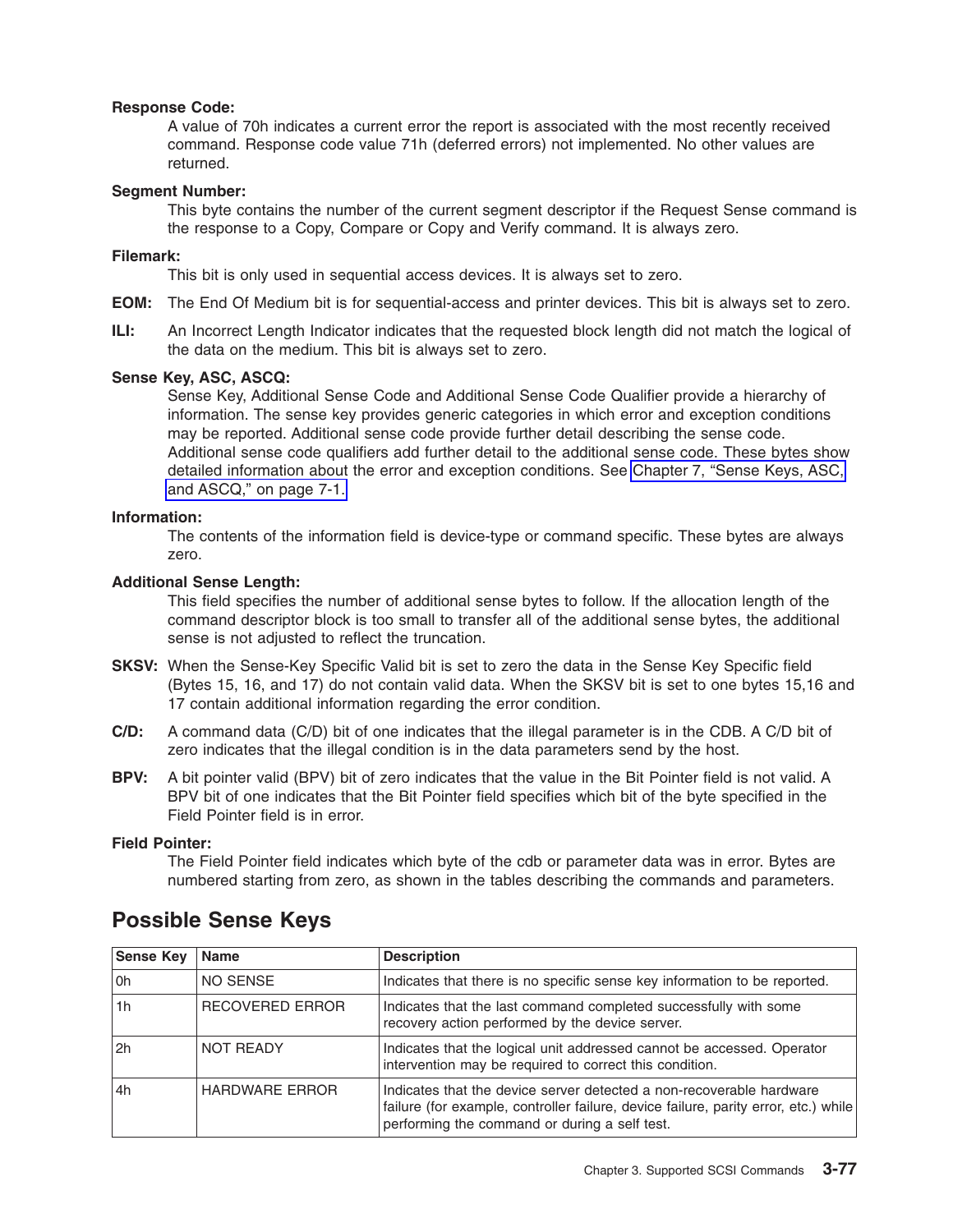| 5h   | <b>ILLEGAL REQUEST</b> | Indicates that there was an illegal parameter in the command descriptor<br>block or in the additional parameters supplied as data for some commands |
|------|------------------------|-----------------------------------------------------------------------------------------------------------------------------------------------------|
| l 6h | UNIT ATTENTION         | Indicates that the removable medium may have been changed or the<br>target has been reset.                                                          |
| l Bh | ABORTED COMMAND        | Indicates that the device server aborted the command.                                                                                               |

**Note:** A list of possible sense keys, with supported sense codes (ASC) and additional sense code qualifiers (ASCQ) is available in chapter 8.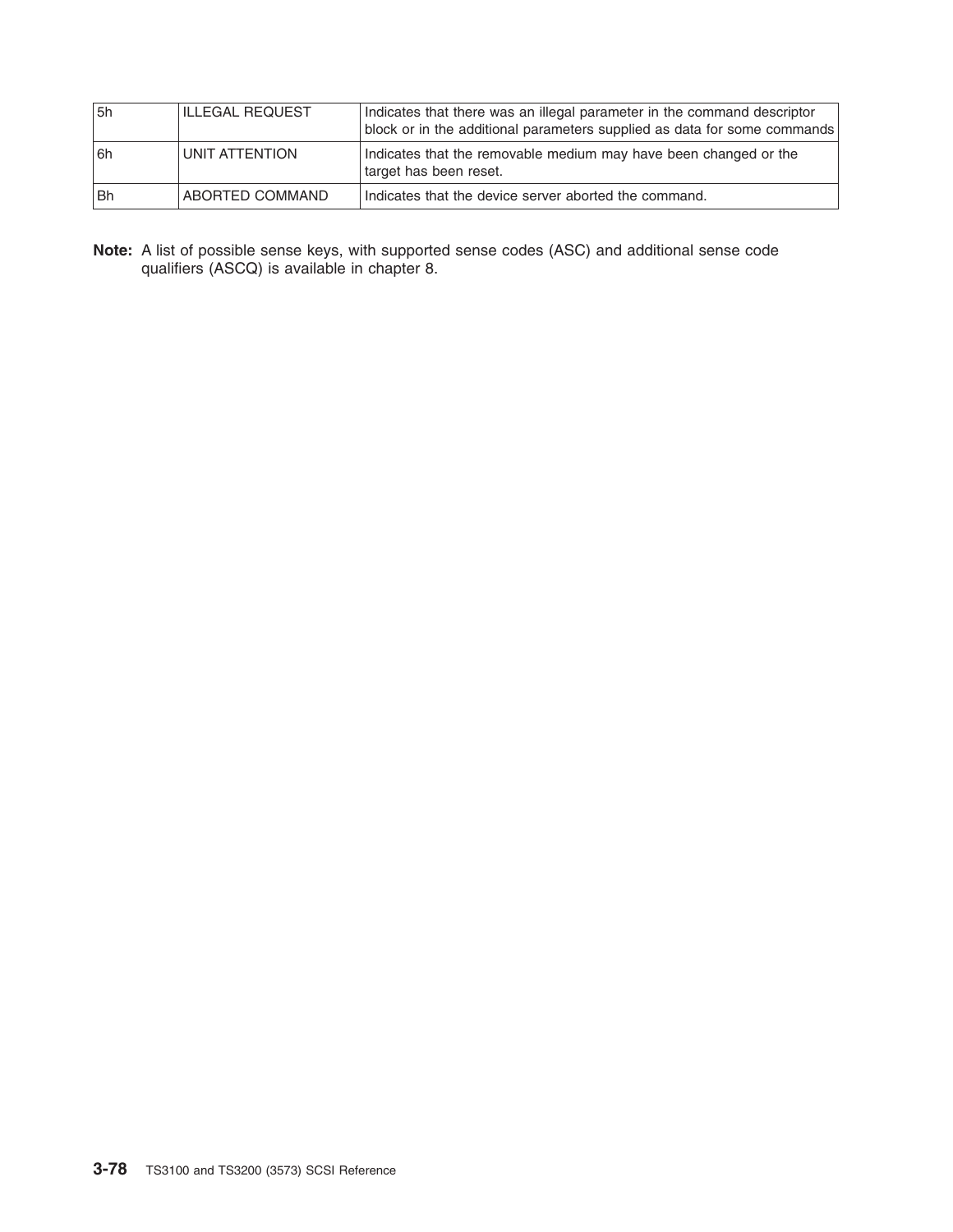### **REQUEST VOLUME ELEMENT ADDRESS (B5h)**

The REQUEST VOLUME ELEMENT ADDRESS command is used to transfer the results of the SEND VOLUME TAG command. Multiple REQUEST VOLUME ELEMENT ADDRESS commands may be used to retrieve the results of a single SEND VOLUME TAG command with the translate option.

|                | <b>Bit</b> | 7     | 6          | 5 | 4      | 3                         | $\overline{2}$ | 1        | $\mathbf 0$ |
|----------------|------------|-------|------------|---|--------|---------------------------|----------------|----------|-------------|
| <b>Byte</b>    |            |       |            |   |        |                           |                |          |             |
| $\mathbf 0$    |            |       |            |   |        | Operation Code (B5h)      |                |          |             |
|                |            |       | <b>LUN</b> |   | VolTag |                           |                | Obsolete |             |
| $\mathbf{2}$   |            | (MSB) |            |   |        | <b>Element Address</b>    |                |          |             |
| 3              |            |       |            |   |        |                           |                |          | (LSB)       |
| $\overline{4}$ |            | (MSB) |            |   |        | Number Elements to Report |                |          |             |
| 5              |            |       |            |   |        |                           |                |          | (LSB)       |
| 6              |            |       |            |   |        | Reserved                  |                |          |             |
| $\overline{7}$ |            | (MSB) |            |   |        |                           |                |          |             |
| 8              |            |       |            |   |        | Allocation Length         |                |          |             |
| 9              |            |       |            |   |        |                           |                |          | (LSB)       |
| 10             |            |       |            |   |        | Reserved                  |                |          |             |
| 11             |            |       |            |   |        | Control                   |                |          |             |

For each Send Volume Tag command, the library shall report in response to a Request Volume Element Address command zero or more elements that match a volume tag template in element address order. Once information for a given element address has been reported, only higher element addresses shall be reported by subsequent Request Volume Element Address commands.

#### **Field descriptions:**

#### **VolTag:**

A VolTag bit of one indicates that the library shall report volume tag information. A value of zero indicates that the volume tag information shall not be reported.

#### **Element Address:**

The Element Address field specifies a media changer element address whose interpretation depends on the Send Action Code field of the last successful Send Volume Tag command. When the Send Action Code field was a translate, the Element Address field gives the minimum element address to be reported by this command. When the Send Action Code field is assert, replace, or undefine, the Element Address field gives the particular element whose volume tag information was modified.

#### **Number of Elements to Report:**

The Number of Elements to Report field specifies the maximum number of elements to report of those that match the last Send Volume Tag command translate template.

#### **Allocation Length:**

If the Allocation Length is not sufficient to transfer all the element descriptors, the library shall only return those descriptors whose complete contents fit within the allocation length.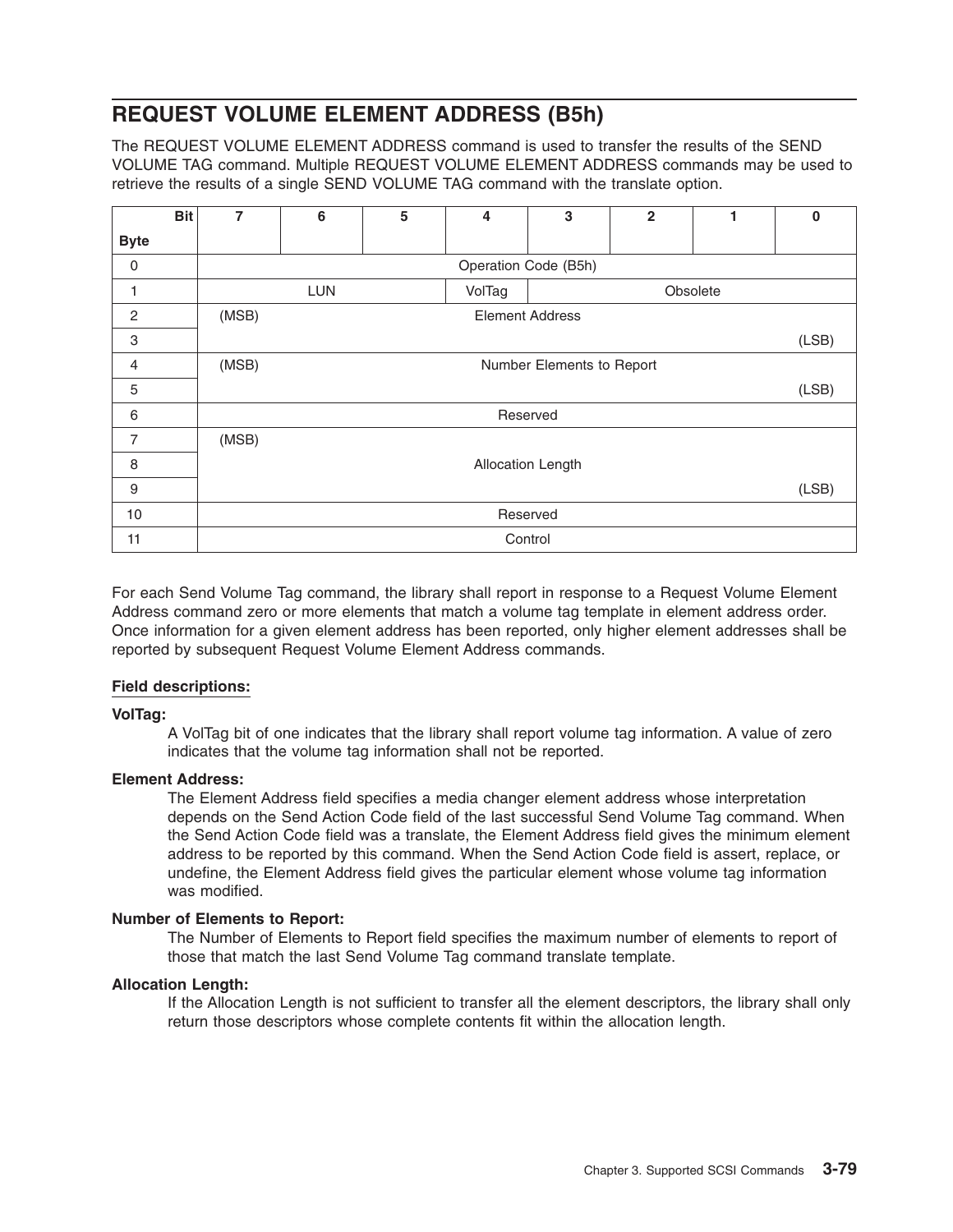### **Request Volume Element Address header**

|             | <b>Bit</b> | 7     | 6        | 5 | 4                              | 3 | $\mathbf{2}$     | O     |
|-------------|------------|-------|----------|---|--------------------------------|---|------------------|-------|
| <b>Byte</b> |            |       |          |   |                                |   |                  |       |
| 0           |            | (MSB) |          |   | First Element Address Reported |   |                  |       |
|             |            |       |          |   |                                |   |                  | (LSB) |
| 2           |            | (MSB) |          |   | Number of Elements Reported    |   |                  |       |
| 3           |            |       |          |   |                                |   |                  | (LSB) |
| 4           |            |       | Reserved |   |                                |   | Send Action Code |       |
| 5           |            | (MSB) |          |   |                                |   |                  |       |
| 6           |            |       |          |   | Byte Count of Report Available |   |                  |       |
|             |            |       |          |   |                                |   |                  | (LSB) |

#### **Field descriptions:**

#### **First Element Address Reported:**

This field indicates the element address of the element with the smallest element address found to meet the Send Volume Tag command s request.

#### **Number of Elements Reported:**

This field indicates the number of elements found. The status for these elements is returned if the Allocation Length specified in the Request Volume Element Address command was sufficient.

#### **Send Action Code:**

The Send Action Code in the Request Volume Element Address Header returns the Send Action code of the last successful Send Volume Tag command.

#### **Byte Count of Report Available:**

This field indicates the number of available element status bytes that meet the CDB requirements. This value does not adjust to match the Allocation Length field of the CDB and does not include the 8 byte Request Volume Element Address header.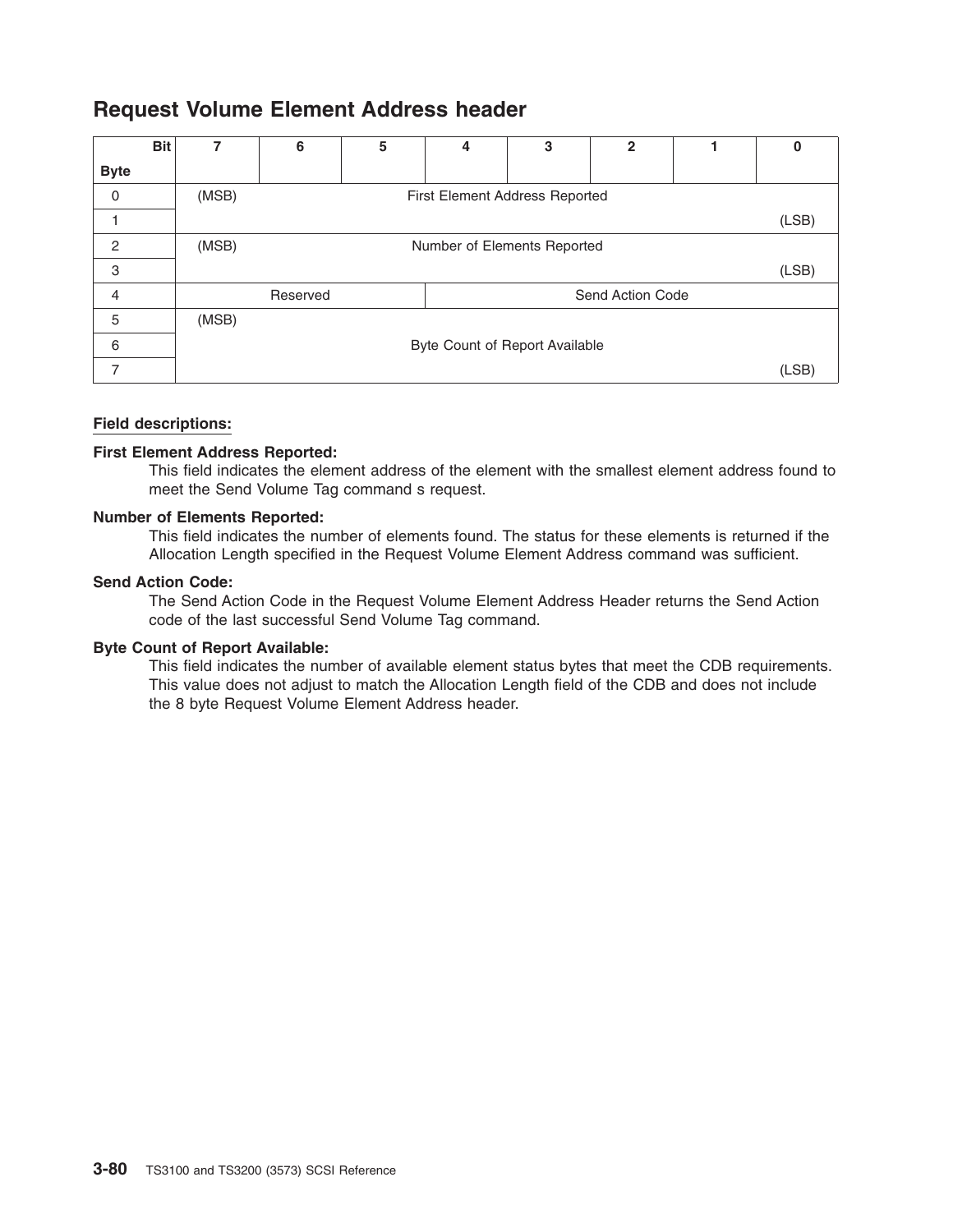### **RESERVE 6 (16h)**

The RESERVE command allows the initiator to reserve the library. After reserving the library, only the INQUIRY, LOG SENSE, RELEASE, REQUEST SENSE, REPORT LUNS, READ ELEMENT STATUS with CurData set and ALLOW MEDIUM REMOVAL commands are accepted from other initiators. All other commands result in a Reservation Conflict status.

| <b>Bit</b>    | 7 | 6                      | 5 | 4 | 3                    | $\mathbf 2$ |  |  |  |
|---------------|---|------------------------|---|---|----------------------|-------------|--|--|--|
| <b>Byte</b>   |   |                        |   |   |                      |             |  |  |  |
| 0             |   |                        |   |   | Operation Code (16h) |             |  |  |  |
|               |   | Obsolete<br><b>LUN</b> |   |   |                      |             |  |  |  |
| $\mathcal{P}$ |   |                        |   |   | Obsolete             |             |  |  |  |
| 3             |   |                        |   |   | Obsolete             |             |  |  |  |
| 4             |   |                        |   |   |                      |             |  |  |  |
| 5             |   |                        |   |   | Control              |             |  |  |  |

**Field descriptions:**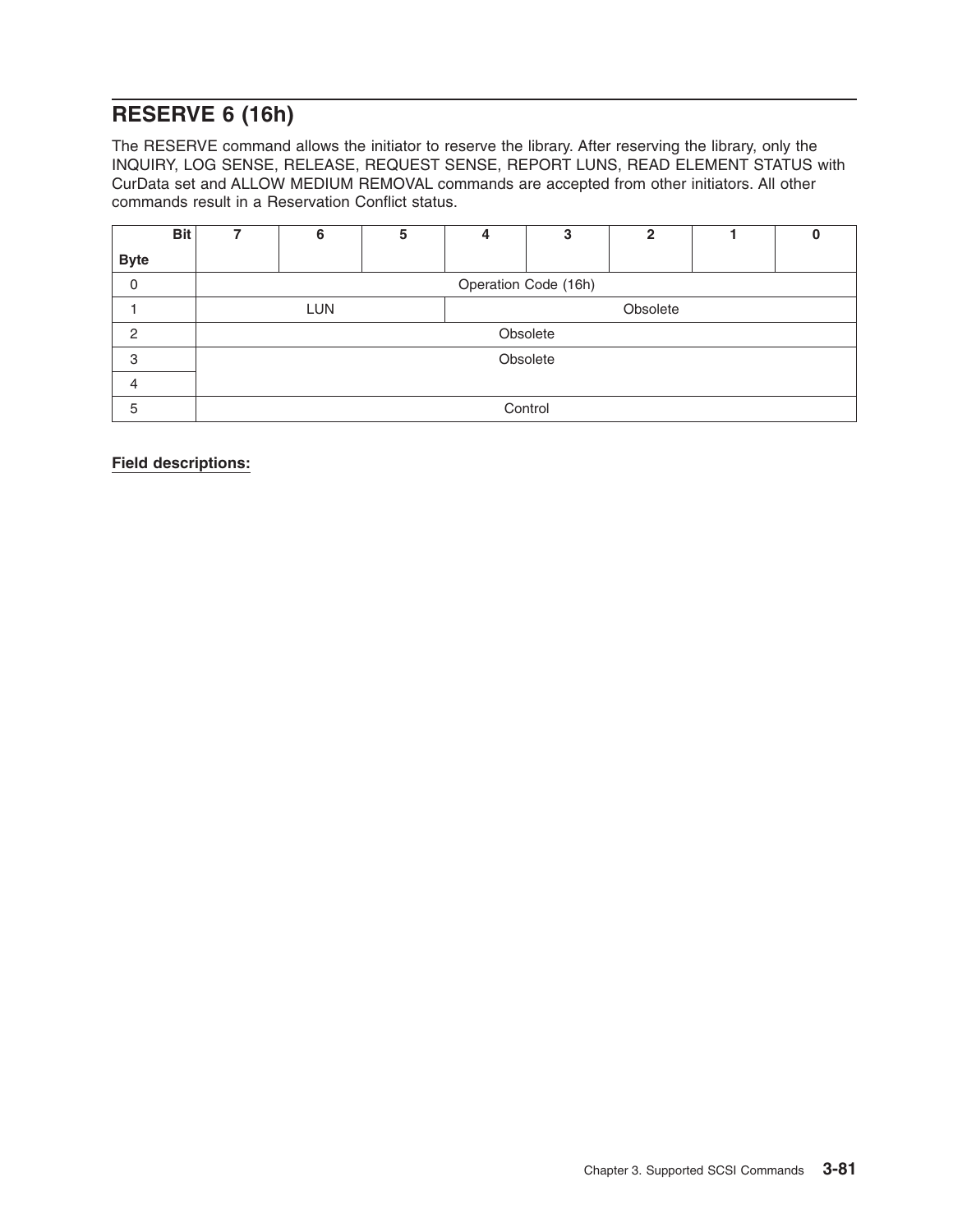### **RESERVE 10 (56h)**

The RESERVE and RELEASE commands provide the mechanism for contention resolution in multiple initiator systems. The third-party reservation allows logical units to be reserved for another specified SCSI device. When a initiator reserves the library, only INQUIRY, LOG SENSE, RELEASE, REQUEST SENSE, REPORT LUNS, READ ELEMENT STATUS with CurData set and ALLOW MEDIUM REMOVAL commands are accepted from other initiators. All other commands result in a Reservation Conflict status.

|                | <b>Bit</b> | 7     | 6          | 5 | 4      | 3                     | $\overline{2}$ |        | $\bf{0}$ |
|----------------|------------|-------|------------|---|--------|-----------------------|----------------|--------|----------|
| <b>Byte</b>    |            |       |            |   |        |                       |                |        |          |
| 0              |            |       |            |   |        | Operation Code (56h)  |                |        |          |
|                |            |       | <b>LUN</b> |   | 3rdPty |                       | Reserved       | LongID | Reserved |
| $\overline{2}$ |            |       |            |   |        | Obsolete              |                |        |          |
| 3              |            |       |            |   |        | Third-Party Device ID |                |        |          |
| 4              |            |       |            |   |        | Reserved              |                |        |          |
| 5              |            |       |            |   |        | Reserved              |                |        |          |
| 6              |            |       |            |   |        | Reserved              |                |        |          |
| 7              |            | (MSB) |            |   |        | Parameter List Length |                |        |          |
| 8              |            |       |            |   |        |                       |                |        | (LSB)    |
| 9              |            |       |            |   |        | Control               |                |        |          |

#### **Field descriptions:**

#### **LongID:**

Device IDs greater than 255 are not supported, therefore setting of LongID will result in a Check Condition status. The Sense Key will be set to ILLEGAL REQUEST and the sense data to INVALID FIELD IN CDB.

#### **3rdPty:**

If the third party (3rdPty) bit is zero, then a third-party reservation is not requested. If the 3rdPty bit is zero then the LongID and Parameter List Length field shall be ignored. If the 3rdPty bit is one then the library is reserved by the initiator ID specified in the Third-Party Device ID field. The reservation is preserved until it is superseded by another valid RESERVE command from the initiator that made the reservation or until it is released by the same initiator, by a SCSI RESET message, or by a Hard Reset condition, or by a power-on cycle. The library shall ignore any attempt to release the reservation made by any other initiator.

#### **Third-Party Device ID:**

This field provides the Device ID for the third party when 3rdPty bit is set.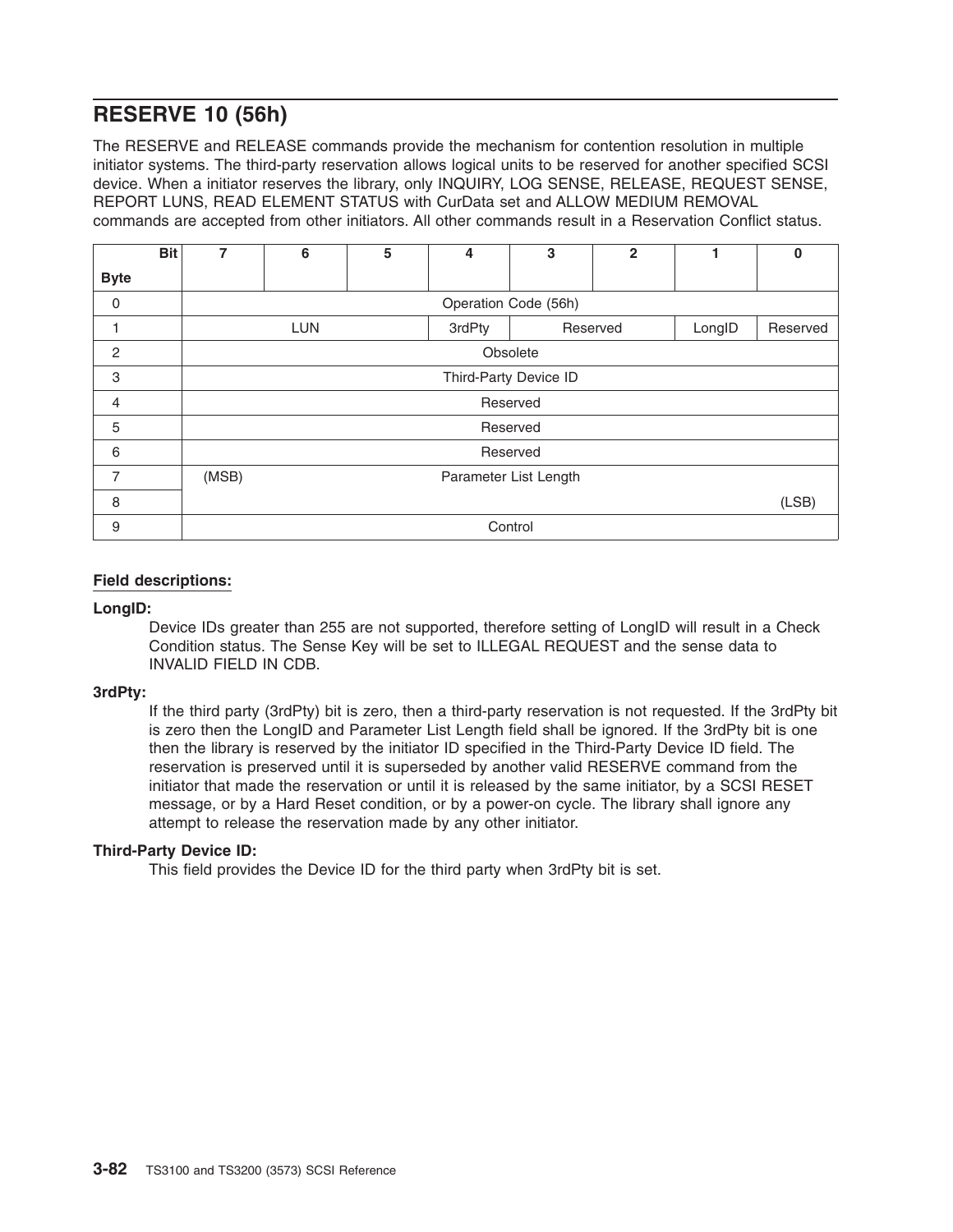### **TEST UNIT READY (00h)**

TEST UNIT READY checks if the media changer is ready for commands involving cartridge movement. If the media changer has completed initialization and the magazines are inserted, the command returns Good Status. Otherwise, Check Condition is reported. Due to power cycle, code update, etc., it is possible to get multiple check conditions on TEST UNIT READY commands.

|             | <b>Bit</b> |          | 6                      | 5 | 4 | 3                    | $\mathbf 2$ |  |  |  |
|-------------|------------|----------|------------------------|---|---|----------------------|-------------|--|--|--|
| <b>Byte</b> |            |          |                        |   |   |                      |             |  |  |  |
| $\mathbf 0$ |            |          |                        |   |   | Operation Code (00h) |             |  |  |  |
|             |            |          | <b>LUN</b><br>Reserved |   |   |                      |             |  |  |  |
| $\circ$     |            |          |                        |   |   | Reserved             |             |  |  |  |
| 3           |            |          |                        |   |   | Reserved             |             |  |  |  |
| 4           |            | Reserved |                        |   |   |                      |             |  |  |  |
| 5           |            |          |                        |   |   | Control              |             |  |  |  |

**Field descriptions:**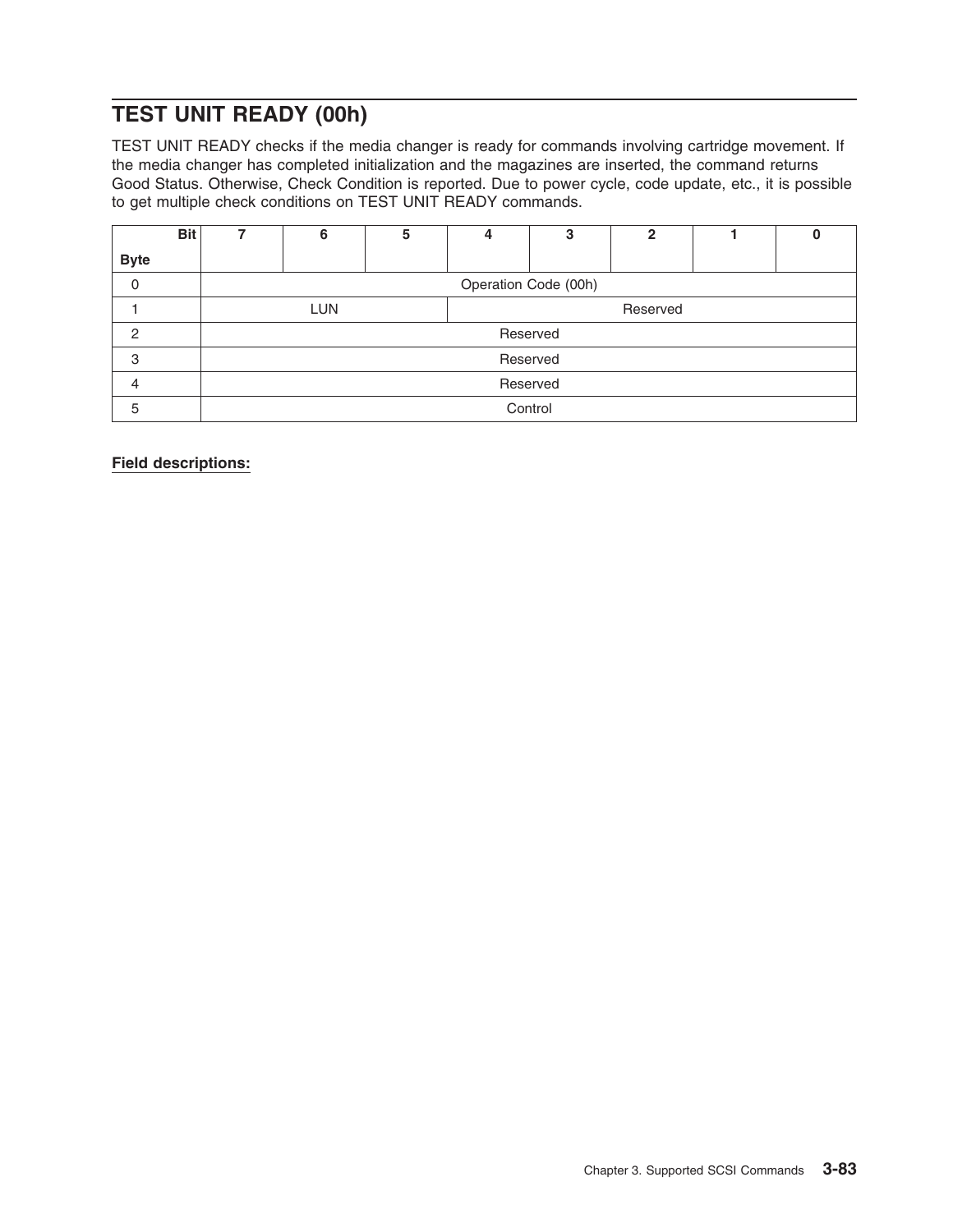### **WRITE BUFFER (3Bh)**

Write Buffer is used with Read Buffer as a diagnostic function for testing the device data buffer, DMA engine, SCSI bus interface hardware, and SCSI bus integrity. Additional modes are provided for downloading and saving micro code and updating Vendor Unique settings.

|                | <b>Bit</b> | 7     | 6                              | 5 | 4       | 3                     | $\mathbf{2}$ |  | $\Omega$ |
|----------------|------------|-------|--------------------------------|---|---------|-----------------------|--------------|--|----------|
| <b>Byte</b>    |            |       |                                |   |         |                       |              |  |          |
| 0              |            |       |                                |   |         | Operation Code (3Bh)  |              |  |          |
|                |            |       | <b>LUN</b><br>Mode<br>Reserved |   |         |                       |              |  |          |
| $\overline{c}$ |            |       |                                |   |         | <b>Buffer ID</b>      |              |  |          |
| 3              |            | (MSB) |                                |   |         |                       |              |  |          |
| $\overline{4}$ |            |       |                                |   |         | <b>Buffer offset</b>  |              |  |          |
| 5              |            |       |                                |   |         |                       |              |  | (LSB)    |
| 6              |            | (MSB) |                                |   |         |                       |              |  |          |
| $\overline{7}$ |            |       |                                |   |         | Parameter list length |              |  |          |
| 8              |            |       |                                |   |         |                       |              |  | (LSB)    |
| 9              |            |       |                                |   | Control |                       |              |  |          |

#### **Field descriptions:**

**Mode:** The Mode field is used to select the mode of operation. The media changer supports the following values within this field.

| 0010b | Data                        |
|-------|-----------------------------|
| 0100b | Download microcode          |
| 0101b | Download microcode and save |
| 1010b | Echo buffer                 |

If any non supported value is set, the media changer terminates the command with a Check Condition status. The sense key will be set to ILLEGAL REQUEST and the sense data to INVALID FIELD IN CDB.

#### **Buffer ID:**

When the Mode is set to Download micro code or Download micro code and save, the Buffer ID should be set to zero. When the mode is set to Vendor Unique operation, the Buffer ID indicates the requested page to update. If the value of the Buffer ID is not supported by the specified Mode the command is rejected. The target detects and rejects commands that would overrun the buffer.

#### **Buffer Offset:**

The Buffer Offset is required for the Download micro code (and save) modes and optional for the Vendor Unique and Data modes. In all other modes the Buffer Offset must be set to zero.

### **Write Data Mode**

With this mode, SCSI bus integrity can be tested in conjunction with the READ BUFFER command. The host can by means of this mode send up to 256 bytes to the media changer. This data can be retrieved by means of the READ BUFFER command. The Buffer Offset specifies the offset within the buffer. Potential buffer overruns are detected and will result into a Check Condition the sense key will be set to ILLEGAL REQUEST and the additional sense data to INVALID FIELD IN CDB.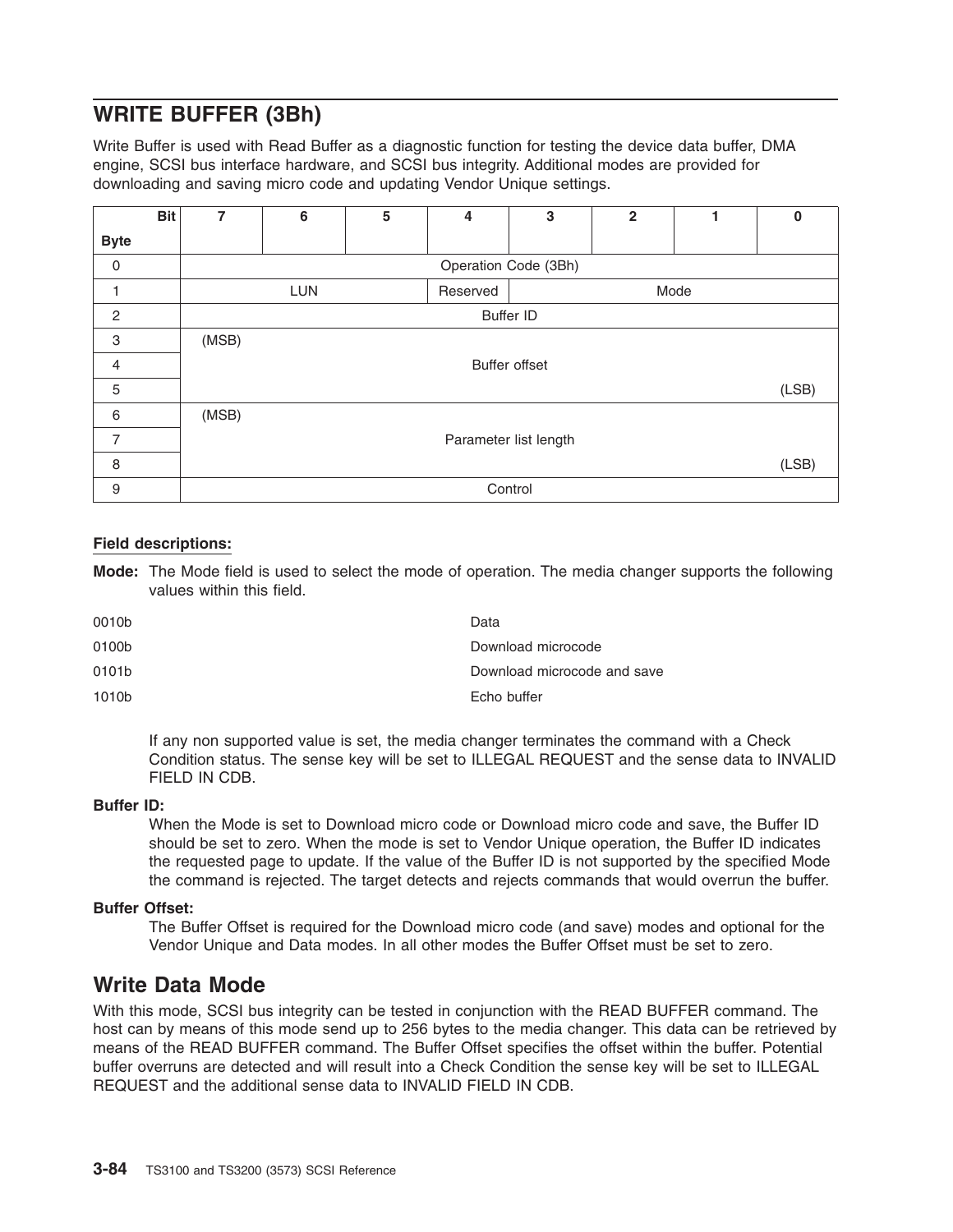### **Download microcode and Download microcode and save Mode**

In these modes, vendor-specific micro code shall be transferred to the media changer and, if the WRITE BUFFER command is completed successfully, also shall be saved in a non-volatile memory. The downloaded code shall then be effective after each power-cycle. The firmware image can be sent in variable length blocks, the buffer offset should be the incremental of the previously send code. After download completion the media changer shall generate a unit attention condition to all initiators. The additional sense code shall be MICROCODE HAS BEEN CHANGED. The Parameter List Length of the firmware image is not defined, it may be set to any size, maximum FFFFh (65535).

The supported Buffer ID field for Mode 4 (Download micro code) and Mode 5 (Download micro code and save) are:

| Buffer ID | Description             | Parameter List Length |
|-----------|-------------------------|-----------------------|
| 00h       | Library Firmware Image  | variable              |
| 88h       | Library Firmware Image  | variable              |
| AAh       | Robotics Firmware Image | variable              |

Mode 4 should be used for all transfers, and the last transfer can be Mode 4 or Mode 5.

### **Echo Buffer Mode**

In this mode the host can send data to the echo buffer. The data in the echo buffer is preserved until the library is reset, power cycled or overwritten by another host. The Buffer ID and Buffer Offset fields are ignored in this mode. The capacity of the echo buffer may be determined by the Buffer Capacity field in the READ BUFFER echo buffer descriptor. The maximum length of the Echo Mode buffer is 256 bytes. When the parameter list length exceeds the total length of this page, the library shall return Check Condition status. The sense key shall be set to ILLEGAL REQUEST and the sense data set to INVALID FIELD IN CDB.

| <b>Bit</b>   |                               |  |  |  |  |  |  |  |
|--------------|-------------------------------|--|--|--|--|--|--|--|
| <b>B</b> vte |                               |  |  |  |  |  |  |  |
|              | (Echo Mode WRITE BUFFER data) |  |  |  |  |  |  |  |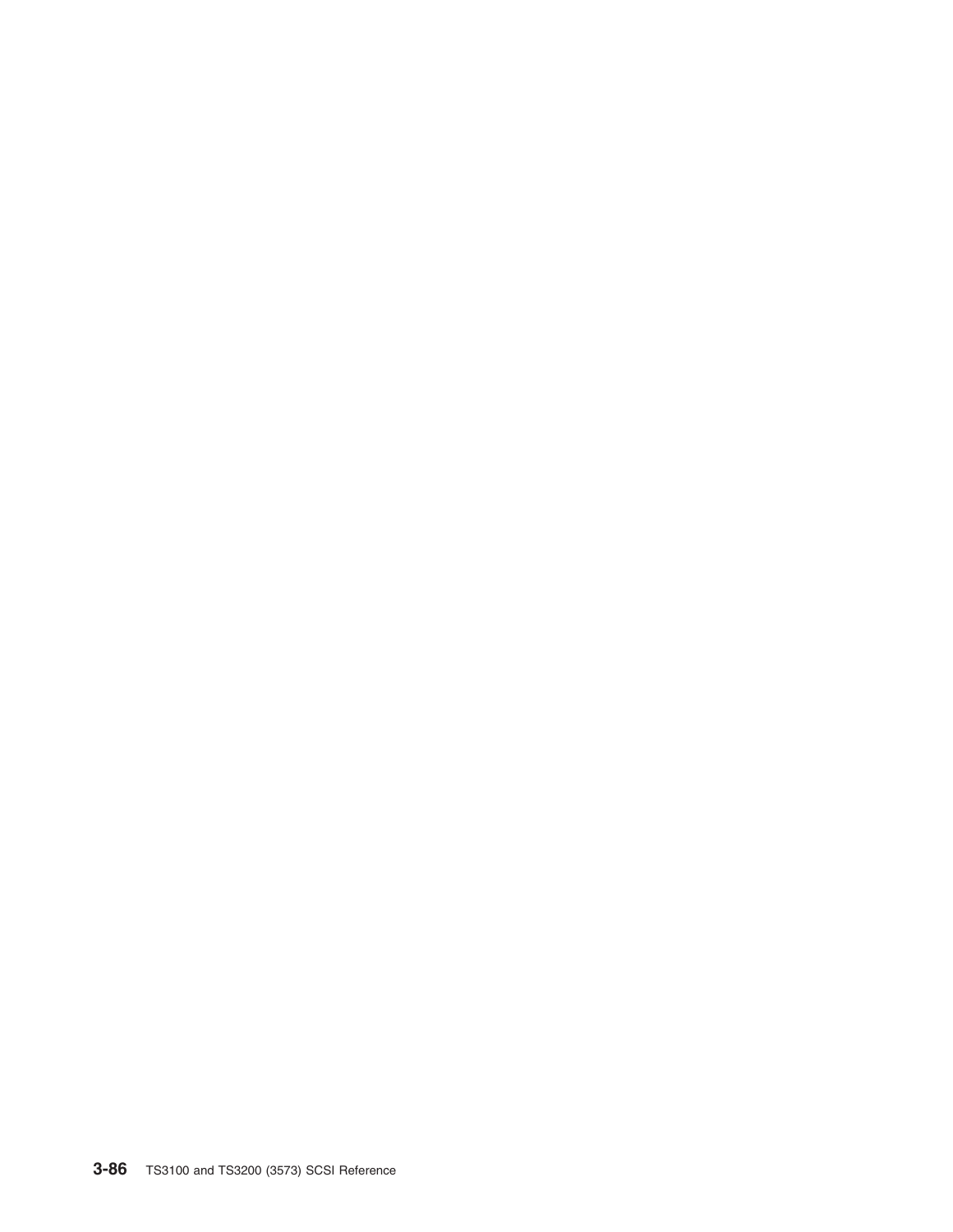## **Chapter 4. Messages**

The message system allows communication between the host and the media changer logical unit for the purpose of physical path management.

| <b>Description</b>          | Code      | <b>Direction</b> |
|-----------------------------|-----------|------------------|
| <b>COMMAND COMPLETE</b>     | 00h       | In               |
| <b>EXTENDED MESSAGES</b>    | 01h       | In / Out         |
| <b>SAVE DATA POINTERS</b>   | 02h       | In               |
| <b>RESTORE POINTERS</b>     | 03h       | In               |
| <b>DISCONNECT</b>           | 04h       | In               |
| INITIATOR DETECTED ERROR    | 05h       | Out              |
| <b>ABORT</b>                | 06h       | Out              |
| <b>IMESSAGE REJECT</b>      | 07h       | In / Out         |
| NO-OP                       | 08h       | Out              |
| <b>MESSAGE PARITY ERROR</b> | 09h       | Out              |
| <b>BUS DEVICE RESET</b>     | 0Ch       | Out              |
| <b>IDENTIFY</b>             | 80h / C0h | In / Out         |

### **Command Complete**

The COMMAND COMPLETE message is sent from a target to an initiator to indicate that the execution of a command completed and a valid status has been sent to the initiator.

### **Extended messages**

The library supports two extended messages: Synchronous Data Transfer Request (01h) and Wide Data Transfer Request (03h). All other extended messages are rejected with a Reject message after receiving the entire Extended message. The SDTR is used to negotiate data transfer agreements. If the host wants to transfer data synchronously it must negotiate a synchronous data transfer agreement with the target before transferring data. The media changer does not support synchronous data transfer. When it receives a SDTR from a initiator, it returns a SDTR message with a REQ/ACK offset equal to zero. This indicates that the media changer requires asynchronous data transfer.

|             | <b>Bit</b> |                               |                               | 5 | 4 | 3 | כי |  |  |  |  |
|-------------|------------|-------------------------------|-------------------------------|---|---|---|----|--|--|--|--|
| <b>Byte</b> |            |                               |                               |   |   |   |    |  |  |  |  |
| 0           |            |                               | Extended Message (01h)        |   |   |   |    |  |  |  |  |
|             |            |                               | Extended Message Length (03h) |   |   |   |    |  |  |  |  |
|             |            |                               | Extended Message Code (01h)   |   |   |   |    |  |  |  |  |
| 3           |            | <b>Transfer Period Factor</b> |                               |   |   |   |    |  |  |  |  |
|             |            | <b>REQ/ACK Offset</b>         |                               |   |   |   |    |  |  |  |  |

The Transfer Period Factor field indicated the value for the Transfer Period in 4ns counts. This value is not used, the returned value is 00h. The media changer returns 00h for the REQ/ACK Offset field indicating that the media changer requires asynchronous data transfer.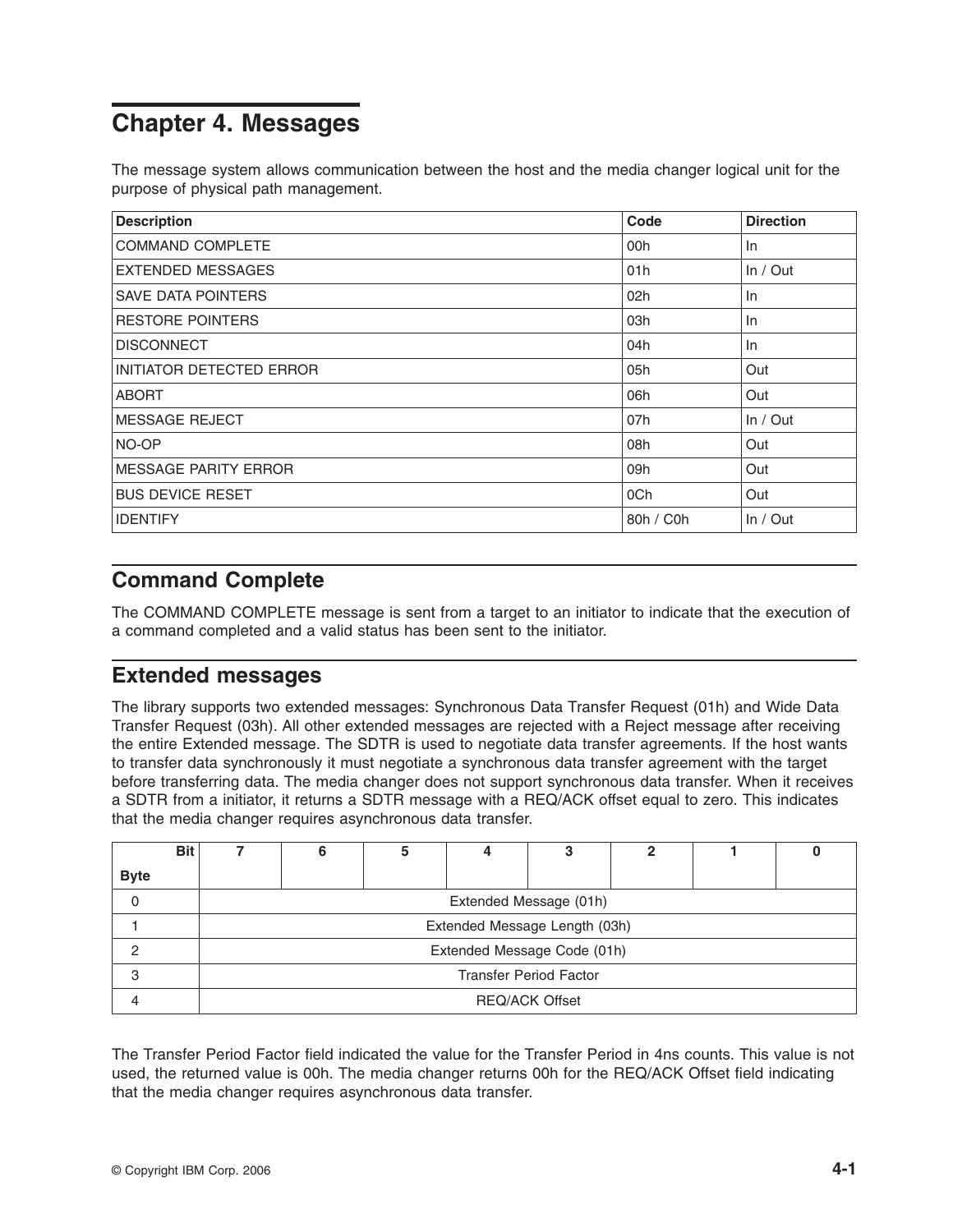The Wide Data Transfer Request message is used to negotiate the width of the data path for the data transfers between the media changer and the initiator. The width applies to data phases only. The media changer does not support wide data transfers. When it receives a WDTR message from the initiator, it returns a WDTR message with a transfer width exponent of 0 (8-bit transfer width). The successful exchange of WDTR message implies an agreement to an 8-bit data transfer width.

|             | <b>Bit</b> |                                |                               |  |  |  |  |  |  |  |
|-------------|------------|--------------------------------|-------------------------------|--|--|--|--|--|--|--|
| <b>Byte</b> |            |                                |                               |  |  |  |  |  |  |  |
|             |            |                                | Extended Message (01h)        |  |  |  |  |  |  |  |
|             |            |                                | Extended Message Length (02h) |  |  |  |  |  |  |  |
|             |            | Extended Message Code (03h)    |                               |  |  |  |  |  |  |  |
| ◠           |            | <b>Transfer Width Exponent</b> |                               |  |  |  |  |  |  |  |

The Transfer Width field determines the width of the data path for data transfers. The media changer will return 00h for this field. This indicates that the media changer supports an 8-bit data transfer width only.

### **Save Data Pointers**

The SAVE DATA POINTERS message is issued before every disconnect message following a data in or data out phase. The message is not sent when disconnecting after a command descriptor block that did not transfer data.

### **Restore Pointers**

The media changer sends the RESTORE POINTERS message to direct the initiator to copy the most recently saved command, data and status pointers of the I/0 process to the corresponding active pointers. The command and status pointers are restored to the value at the beginning of the data area. The media changer sends the Restore Pointers message after a detecting a parity error during the command phase or data out phase. After the media changer successfully sends the Restore Pointers message to the initiator, the media changer restarts the command, data in, data out, or status phase from the beginning.

### **Disconnect**

The DISCONNECT message is sent by a target to inform an initiator that the present data transfer will be suspended. the target will reselect the initiator at a later time to continue the current operation.

### **Initiator Detected Error**

The INITIATOR DETECTED ERROR message is sent from an initiator to inform a target that an error occurred. This allows the target to retry the operation.

### **Abort**

The ABORT message terminates the current I/O process. The target goes directly to the BUS FREE phase after receipt of this message.

### **Message Reject**

The MESSAGE REJECT message is sent from the initiator or target to indicate that the last message received was inappropriate or not implemented.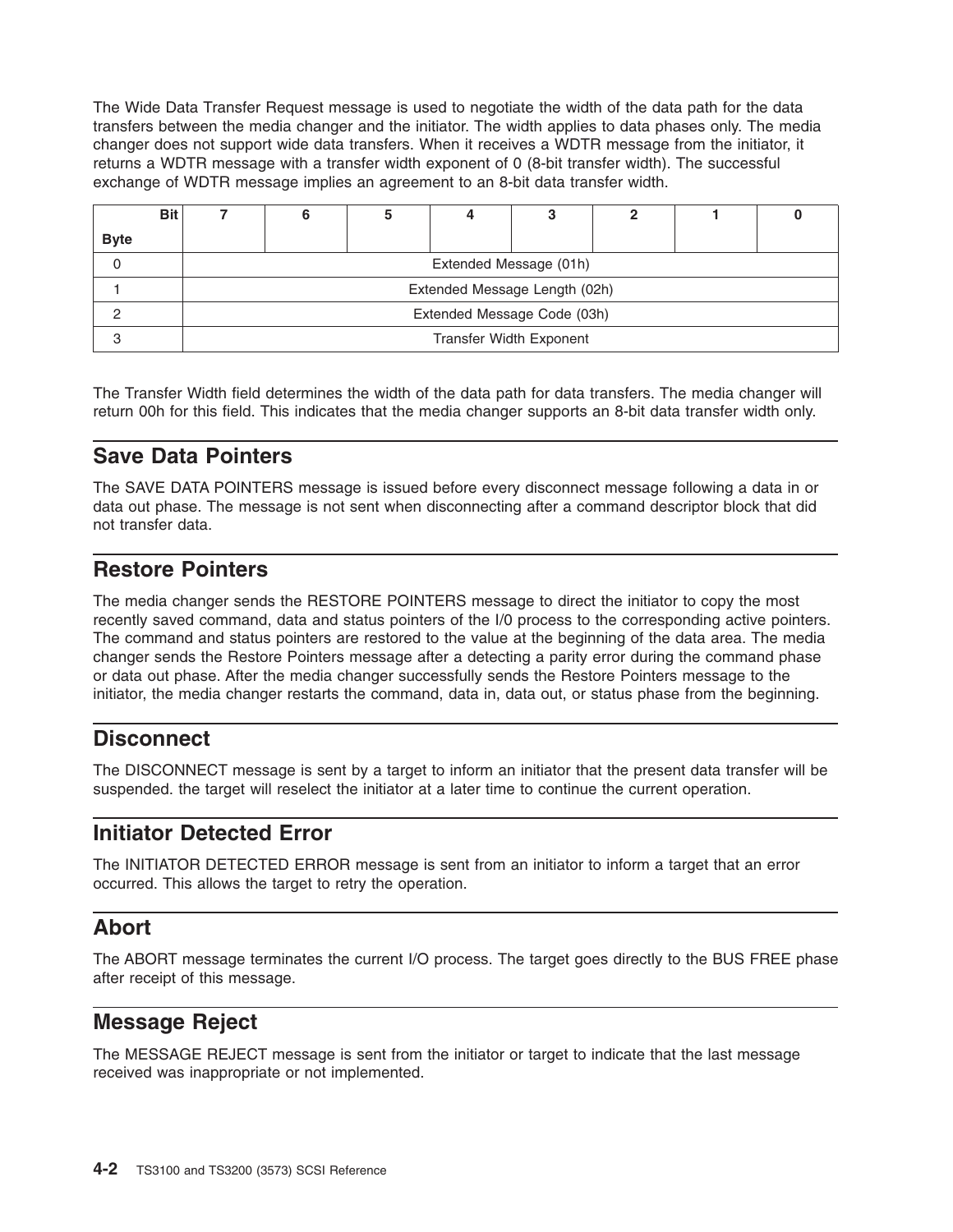### **No Operation**

The NO-OP message is sent from an initiator to inform the target that no message is valid in response to the target request for a message. The media changer does not take any action in response to the No Operation message; it accepts this message and continues processing the current command.

### **Message Parity Error**

The MESSAGE PARITY ERROR message is sent from the initiator to the target to indicate that one or more bytes in the last message received contained a parity error.

### **Bus Device Reset**

The BUS DEVICE RESET message is sent from an initiator to clear all commands, data, and status at the target. When the target recognizes this message, it aborts the command currently being executed, proceeds to the BUS FREE state and executes a soft reset.

### **Identify**

The IDENTIFY messages are sent either by the initiator or by the target to establish (or reestablish) the logical connection path between an initiator and target for a particular logical unit.

| <b>Bit</b>  |          |                 |        |          |  |            |  |
|-------------|----------|-----------------|--------|----------|--|------------|--|
| <b>Byte</b> |          |                 |        |          |  |            |  |
|             | Identify | <b>DiscPriv</b> | LUNTAR | Reserved |  | <b>LUN</b> |  |

#### **Field Descriptions:**

#### **Bit 7 - Identify**

This bit must be set to 1 to indicate this is the Identify message.

#### **Bit 6 - DiscPriv (Disconnect Privlege)**

This bit indicates whether the initiator supports the disconnect privelege, as follows:

- 0 Disconnect is not allowed
- 1 Disconnect is allowed

The media changer always sets this bit to 0. Only initiators indicate if they support disconnect.

#### **Bit 5 - LUNTAR (Logical Unit Target)**

This bit indicates the LUNs that you can access on this device. This bit must be set to 0 to indicate that the Identify message is directed to a logical unit.

#### **Bit 2 ..0 - LUN (Logical Unit Number)**

The only supported logical unit number for the media changer is 1. If the LUN fiels is set to a other value than 0, the media changer returns Check Condition status to commands other than INQUIRY and REQUEST SENSE, and the sense data is set to indicate that the logical unit is not supported.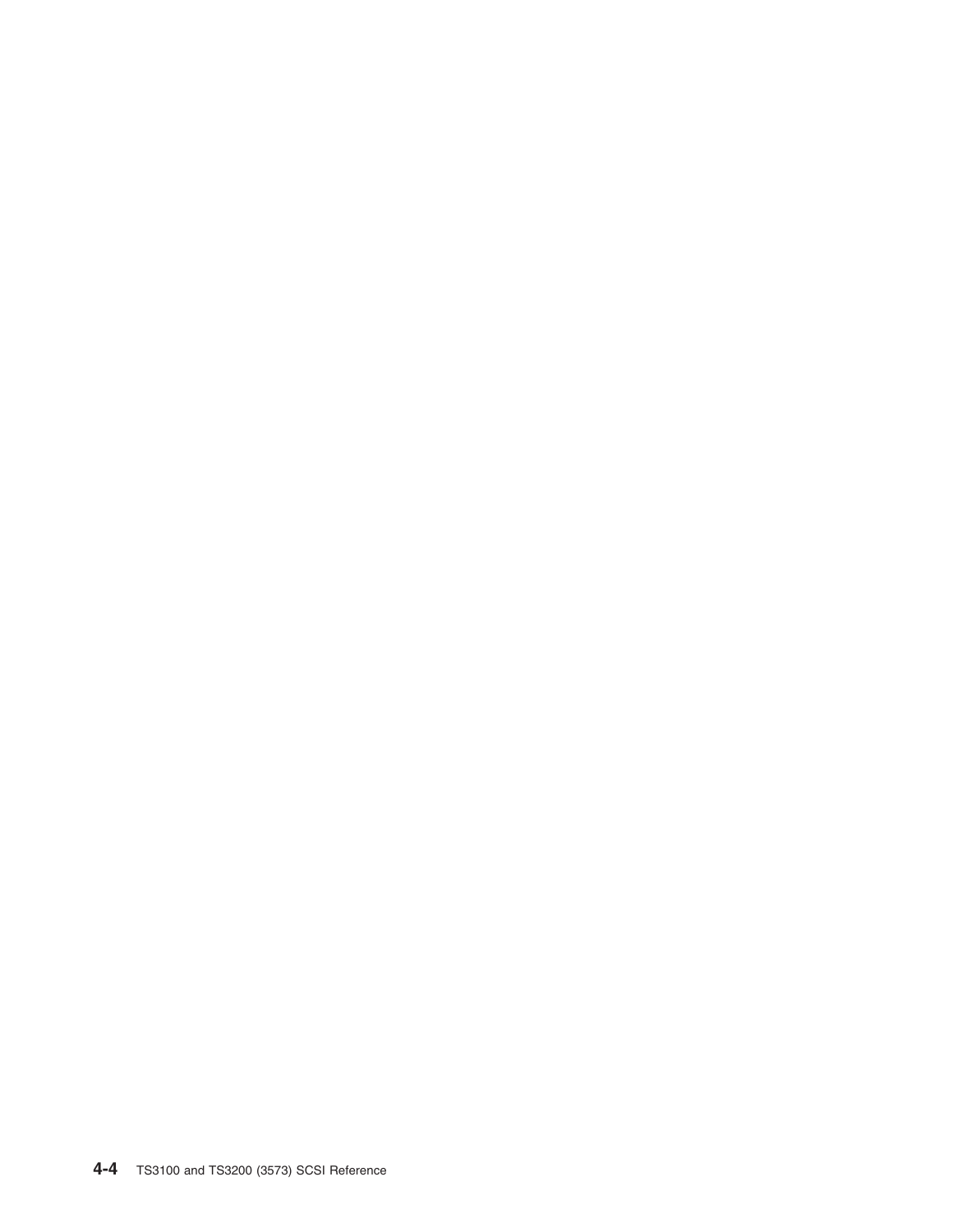# **Chapter 5. Command Status Byte**

The media changer enters the status phase once per command and returns the following status bytes.

| <b>Status</b>          | Value | <b>Description</b>                                                                                                                                                                              |
|------------------------|-------|-------------------------------------------------------------------------------------------------------------------------------------------------------------------------------------------------|
| Good                   | 00h   | This status indicates, that the media changer successfully completed<br>the command                                                                                                             |
| <b>Check condition</b> | 02h   | An error condition occurred during command processing. The<br>REQUEST SENSE command responds with detailed error<br>information                                                                 |
| <b>Busy</b>            | 08h   | The target is busy. This status is returned when the device is unable<br>to accept a command from an otherwise acceptable initiator. The<br>initiator should reissue the command at later time. |
| Reservation conflict   | 18h   | This status is returned by the media changer when a SCSI initiator<br>attempts to access the media changer after it is reserved by another<br>initiator with the RESERVE command                |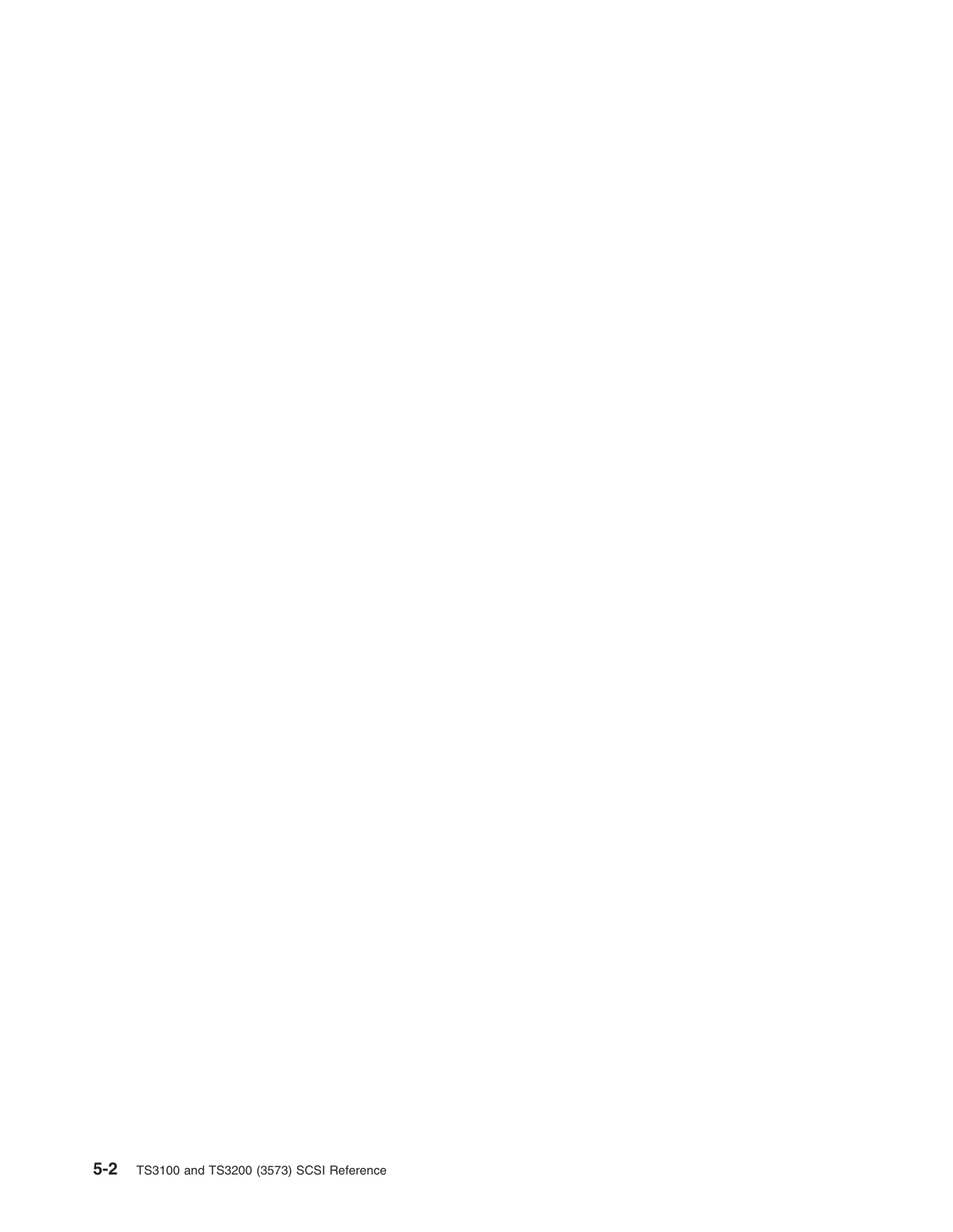# **Chapter 6. Command Timeouts**

Next table will list the library media changer commands with the recommended maximum time-out values.

**Note:** If the library is working in a multi host environment, the time-out values should be adjusted for the worst case time-out value from a pending motion command from another host.

| Op Code          | <b>SCSI Command</b>                                                                                                                                                                                           | <b>Command Timeout</b> | <b>Notes</b>   |
|------------------|---------------------------------------------------------------------------------------------------------------------------------------------------------------------------------------------------------------|------------------------|----------------|
| 07h              | <b>INITIALIZE ELEMENT STATUS</b>                                                                                                                                                                              | 11 minutes             | 1              |
| 37h              | INITIALIZE ELEMENT STATUS WITH RANGE with FAST bit<br>set (ignore bar code labels)                                                                                                                            | 11 minutes             | $\overline{2}$ |
|                  | INITIALIZE ELEMENT STATUS WITH RANGE with FAST bit<br>cleared (scan bar code labels)                                                                                                                          | 11 minutes             | 2              |
| 12h              | <b>INQUIRY</b>                                                                                                                                                                                                | 10 seconds             |                |
| 4Ch              | <b>LOG SELECT</b>                                                                                                                                                                                             | 30 seconds             |                |
| 4Dh              | <b>LOG SENSE</b>                                                                                                                                                                                              | 30 seconds             |                |
| 15h              | MODE SELECT 6                                                                                                                                                                                                 | 30 seconds             |                |
| 55h              | MODE SELECT 10                                                                                                                                                                                                | 30 seconds             |                |
| 1Ah              | MODE SENSE 6                                                                                                                                                                                                  | 30 seconds             |                |
| 5Ah              | MODE SENSE 10                                                                                                                                                                                                 | 30 seconds             |                |
| A5h              | MOVE MEDIUM (slot to slot)                                                                                                                                                                                    | 12 minutes             |                |
|                  | MOVE MEDIUM (slot to drive)                                                                                                                                                                                   | 25 minutes             |                |
|                  | MOVE MEDIUM (implicit drive to slot) ( the media changer<br>initiates the unload of the cartridge from the drive. The MODE<br>MEDIUM command timeout has been adjusted to account for<br>maximum unload time) | 25 minutes             | 3              |
|                  | MOVE MEDIUM (explicit drive to slot) ( the host has issued an<br>UNLOAD command to the tape drive prior to issuing the<br>MOVE MEDIUM command)                                                                | 13 minutes             |                |
| 1Bh              | OPEN/CLOSE IMPORT/EXPORT ELEMENT                                                                                                                                                                              | 10 minutes             |                |
| 5Eh              | PERSISTENT RESERVE IN                                                                                                                                                                                         | 30 seconds             |                |
| 5Fh              | PESISTENT RESERVE OUT                                                                                                                                                                                         | 30 seconds             |                |
| 2Bh              | POSITION TO ELEMENT                                                                                                                                                                                           | <b>TBD</b>             |                |
| 1Eh              | PREVENT/ALLOW MEDIUM REMOVAL                                                                                                                                                                                  | 30 seconds             |                |
| 3Ch              | <b>READ BUFFER</b>                                                                                                                                                                                            | 30 seconds             | 4              |
| B <sub>8</sub> h | <b>READ ELEMENT STATUS</b>                                                                                                                                                                                    | 30 seconds             |                |
| 17h              | <b>RELEASE 6</b>                                                                                                                                                                                              | 30 seconds             |                |
| 57h              | RELEASE 10                                                                                                                                                                                                    | 30 seconds             |                |
| 02h              | <b>REQUEST SENSE</b>                                                                                                                                                                                          | 10 seconds             |                |
| 16h              | RESERVE 6                                                                                                                                                                                                     | 30 seconds             |                |
| 56h              | RESERVE 10                                                                                                                                                                                                    | 30 seconds             |                |
| A3h              | <b>REPORT TIMESTAMP</b>                                                                                                                                                                                       | 30 seconds             |                |
| A3h              | REPORT SUPPORTED OPERATION CODES                                                                                                                                                                              | 30 seconds             |                |
| B5h              | REQUEST VOLUME ELEMENT ADDRESS                                                                                                                                                                                | 30 seconds             |                |
| 1Dh              | <b>SEND DIAGNOSTICS</b>                                                                                                                                                                                       | 30 seconds             |                |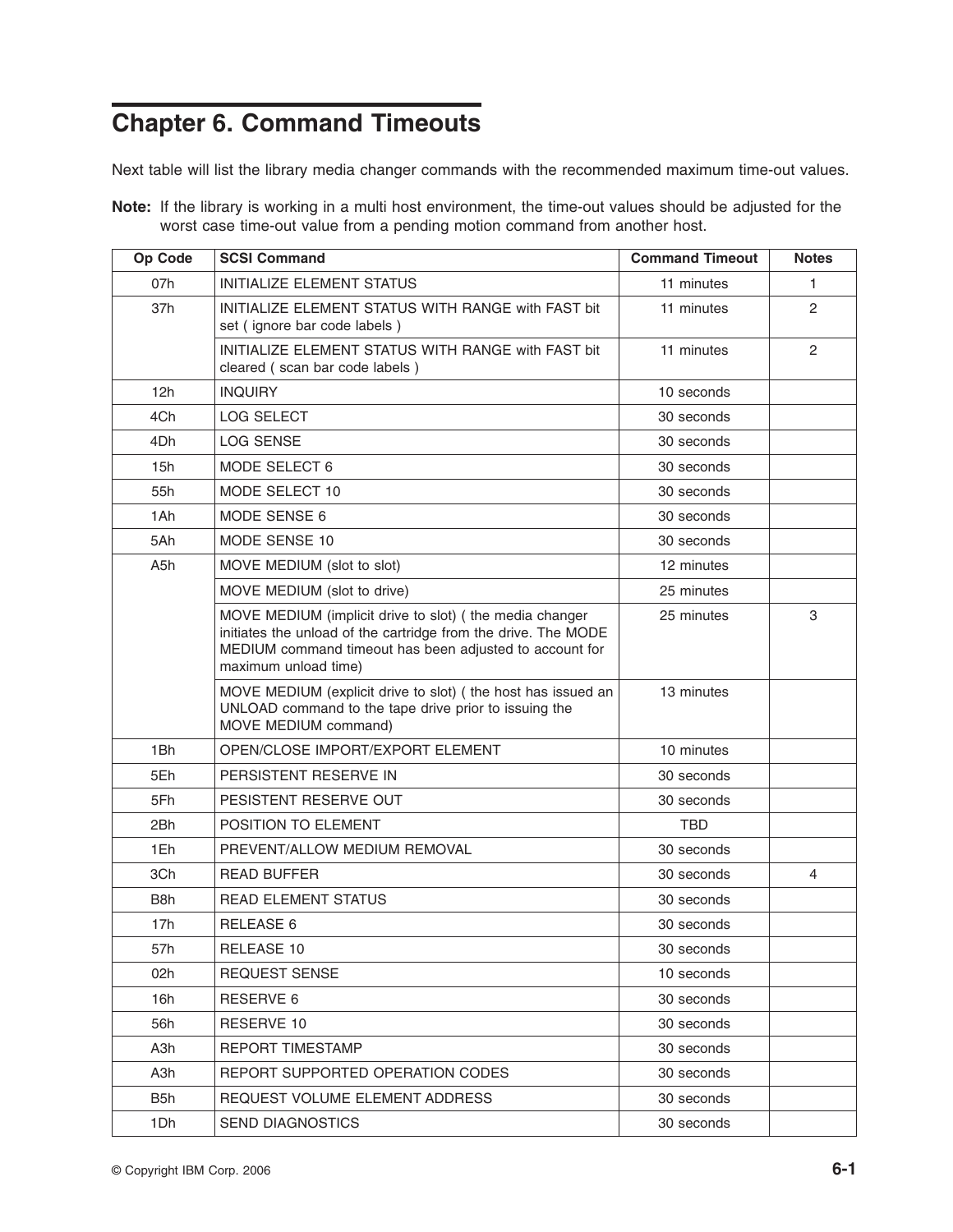| B <sub>6</sub> h | I SEND VOLUME TAG      | 30 seconds |   |
|------------------|------------------------|------------|---|
| A4h              | <b>SET TIMESTAMP</b>   | 30 seconds |   |
| 00h              | <b>TEST UNIT READY</b> | 10 seconds |   |
| 3Bh              | WRITE BUFFER           | 3 minutes  | 5 |

#### **Notes:**

- 1. The Initialize Element Status time-out assumes a fully populated unit.
- 2. The Initialize Element Status With Range time-out assumes a fully populated unit.
- 3. The Move Medium command assumes a move from one storage element to the data transfer element or vice versa. If the cartridge has not been unloaded by a host command to the tape drive, prior to receiving the Move Medium command, the media changer will issue an Unload command to the tape drive. Therefore, the time-out value needs to be adjusted fro the maximum time a data transfer element takes to rewind and unload the cartridge.
- 4. The Read Buffer time-out is based on a 16K-data-chunk request. Adjust the time-out value if larger data chunks are requested.
- 5. The Write Buffer time-out is based on a 16K-data-chunk request. Adjust the time-out value if larger data chunks are sent.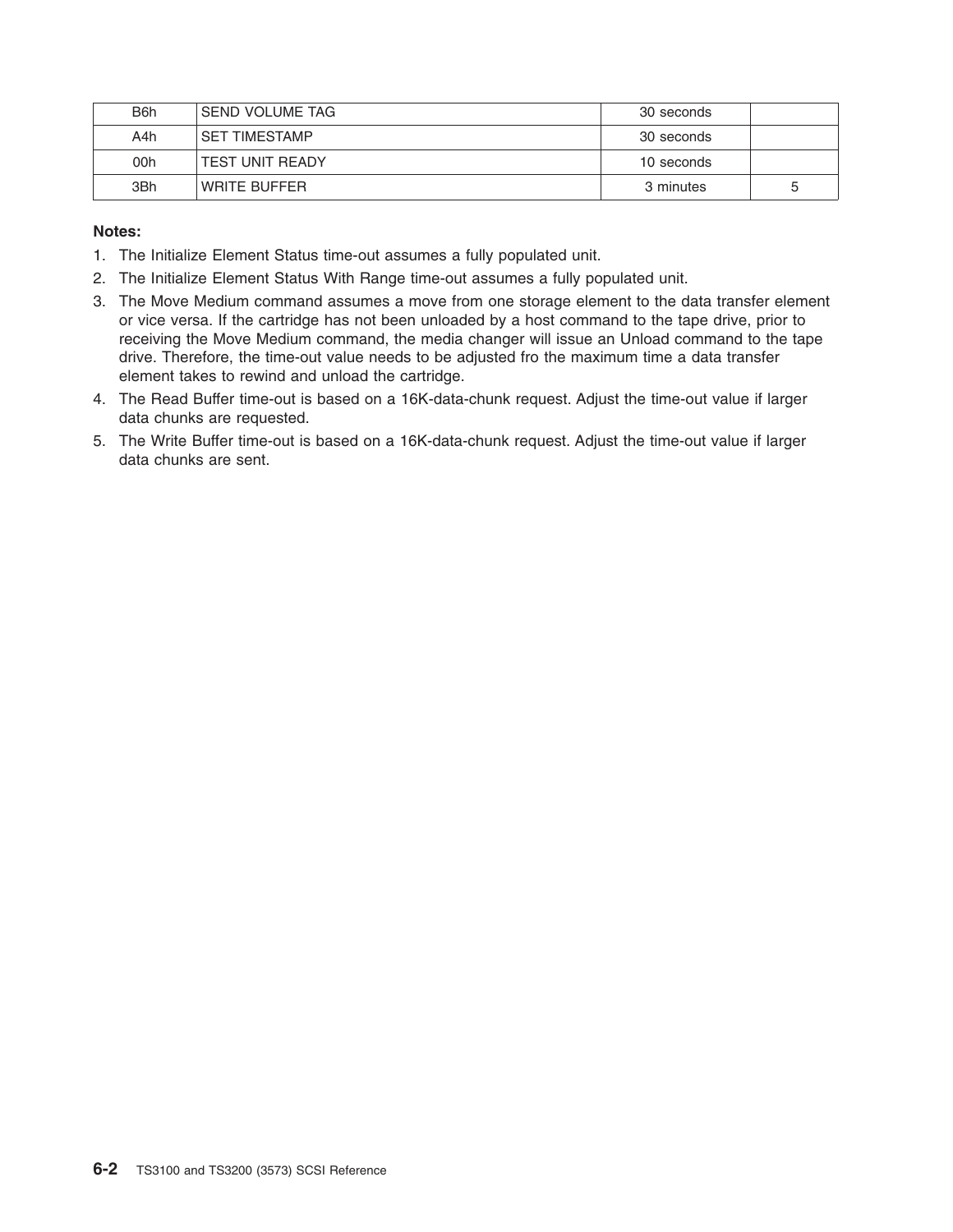# <span id="page-108-0"></span>**Chapter 7. Sense Keys, ASC, and ASCQ**

| <b>Sense Key</b>     | <b>ASC</b> | <b>ASCQ</b> | <b>Description</b>                                   |  |  |  |  |
|----------------------|------------|-------------|------------------------------------------------------|--|--|--|--|
| Recovered Error (01) | 0Ah        | 00h         | Error log overflow                                   |  |  |  |  |
|                      | 47h        | 00h         | SCSI parity error                                    |  |  |  |  |
| Not Ready (02)       | 00h        | 17h         | Drive cleaning requested                             |  |  |  |  |
|                      | 04h        | 00h         | Cause not reportable                                 |  |  |  |  |
|                      | 04h        | 01h         | In progress becoming ready, scanning magazines, etc. |  |  |  |  |
|                      | 04h        | 02h         | Initializing command required                        |  |  |  |  |
|                      | 04h        | 03h         | Manual intervention required                         |  |  |  |  |
|                      | 04h        | 07h         | Operation in progress                                |  |  |  |  |
|                      | 04h        | 12h         | Offline                                              |  |  |  |  |
|                      | 04h        | 83h         | Door open                                            |  |  |  |  |
|                      | 04h        | 85h         | Firmware upgrade in progress                         |  |  |  |  |
|                      | 04h        | 87h         | The drive is not enabled                             |  |  |  |  |
|                      | 04h        | 88h         | The drive is busy                                    |  |  |  |  |
|                      | 04h        | 89h         | The drive is not empty                               |  |  |  |  |
|                      | 04h        | 9Ah         | Drive fibre down                                     |  |  |  |  |
|                      | 04h        | 8Eh         | The media changer is in sequential mode              |  |  |  |  |
|                      | 30h        | 03h         | Cleaning in progress                                 |  |  |  |  |
|                      | 3Bh        | 12h         | Magazine removed                                     |  |  |  |  |
| Medium Error (03)    | 30h        | 00h         | Incompatible media installed                         |  |  |  |  |
|                      | 30h        | 03h         | Cleaning tape installed                              |  |  |  |  |
|                      | 30h        | 07h         | Cleaning failure                                     |  |  |  |  |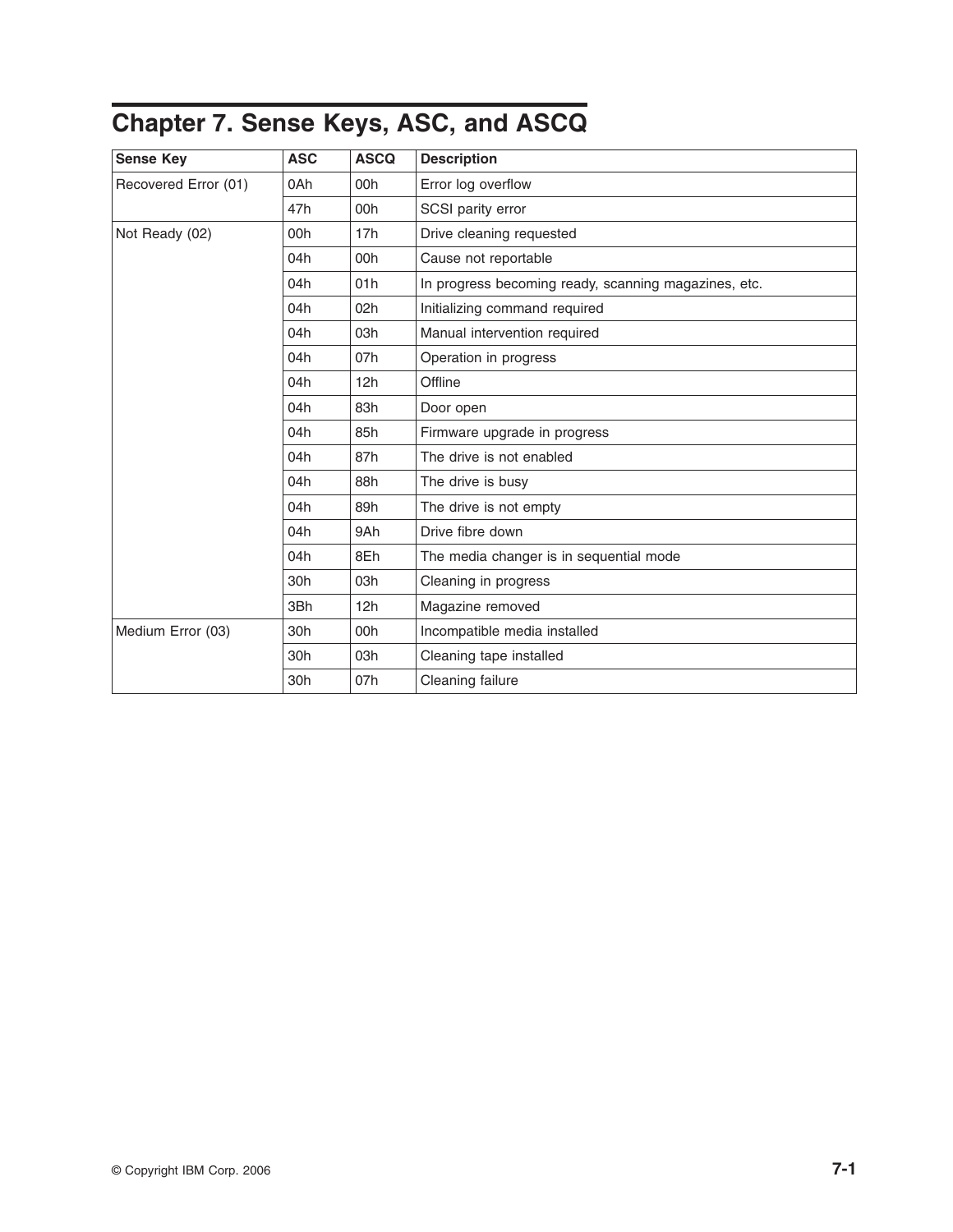| <b>Sense Key</b>    | <b>ASC</b> | <b>ASCQ</b>      | <b>Description</b>                                   |  |  |  |  |
|---------------------|------------|------------------|------------------------------------------------------|--|--|--|--|
| Hardware Error (04) | 81h        | 80h              | Cannot initialize bar code reader                    |  |  |  |  |
|                     | 81h        | 81h              | No response from bar code reader                     |  |  |  |  |
|                     | 81h        | 82h              | No response from EEPROM                              |  |  |  |  |
|                     | 81h        | 83h              | Slave robotic generic problem                        |  |  |  |  |
|                     | 81h        | 84h              | Setting of gripper pic value failed                  |  |  |  |  |
|                     | 81h        | 85h              | Setting of slider pic value failed                   |  |  |  |  |
|                     | 81h        | 86h              | Setting of elevator pic value failed                 |  |  |  |  |
|                     | 81h        | 87h              | Setting of rotation pic value failed                 |  |  |  |  |
|                     | 81h        | 88h              | Setting of sled pic value failed                     |  |  |  |  |
|                     | 81h        | 89h              | Gripper blocked                                      |  |  |  |  |
|                     | 81h        | 8Ah              | Slider blocked                                       |  |  |  |  |
|                     | 81h        | 8Bh              | Elevator blocked                                     |  |  |  |  |
|                     | 81h        | 8Ch              | Rotation blocked                                     |  |  |  |  |
|                     | 81h        | 8Dh              | Sled blocked                                         |  |  |  |  |
|                     | 81h        | 8Eh              | Cannot find gripper block                            |  |  |  |  |
|                     | 81h        | 8Fh              | Cannot find slider block                             |  |  |  |  |
|                     | 81h        | 90h              | Cannot find elevator block                           |  |  |  |  |
|                     | 81h        | 91 <sub>h</sub>  | Cannot find rotation block                           |  |  |  |  |
|                     | 81h        | 92h              | Cannot find sled block                               |  |  |  |  |
|                     | 81h        | 93h              | Gripper outside range                                |  |  |  |  |
|                     | 81h        | 94h              | Slider outside range                                 |  |  |  |  |
|                     | 81h        | 95h              | Elevator outside range                               |  |  |  |  |
|                     | 81h        | 96h              | Rotation outside range                               |  |  |  |  |
|                     | 81h        | 97h              | Sled outside range                                   |  |  |  |  |
|                     | 81h        | 98h              | No cartridge present sensor found                    |  |  |  |  |
|                     | 81h        | 99h              | No slider home sensor found                          |  |  |  |  |
|                     | 81h        | 9Ah              | No rotation home sensor found                        |  |  |  |  |
|                     | 81h        | 9Bh              | No sled position sensor found                        |  |  |  |  |
|                     | 81h        | 9Ch              | The range of gripper is wrong                        |  |  |  |  |
|                     | 81h        | 9Dh              | The range of slider is wrong                         |  |  |  |  |
|                     | 81h        | 9Eh              | The range of elevator is wrong                       |  |  |  |  |
|                     | 81h        | 9Fh              | The range of rotation is wrong                       |  |  |  |  |
|                     | 81h        | A0h              | The range of sled is wrong                           |  |  |  |  |
|                     | 81h        | A <sub>1</sub> h | Open import/export element failed                    |  |  |  |  |
|                     | 81h        | <b>B</b> Oh      | Slave robotic controller response timeout            |  |  |  |  |
|                     | 81h        | B <sub>1</sub> h | NACK received from slave robotic controller          |  |  |  |  |
|                     | 81h        | B <sub>2</sub> h | Slave robotic controller communication failed        |  |  |  |  |
|                     | 81h        | B <sub>3</sub> h | Slave robotic controller urgent stop                 |  |  |  |  |
|                     | 81h        | B4h              | Cartridge did not transport completely               |  |  |  |  |
|                     | 81h        | B <sub>5</sub> h | Slave robotic controller does not respond on command |  |  |  |  |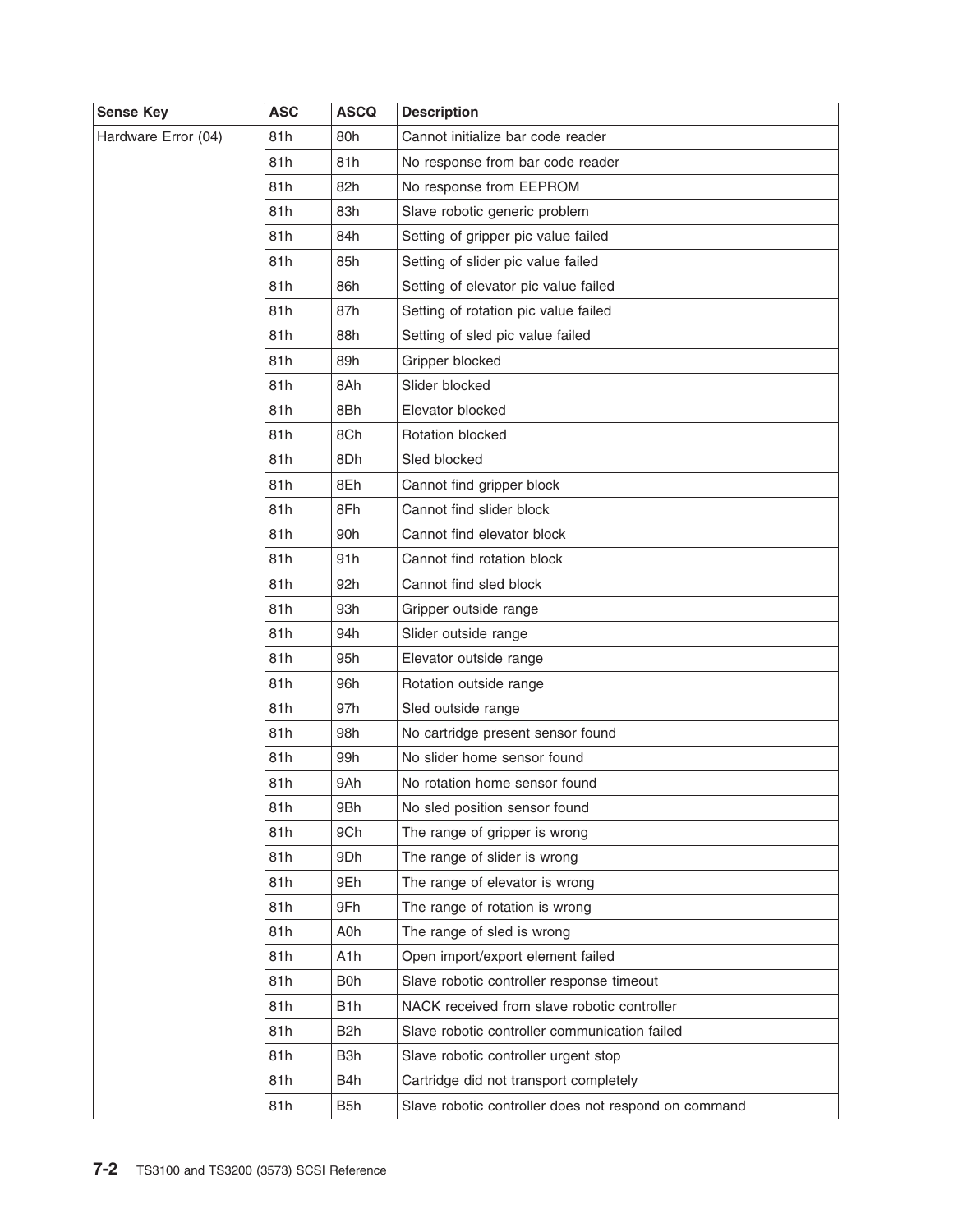| <b>Sense Key</b>                   | <b>ASC</b> | <b>ASCQ</b>      | <b>Description</b>                |  |  |  |  |
|------------------------------------|------------|------------------|-----------------------------------|--|--|--|--|
| Hardware Error (04)<br>(continued) | 80h        | C <sub>0</sub> h | Network init                      |  |  |  |  |
|                                    | 80h        | C <sub>1</sub> h | Telnet interface                  |  |  |  |  |
|                                    | 80h        | C <sub>2</sub> h | Webserver                         |  |  |  |  |
|                                    | 80h        | C <sub>3</sub> h | <b>EEPROM</b> parameter           |  |  |  |  |
|                                    | 80h        | C <sub>4</sub> h | Cannot init LAN card              |  |  |  |  |
|                                    | 80h        | C <sub>5</sub> h | Write to EEPROM failed            |  |  |  |  |
|                                    | 80h        | C6h              | Ping command did not reach target |  |  |  |  |
|                                    | 80h        | C7h              | Cannot upgrade from USB           |  |  |  |  |
|                                    | 80h        | D <sub>O</sub> h | ROM error                         |  |  |  |  |
|                                    | 80h        | D <sub>1</sub> h | RAM error                         |  |  |  |  |
|                                    | 80h        | D <sub>2</sub> h | NVRAM error                       |  |  |  |  |
|                                    | 80h        | D <sub>3</sub> h | CTC error                         |  |  |  |  |
|                                    | 80h        | D <sub>4</sub> h | <b>UART</b> error                 |  |  |  |  |
|                                    | 80h        | D <sub>5</sub> h | Display error                     |  |  |  |  |
|                                    | 80h        | D6h              | Memory error                      |  |  |  |  |
|                                    | 80h        | D7h              | Fatal system error                |  |  |  |  |
|                                    | 80h        | D <sub>8</sub> h | dBase error                       |  |  |  |  |
|                                    | 80h        | D9h              | No SCSI IC detected               |  |  |  |  |
|                                    | 80h        | <b>DAh</b>       | Different bar code labels         |  |  |  |  |
|                                    | 80h        | <b>DBh</b>       | External cooling fan failure      |  |  |  |  |
|                                    | 80h        | <b>DCh</b>       | Internal I2C bus error            |  |  |  |  |
|                                    | 82h        | F <sub>0</sub> h | Over temperature problem          |  |  |  |  |
|                                    | 82h        | F <sub>1</sub> h | Drive communication error         |  |  |  |  |
|                                    | 82h        | F <sub>2</sub> h | Drive sled not present            |  |  |  |  |
|                                    | 82h        | F <sub>3</sub> h | Drive broken: needs repair        |  |  |  |  |
|                                    | 82h        | F4h              | Drive load timeout                |  |  |  |  |
|                                    | 82h        | F <sub>5</sub> h | Drive unload timeout              |  |  |  |  |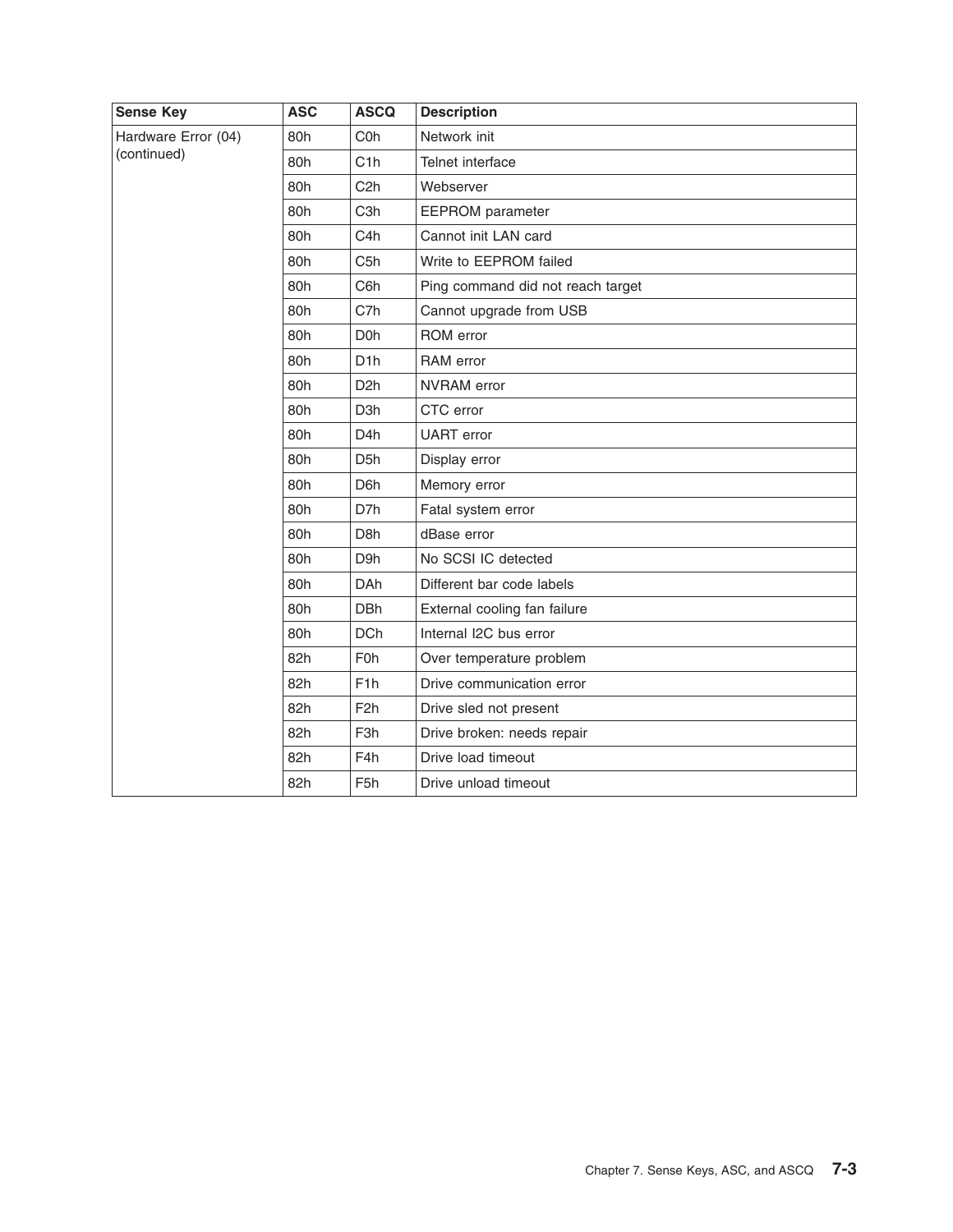| <b>Sense Key</b>      | <b>ASC</b> | <b>ASCQ</b>     | <b>Description</b>                                 |  |  |  |
|-----------------------|------------|-----------------|----------------------------------------------------|--|--|--|
| Illegal Request (05h) | 1Ah        | 00h             | Parameter length error                             |  |  |  |
|                       | 20h        | 00h             | Invalid command operation code                     |  |  |  |
|                       | 21h        | 01h             | Invalid element address                            |  |  |  |
|                       | 24h        | 00h             | Invalid field CDB                                  |  |  |  |
|                       | 3Dh        | 00h             | SCSI invalid ID message                            |  |  |  |
|                       | 25h        | 00h             | <b>Invalid LUN</b>                                 |  |  |  |
|                       | 2Ch        | 00h             | Command sequence error                             |  |  |  |
|                       | 26h        | 00h             | Invalid field in parameter list                    |  |  |  |
|                       | 26h        | 01h             | Parameter list error: parameter not supported      |  |  |  |
|                       | 26h        | 02h             | Parameter value invalid                            |  |  |  |
|                       | 26h        | 90 <sub>h</sub> | Wrong firmware image, does not fit boot code       |  |  |  |
|                       | 26h        | 91h             | Wrong personality firmware image                   |  |  |  |
|                       | 26h        | 93h             | Wrong firmware image, checksum error               |  |  |  |
|                       | 39h        | 00h             | Saving parameters not supported                    |  |  |  |
|                       | 3Bh        | 0 <sub>Dh</sub> | Medium destination element full                    |  |  |  |
|                       | 3Bh        | 0Eh             | Medium source element empty                        |  |  |  |
|                       | 3Bh        | 11h             | Medium magazine not accessible                     |  |  |  |
|                       | 3Bh        | A0h             | Medium transfer element full                       |  |  |  |
|                       | 53h        | 02h             | Library media removal prevented state set          |  |  |  |
|                       | 53h        | 03h             | Drive media removal prevented state set            |  |  |  |
|                       | 44h        | 80h             | Bad status library controller                      |  |  |  |
|                       | 44h        | 81h             | Source not ready                                   |  |  |  |
|                       | 44h        | 82h             | Destination not ready                              |  |  |  |
|                       | 44h        | 83h             | Cannot make reservation                            |  |  |  |
|                       | 44h        | 84h             | Wrong drive type                                   |  |  |  |
|                       | 44h        | 85h             | Invalid slave robotic controller request           |  |  |  |
|                       | 44h        | 86h             | Accessor not initialized                           |  |  |  |
| Unit Attention (06h)  | 28h        | 00h             | Not ready to ready transtion                       |  |  |  |
|                       | 28h        | 01h             | Import/export element accessed                     |  |  |  |
|                       | 29h        | 01h             | Power on occurred                                  |  |  |  |
|                       | 29h        | 02h             | SCSI Bus reset occurred                            |  |  |  |
|                       | 29h        | 05h             | Bus type changed to Single Ended (SE)              |  |  |  |
|                       | 29h        | 06h             | Bus type changed to Low Voltage Differential (LVD) |  |  |  |
|                       | 2Ah        | 01h             | Mode parameters changed                            |  |  |  |
|                       | 2Ah        | 10h             | Time stamp changed                                 |  |  |  |
|                       | 3Bh        | 13h             | Medium magazine inserted                           |  |  |  |
|                       | 3Fh        | 01h             | Microcode has changed                              |  |  |  |
|                       | 53h        | 02h             | Media removal prevented                            |  |  |  |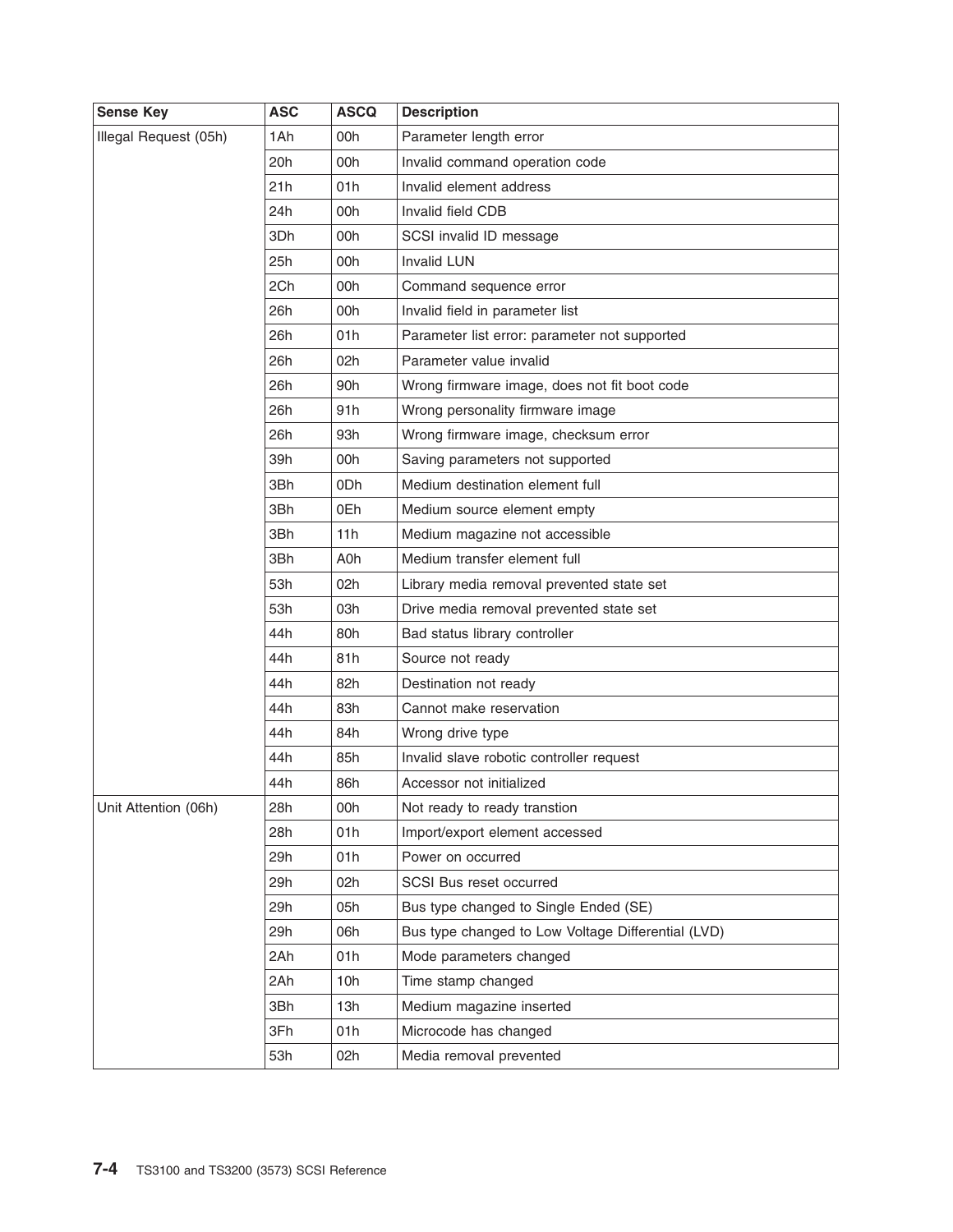| <b>Sense Key</b>      | <b>ASC</b> | <b>ASCQ</b> | <b>Description</b>         |  |  |  |
|-----------------------|------------|-------------|----------------------------|--|--|--|
| Command Aborted (0Bh) | 3Fh        | 0Fh         | ECHO buffer overwritten    |  |  |  |
|                       | 43h        | 00h         | SCSI message error         |  |  |  |
|                       | 47h        | 00h         | <b>SCSI parity error</b>   |  |  |  |
|                       | 49h        | 00h         | SCSI invalid message       |  |  |  |
|                       | 4Eh        | 00h         | Overlapped command attempt |  |  |  |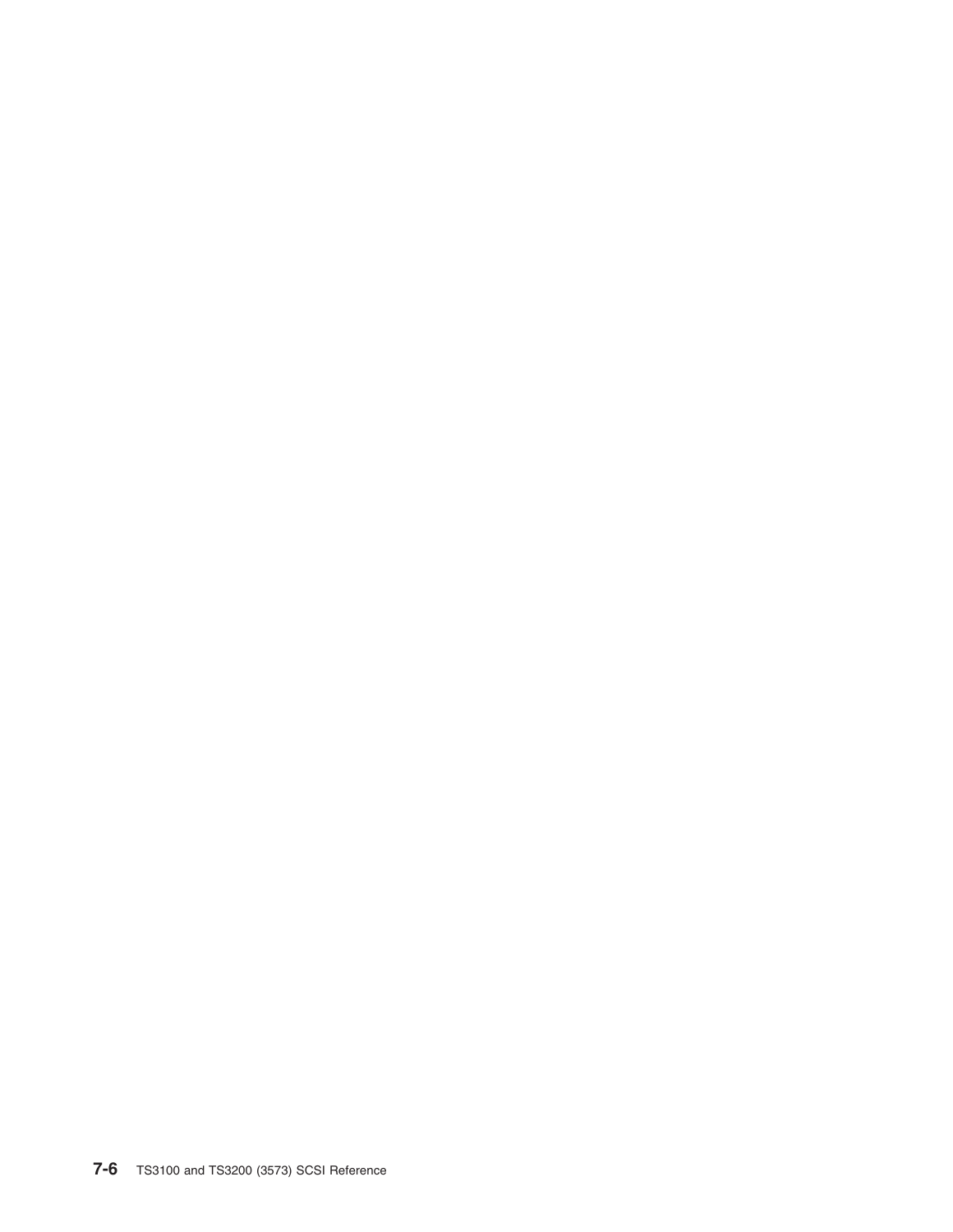### **Index**

#### **Numerics**

00h (TEST UNIT [READY\)](#page-96-0) 3-83 03h [\(REQUEST](#page-89-0) SENSE) 3-76 07h [\(INITIALIZE](#page-15-0) ELEMENT STATUS) 3-2 12h [\(INQUIRY\)](#page-17-0) 3-4 16h [\(RESERVE\)](#page-94-0) 3-81 17h [\(RELEASE\)](#page-78-0) 3-65 1Ah (MODE [SENSE\)](#page-43-0) 3-30 1Bh (OPEN/CLOSE [IMPORT/EXPORT](#page-60-0) [ELEMENT\)](#page-60-0) 3-47 1Dh (SEND [DIAGNOSTIC\)](#page-85-0) 3-72 1Eh (PREVENT / ALLOW MEDIA [REMOVAL\)](#page-62-0) 3-49 2Bh [\(POSITION](#page-61-0) TO ELEMENT) 3-48 37h [\(INITIALIZE](#page-16-0) ELEMENT STATUS WITH [RANGE\)](#page-16-0) 3-3 3Bh (WRITE [BUFFER\)](#page-97-0) 3-84 3Ch (READ [BUFFER\)](#page-63-0) 3-50 4Ch (LOG [SELECT\)](#page-23-0) 3-10 4Ch (MODE [SELECT\)](#page-34-0) 3-21 4Dh (LOG [SENSE\)](#page-24-0) 3-11 55h (MODE [SELECT\)](#page-42-0) 3-29 56h [\(RESERVE](#page-95-0) 10) 3-82 57h [\(RELEASE](#page-79-0) 10) 3-66 5Ah (MODE [SENSE\)](#page-52-0) 3-39 5Eh [\(PERSISTENT](#page-55-0) RESERVE IN) 3-42 5Fh [\(PERSISTENT](#page-58-0) RESERVE OUT) 3-45

# **A**

A3h (REPORT [SUPPORTED](#page-80-0) OPERATION [CODES\)](#page-80-0) 3-67 A3h (REPORT [TIMESTAMP\)](#page-83-0) 3-70 A4h (SET [TIMESTAMP\)](#page-88-0) 3-75 A5h (MOVE [MEDIUM\)](#page-54-0) 3-41 [abort](#page-101-0) 4-2 [ASC](#page-108-0) 7-1 [ASCQ](#page-108-0) 7-1

# **B**

B5h (REQUEST VOLUME ELEMENT [ADDRESS\)](#page-92-0) 3-79 B6h (SEND [VOLUME](#page-86-0) TAG) 3-73 B8h (READ [ELEMENT](#page-66-0) STATUS) 3-53 bus [device](#page-102-0) reset 4-3

# **C**

cartridge cleaning [detection](#page-8-0) 2-1 [command](#page-100-0) complete 4-1 [Command](#page-104-0) Status Byte 5-1 command [supported](#page-14-0) 3-1 [command](#page-106-0) timeouts 6-1 commands allowed in the presence of [reservations](#page-10-0) 2-3 console [features](#page-11-0) 2-4 control [modes](#page-8-0) 2-1

# **D**

[disconnect](#page-101-0) 4-2 drive auto clean [mode](#page-8-0) 2-1 user [commanded](#page-8-0) cleaning 2-1

### **E**

error initiator [detected](#page-101-0) 4-2

#### **F**

[features](#page-8-0) 2-1

# **I**

[identify](#page-102-0) 4-3 [INITIALIZE](#page-15-0) ELEMENT STATUS (07h) 3-2 [INITIALIZE](#page-16-0) ELEMENT STATUS WITH RANGE [\(37h\)](#page-16-0) 3-3 [INQUIRY](#page-17-0) (12h) 3-4

#### **L**

LOG [SELECT](#page-23-0) (4Ch) 3-10 LOG [SENSE](#page-24-0) (4Dh) 3-11

#### **M**

[message](#page-102-0) parity error 4-3 [message](#page-101-0) reject 4-2 [messages,](#page-100-0) extended 4-1 MODE [SELECT](#page-34-0) (4Ch) 3-21 MODE [SELECT](#page-42-0) (55h) 3-29 MODE [SENSE](#page-43-0) (1Ah) 3-30 MODE [SENSE](#page-52-0) (5Ah) 3-39 MOVE [MEDIUM](#page-54-0) (A5h) 3-41

#### **N**

no [operation](#page-102-0) 4-3 Not Ready Condition [about](#page-9-0) 2-2

# **O**

OCP [features](#page-11-0) 2-4 OPEN/CLOSE [IMPORT/EXPORT](#page-60-0) ELEMENT [\(1Bh\)](#page-60-0) 3-47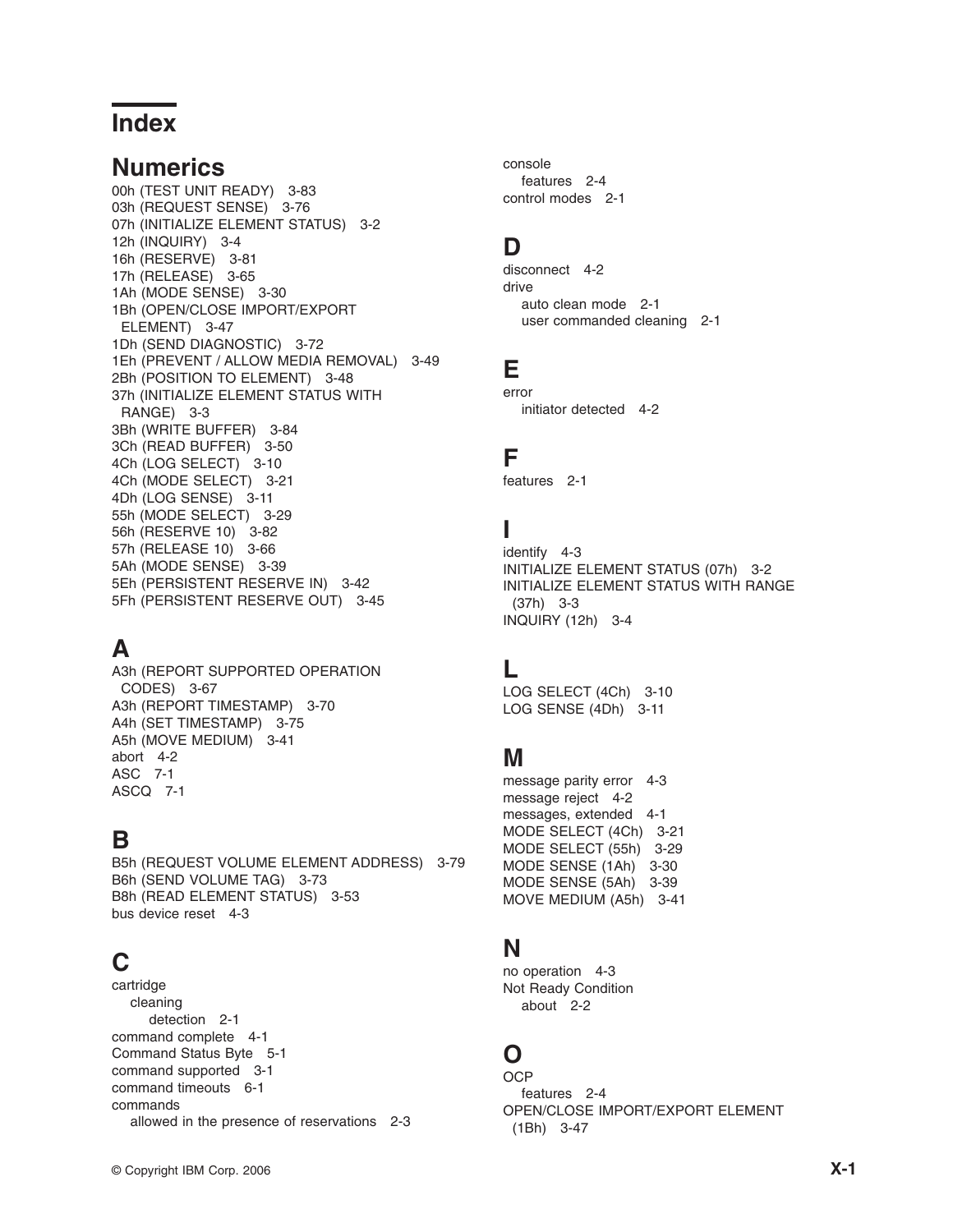#### **P**

[PERSISTENT](#page-55-0) RESERVE IN (5Eh) 3-42 [PERSISTENT](#page-58-0) RESERVE OUT (5Fh) 3-45 [POSITION](#page-61-0) TO ELEMENT (2Bh) 3-48 PREVENT / ALLOW MEDIA [REMOVAL](#page-62-0) (1Eh) 3-49

# **R**

READ [BUFFER](#page-63-0) (3CH) 3-50 READ [ELEMENT](#page-66-0) STATUS (B8h) 3-53 [RELEASE](#page-78-0) (17h) 3-65 [RELEASE](#page-79-0) 10 (57H) 3-66 REPORT [SUPPORTED](#page-80-0) OPERATION CODES [\(A3h\)](#page-80-0) 3-67 REPORT [TIMESTAMP](#page-83-0) (A3h) 3-70 [REQUEST](#page-89-0) SENSE (03h) 3-76 [REQUEST](#page-92-0) VOLUME ELEMENT ADDRESS (B5h) 3-79 [RESERVE](#page-94-0) (16h) 3-81 [RESERVE](#page-95-0) 10 (56H) 3-82 restore [pointers](#page-101-0) 4-2 RMU [features](#page-11-0) 2-4

# **S**

save data [pointers](#page-101-0) 4-2 SEND [DIAGNOSTIC](#page-85-0) (1Dh) 3-72 SEND [VOLUME](#page-86-0) TAG (B6h) 3-73 [Sense](#page-108-0) keys 7-1 SET [TIMESTAMP](#page-88-0) (A4h) 3-75

### **T**

TEST UNIT [READY](#page-96-0) (00h) 3-83

#### **W**

WRITE [BUFFER](#page-97-0) (3Bh) 3-84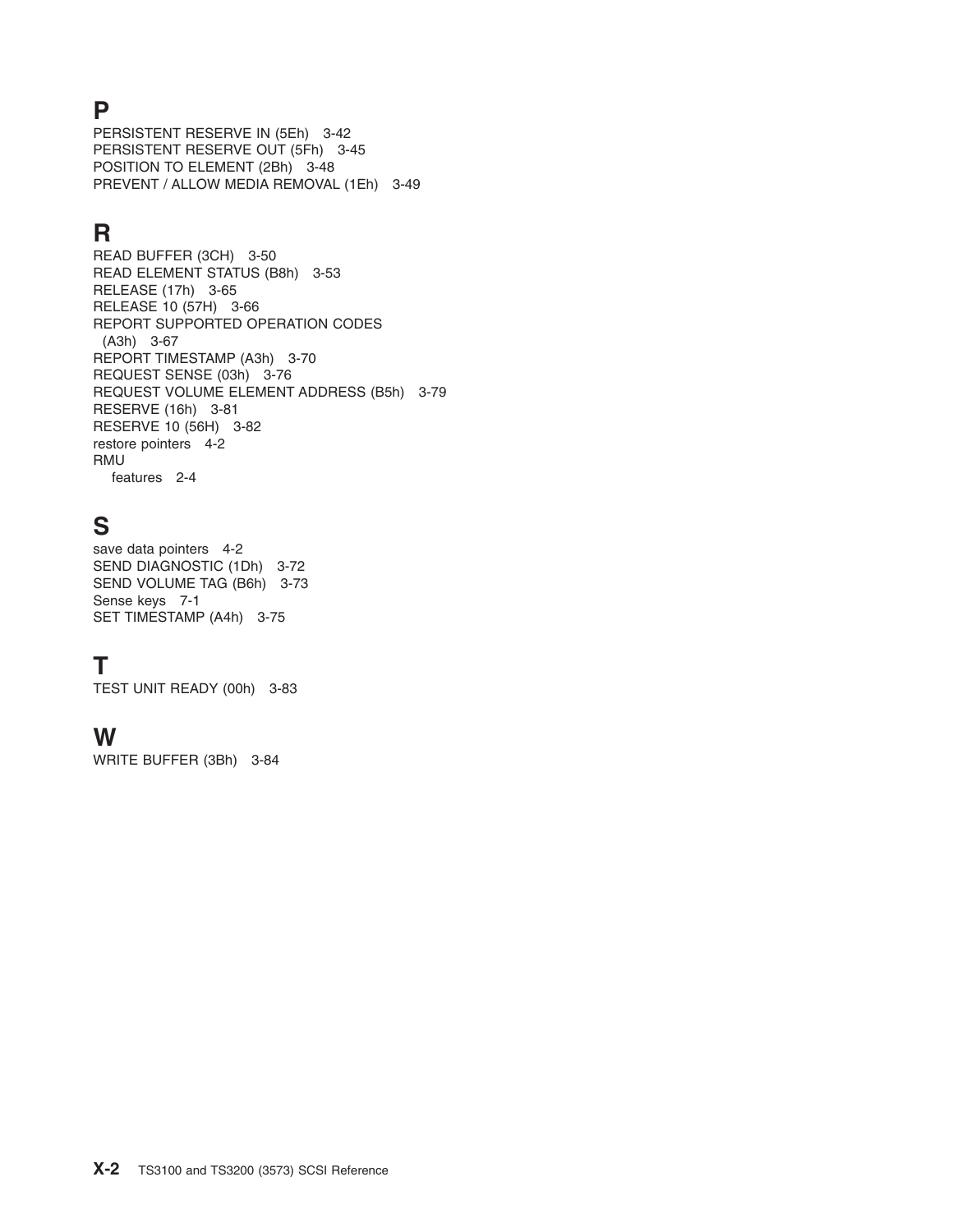# **Readers' Comments — We'd Like to Hear from You**

**IBM System Storage TS3100 Tape Library and TS3200 Tape Library SCSI Reference Machine Type 3573**

**Publication No. GA32-0547-01**

**Overall, how satisfied are you with the information in this book?**

|                                                             | Very Satisfied | Satisfied | <b>Neutral</b> | <b>Dissatisfied</b> | Very Dissatisfied |
|-------------------------------------------------------------|----------------|-----------|----------------|---------------------|-------------------|
| Overall satisfaction                                        |                |           |                |                     |                   |
| How satisfied are you that the information in this book is: |                |           |                |                     |                   |
|                                                             | Very Satisfied | Satisfied | Neutral        | Dissatisfied        | Very Dissatisfied |
| Accurate                                                    |                |           |                |                     |                   |
| Complete                                                    |                |           |                |                     |                   |
| Easy to find                                                |                |           |                |                     |                   |
| Easy to understand                                          |                |           |                |                     |                   |
| Well organized                                              |                |           |                |                     |                   |
| Applicable to your tasks                                    |                |           |                |                     |                   |

**Please tell us how we can improve this book:**

Thank you for your responses. May we contact you?  $\Box$  Yes  $\Box$  No

When you send comments to IBM, you grant IBM a nonexclusive right to use or distribute your comments in any way it believes appropriate without incurring any obligation to you. IBM or any other organizations will only use the personal information that you supply to contact you about the issues that you state on this form.

Name Address

Company or Organization

Phone No.